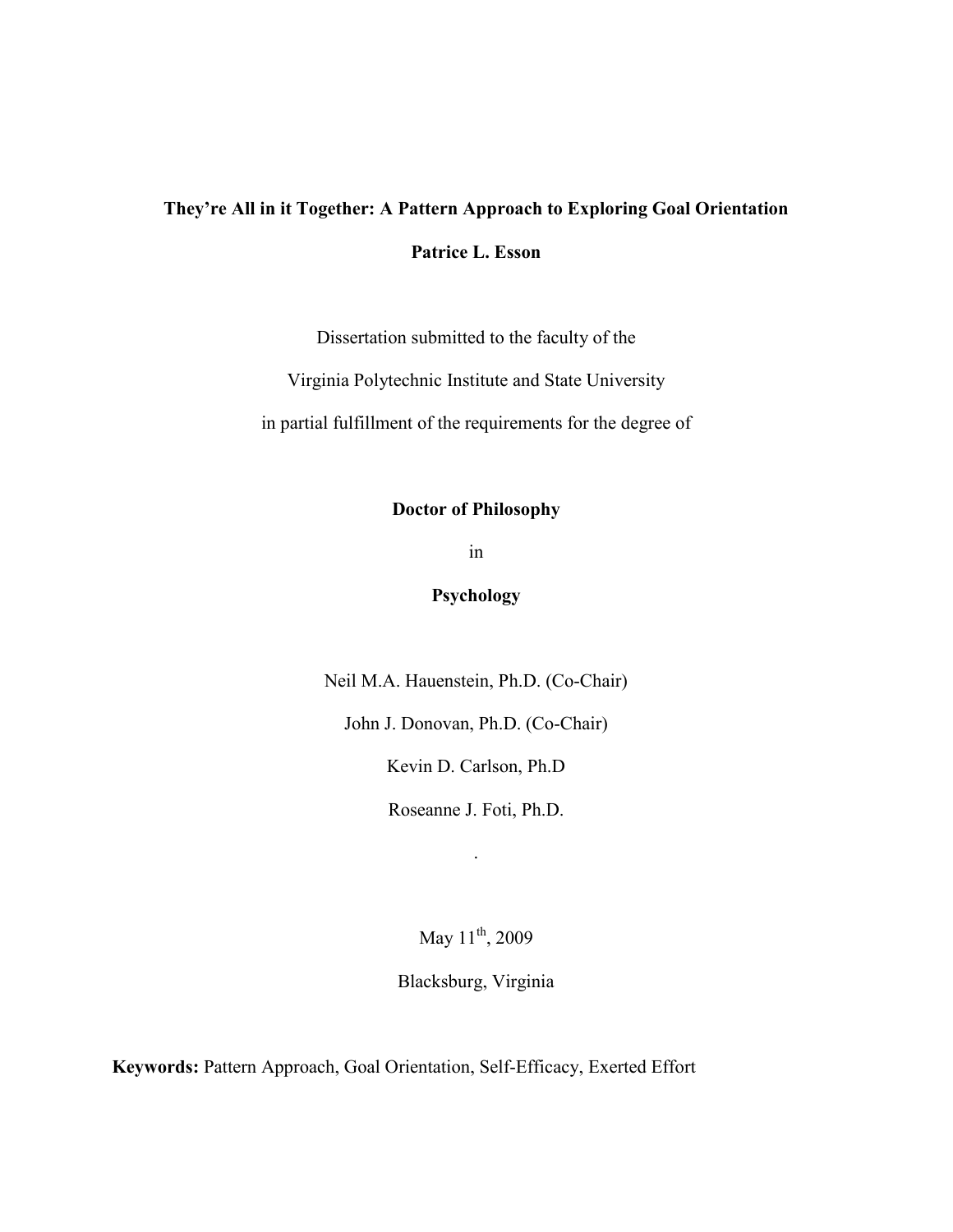# **They're All in it Together: A Pattern Approach to Exploring Goal Orientation Patrice L. Esson**

## Abstract

The purpose of the present study was to expand researchers' understanding of work motivation by taking a pattern approach to the examination of the dimensions of goal orientation. To explore the differential behavior of people who possess different goal orientation patterns, the present study sought to verify the existence of optimal and least optimal patterns using two important motivational outcome variables: self-efficacy and exerted effort. In addition, the role of the performance-approach goal orientation (PGO) dimension within the context of goal orientation patterns was examined. Data was collected from a sample of college students who were asked to perform a puzzle solving task and complete scales assessing their effort exerted and self-efficacy related to this task. Three hundred and seventy one participants were classified into 8 patterns. The results confirmed the existence of an optimal and a least optimal pattern of goal orientation for self efficacy and partially confirmed the existence of such patterns for exerted effort. The findings also suggested that PGO is better understood when it is examined in the context of goal orientation patterns. Specifically, PGO exhibited adaptive behaviors when paired with a strong learning goal orientation (LGO) and weak performance-avoid goal orientation (AGO), and maladaptive behaviors when paired with a strong AGO and low LGO. Taken as a whole, the results indicated that the use of goal orientation patterns produces findings that have not been previously demonstrated by traditional variable-oriented approaches. Implications of these findings and suggestions for future research are discussed.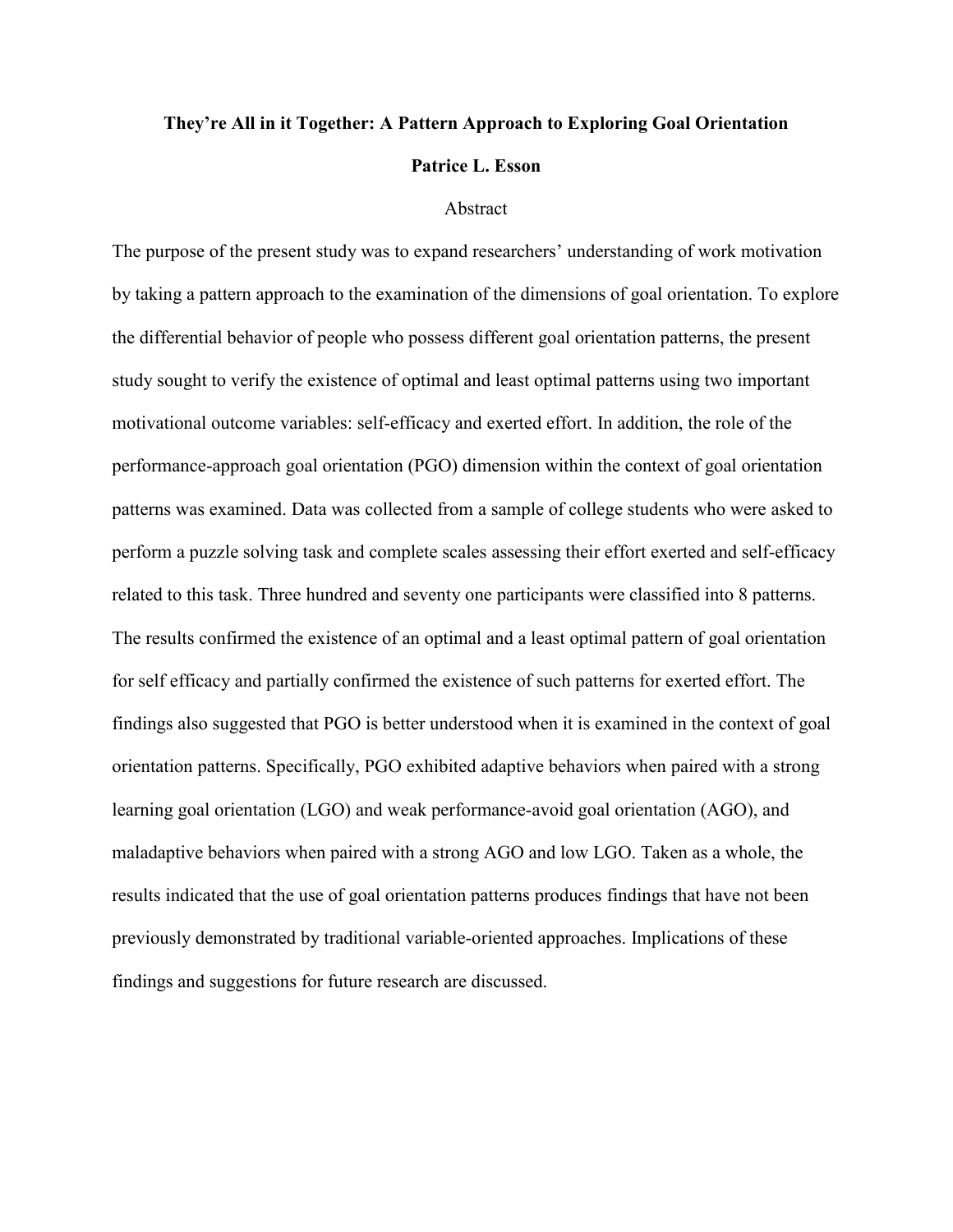#### Acknowledgements

This dissertation would not have been complete without those persons who supported, encouraged, and guided me throughout the entire process. First, I would like to thank my advisor, Dr. John Donovan for mentoring me from a far, and helping me grow into a stronger researcher and person. I would also like to thank the other members of my committee, Dr. Kevin Carlson, Dr. Roseanne Foti, and Dr. Neil Hauenstein, for helping me develop as an independent researcher through challenging my thinking, and offering guidance along the way. To Dr. Neil Hauenstein, thanks for filling in as my advisor in Dr. Donovan's absence. I am grateful to Dr. Carlson and Dr. Foti for always having open doors and for offering words of encouragement.

I am especially grateful Dr. Leifur Hafsteinsson, who so generously shared his data with me, and gave me a starting point for my final product. I also could not have completed this project without the help of three conscientious and dedicated research assistants- Rose Hylton, Candace Lohr and Artie Rothenberg. Thank you for your many hours of hard work.

To my friends who supported, encouraged and prayed for me I am eternally grateful to you. Your emails, greeting cards, text messages and words of encouragement will never be forgotten.

Finally, these acknowledgements would be complete without thanking my family, for their love and support. This accomplishment is shared by all of us. I hope that I have made you all proud. I thank my parents, Godfrey and Velma, and my sister Sharli-Ann for sharing the journey with me and always encouraging me along the way. I am forever grateful to my parents for teaching me the value of working hard, and for always believing in me. Because they have sacrificed so much and asked so little in return, I have chosen to dedicate this dissertation to them.

iii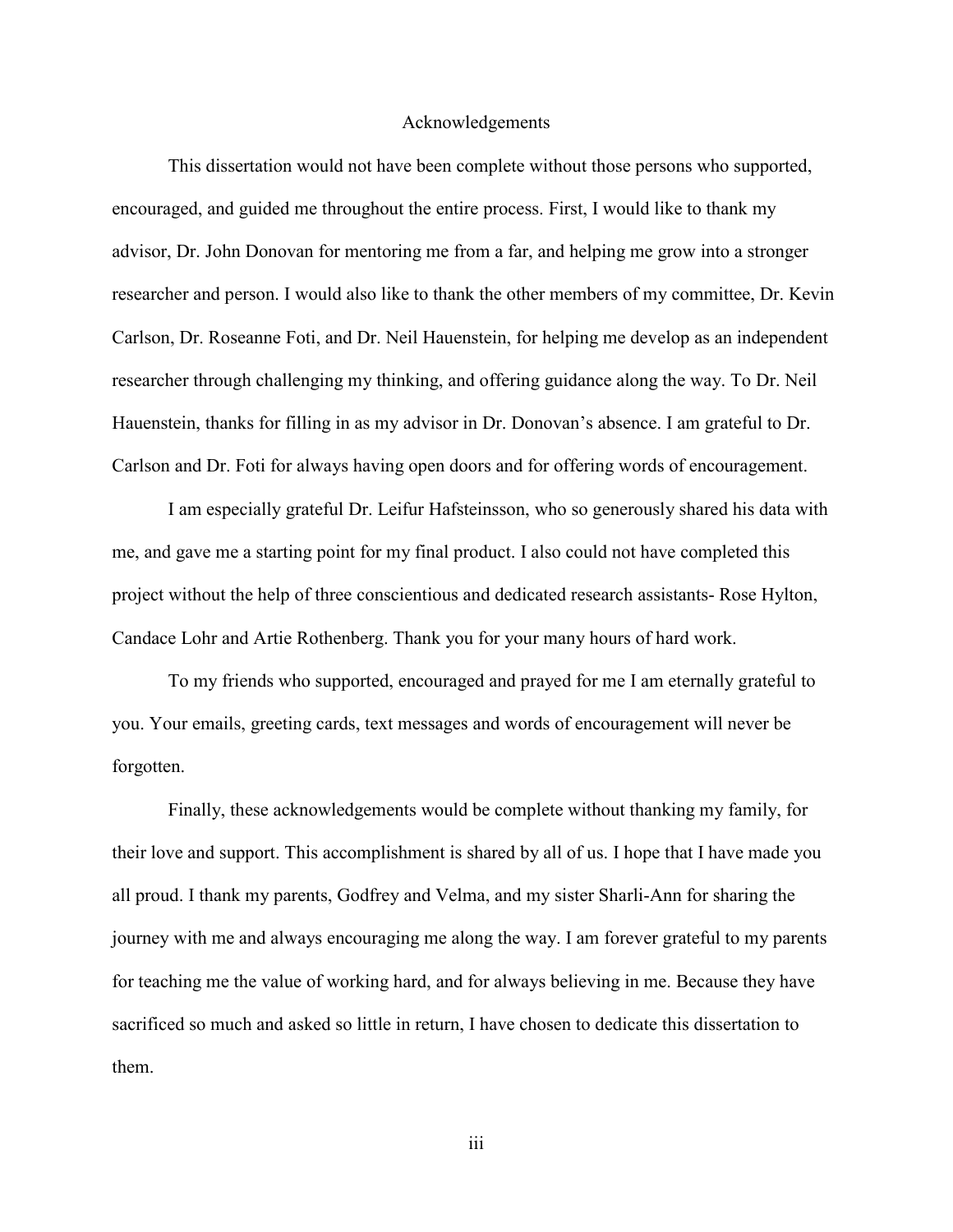| The Pattern Approach Versus the Variable-Oriented Approach: |  |
|-------------------------------------------------------------|--|
|                                                             |  |
|                                                             |  |
|                                                             |  |
|                                                             |  |
|                                                             |  |
|                                                             |  |
|                                                             |  |
|                                                             |  |
|                                                             |  |
|                                                             |  |
|                                                             |  |
|                                                             |  |
|                                                             |  |
|                                                             |  |
|                                                             |  |
|                                                             |  |
|                                                             |  |

# TABLE OF CONTENTS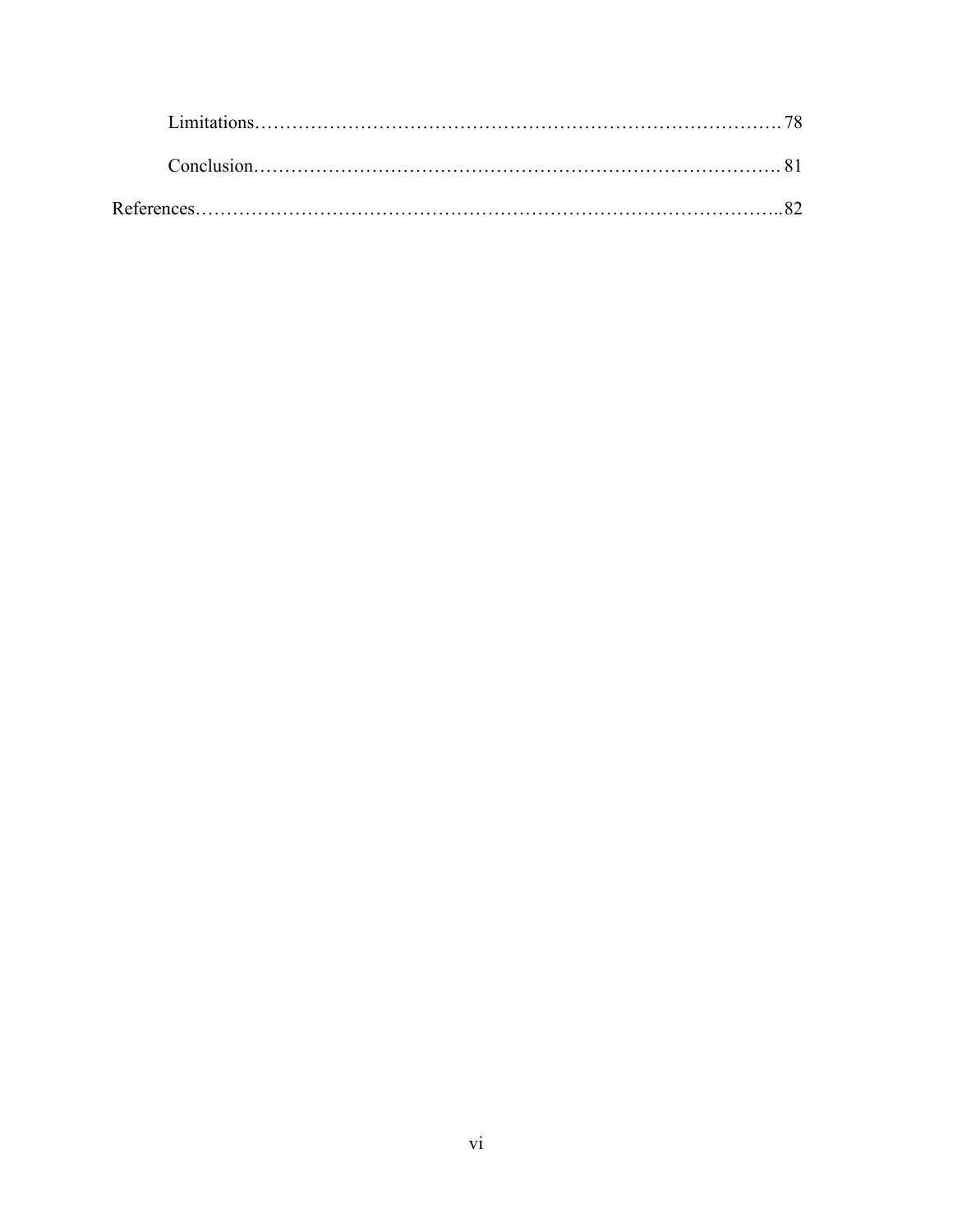# List of Tables

| Table 1: Means and Standard Deviations of the Goal Orientation Dimensions for Patterns   |
|------------------------------------------------------------------------------------------|
| Created using Median Splits and for Patterns Created using Cluster Analysis 99           |
| Table 2: Means, Standard Deviations, and Intercorrelations Among Study Variables 100     |
| Table 3: Means and Standard Deviations by Goal Orientation Pattern for Self-Efficacy and |
|                                                                                          |
| Table 4: Planned Comparisons between the HHL pattern (optimal pattern) and the           |
|                                                                                          |
| Table 5: Planned Comparisons between the LLH pattern (least optimal pattern) and the     |
|                                                                                          |
|                                                                                          |
|                                                                                          |
| Table 8: Comparison of Effect Sizes Produced by Different Methods of Median Splits  106  |
| Table A.1: Summarizing the Characteristics of the Variable-Oriented and Pattern          |
|                                                                                          |
| Table A.2: Means and Standard Deviations by Goal Orientation Pattern for                 |
|                                                                                          |
| Table A.3: Results of ANOVA in which Self-Efficacy Served as the                         |
|                                                                                          |
| Table A.4: Results of ANOVA in which Effort Served as the Dependent Variable110          |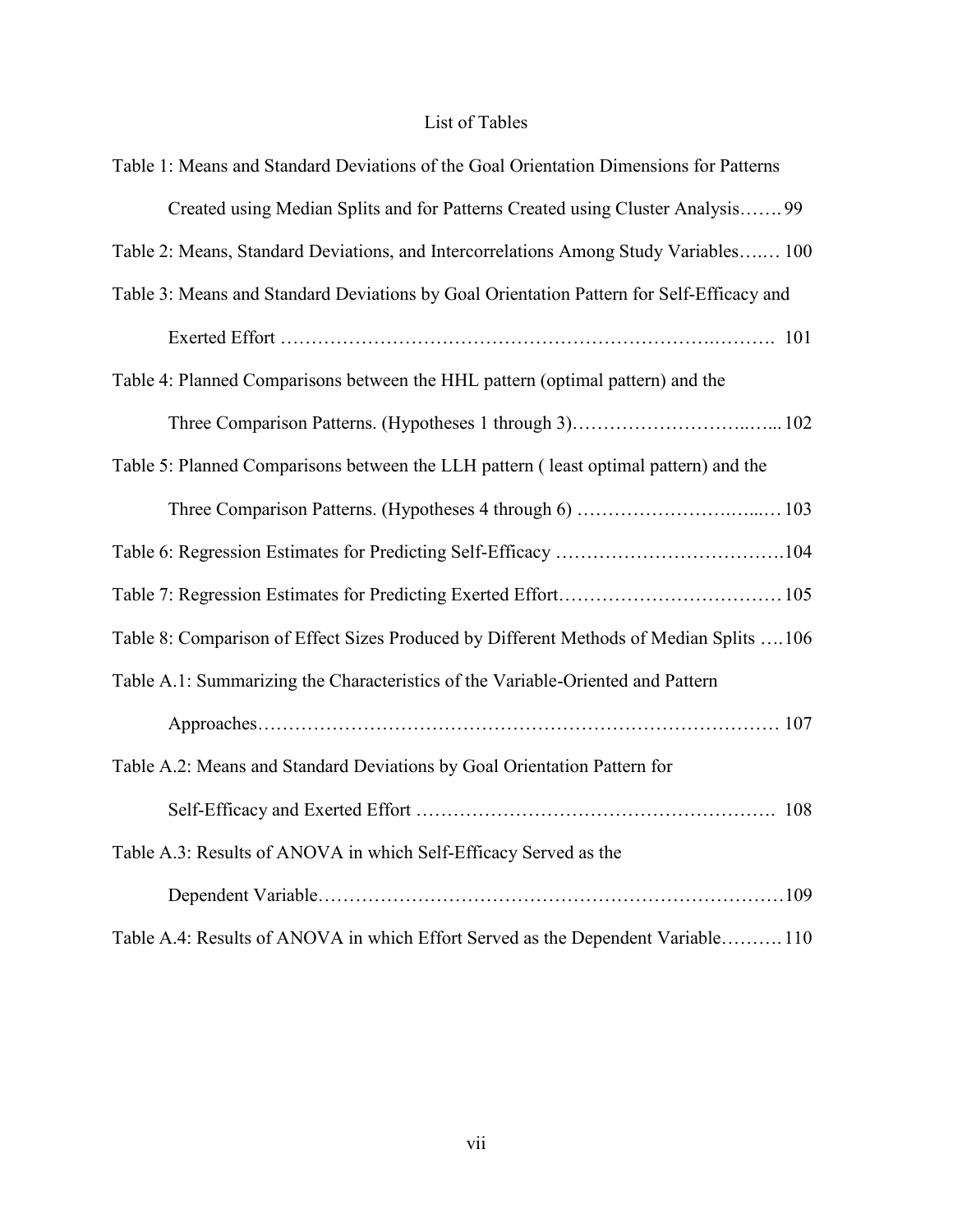# Appendices

| Appendix A. The Pattern Approach versus the Variable Approach: An Example107 |  |
|------------------------------------------------------------------------------|--|
|                                                                              |  |
|                                                                              |  |
|                                                                              |  |
|                                                                              |  |
|                                                                              |  |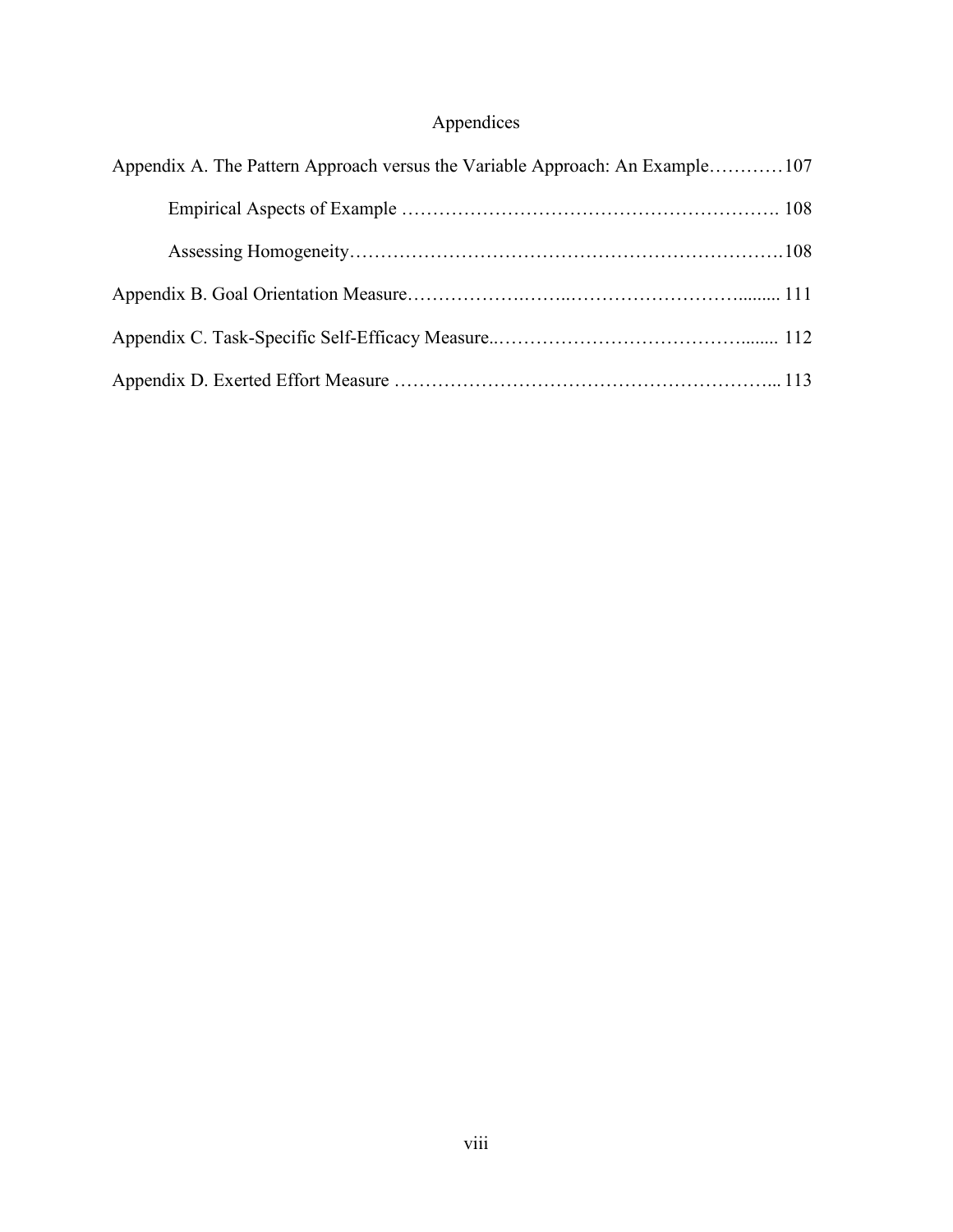### **INTRODUCTION**

Over the past two decades, goal orientation has become one of the most prominent and frequently examined motivational constructs in applied psychology (Button, Mathieu, & Zajac, 1996; Deshon & Gillespie, 2005; Hodge & Petlichkoff, 2000; Kaplan & Maehr, 2007; Levy-Tossman, Kaplan & Assor, 2007). Goal orientation refers to the goals implicitly pursued by an individual in achievement settings. It is generally thought that the construct consists of multiple dimensions (Deshon & Gillespie, 2005; Kaplan & Maehr, 2007). Although, researchers differ with respect to the total number of dimensions believed to underlie goal orientation, the three dimensional approach proposed by Elliot and colleagues (see: Elliot & Church, 1997; Elliot & Harackiewicz, 1996; VandeWalle, 1997) has garnered strong support in recent research initiatives (Levy-Tossman et al., 2007; Pintrich, Conley, & Kempler, 2003). The three dimensions are learning goal orientation (LGO), performance-approach goal orientation (PGO), and performance-avoid goal orientation (AGO). LGO is generally characterized by a focus on increasing task mastery and the acquisition of knowledge (Dweck & Legget, 1988), while PGO refers to the need to demonstrate one's competence to others (Elliot & Harackiewicz, 1996). In contrast, AGO is generally characterized by a desire to avoid negative evaluations from others (Elliot & Harackiewicz, 1996; VandeWalle, 1997).

Goal orientation has been shown to affect important motivational and outcome variables such as performance (e.g., Brett & VandeWalle, 1999; Brown, 2001; Kozlowski, et al., 2001; Payne, Youngscourt, & Beaubien, 2007; Towler & Dipboye, 2001; VandeWalle, Brown, Cron, & Slocum, 1999), goal setting (e.g., Breland & Donovan, 2005; Payne et al., 2007; Phillips & Gully, 1997), feedback seeking and response to feedback (e.g., Bell & Kozlowski, 2002; Mangos & Steele-Johnson, 2001; Park, Schmidt, Scheu, & Deshon, 2007; VandeWalle, Cron, & Slocum,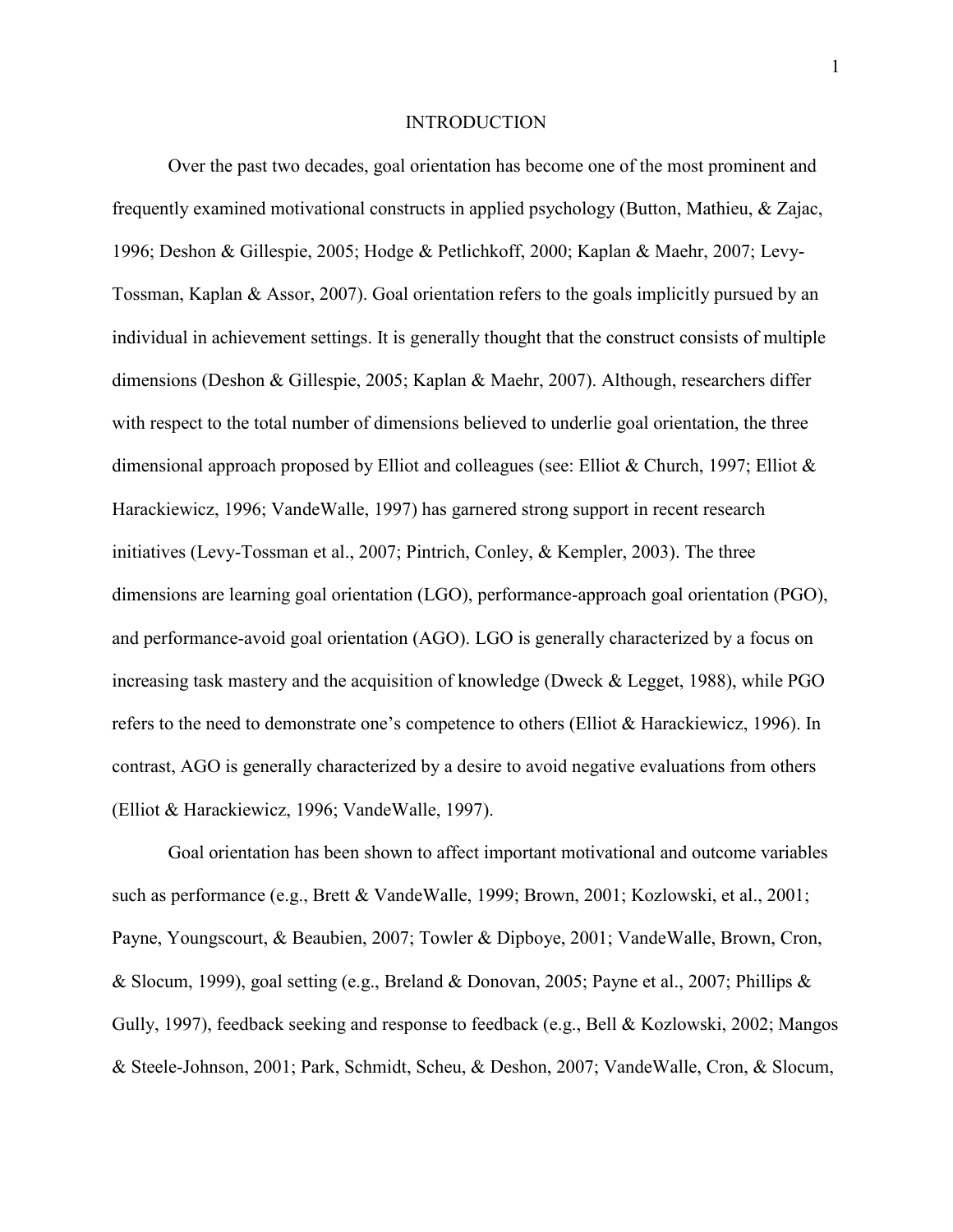2001; VandeWalle & Cumming, 1997; VandeWalle, Ganesan, Challagalla, & Brown, 2000), task enjoyment (e.g., Smith, Balaguer, & Duda, 2006), mental focus (e.g., Lee, Sheldon, & Turban, 2003), self efficacy (e.g., Phillips & Gully, 1997; Sins, van Joolingen, Savelsbergh, & van Hout-Wolters, 2008), and exerted effort (e.g., Fisher & Ford, 1998; Kolić- Vehovec, Rončević, & Bajšanski, 2008; VandeWalle et al., 1999). Despite these findings, goal orientation research suffers from a noteworthy deficiency which prevents us from having a full understanding of the construct and its outcomes. This deficiency is the failure to consider how the dimensions of goal orientation may work together simultaneously to produce these motivational outcomes.

It has been argued that individuals can, and do endorse varying levels of each goal orientation dimension simultaneously, resulting in different goal orientation configurations, patterns or profiles (hereafter referred to as patterns: Barron & Harackiewicz, 2001; Harackiewicz, et al., 2000; Harwood, Cumming & Hall, 2003; Meece & Holt, 1993; Pintrich, 2000; Pintrich et al., 2003; Roedel et al., 1994). That is, a person may be high or low on all the dimensions, or may have one of the many possible configurations of high and low across the dimensions (Cumming, Hall, Harwood, & Gammage, 2002; Harwood et al., 2003; Roedel, Schraw, & Plake, 1994). However, researchers who study goal orientation typically follow the traditional individual difference or *variable-oriented* approach in their examination of this motivational construct (Levy-Tossman, Kaplan, & Assor, 2007). The variable-oriented approach focuses on understanding the characteristics and behavior of individual variables (Magnusson, 1997). When using this approach, researchers tend to explore and report the main effects or individual relationships of each goal orientation dimension with outcome variables separately (Cumming, et al., 2002; Harwood, Cumming, & Fletcher, 2004).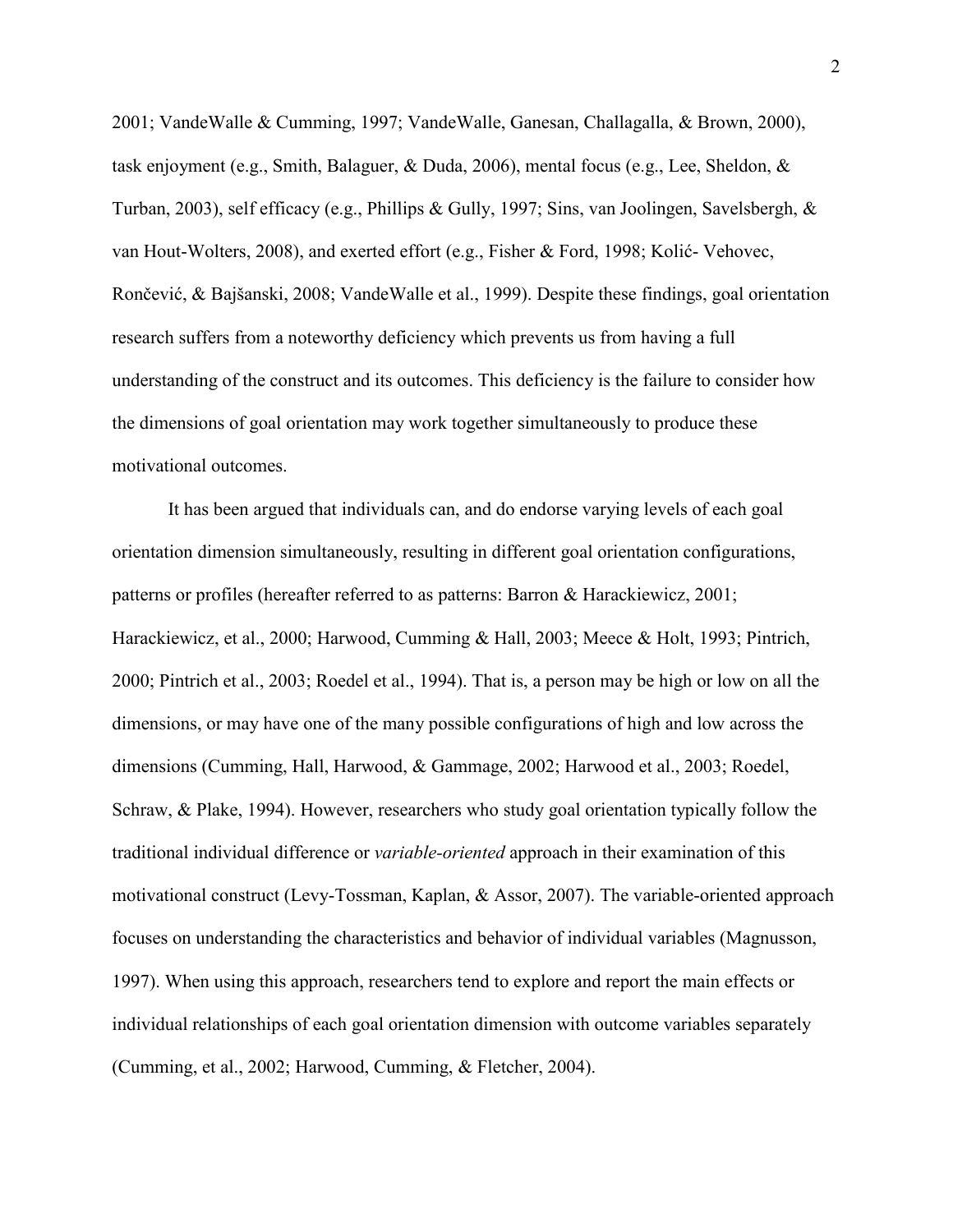While the examination of main effects using variable-oriented approach has produced beneficial and meaningful results, researchers tend to report them automatically without examining the possibility of simultaneous effects of LGO, PGO and AGO (Cumming et al., 2002; Harwood et al., 2004). This practice occurs despite the theoretical arguments and psychometric evidence that suggest that the dimensions of goal orientation are likely to work together simultaneously to affect individual behavior (e.g., Button et al., 1996; Deshon & Gillespie, 2005; Duda & Nichols, 1992; Farr, Hoffman & Ringenbach 1993; Fortunato, 2006; Fortunato & Goldblatt, 2006; Harackiewicz, Barron, Tauer, & Elliot, 2002; Hodge & Petlichkoff, 2000; Nicholls, 1984, Pintrich, 2000; Pintrich et al., 2003; Roedel et al., 1994; Sit & Lindner, 2007), and despite evidence that pattern oriented approaches have the potential to provide an understanding of individual difference constructs above and beyond the findings produced by the variable-oriented approach (Bergman & Magnusson, 1997; Magnusson, 2003). More specifically, researchers have argued that pattern approaches may produce information not necessarily seen when behavior is examined at the variable level (Bergman & Magnusson, 1997; Magnusson, 1997). Further, it has been suggested that goal orientation patterns may account for more variance in outcome variables than the individual dimensions (Barron & Harackiewicz, 2001; Fortunato, 2006), and that a pattern oriented examination may clarify some of the inconsistent findings associated with specific dimensions such as PGO and AGO (Donovan, Esson, & Bakert, 2007; Donovan, Esson, & Kutcher, 2009; Harackiewicz et al., 2002).

Despite these potential benefits of utilizing a pattern approach, most researchers continue to only examine and report the unique relationships between the individual goal orientation dimensions and outcome variables. While research that takes a pattern approach to examining goal orientation does exist, there is no evidence to suggest that this approach is becoming more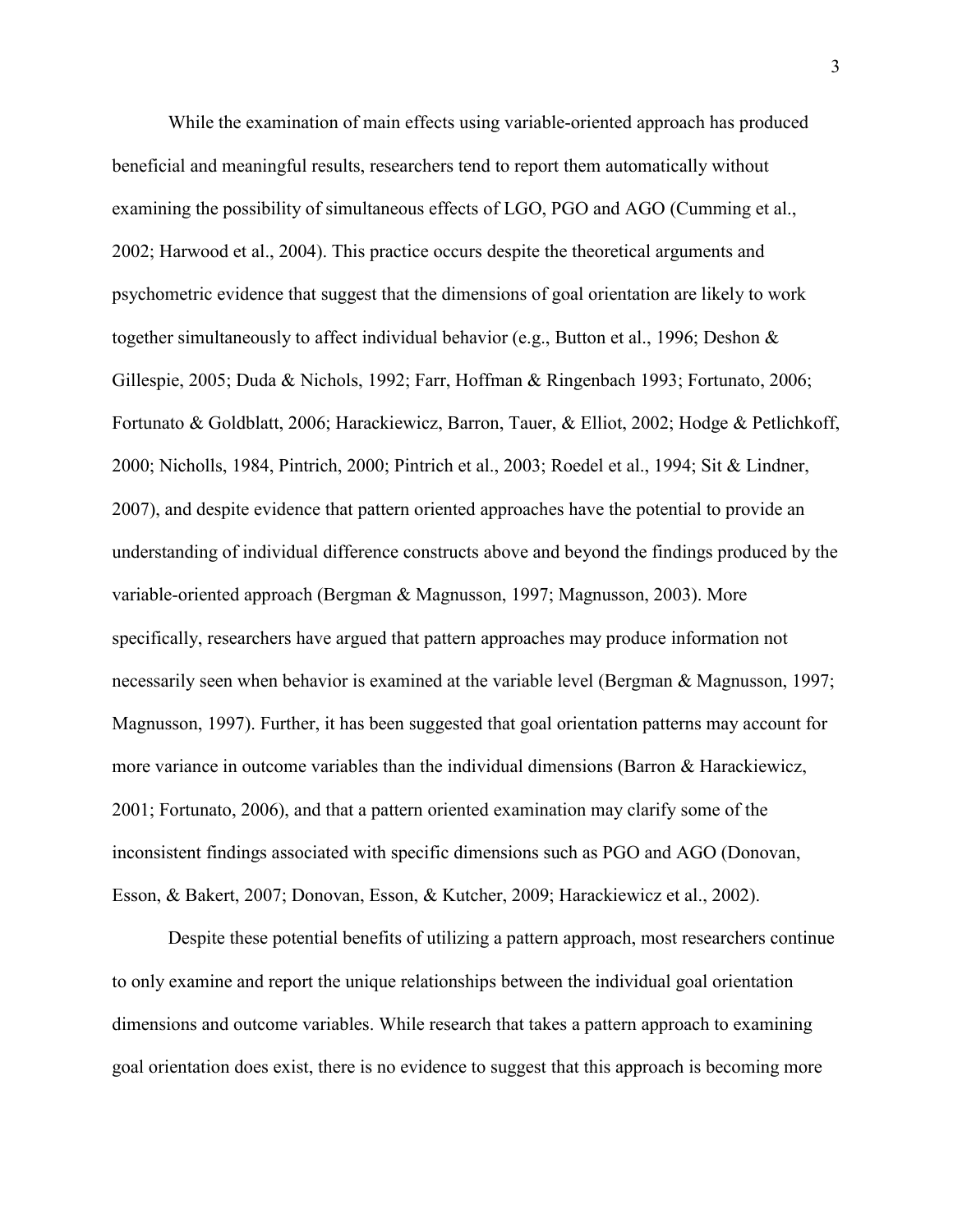common in empirical endeavors (Deshon & Gillespie, 2005). In addition, with the exception of a few (e.g., Donovan et al., 2007; 2009; Fortunato, 2006; Fortunato & Goldblatt, 2006), studies that have taken a pattern approach have typically been conducted using the two dimensional model of goal orientation, despite widespread acceptance of the three dimensional model and the strong conceptual arguments for the importance of the approach-avoid distinction within performance goal orientation.

Because of their potential to inform and expand our understanding of goal orientation, the simultaneous effects of the dimensions of goal orientation are worthy of exploration. As such, the purpose of the present study was to address this limitation in the goal orientation literature by taking a pattern approach to the examination of goal orientation and its outcomes. Given this limitation in the current goal orientation research literature and the advantages of taking a pattern approach to examining this construct, the present study sought to expand research in this area in several ways. First, the three dimensional model of goal orientation (i.e., LGO, PGO and AGO) was examined from a pattern perspective, given the strong theoretical and empirical support for its use. Second, the present study examined two important motivational outcome variables, selfefficacy and exerted effort. While limited pattern research has examined these variables, to date no pattern research has examined exerted effort using the three dimensional model of goal orientation. Third, the present study sought to present initial evidence regarding what the "optimal" and "least optimal" patterns are with respect to the outcome variables of self-efficacy and exerted effort. Finally, the present study sought to clarify inconsistencies within the traditional goal orientation research regarding the PGO dimension using the pattern approach.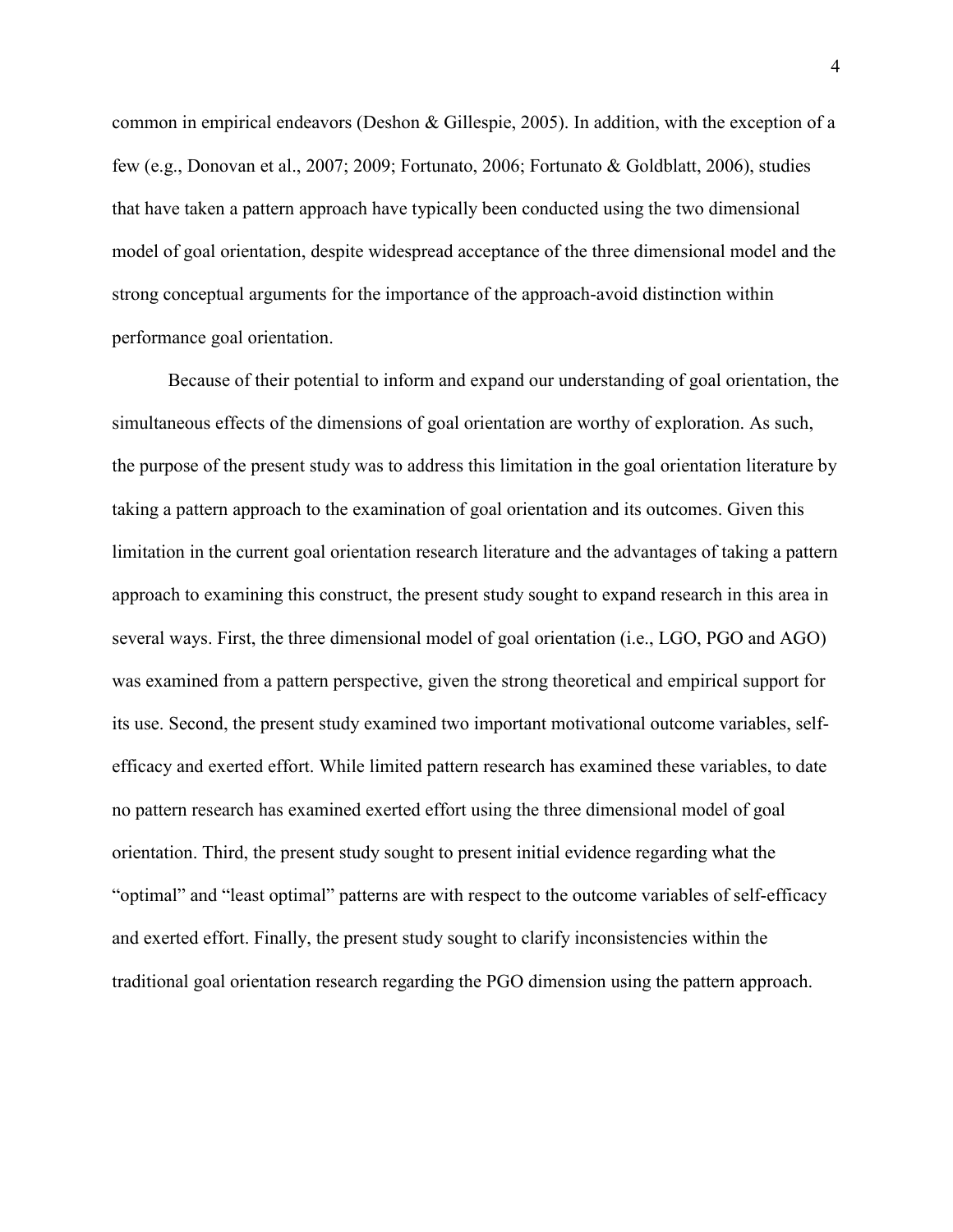### *The Pattern Approach*

 Before the focal variables of the present study are discussed, the pattern approach is defined and described. In addition, this approach will be compared and contrasted to the traditional variable-oriented approach so as to clearly demonstrate the advantages of using a pattern approach to explore goal orientation, and to proffer support for the argument that taking a pattern approach serves to complement the variable-oriented findings.

 The pattern approach is a methodological aspect of a larger theoretical framework known as the person-oriented approach (Bergman & Magnusson, 1997; Magnusson, 1997). Personoriented theorists purport that in order to fully understand human behavior one must focus on examining the simultaneous impact (as compared to the individual impact) of the components that influence the specific behavior being studied within a given context (Bergman & Magnusson, 1997; Magnusson, 1997). This approach reflects the precepts of the Gestalt philosophy which suggests that the whole is greater than the sum of the parts: In order to fully understand human functioning it is important to examine human behavior as a totality rather than solely focusing on the unique effects of individual variables on specific behaviors (Magnusson, 1997).

Researchers argue that there are six tenets that govern the person-oriented approach (Bergman & Magnusson, 1997; Bergman & Trost, 2003; von Eye & Bergman, 2003). First, the structure and dynamic of individual behavior are seen as being unique to the individual (Bergman & Magnusson, 1997; von Eye & Bergman, 2003). Second, because of the complexity of human functioning, many factors of human behavior and their interactions need to be taken into account (Bergman & Magnusson, 1997; Magnusson, 1999; von Eye & Bergman, 2003). Third, despite this complexity, there is lawfulness and structure in the human behavioral process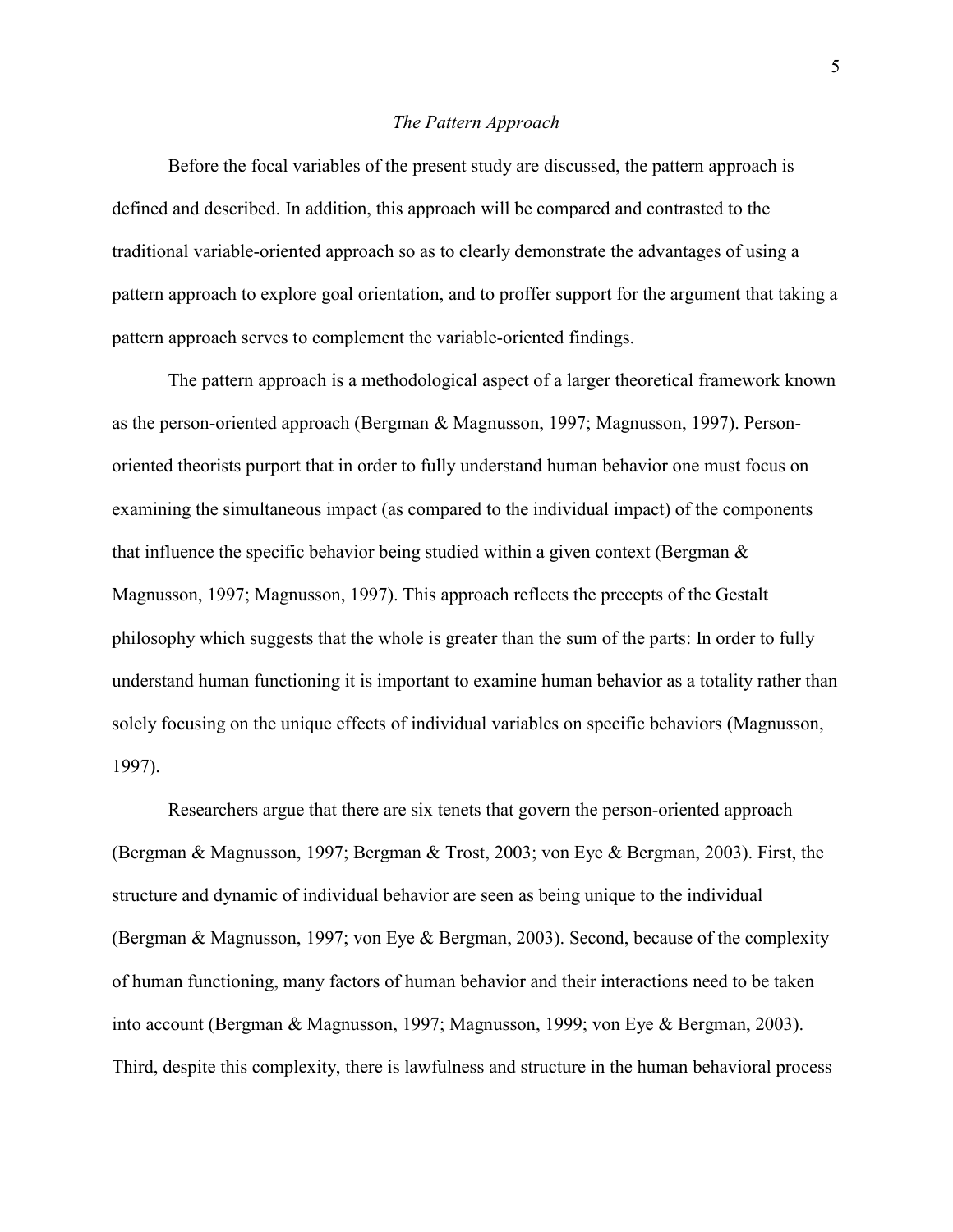(Bergman & Magnusson, 1997; von Eye & Bergman, 2003). Fourth, this lawfulness is best seen in the context of patterns of behaviors (Bergman & Magnusson, 1997; Magnusson, 1997; Magnusson, 1999; von Eye & Bergman, 2003). Fifth, the interpretation and implication of behavior is best determined through the interactions of factors or components with other factors within these patterns (Bergman & Magnusson, 1997; von Eye & Bergman, 2003). Finally, some patterns may occur more frequently than other patterns as a consequence of the dynamics of the system (Bergman & Magnusson, 1997; von Eye & Bergman, 2003). These six tenets result in the overarching precept of the person-oriented approach which suggests that an interactive, holistic perspective of the individual is needed in order to fully understand human behavior (Von Eye & Bergman, 2003). The characteristic feature of the person-oriented approach is that the problem under consideration is formulated in terms of people and operationalized and studied in terms of patterns of components or variables that are relevant to the problem being considered (Magnusson, 1997). The overall goal of the person-oriented approach is to discover distinct patterns from a set of theoretically relevant components that characterize different persons and help to explain human behavior (Magnusson, 1997).

Thus, the methodological approach through which the components associated with a specific problem are measured and studied together in the context of various patterns in order to give a better understanding of that problem is known as the pattern approach (Bergman & Magnusson, 1997; Bergman & Trost, 2003; Magnusson, 1997). Because of its focus on examining a finite number of patterns that can be used to describe and explain different types of people, it can be argued that the pattern approach restores the "person" to the study of human behavior (Bergman and Magnusson, 1997). Thus, the unit of analysis in this pattern approach is the person. Researchers who use this approach believe that individuals function as a whole with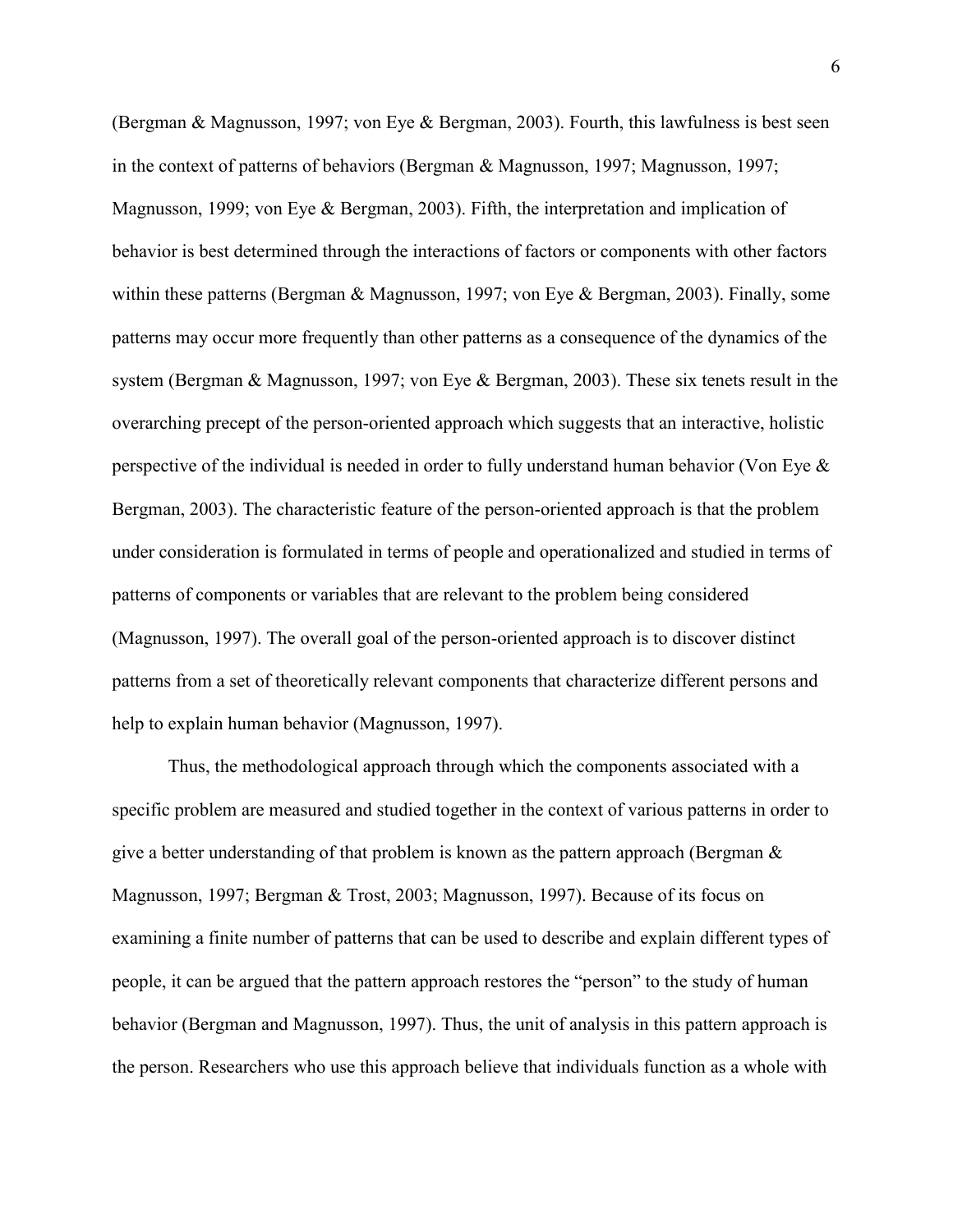several variables, factors, or components (such as, traits, values, and goals,) working together simultaneously to impact those individuals' behavior (Bergman & Magnusson, 1997; Bergman & Trost, 2003; Magnusson, 1997). At the core of the pattern approach is the indivisibility of the components being used to define and explain the phenomenon examined (Bergman & Magnusson, 1997; Bergman & Trost, 2006). That is, the components in a pattern gather meaning from each other: They are only interpretable in relation to the other components being considered simultaneously (Bergman & Magnusson, 1997; Bergman & Trost, 2006; Magnusson, 1997).

 As such, patterns are seen as integrated webs of components that are used to classify individuals who display similar trends among the focal components into groups (Magnusson, 1999; von Eye & Bergman, 2003). People are placed into homogeneous groups based on their scores across several theoretically relevant components. Once people are placed into their respective groups these groups become the focus of study. Researchers posit that the number of patterns that emerge from pattern explorations are usually small, and that the occurrence of patterns that are considered optimal is possible (Bergman, 1997; Bergman & Magnusson, 1997). The pattern approach is most suited for use when the focus of a study is on understanding how different types of people behave in a given context.

Although, the pattern approach proposes a holistic approach to examining human behavior, it is standard practice within the discipline of psychology to focus on examining the unique characteristics of, and the relationships among variables, rather than individuals (Bergman & Magnusson, 1997; Magnusson, 1997). Traditionally in research, individual behavior is conceptualized and analyzed at the variable level (Bergman & Magnusson, 1997; Magnusson, 1997). That is, problems are formulated, examined, the results of studies interpreted, and generalizations made based solely on the variables (Magnusson, 1997). This approach is known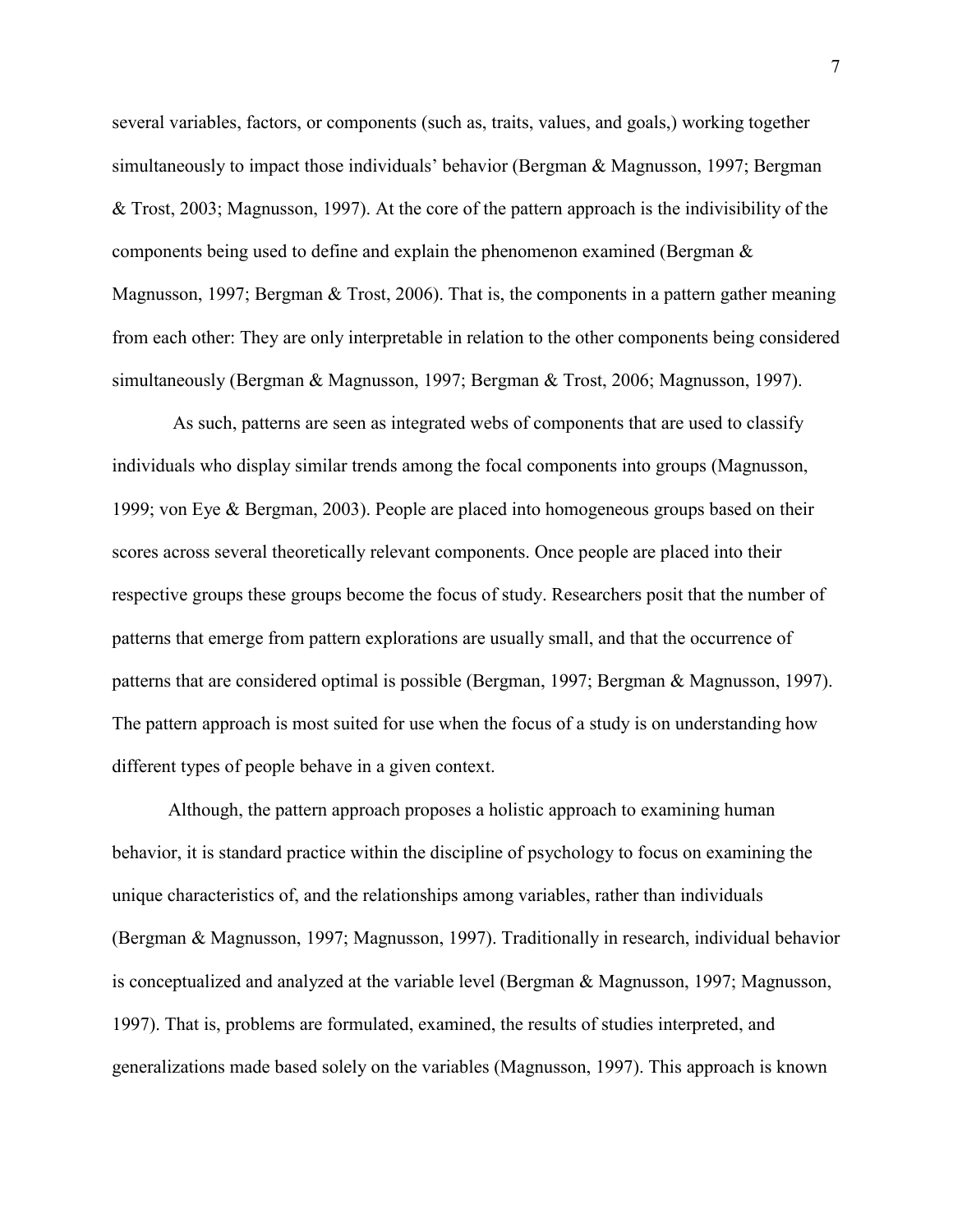as the variable-oriented approach. In the variable-oriented approach the belief is that the mechanisms underlying people's behavior can be revealed by examining the relationships between variables across individuals (Bergman & Trost, 2006; Magnusson, 1997). Variableoriented research is based on the assumptions that populations are homogeneous, and that relationships among variables studied across people are valid for the relationships among the variables within individuals (Magnusson, 1997; von Eye & Bergman, 2003; von Eye & Bogat, 2006). Variables (not people) are seen as the actors for the processes being examined (Magnusson, 1997). Thus, the focus of the variable-oriented approach is on a single variable or combination of variables and their relationships with specific outcomes. It can be argued that the variable-oriented approach is best suited for research that is focused on understanding specific constructs or the relationship among multiple constructs. In general, the variable-oriented approach provides researchers with the opportunity to comprehend the functioning of specific variables by examining the general principles and characteristics of those variables (Magnusson & Törestad, 1993). Unfortunately, the results of variable-oriented research are often interpreted in terms of human functioning instead of variable functioning.

Thus, while this approach offers a simple, easily understood method of examining individual differences, it presents models that result in the conceptualization of people through the summation of variables and ignores important interactions among these variables (Magnusson, 2000; Magnusson, & Törestad, 1993). In addition, because the information provided by the variable-oriented approach focuses on the description of variables, it is often difficult to translate outcomes of research using this approach into properties that allow for the accurate characterization of individuals (Bergman, Magnusson, & El-Khouri, 2003; Bergman & Magnusson, 1997; Magnusson, 1997). The ability to create an understanding of complex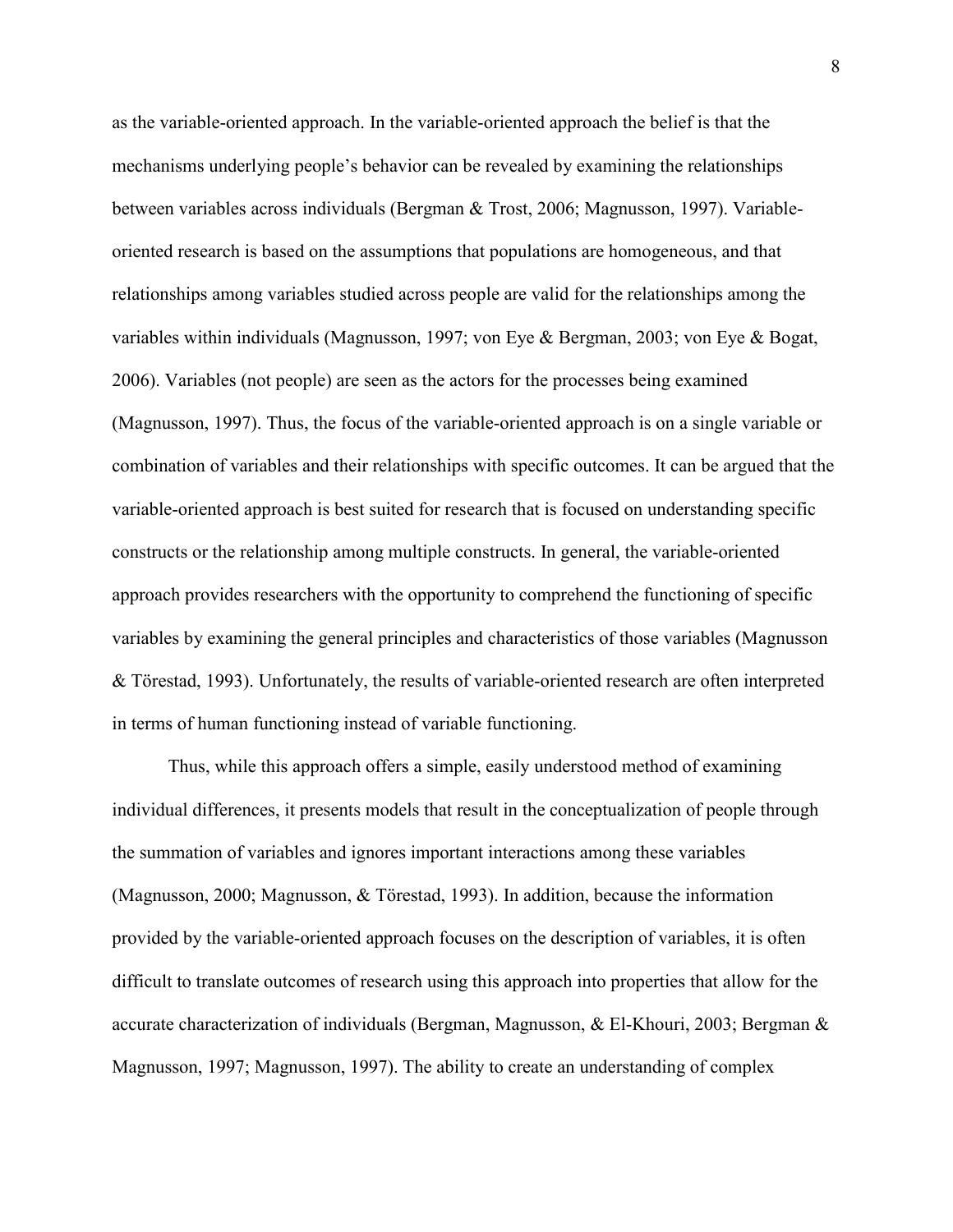behavior is central to the pattern approach (Bergman & Magnusson, 1997). Researchers suggest that this characteristic of the pattern approach makes it a feasible compliment to the use of the variable approach. The pattern approach's capacity to address other limitations associated with the variable approach also speaks to this methodology's ability to compliment the use of the variable-oriented approach.

Because of its holistic approach to exploring human behavior, the pattern approach produces findings above and beyond those found at the variable level. Researchers have argued that the pattern approach can (and does) produce results regarding certain variables that are not found when the variable-oriented approach is used (e.g., Magnusson, 1997; Dilchert, 2007; Foti & Hauenstein, 2007; Smith & Foti, 1998; von Eye, Bogat, & Rhodes, 2006). To illustrate, Foti and Hauenstein (2007) noted that variable-oriented findings seem to suggest that separate individual difference variables predict leadership effectiveness versus leadership emergence. The researchers noted that whereas personality variables had the strongest relationships with leadership effectiveness, cognitive ability was most strongly correlated with leadership emergence. However, when a pattern approach was used to examine both leadership outcomes the results suggested that the pattern that characterized by high levels of intelligence, dominance, general self-efficacy and self-monitoring consistently predicted both effectiveness and emergence. This example demonstrates that while the variable-oriented approach does produce meaningful outcomes, the use of the pattern approach can produce additional information regarding human behavior above and beyond those variable-oriented findings.

Researchers have also noted that in certain settings the pattern approach can and does account for more variance in predicting outcomes than the variable-oriented approach (e.g., Asendorpf & Denissen, 2006; Dilchert, 2007; Fortunato, 2006; Foti & Hauenstein, 2007;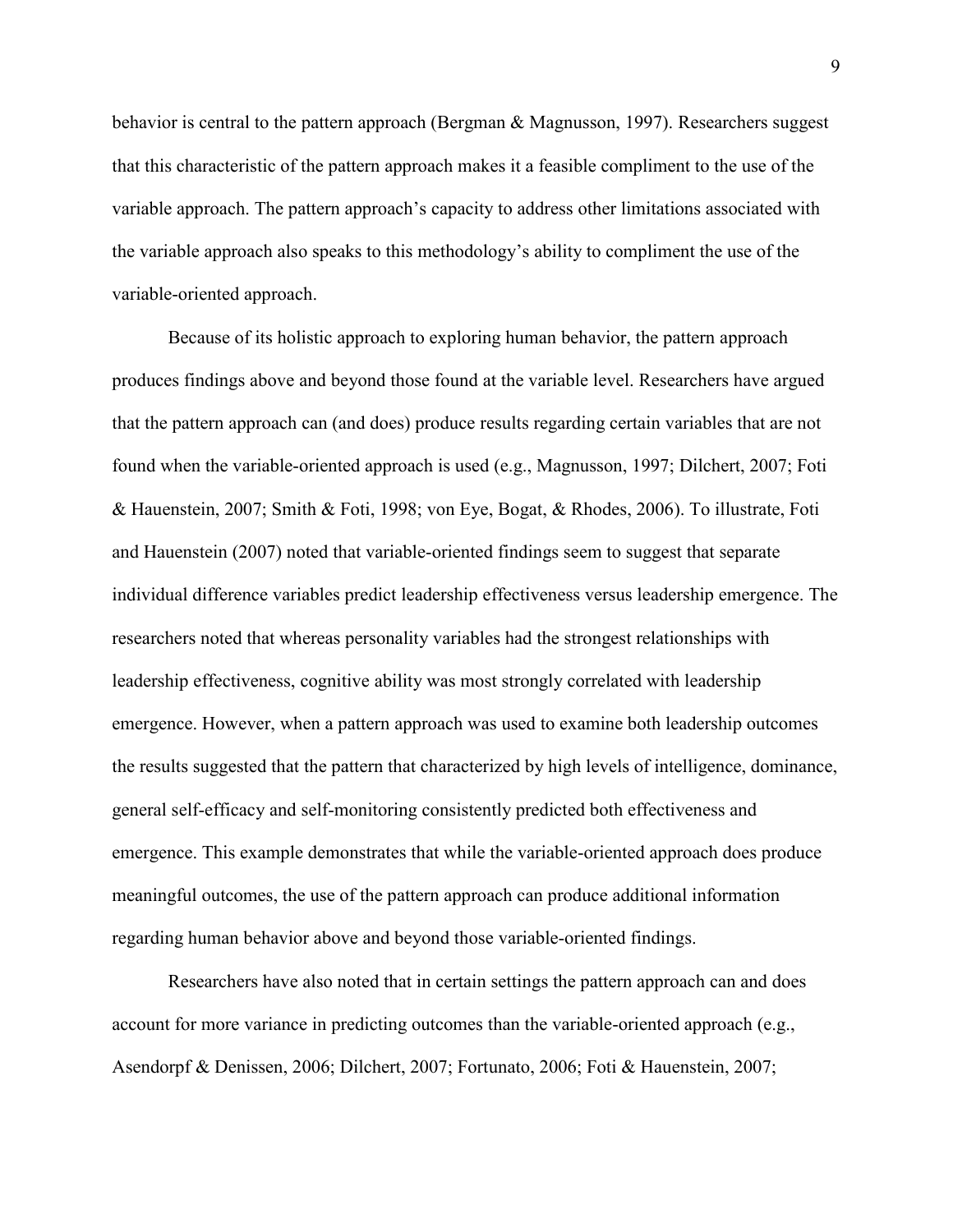Magnusson, 1997). For example, in a study examining the differential behaviors of goal orientation patterns with regards to job attitudes, Fortunato (2006) found that goal orientation patterns explained more variance in outcome variables than the variance explained by variableoriented findings. Specifically, Fortunato (2006) found that variance explained by goal orientation patterns ranged from 5 to 10% while the variance explained by the use of the variable-oriented approach never exceeded 2%. These findings support theoretical assertions by Magnusson (1997, 1999) and colleagues (Bergman & Magnusson, 1997) that the use of the pattern approach can account for variance in prediction above and beyond the variance produced using the variable-oriented approach.

Beyond the issue of enhancing predictive validity, it is frequently argued that the pattern approach may help to clarify some of the perplexing findings that result from variable-oriented research. Specifically, the pattern approach allows for the examination of non linear interactions among components and suggests that conclusions should be based on a holistic interpretation of the data rather than on the interpretation of specific variable-based outcomes (Bergman & Magnusson, 1997). That is, the meaning ascribed to a variable within the context of a pattern is based on the other variables with which it is paired (Magnusson, 1997). As such, inconsistent findings at the variable level may actually indicate failure to consider the levels of other variables that may be working concurrently to produce some outcome. For example, Bergman and El-Khouri (2001) note that one of the assumptions of the variable-oriented approach is that behavior occurs in a linear fashion. When human behavior does not meet this assumption, the results of statistical analyses such as correlations present a distorted picture of the phenomenon and may result in inconsistent findings (Bergman & El-Khouri, 2001). The use of the pattern approach allows for the examination and explanation of such dynamic non-linear relationships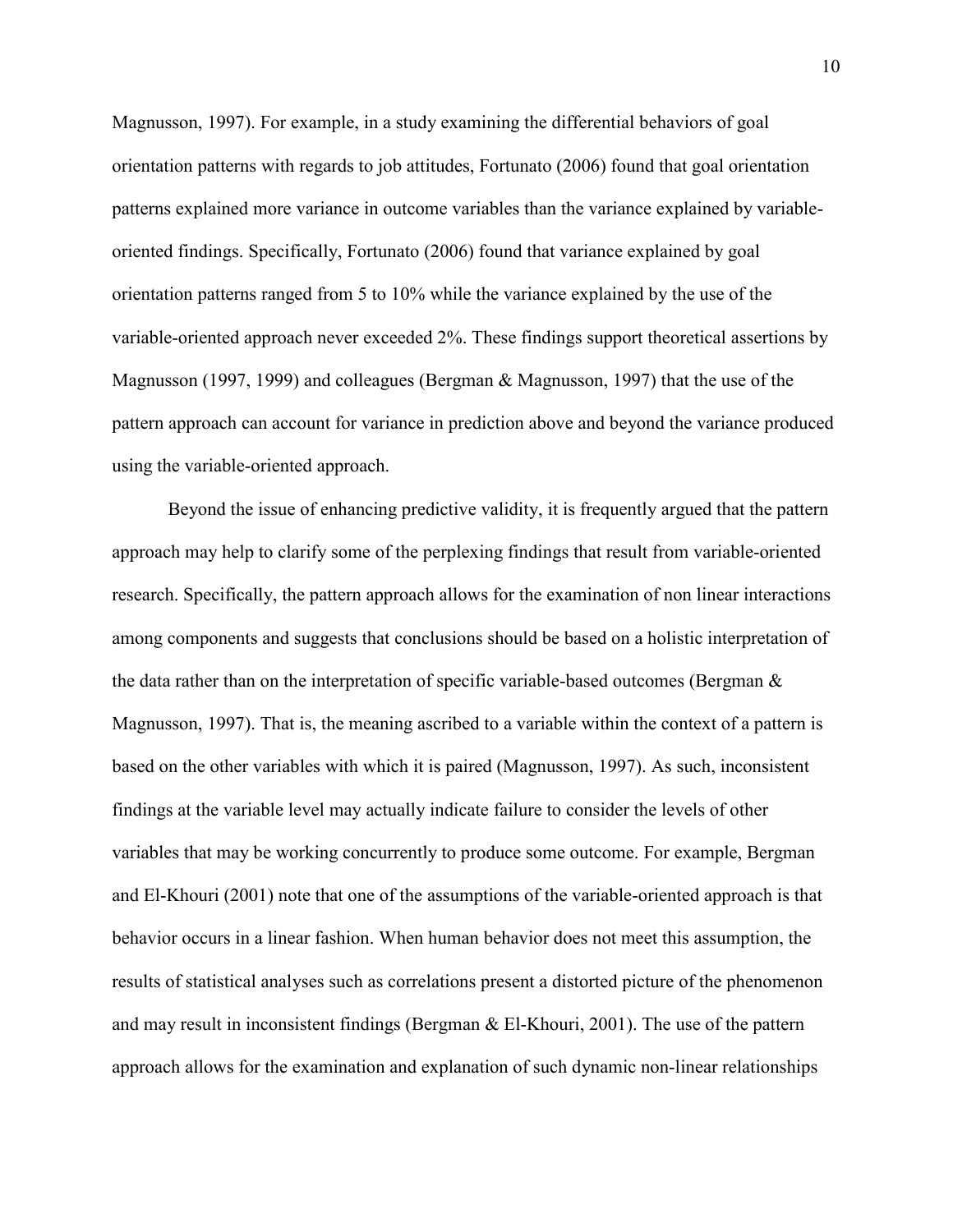that can produce meaningful and understandable information regarding human behavior (Bergman & El-Khouri, 2001). As such, the use of the pattern approach may assist in clarifying some of the inconsistencies found in the outcomes of variable-oriented findings.

In addition, researchers have argued that because the variable-oriented approach does not examine behavior at the level of the individual, generalizing the results of variable-oriented research to the individual level may prove substantially more challenging than generalizing the results of pattern-oriented research (Bergman & Magnusson, 1997). It should be noted that when used appropriately (to generalize at the variable level), variable-oriented findings generalize as well as pattern-oriented findings. However, in attempting to generalize from the variable level to the person level, variable-oriented results lose both predictability and the ability to generalize effectively. Thus, another advantage of the person–oriented approach is that the empirical results are generalizable to people not variables (Magnusson, 1997).

In general, the major difference between the pattern approach and the variable-oriented approach is in the view and interpretation of the number that is used to indicate a person's position on some trait (Magnusson, 1997). In the variable-oriented approach a single point of datum derives its meaning from its position relative to other persons' locations on that same dimension (Magnusson, 1997). On the other hand, in the pattern approach each single point of datum derives its meaning from its place in a pattern of data for one particular individual (Magnusson, 1997). Although an argument is made here for the use of the pattern approach in the present study, the use of a variable-oriented approach should not be discounted. In fact, neither of these two research methodologies is considered inherently superior (Magnusson & Törestad, 1993). Instead, it should be noted that the pattern approach and the variable-oriented approach can and do complement each other (e.g., Bergman & Magnusson, 1997; Bergman &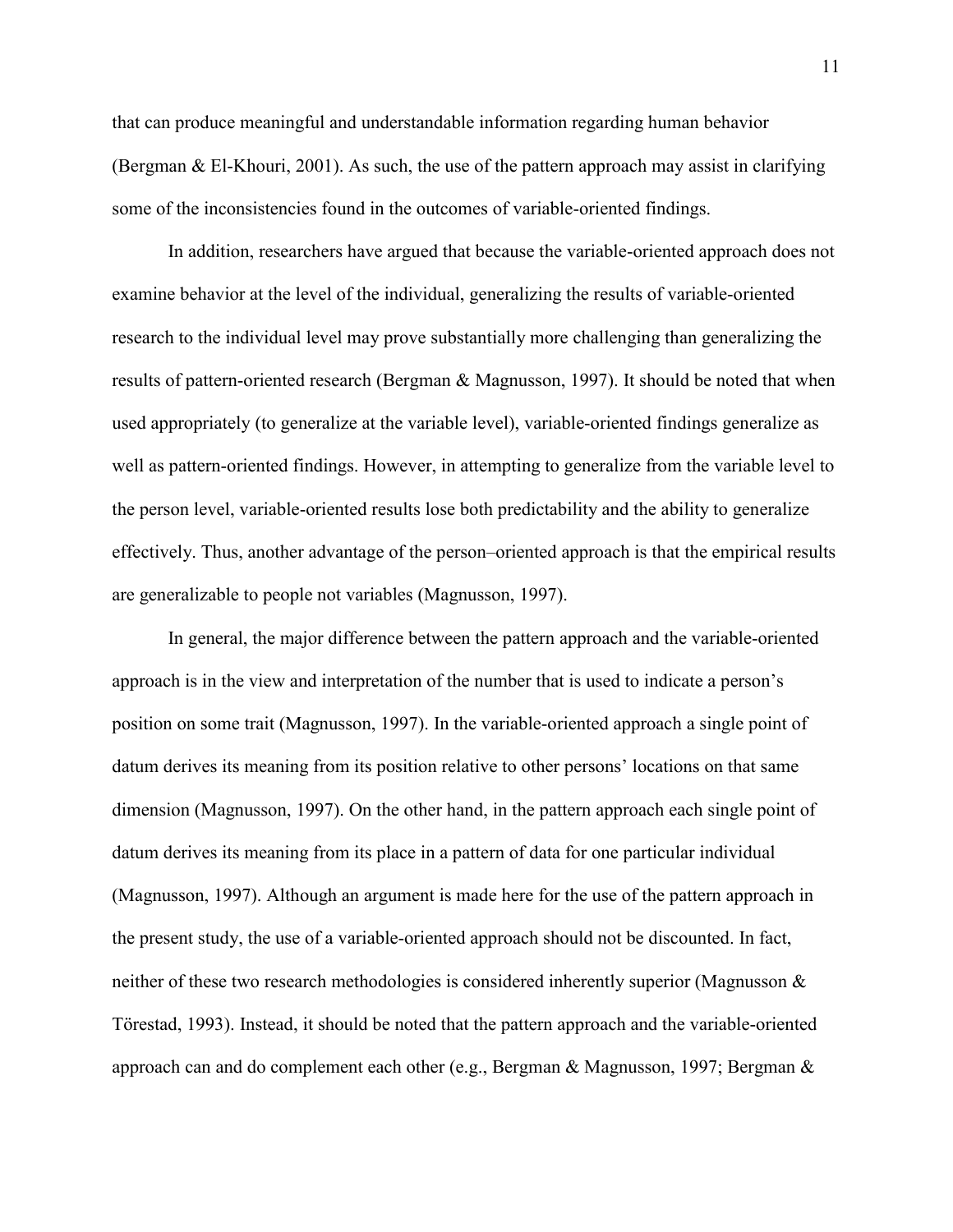Trost, 2003; Magnusson, 1997; Magnusson & Törestad, 1993). Variables play a critical role in pattern-oriented research: Findings of variable-oriented research are often used to identify contributors to the particular pattern being studied. Thus, the variable–oriented approach often serves as the first step in the identification and explanation of variables for the pattern analysis (Magnusson, 1995).To arrive at interpretations and provide us with a clear understanding of complex human behavior the pattern approach often builds on the foundation laid by the results of the variable-oriented approach (Magnusson, 1997). Thus, in order to fully understand human behavior, both the variable-oriented studies and pattern oriented studies are needed (Magnusson & Törestad, 1993).

# *The Pattern Approach versus the Variable-Oriented Approach: An Example*

 While in theory the pattern and variable-oriented approaches are distinct methodological approaches that complement each other, it is sometimes difficult to distinguish which approach is best suited for a given research scenario. The use of one method over the other should be informed by the inherent nature of the issue being examined. The following example serves to demonstrate the differences between the two methods by identifying situations in which each method would be best suited for use. Both the theoretical and empirical characteristics of the two approaches are discussed below.

 A school is recruiting several students to participate in an accelerated academic program. The developers of the program have determined that they would ideally like to have students who feel confident in their ability to succeed (measured by self-efficacy) and who regularly exert a great deal of effort. The program developers have decided to use goal orientation theory to help them in their process. Whether they use the variable –oriented approach or the pattern approach will depend on several factors.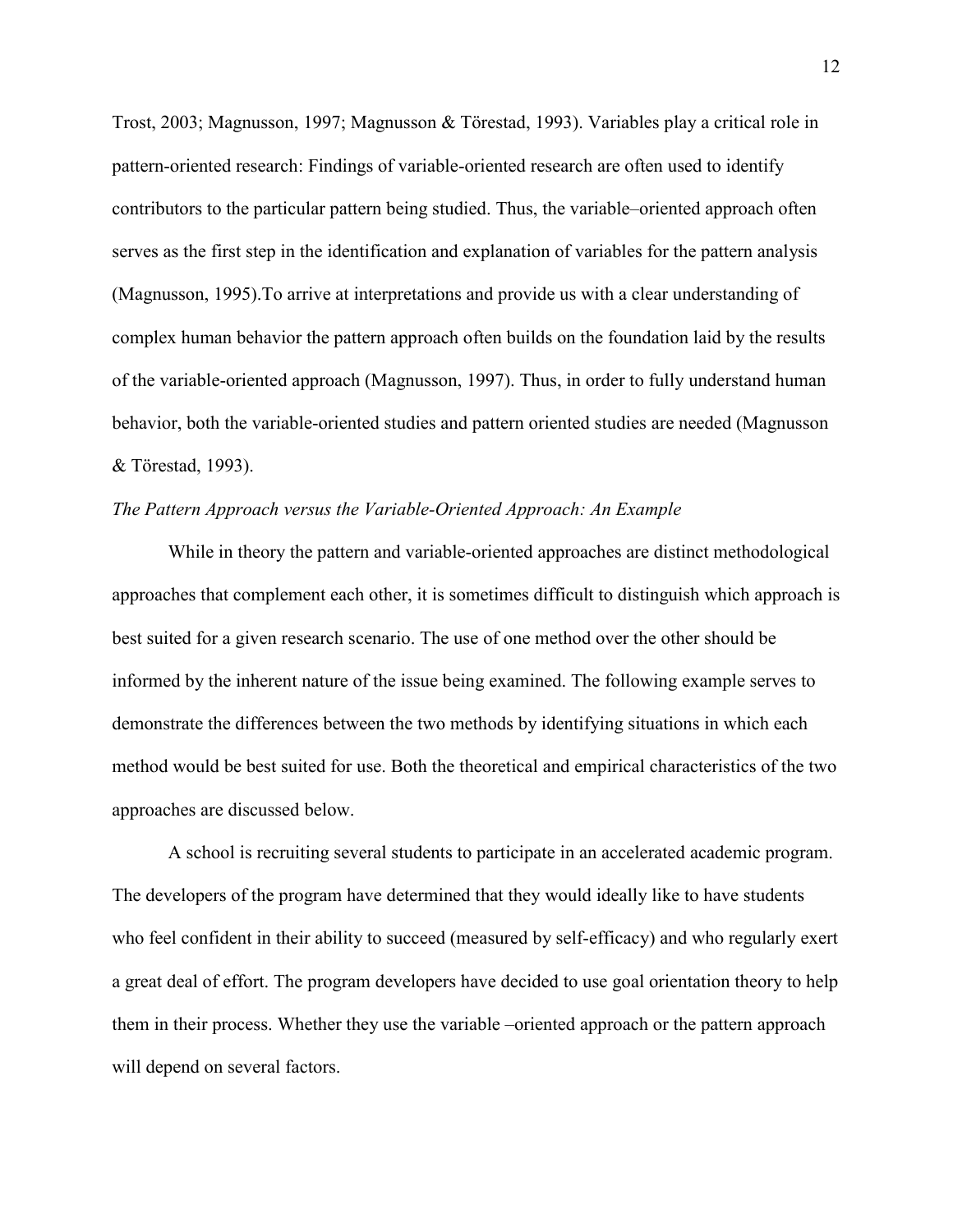One important theoretical question is what question they are trying to answer? If they are concerned about understanding how each dimension of goal orientation relates to self-efficacy and exerted effort then the variable-oriented approach should be adopted. This is so because the question focuses on the relationship between one variable (a specific dimension of goal orientation) and another variable (self-efficacy or exerted effort). Thus, the unit of analysis would be the variable. However, if their concern is "What combination of the three dimensions do the students who exert the most effort display?", then a pattern-oriented approach would be most suited to answer this question. This is so because the root question being examined is "what type of student is likely to exert the most effort?". In this situation the focus would be on the different subgroups that could be used to categorize students based on their standings on the dimensions of goal orientation. Thus, the question being explored can play a role in determining which approach is best suited to be used.

Outside of the question being examined, the characteristics associated with each approach may also play a role in determining which method is most suitable for use in a given scenario. Suppose the developer is told that research results indicate that LGO is positively correlated with self-efficacy at the variable level. This would bring two issues to the forefront that would highlight the idiosyncrasies of each of these approaches. One is the proper interpretation of this finding. Frequently findings at the variable level are mistakenly generalized to the person level. Thus, the developer might automatically conclude that applicants who score high on the LGO dimension will all exhibit high levels of self-efficacy. However, such an interpretation ignores the applicant's standing on the other dimensions of goal orientation and inadvertently results in the grouping of applicants by their standing on only one of three potentially inter-related dimensions. That is, an applicant would be considered either a high LGO, or a high AGO or a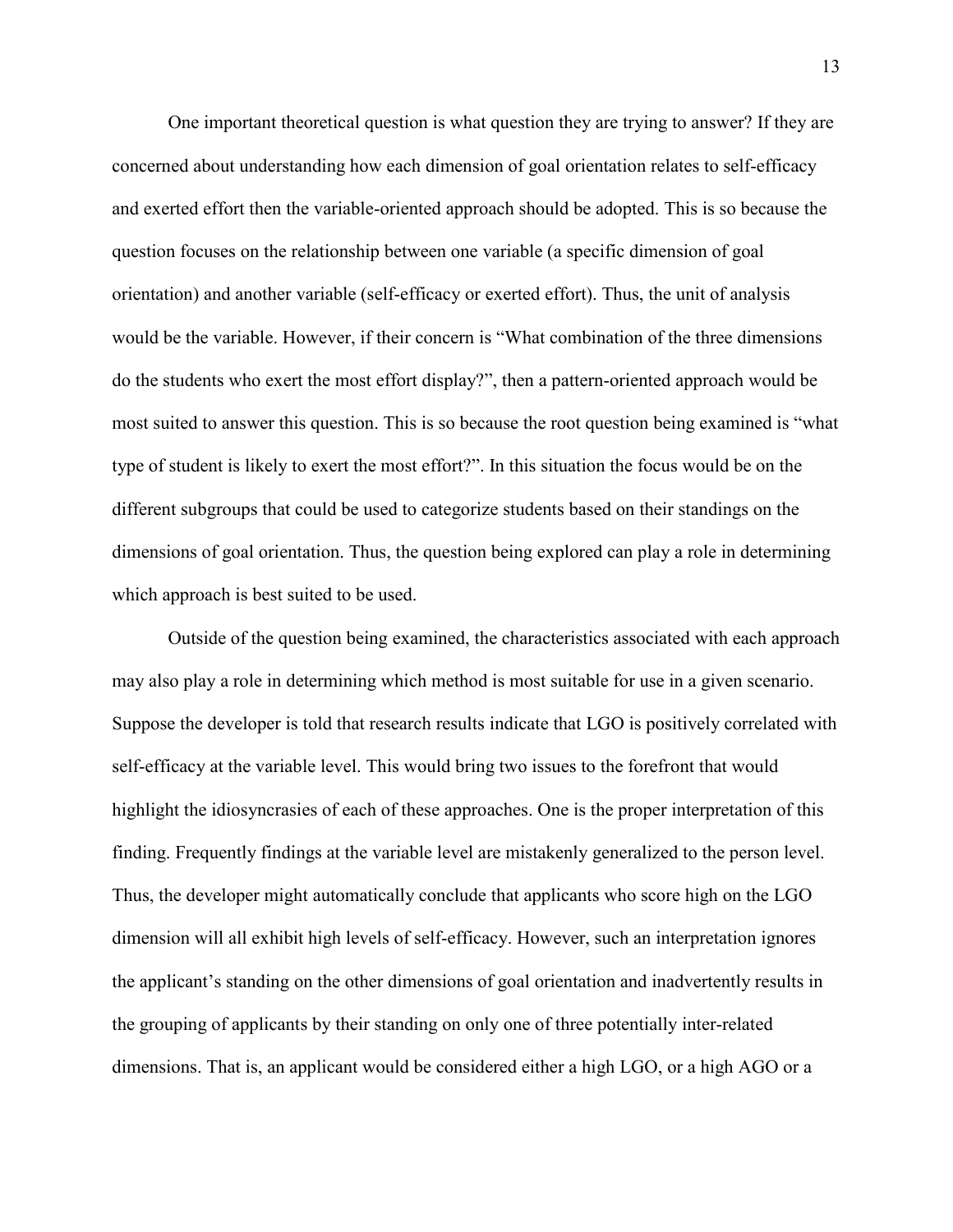high PGO person even though he/ she may have scored highly on all dimensions. This highlights the second issue: While being high in LGO (an adaptive dimension) is seen as a positive trait being high on AGO (a maladaptive dimension) is seen as a negative trait. As such, a student who is high on both traits may not be seen as a good potential candidate. The variable approach will allow the developers to look at the interaction between two dimensions quite easily. However, the addition of the third dimension (PGO) would make the interpretation of results at the variable level challenging as the role of each variable in a three way interaction is difficult to interpret. In addition, the dimensions may function differently as a result of existing simultaneously. The effects on self-efficacy and exerted effort of the simultaneous exhibition of various levels of the dimensions of goal orientation would be difficult to observe using the variable-oriented approach. Because the pattern approach argues that the dimensions within a pattern gather meaning from each other the pattern approach would be better suited for examining the simultaneous effects of the three dimensions. The use of the pattern approach would allow the developers of the program to take into account applicants' scores on all three dimensions in a manner that would allow them to describe types of applicants. Thus the use of the pattern approach would allow the developers to examine and interpret complex interactions among the dimensions of goal orientation.

Outside of the theoretical distinction between the two approaches, empirical factors also play a role in determining which approach is most suitable for use in a given scenario. The concept of homogeneity plays an important role in empirically distinguishing between the two approaches. The variable approach is based on the assumption of homogeneity of individuals. That is, all things being equal, the developers of the program would assume that students who were high on any one dimension would exert the same amount of effort and exhibit the similar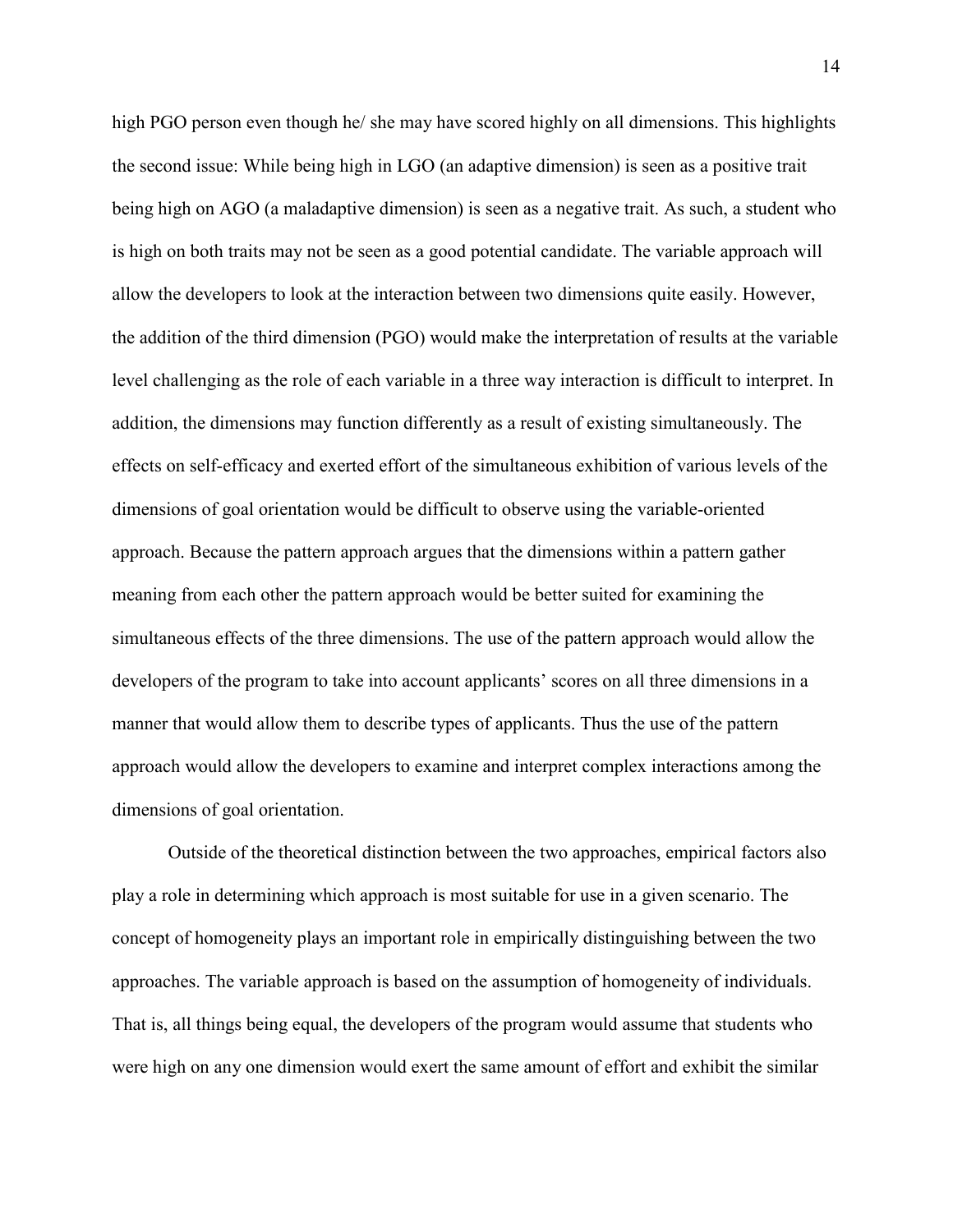amounts of efficacy. The pattern approach argues that an applicant who exhibits a particular combination of goal orientation dimensions should be placed in a group with other applicants who exhibit the same combination of dimensions. Thus the homogeneity in the pattern approach exists within each pattern. That is, the pattern approach suggests that students who score high on LGO, low on PGO and high on AGO should all be placed in the same group. This concept of homogeneity can be used to assist the developer of the program in deciding which method is most appropriate for helping him select from the pool of applicants. To do this the developer would have to examine two types of variance the between group variance and the within group variance. High between groups variability suggest that the difference between patterns is substantial while low between group variability indicates that the difference between patterns is minimal. High within group variability suggests that there are differences in the characteristics among the members of a group while low within group variability suggest that the persons within a pattern exhibit similar characteristics. If all moderators are accounted for or no moderators are present, the combination of a high between group variability and a low within group variability may suggests that the pattern approach would be best suited to describe the data. The combination of a low between group variability and high within group variability suggests that the variable-oriented approach may be more appropriate for use: The groups are not substantially different from each other and variability exists within the groups suggesting that individual variables may play distinct roles in people's behavior instead of a combination of variables. The developer may use the variability statistics to help him/ her to determine whether the patterns created are comprised of applicants who are truly similar to each other and if the patterns themselves are distinct from each other. If the applicants within a given pattern are dissimilar the within groups variability will be high which would suggest that homogeneity does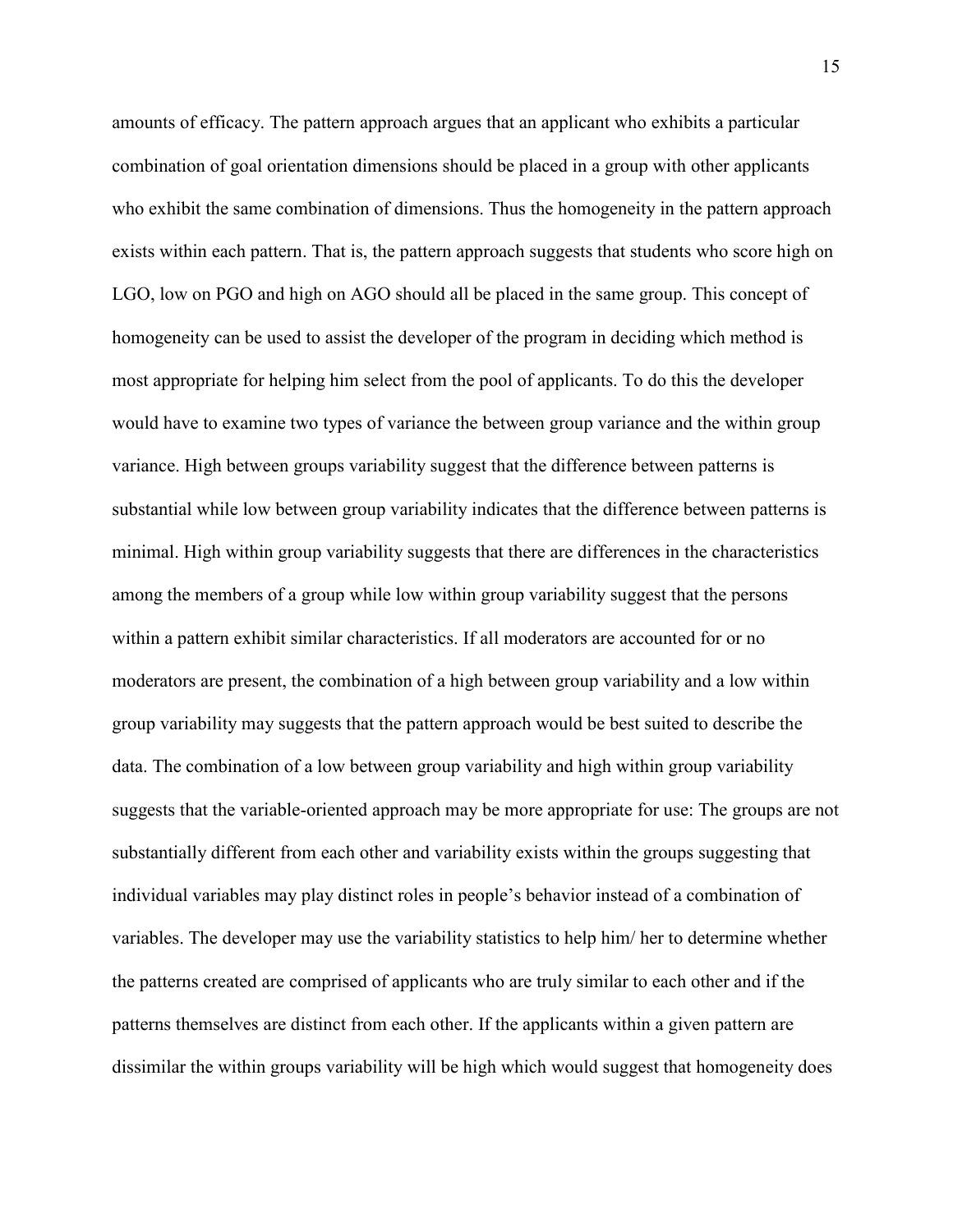not exist within the group. If the groups themselves are quite similar the between groups variance would be small would suggest homogeneity among the members of the groups. See Appendix A for an empirical demonstration of this concept.

Another important empirical factor that may help the program developers decide which approach is best suited for their needs is the predictive validity. The argument here is simple. If the variable approach is most suitable for use then variable oriented findings should account for the substantial proportion of variance in predicting a specific outcome variable. If the pattern approach is more suitable for use the patterns should either account for more variance in predicting an outcome variable or add incremental validity to the prediction of that outcome variable. This would suggest that the developers of the program would need to run a regression analysis and examine the proportion of variance explained by the variables as well as the proportion of variance explained by the patterns.

The pattern approach and the variable approach both explain and educate researchers about various phenomena. Although researchers often default to using the variable-oriented approach, the above described example demonstrates that the thought process that goes into the choice of methodology is important and should not be ignored. While a given research scenario may not permit or necessitate an exploration of each of the issues described above it is still important that researchers make every effort to choose the appropriate method. The present study was focused on understanding the amount of self-efficacy and exerted-effort produced by persons with different goal orientation patterns. As such, the pattern approach was deemed the appropriate methodology for this examination.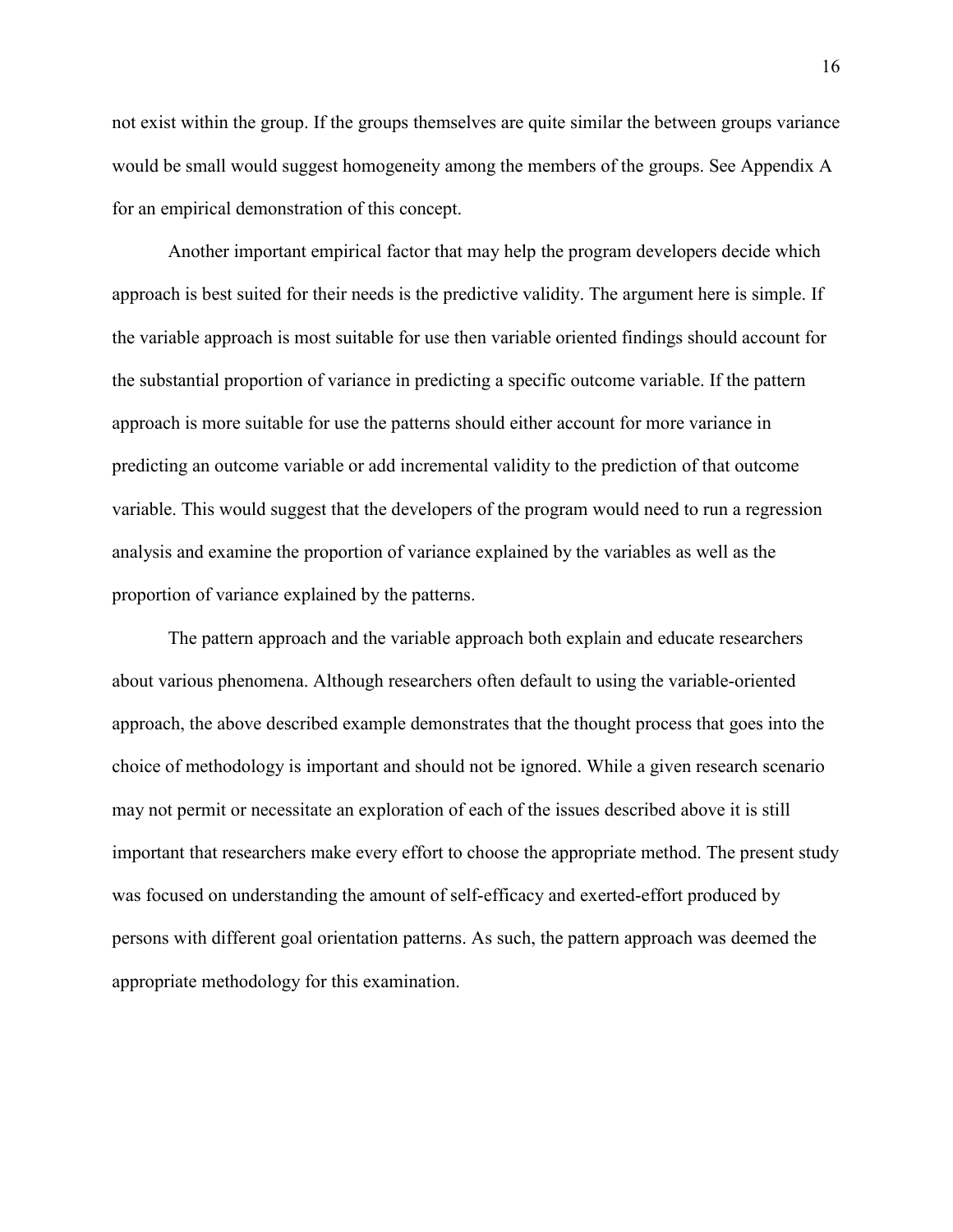### *The Goal Orientation Construct*

 Goal orientation was independently conceived by different psychologists during the mid to late 1970s through the 1980s (e.g., Ames, 1984; Dweck, 1975, 1986, 1989; Maehr, 1983; 1984; Nicholls, 1975). Researchers Nicholls and Dweck proposed conceptualizations of achievement goals that have been particularly influential in the development of achievement goal and goal orientation theories (Elliot, 2005). Nicholls (1984) purported that people defined success in two ways, *task involvement* and *ego involvement*. Task involvement is hypothesized as being a self referent, intrinsically motivated goal that resulted in a focus on task mastery. In contrast, ego involvement is external referent; the primary goal of people high in ego involvement is to demonstrate competence when compared to others. Independent of Nicholls (1975), Dweck (1975, 1986, 1989) and her colleagues (Dweck & Elliott, 1983; Dweck & Leggett, 1988) were concurrently examining achievement motivation. From their research, two distinct classes of goals were identified: *performance goals* and *learning goals*. Performance goal oriented individuals' behavior was characterized by the need to receive favorable judgments from others regarding their competence and by the need to avoid failure. Learning goal oriented individuals' behaviors were characterized as being concerned with developing their competence and task mastery. Although differences exist between Nicholls' (1975, 1984) and Dweck's (1975, 1986, 1989) frameworks, Elliot (2005) suggests that the similarities between the two (e.g., the focus on mastery and competence) outweigh their differences. Given these similarities, Ames and Archer (1987, 1988) proposed an integrative achievement goals approach. Over time the constructs in this integrated approach collectively became known as *goal orientation* by researchers, especially by those in the field of work motivation (e.g., Farr et al., 1993).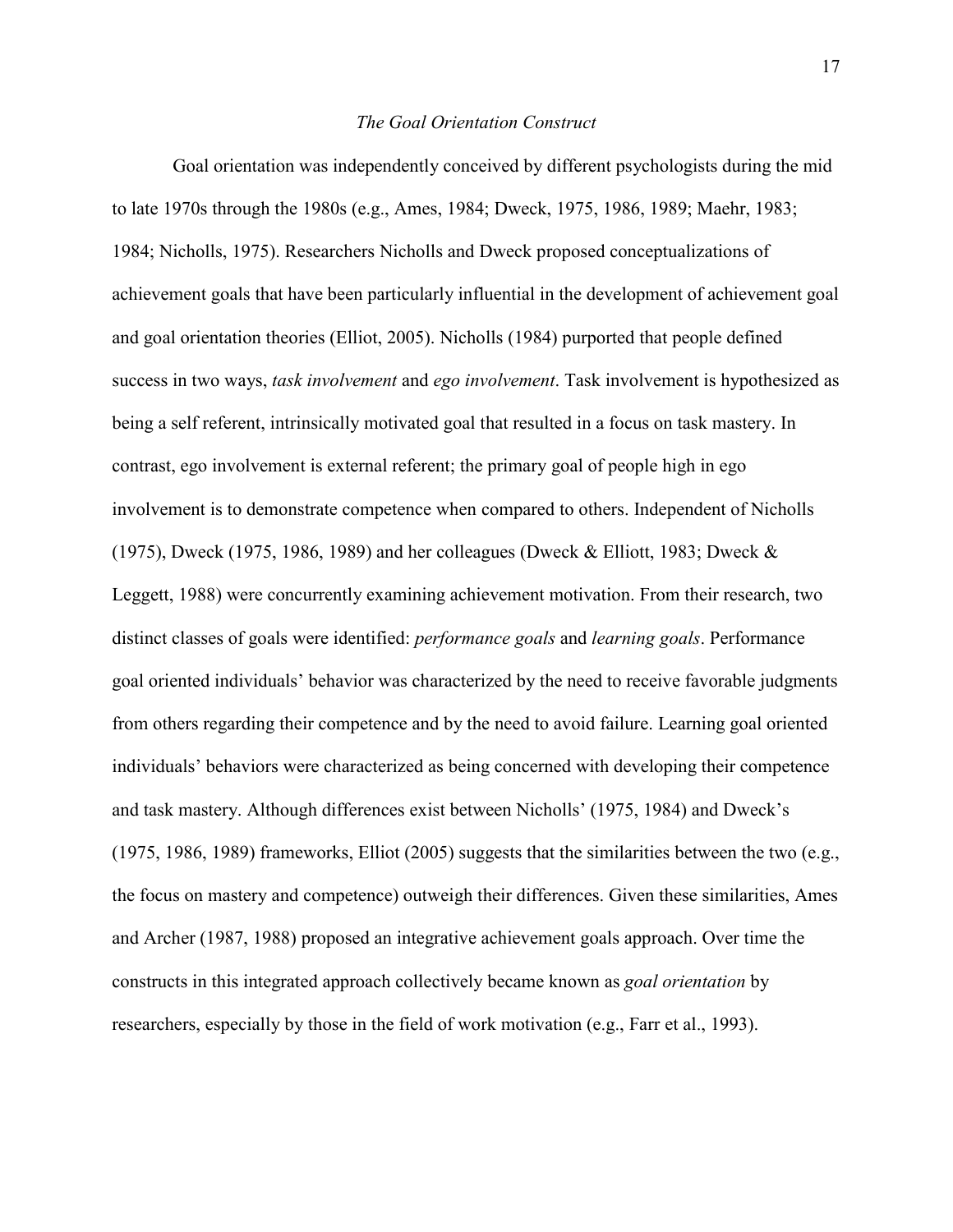## *Dimensions of Goal Orientation*

Along with the integration of conceptualizations came a proliferation of research examining potential outcomes of goal orientation. For example, LGO was found to be associated with many positive outcomes such as increased self-efficacy (e.g., Phillips & Gully, 1998), high levels of task interest (e.g., Harackiewicz, Barron, Tauer, Carter, & Elliot, 2000) and task knowledge (e.g., Fisher & Ford, 1998). However, as noted by Payne et al. (2007) in their review of the goal orientation literature, the outcomes associated with performance goal orientation were less conclusive. For example, when examining the relationship between performance goal orientation and self-efficacy, some researchers found a negative relationship between the two variables (e.g., Ford, Smith, Weissbein, Gully, & Salas, 1998; Phillips & Gully, 1997), while others found a positive relationship (e.g., Brown, 2001) or found no relationship between the two variables (e.g., Bell & Kozlowski, 2002; Chen, Gully, Whiteman, & Kilcullen, 2000; Donovan & Hafsteinsson, 2006).

Elliot (1994; 2005) suggested that these inconsistencies were due to the confounding of the avoid and approach aspects of performance goals. He proposed that performance goal orientation be separated into two dimensions: performance-approach orientation (PGO) and performance-avoid orientation (AGO), while learning goal orientation (LGO) remained as it was originally conceptualized. In this new three dimensional framework, LGO was focused on the attainment of task mastery, PGO was characterized by the attainment of normative competence, and AGO was characterized by the avoidance of normative incompetence (Elliot, 1994; Elliot  $\&$ Church, 1997). Research results have indicated that the three dimensional model produces more robust outcomes than alternative two and four dimensional frameworks (Elliot, 2005). The characteristics of each of the dimensions are summarized below.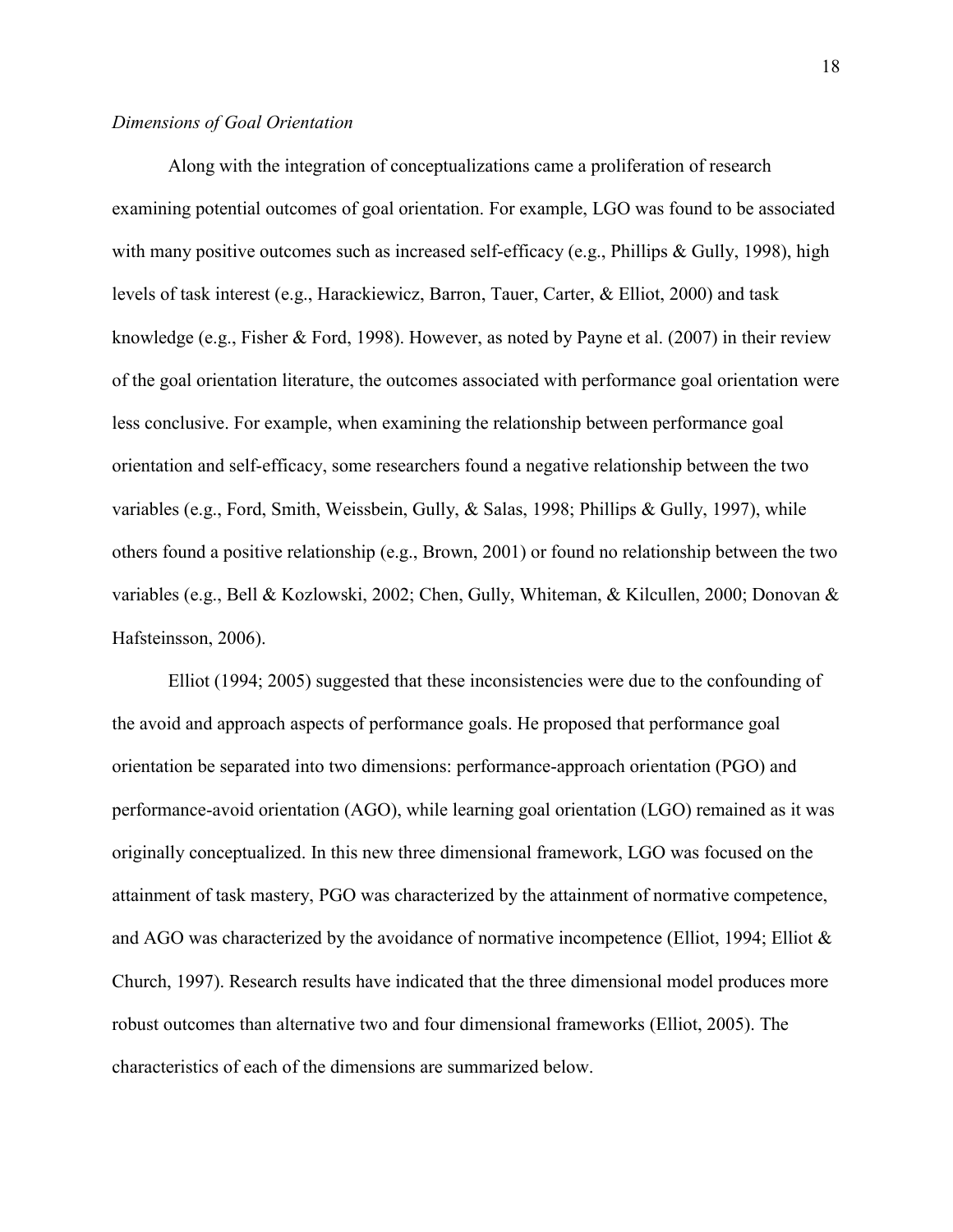*Learning goal orientation (LGO).* Persons who possess high levels of LGO are concerned with improving their understanding and mastery of tasks (Dweck, 1986; Dweck & Leggett, 1988; Farr, et al., 1993). These individuals are not focused on appearing competent in front of others and as a result, view challenging achievement situations as learning opportunities. These persons display affect, behaviors, and cognitions that encourage and support goal attainment. Researchers have noted that regardless of their levels of ability, individuals high in LGO view failure as an opportunity to receive valuable feedback that will assist them in attaining task mastery, ultimately leading to personal growth (Dweck, 1989). As such, individuals high in LGO are more likely than those low in LGO to seek out challenges. In addition, persons high in LGO view the exertion of effort as a tool to help them master a particular task. The high levels of exerted effort by those persons with high levels of LGO have been linked to persistence towards goals (Dweck, 1989).

Given these propositions about the outcomes associated with high levels of LGO, it is not surprising that research at the variable level has suggested that a positive relationship exists between LGO and several motivational and performance variables such as mental focus, task interest and engagement, persistence, effort, and self-efficacy (e.g., Elliot & Church, 1997; Elliot & Harackiewicz, 1996; Elliot & McGregor, 1999; Harackiewicz, Barron, Carter, Lehto, & Elliot, 1997; Heintz & Steele-Johnson, 2004; Hole, & Crozier, 2007; Lee et al., 2003; Middleton & Midgley, 1997; Phillips & Gully, 1997; VandeWalle et al., 2001; Wolters & Rosenthal, 2000). In a recent meta-analysis summarizing this large body of research, Payne et al. (2007) reported positive correlations between LGO and several proximal and distal consequences including feedback seeking  $(r = .20)$ , and general and specific self-efficacy  $(r = .56$  and  $r = .31)$ . Taken as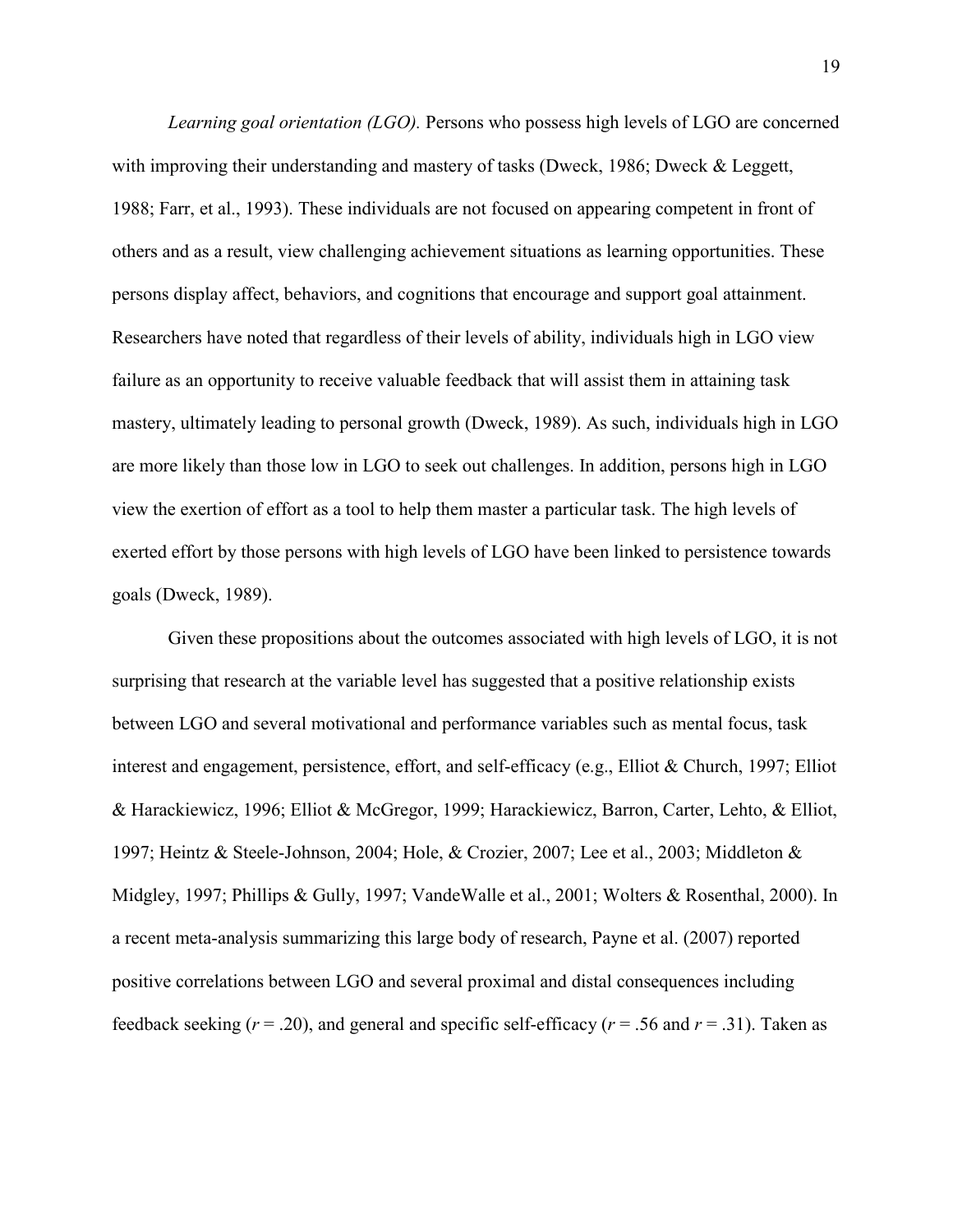a whole, the research suggests that LGO has a positive influence on many motivational processes and outcome variables.

*Performance approach orientation (PGO).* The motives of persons with high levels of PGO are centered around high competence expectancy and achievement motivation. The primary goal of these individuals is to receive favorable judgments from others with respect to their competence (Elliot & Church, 1997; VandeWalle, 1997). Such persons attempt to achieve this goal by trying to look better than others when demonstrating their competence at a particular task (Elliot & Church, 1997; Farr et al., 1993; VandeWalle, 1997). Because individuals with high levels of PGO focus much of their attention on the demonstration of competence, their behavior is often affected by fear of failure (Elliot  $&$  Church, 1997). When faced with the possibility of failure, someone with high levels of PGO might abandon his/ her pursuit of achievement.

Research findings related to PGO have highlighted the complexity of this dimension. Results of research regarding PGO are especially confusing, as high levels of PGO have been linked to both positive outcomes such as high levels of persistence and intrinsic motivation (e.g., Elliot & Church, 1997; Elliot & McGregor, 1999), and negative outcomes such as depression, anxiety, shallow processing of information, and unwillingness to seek help (e.g., Elliot, McGregor, & Gable, 1999; Middleton & Midgley, 1997). These results reflect the combination of adaptive and maladaptive motives implicit in PGO.

These uncorrelated findings with respect to PGO could imply that PGO may not be related to these outcome variables or that the opposing motives may at times cancel each other out, thereby resulting in the small or non-significant correlations often found by researchers. However, a third explanation for these findings is that researchers have failed to consider participants levels of LGO and AGO when examining PGO. That is, PGO may not operate as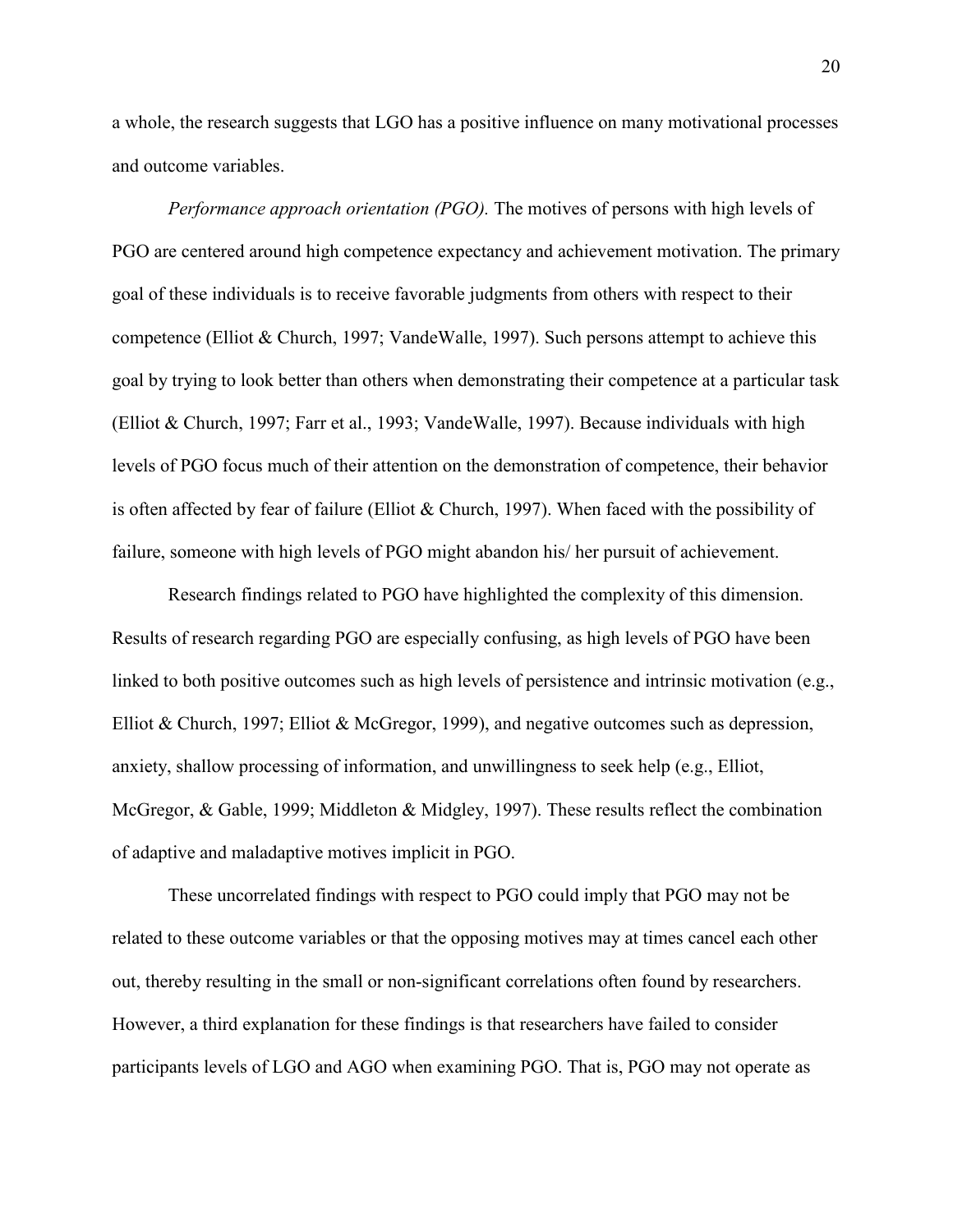independently as proposed by the variable-oriented researchers. Instead, the effects of PGO may depend on the levels of LGO and AGO held by an individual. Since the two motives associated with PGO are often associated with contradictory motivational states (fear of failure and achievement motivation), it may be argued that these two aspects of PGO may be exhibited more or less by an individual based upon the level of LGO and AGO that one holds. This explanation supports Elliot and Moller's (2003) argument that PGO is neither all bad, nor all good. Instead, it suggests that PGO's effect may best be seen in conjunction with LGO and AGO.

*Performance avoid orientation (AGO)*. Unlike PGO, AGO is viewed as a completely maladaptive dimension of goal orientation. AGO is characterized by the fear of failure and low competence expectancies (Elliot & Church 1997). For individuals who have a high AGO, challenging situations represent an opportunity for judgments regarding one's competence. (Elliot & Church, 1997). As such, individuals high in AGO tend to avoid challenging situations, such as achievement settings which include learning, as this may be accompanied by errors and others' perceptions that they are incompetent (Elliot & Church, 1997; VandeWalle, 1997). As a result, this form of self-regulation often elicits threat appraisals, defensive behavior, anxiety about negative possibilities, and a great deal of attention to failure-relevant information which may distract these individuals from concentrating on the task at hand (Button et al., 1996; Elliot, 1994; Elliot & McGregor, 1999; Higgins, 1995).

Research findings at the variable level provide evidence in support of many of these theoretical assumptions regarding AGO. For example, Middleton and Midgley (1997) found that AGO was positively correlated with test anxiety  $(r = .41)$  and avoiding seeking help  $(r = .40)$ , and negatively correlated with self-efficacy  $(r = -11)$ . VandeWalle et al. (2001) found that after receiving feedback, AGO was negatively correlated to self-efficacy  $(r = -0.31)$ , goal setting  $(r = -1.31)$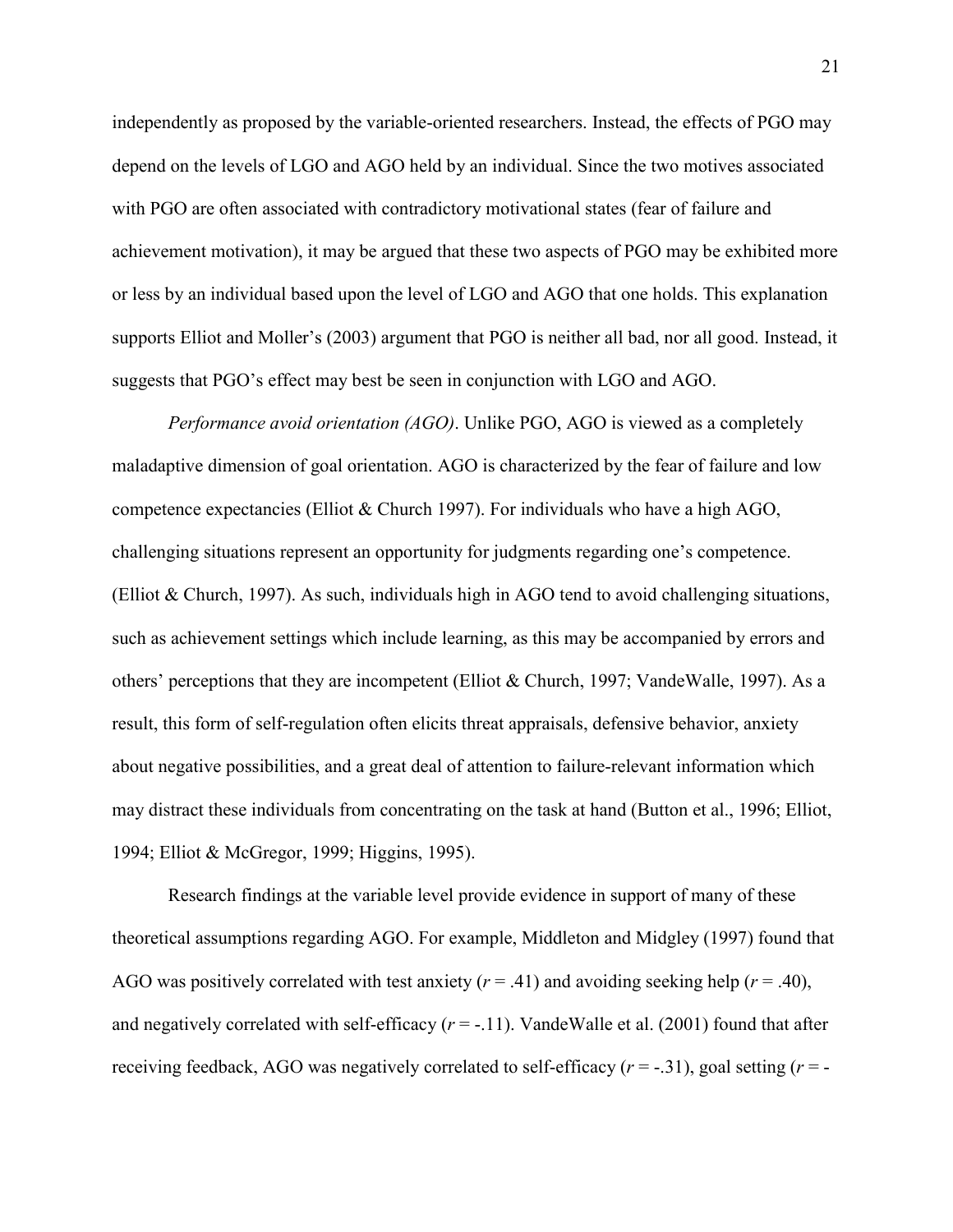.30), and performance on an exam  $(r = -0.23)$ . Porath and Bateman (2006) also found that the levels of AGO displayed by sales persons was negatively correlated to proactive behavior (*r* = - .29) and performance (*r* = -.29). In addition to these findings, meta-analytic research results have suggested that AGO is related to both proximal and distal motivational consequences such as increased state anxiety  $(r = .31)$ , lower levels of feedback seeking behavior  $(r = .22)$ , lower levels of self esteem  $(r = -.31)$ , and lower levels of general and specific self-efficacy  $(r = -.47)$ and -.26; Payne et al., 2007). As a whole, research results at the variable level support the assertion that the fear of failure and low competence expectancies associated with AGO makes this dimension maladaptive.

## *Overview of Outcome Variables*

 The present study sought to enhance our knowledge of the goal orientation construct by examining the effects of goal orientation patterns on two outcome variables: self-efficacy, and exerted effort. Past research has suggested that these two outcome variables play important roles in the producing more distal motivational outcomes such as goal setting and performance (e.g., Diefendorff, 2004; Ford et al., 1998; Phillips & Gully, 1997; VandeWalle et al., 2001). This examination of these two important motivational outcomes will provide us with a more informative glimpse into how the simultaneous display of different levels of each of the goal orientation dimensions influences motivational processes. In order to lay the foundation for the hypotheses tested in this study, these outcome variables are briefly discussed below.

*Self-Efficacy*. One the most important constructs within the context of motivational research is self efficacy. Self-efficacy refers to one's judgments regarding his/ her capabilities to successfully perform a task, and is seen by many as a critical variable in the realm of work motivation (e.g., Bandura, 1986;1997; Mangos & Steele-Johnson, 2001; Phillips & Gully, 1997;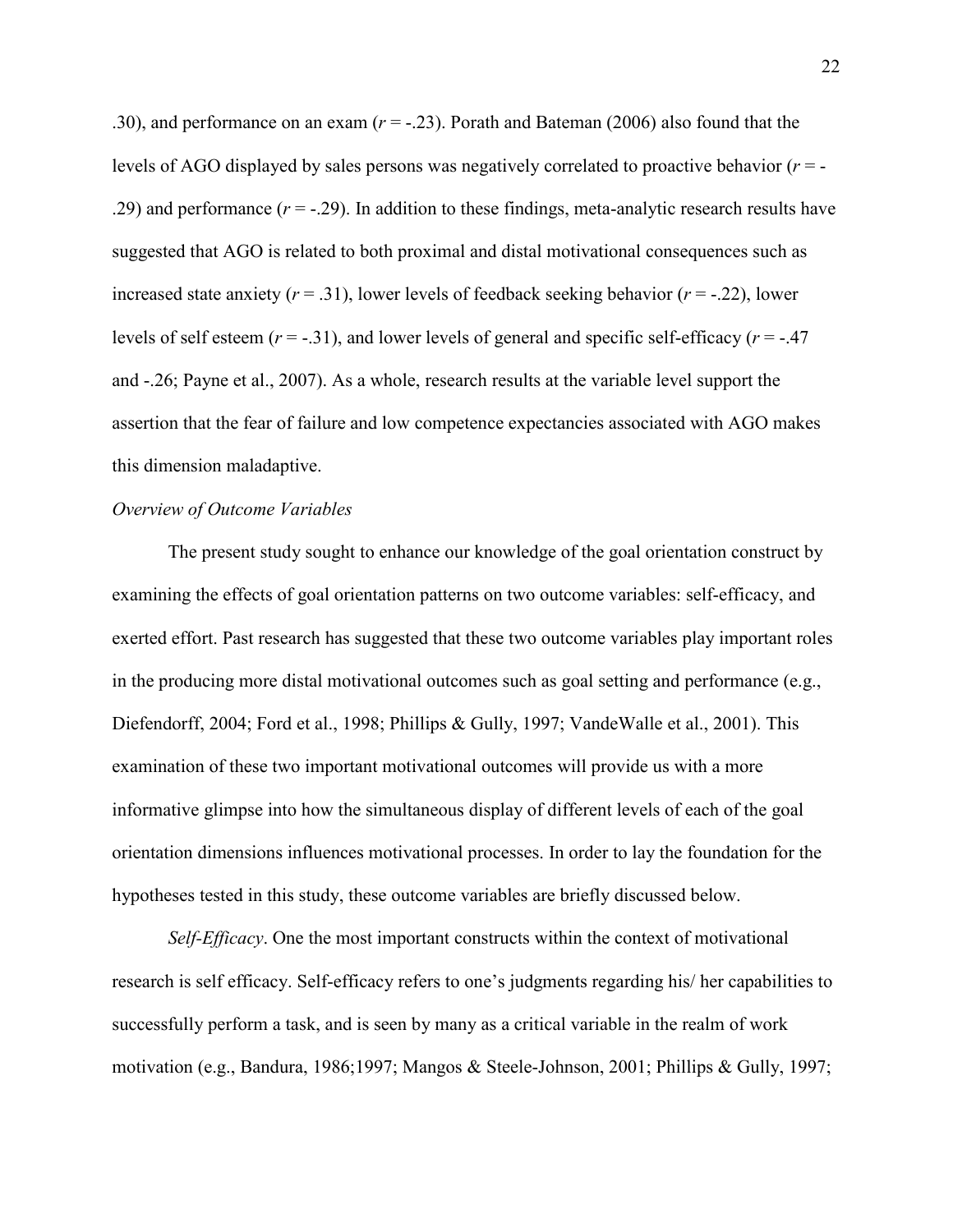Schmidt &Ford 2003; VandeWalle et al., 2001). Specifically, researchers have suggested that self-efficacy is likely to predict several motivational variables including goal setting, performance, and information searching behavior (e.g., Breland & Donovan, 2005; Diefendorff, 2004; Ford et al., 1998; Phillips & Gully, 1997; Potosky & Ramakrishna, 2002; Seijts, Latham, Tasa, & Latham, 2004; VandeWalle et al., 2001). In addition, self-efficacy has been found to be positively correlated with other motivational outcome variables such as effort, locus of control, and task interest (e.g., Harackiewicz et al., 1997; Phillips & Gully, 1997; VandeWalle et al., 2001; Wolters & Rosenthal, 2000).

Self-efficacy is seen as an important motivational outcome of goal orientation because the motives that underlie the dimensions of goal orientation are presumed to impact perceptions of competence among individuals (e.g., Phillips & Gully, 1997; VandeWalle et al., 2001). Researchers generally argue that goal orientation predicts self-efficacy, which in turn predicts more distal outcomes such as goal setting (e.g., Phillips & Gully, 1997). As such, it is believed that self-efficacy mediates the relationship between goal orientation and several important outcome variables such as goal setting and performance (Phillips & Gully, 1997). Past research has consistently produced moderate to high positive correlations between LGO and self efficacy (e.g., Bell & Kozlowski, 2002; Breland, 2004; Diefendorff, 2004; Kozlowski et al., 2001; Phillips & Gully, 1997; Schmidt & Ford, 2003; VandeWalle et al., 2001). A recent meta-analysis reported positive correlations for both the relationship between LGO and specific self-efficacy (*r* = .31) and for the relationship between LGO and general self-efficacy (*r* = .56; Payne et al., 2007). These findings are not surprising given that the premise of a LGO is rooted in task mastery and the development of competence. It seems only logical that LGO would be positively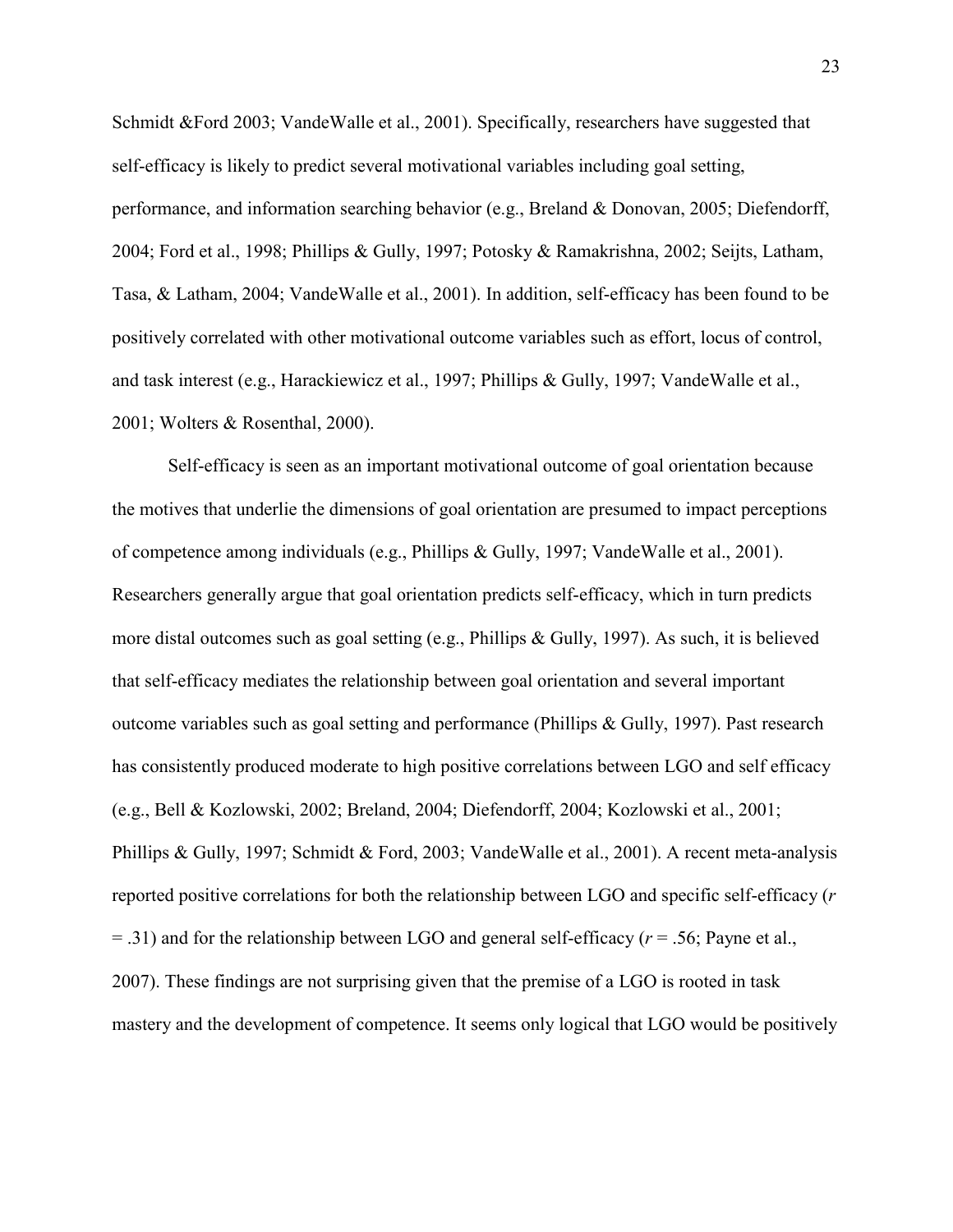related to feelings of competence. Thus, the general consensus is that LGO exerts a robust and positive effect on self-efficacy across performance settings and tasks.

Unlike the relationship between LGO and self-efficacy, the relationship between PGO and self-efficacy has been somewhat unclear. As noted previously, PGO is characterized by two contrasting motives (striving for achievement and the fear of failure), which may be partially responsible for the inconsistent correlations observed between PGO and self-efficacy. While some researchers have found positive correlations for the relationship between PGO and selfefficacy (e.g., Bong, 2008; Coutinho & Neuman, 2008; Hseih, Sullivan, & Geurra, 2007), others have found that PGO is unrelated to self-efficacy (e.g., Schmidt & Ford, 2003; VandeWalle et al., 2001). Meta-analytic findings support the latter, suggesting that PGO is unrelated to both general and specific-self efficacy  $(r = -06$  and  $.03$ ; Payne et al., 2007). However, before dismissing the existence of a relationship between PGO and self-efficacy, one should consider the possibility that these inconsistent results are a function of the complexity of the PGO construct (i.e., a result of the presence of the two contradictory motives described above). The present study proposed that effects of a strong PGO may depend upon the level of AGO and LGO held by individuals, and that our understanding of PGO would be greatly expanded by using a pattern approach. For example, the presence of high levels of LGO may make the striving for achievement aspect of a high PGO salient if AGO is low, while high levels of AGO may put focus on the fear of failure component of a high PGO if LGO is low. As a result of this, it has been argued that a strong PGO considered in isolation will not necessarily produce a positive or negative correlation with self-efficacy. Instead, PGO may demonstrate more consistent relationships when examined simultaneously with LGO and AGO.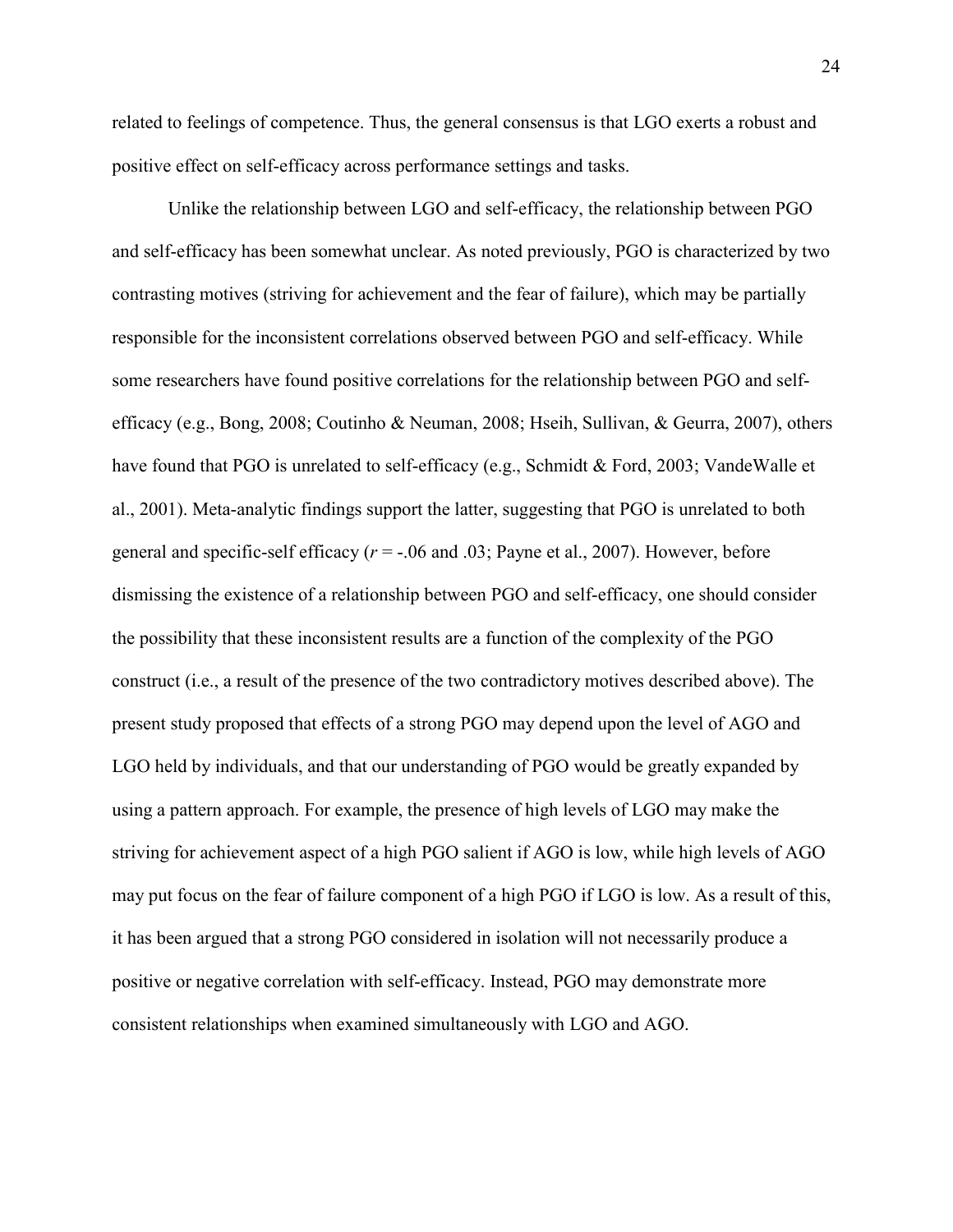Research has suggested that AGO has a more stable and consistent relationship with selfefficacy than PGO. AGO is characterized by the desire to avoid appearing incompetent to others. Researchers have argued that persons with strong AGO often experience paralyzing anxiety and hopelessness, and that this negative motivational state can be so powerful that it undermines selfefficacy (VandeWalle et al., 2001). Research findings have provided evidence in support of this assertion by producing negative correlations between AGO and self-efficacy (e.g., Middleton & Midgley, 2002; VandeWalle et al., 2001). Specifically, Middleton and Midgley (2002) found a negative correlation for the relationship between AGO and self-efficacy in school children (*r* = - .25), while VandeWalle et al. (2001) also reported a negative correlation for the relationship between AGO and self-efficacy in college students  $(r = -.31)$ . Meta-analytic findings also support the assertion that the relationship between AGO and self-efficacy is negative. Payne et al. (2007) reported negative correlations for the relationships between AGO and general selfefficacy  $(r = -0.47)$ , and AGO and specific self-efficacy  $(r = -0.21)$ . These findings provide evidence that seem to suggest that the negative motivational states associated with AGO are so powerful that people experience feelings of incompetence. That is, persons high in AGO worry so much about appearing incompetent that they actually begin to feel incompetent. In addition, the anxiety associated with the fear of failure is so great that they may thwart attempts to develop competence, which may ultimately magnify feelings of incompetence.

*Exerted Effort*. In addition to self-efficacy, researchers have suggested that motivation affects performance through influencing the amount of effort allocated to tasks (Kanfer, 1990). It is believed that high levels of effort can lead to successful performance, assuming the individual has the required skills and abilities to perform the task. As such, it is important that we examine the role goal orientation plays in the exertion of effort in achievement settings. Unfortunately,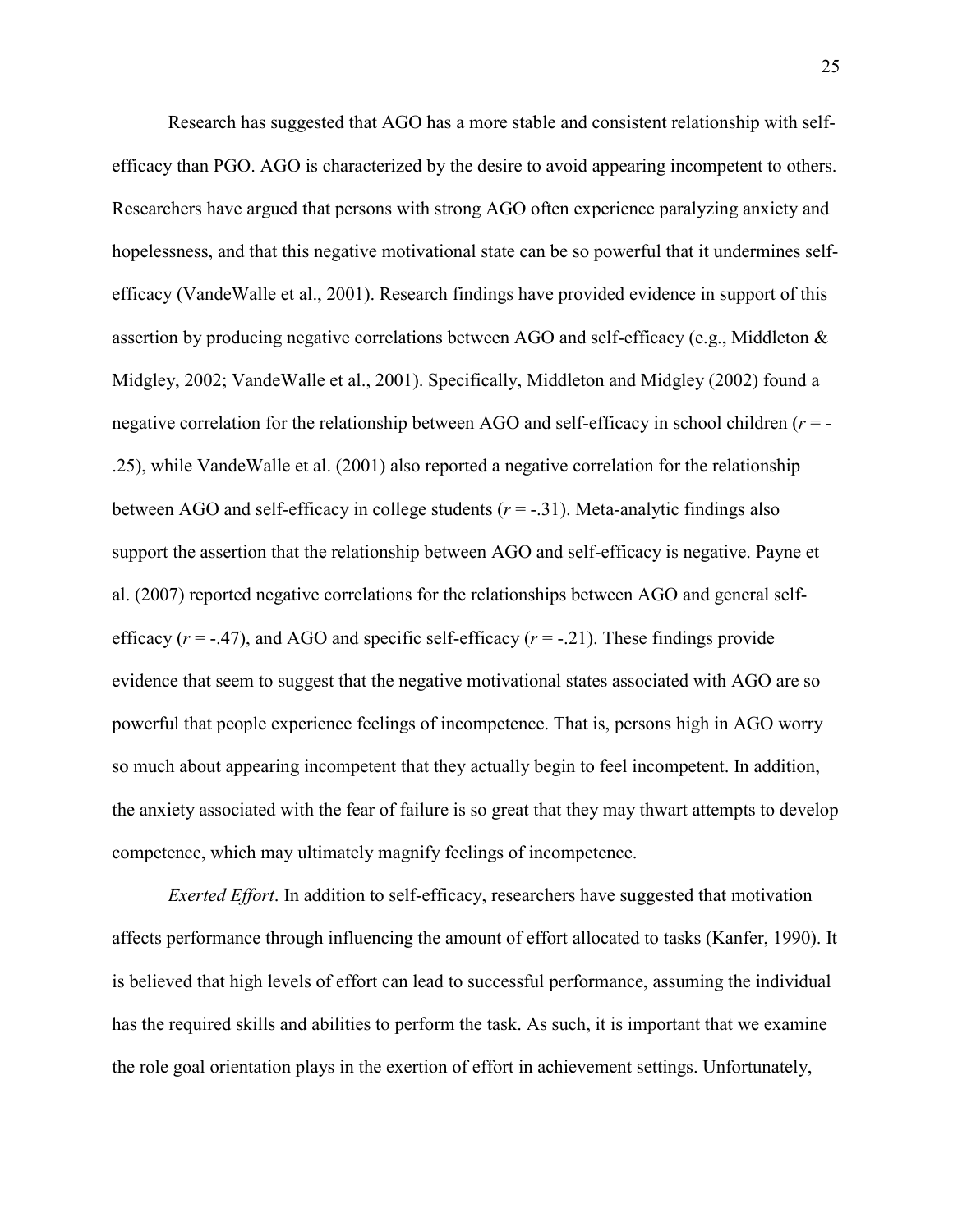research examining the relationship between goal orientation and exerted effort has been limited, with researchers typically examining effort related variables such as the intent to exert effort (e.g., Stevens & Gist, 1997; VandeWalle et al., 1999), and the desire to work hard (VandeWalle, 1997). Nevertheless, the few studies that have examined the exertion of effort have suggested that exerted effort mediates the relationship between goal orientation and distal motivational variables such as performance (e.g., VandeWalle et al., 2001). This implies that effort exertion is an important variable in the relationship between goal orientation and more distal outcomes.

Researchers note that because persons high in LGO focus their attention on task mastery and the positive value of the task itself, they are likely to exhibit achievement oriented behaviors such as the exertion of effort (Elliot, 1999; Pekrun et al., 2006). Further, persons with a strong LGO believe that the exertion of effort is necessary for successful task mastery (VandeWalle et al., 2001). Research findings provide evidence in support of these theoretical assertions by producing positive correlations between exerted effort and LGO. For example in studies examining the effects of goal orientation in the classroom, Ames and Archer (1988), Elliot  $\&$ McGregor (1999) and VandeWalle et al. (2001) reported positive correlations between LGO and self reported exertion of effort ( $r = .37$ ,  $r = .28$  and  $r = .41$ ). Similarly, Brookhart, Walsh, and Zientarski (2006) found positive correlations ranging from  $r = 0.34$  to  $r = 0.50$  for the relationship between LGO and exerted effort. Thus, the research conducted to date suggests that LGO is positively related to exerted effort (e.g., Sideridis, 2005; VandeWalle et al., 2001).

 In contrast, the relationship between PGO and effort is neither as strong, nor as easily understood. The behavioral pattern associated with PGO is focused on demonstrating competence. Theoretically, it has been argued that persons with high levels of PGO believe that ability is static and that successful performance at any task would depend on one's innate ability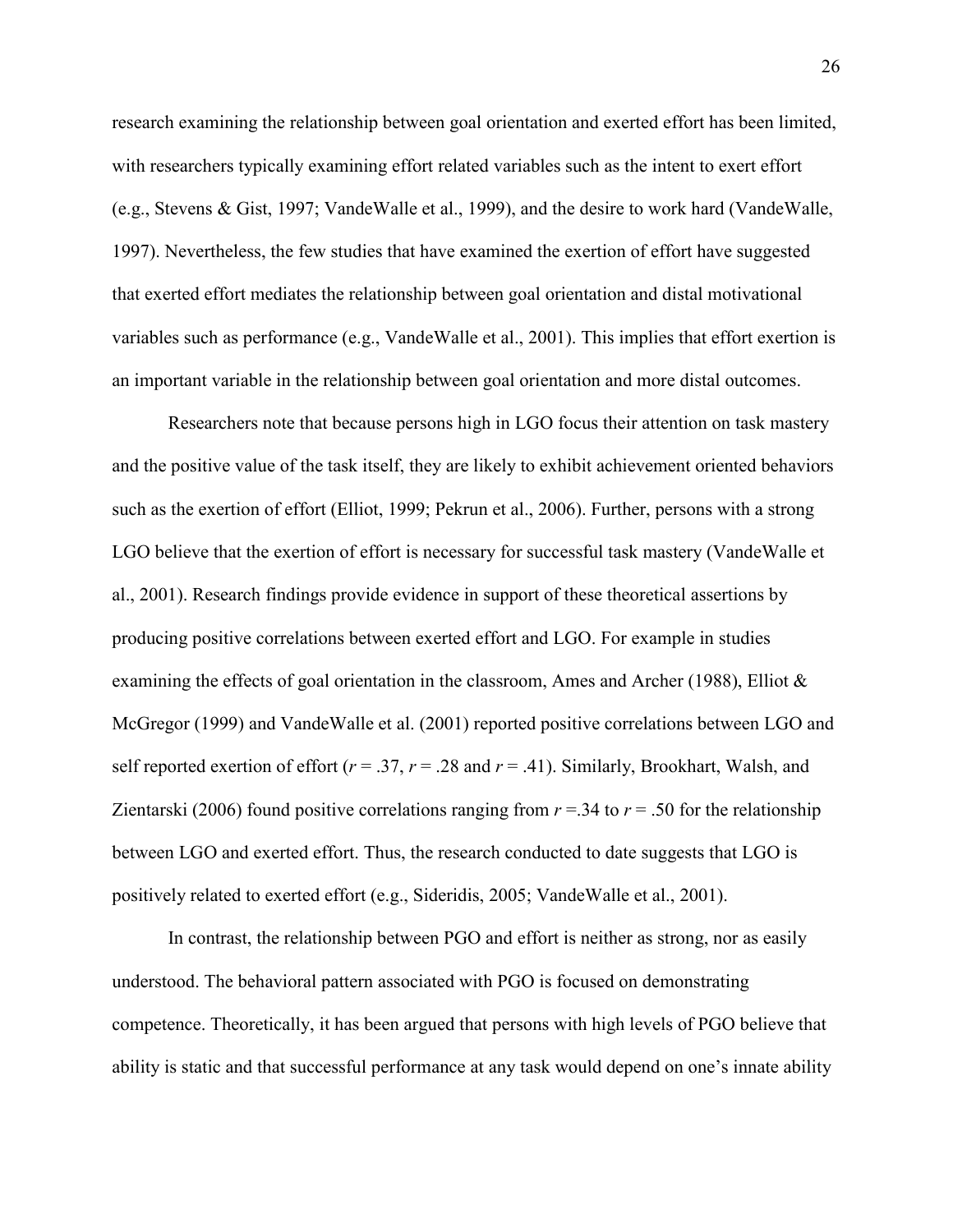(VandeWalle et al., 1999; 2001). As such, the need to exert effort would suggest a lack of ability and would not reflect someone who is truly competent (VandeWalle et al., 1999; 2001). Thus, researchers originally argued that individuals with high amounts of PGO would be unlikely to exert effort, and that there would be either a null or negative correlation between high levels of PGO and effort exertion (VandeWalle et al., 2001). However, research studies that have examined the relationship between PGO and exerted effort tend to find small, but significant positive correlations between the two variables. Ames and Archer (1988) reported a positive correlation between PGO and the belief that effort results in success  $(r = .14)$ . Positive correlations were also found by Elliot & McGregor (1999), and VandeWalle et al. (2001) for the relationship between PGO and exerted effort  $(r = .19)$ , and  $r = .36$ , respectively). While these findings contradict original theoretical assumptions regarding PGO, they do suggest that the desire to appear competent is so strong that individuals high in PGO are willing to do whatever they can to achieve this goal so long as they believe the goal is attainable. This proposition is supported by the fact that Hafsteinsson (2004) found that the correlation between PGO and exerted effort was substantially smaller when the task was difficult  $(r = .18)$  than when the task was simple  $(r = .38)$ . These findings suggest that when the task is simple PGO will have a stronger correlation with effort as the likelihood of successfully displaying competence is higher as compared to difficult tasks. Overall, these findings do suggest that strong PGO is positively related to the exertion of effort.

Unlike PGO, research findings seem to suggest that there is no correlation between AGO and exerted effort (e.g., Elliot & McGregor, 1999; VandeWalle et al., 2001). However, it must be noted that very few studies have examined the relationship between AGO this motivational variable, and therefore it is difficult to draw firm conclusions regarding this relationship.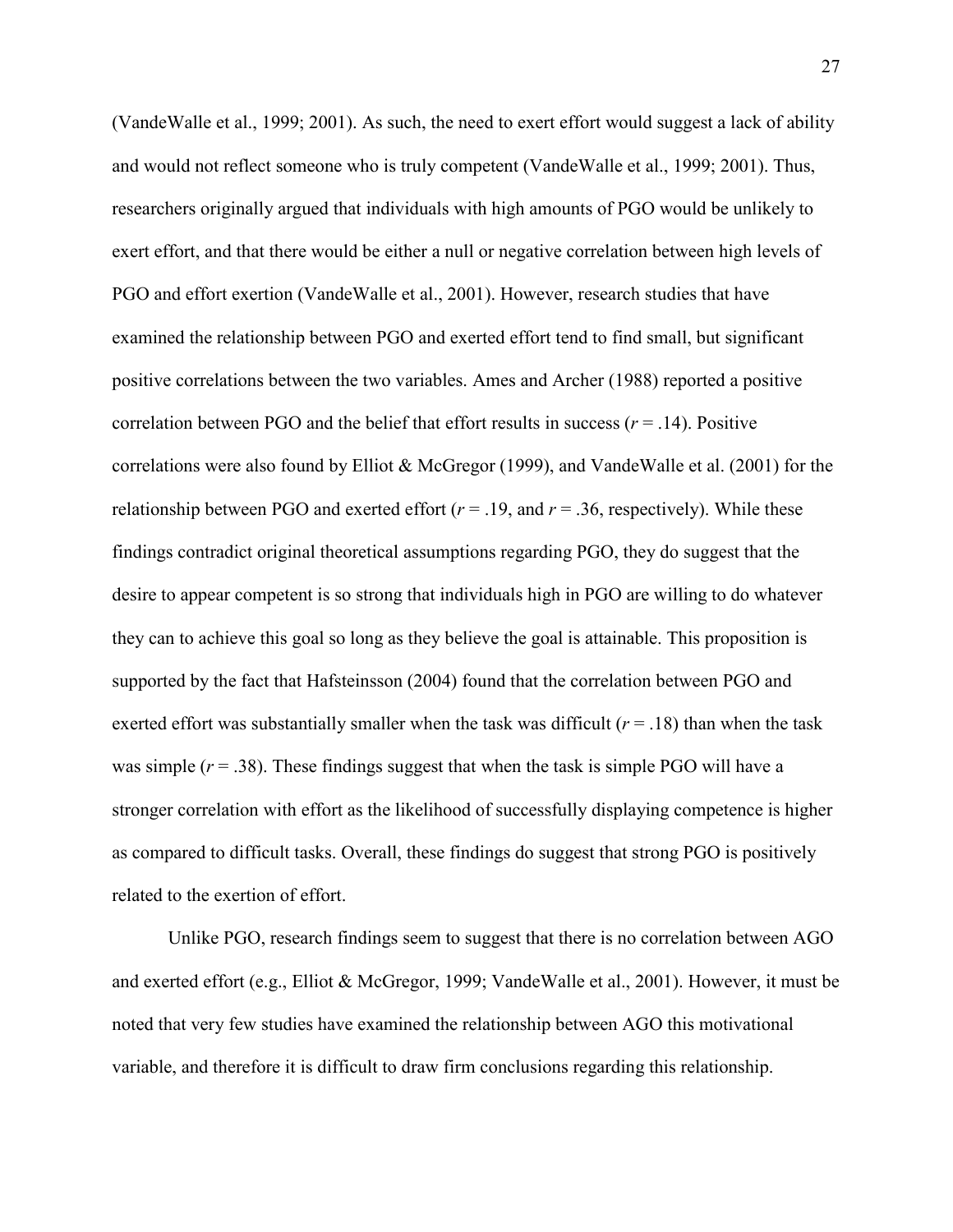Theoretically, the anxiety associated with high levels of AGO could be so paralyzing that it should inhibit the exertion of effort. This suggests that AGO may be negatively correlated with exerted effort, and that persons with high levels of AGO should exert less effort than persons with low levels of AGO. In addition, the conceptual foundations of the AGO dimension suggests that individuals with high levels of AGO may view the exertion of effort as an indicator of incompetence (i.e., if you are competent, you shouldn't have to work hard at a task). The inability of researchers to support this theoretical assertion may indicate that these propositions are invalid, or may suggest that AGO's impact on effort exertion could be attenuated by the simultaneous presence of high levels of LGO and PGO. That is, the positive relationship between LGO and PGO and the exertion effort may weaken the anxiety based impact of AGO on exerted effort, thereby resulting in findings of no relationship between AGO and exerted effort. Unfortunately, no published research to date has examined this possibility. The present study sought shed light on the role of AGO on effort by examining the dimension in context of goal orientation patterns.

*Summary*. This body of research indicates that in many cases goal orientation is linked to the motivational outcomes of self-efficacy and exerted effort (e.g., Breland, 2004; Lee et al., 2003; Sideridis, 2005; VandeWalle et al., 2001). These variables are vital to our understanding of motivation in achievement settings. The variable-oriented research summarized above indicates that LGO is positively related to both outcome variables. However, the results related to AGO and PGO are not as clear. While AGO was found to be negatively correlated with self-efficacy, the dimension did not produce any significant relationships with exerted effort. PGO produced positive relationships with exerted effort, but produced inconsistent or null findings with selfefficacy.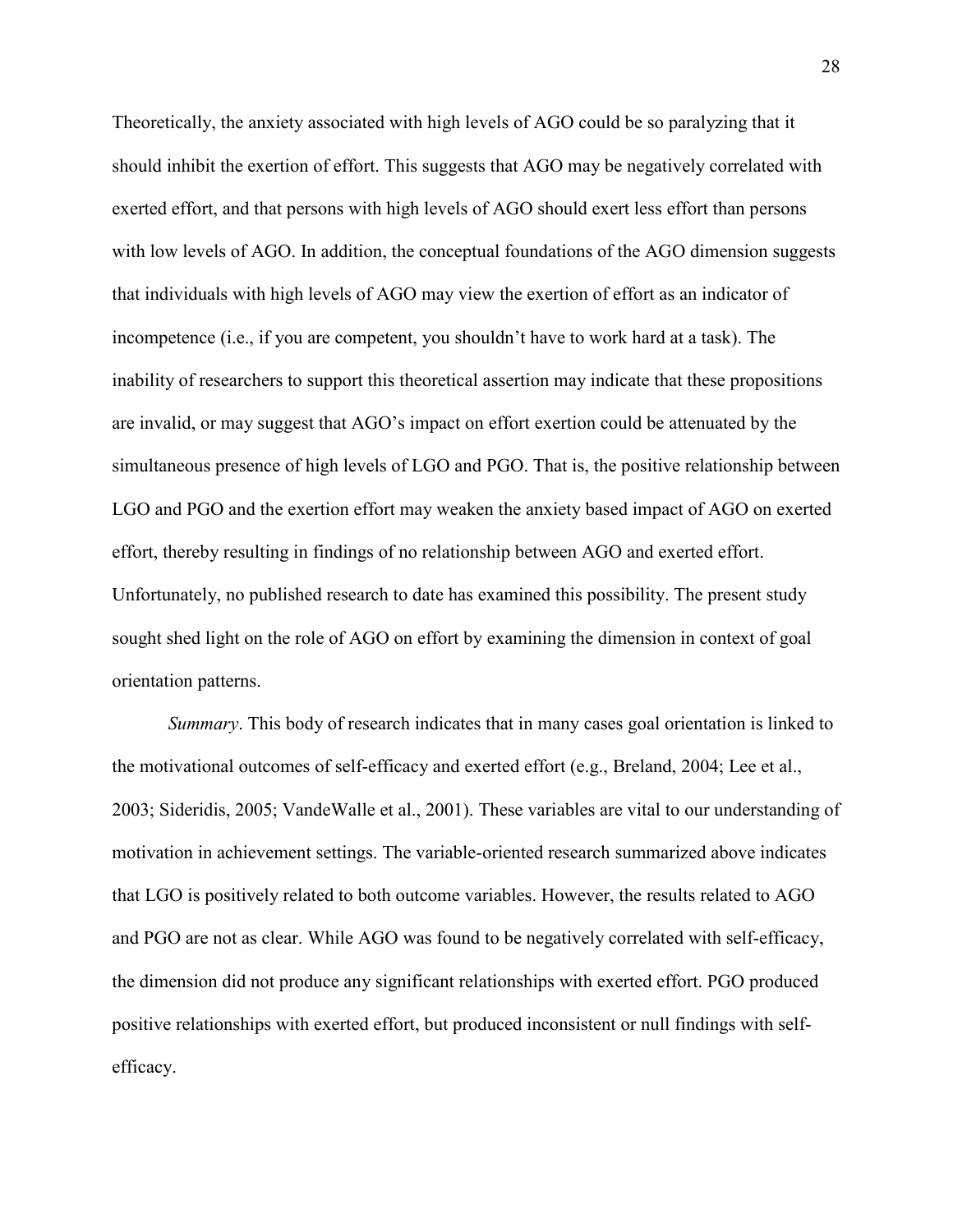#### *Goal Orientation Patterns*

As noted previously, the variable-oriented approach has provided us with a general understanding of the behavioral characteristics associated with each of the goal orientation dimensions of goal orientation, and has helped to establish basic relationships between each of the dimensions and the two outcome variables examined in this study. However, this approach fails to explain how these relationships would look if people simultaneously possessed varying levels of each dimension. The present study argues that goal orientation is an appropriate context for the use of the pattern approach because people do possess varying combinations of these three dimensions (e.g., Fortunato & Goldblatt, 2006) and the behavioral characteristics of such patterns have not been sufficiently examined in the literature. For example, previous studies have failed to examine the existence of optimal and least optimal patterns for predicting motivational outcomes. As such, an examination of the simultaneous effects of the dimensions of goal orientation would expand our understanding of the construct above and beyond the results of the variable-oriented findings.

The use of a pattern approach has several implications for the growth of goal orientation research. First, the pattern approach allows for the examination of complex and dynamic relationships among the dimensions that have not been sufficiently explored in goal orientation literature. Second, the pattern approach offers the potential to explain more variance in outcome variables than the traditional variable-oriented approach thereby highlighting the potential for more accurate predictions of outcomes using patterns (e.g., Fortunato, 2006; Foti & Hauenstein, 2007). Third, specific combinations of LGO, PGO and AGO could have unique relationships to outcome variables that are not evident when each dimension is examined independently (Harackiewicz et al, 2002). Fourth, the use of the pattern approach may assist reseachers in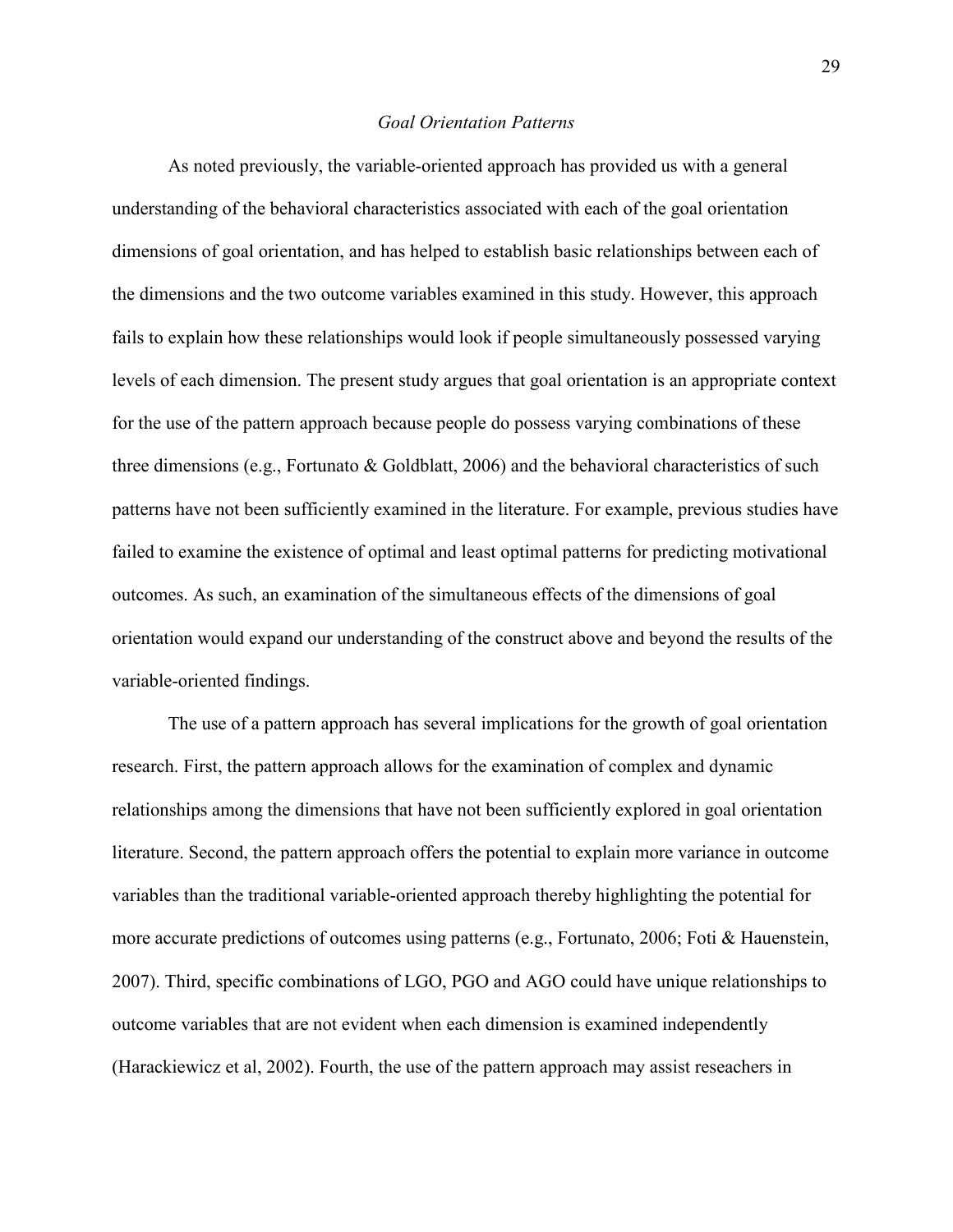explaining the uncorrelated and inconsistent findings that are observed with outcome variables when the variable-oriented approach is used, especially with regards to PGO and AGO. In sum, pattern based research extends the conceptualization of goal orientation past the traditional individual difference variables into a realm that offers the potential for greater understanding of the construct, more reliable predictions of outcomes, and clarification regarding inconsistent and null findings, thereby expanding our knowledge of the construct and its correlates.

Despite repeated calls for goal orientation pattern research (e.g., Button et al., 1996; Colquitt & Simmering, 1998; Deshon & Gillespie, 2005; Harackiewicz et al., 2000; Hoffman & Strickland 1995; Kaplan & Midgley, 1997; Kristof-Brown & Stephens, 2001; Pintrich, 2000; Pintrich et al., 2003; Roedel et al., 1994), and the noted advantages of taking such an approach, the number of pattern studies in the domain of goal orientation has been very small, especially when compared to the number of studies that have examined the independent effects of the dimensions of goal orientation (Deshon & Gillespie, 2005). Nevertheless, some researchers have attempted to examine the effects of simultaneous goal orientations on motivational processes and outcome related variables such as performance (e.g., Harackiewicz et al., 1997; Hoffman & Strickland, 1995; Meece & Holt, 1988), goal setting (e.g., Donovan et al., 2009; Harwood et al., 2004), imagery (e.g., Cumming et al., 2002; Harwood et al., 2003), self-regulatory behaviors (e.g., Kolić- Vehovec, 2008), coping strategies (e.g., Brdar et al., 2006; Etnier, Sidman, & Hancock, 2004), job attitudes (Fortunato, 2006), interest (e.g., Harackiewicz et al., 1997), enjoyment (e.g., Stephens, 1998),effort (e.g., Cury, Biddle, Sarrazin,& Famose, 1997), and self efficacy (e.g., Donovan et al., 2007; Fortunato & Goldblatt, 2006; Hodge & Petlichkoff, 2000). The findings of studies that have taken a pattern approach to examining goal orientation overwhelmingly suggest that different goal orientation patterns produce different processes and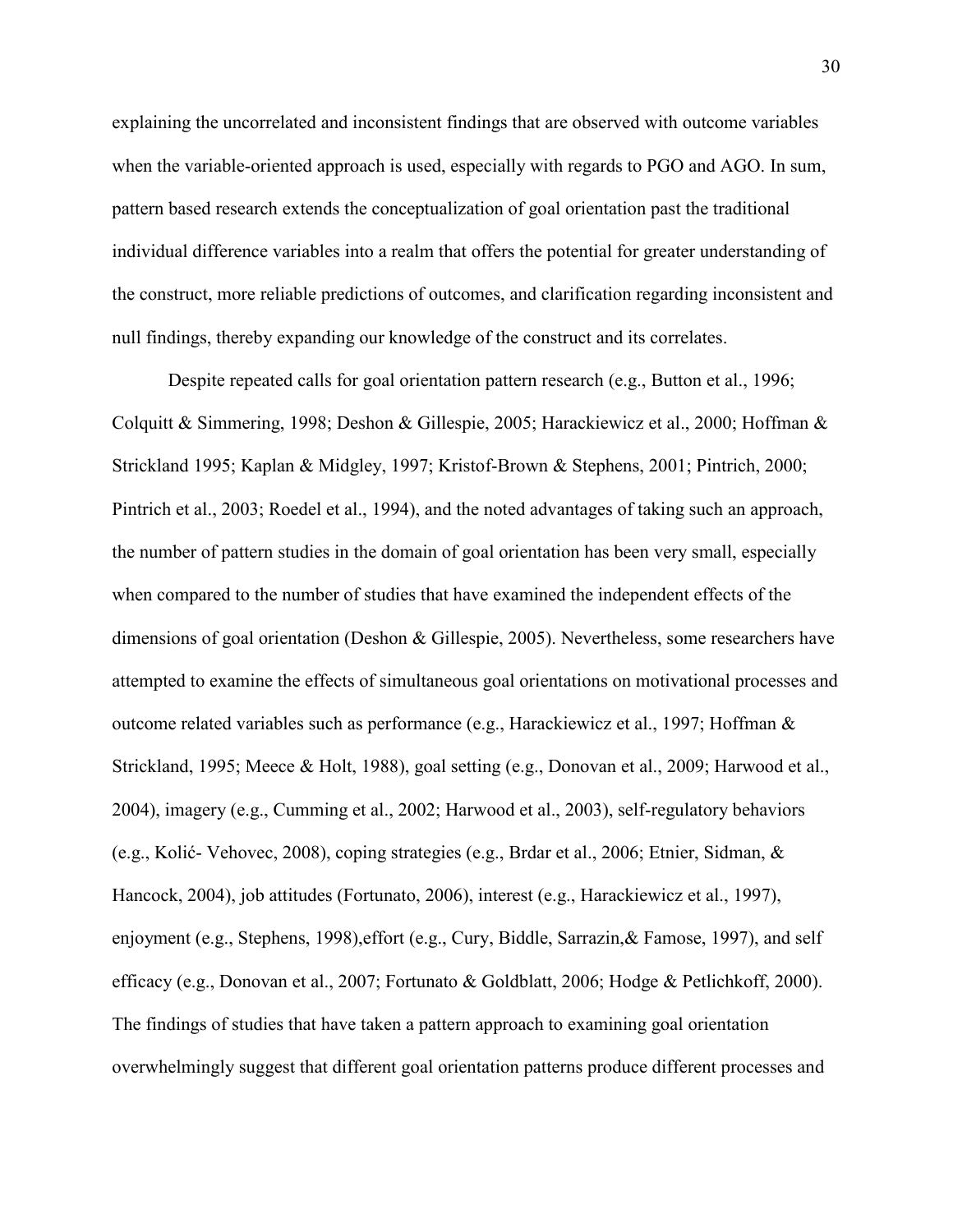outcomes related to motivation. Before these studies are summarized, it must be noted that two major limitations exist within this body of research. Specifically, researchers who have examined goal orientation using a pattern approach tend to use the two dimensional model when forming patterns, and many researchers include extraneous variables in their formation of patterns. These limitations are briefly discussed below.

Despite arguments that the three dimensional model is more appropriate than the two dimensional model for explorations regarding the construct, most of the studies conducted to date have created patterns using the two dimensional framework of goal orientation (e.g., Cumming & Hall, 2004; Etnier et al., 2004; Fox et al., 1994; Hoffman & Strickland, 1995). Specifically, researchers tend to use the traditional LGO (mastery/ task-involvement) and performance goal orientation (ego-involvement) dimensions in their formation of patterns. This approach to pattern formation ignores the approach-avoid distinction of performance goal orientation proposed by Elliot and colleagues (Elliot, 1999; Elliot & Church, 1997). The practice of using of the two dimensional model in the formation of goal orientation patterns has continued for over a decade, despite evidence and arguments that the three dimensional framework is theoretically and statistically a more comprehensive model, and thus, is better suited for examinations that include goal orientation (Attenweiler & Moore, 2006; Elliot, 2005). To date, only four published studies (Bembenutty, 1999; Fortunato, 2006; Fortunato & Goldblatt, 2006; Levy-Tossman et al., 2007), and two unpublished studies (Donovan et al., 2007;2009) have examined goal orientation patterns using the current conceptualization of the three dimensional model (i.e., LGO, PGO and AGO). Given the many arguments in support of this three dimensional model and the statistical evidence that suggests it is better suited for these types of analyses than the two dimensional model, the present study will employ Elliot's three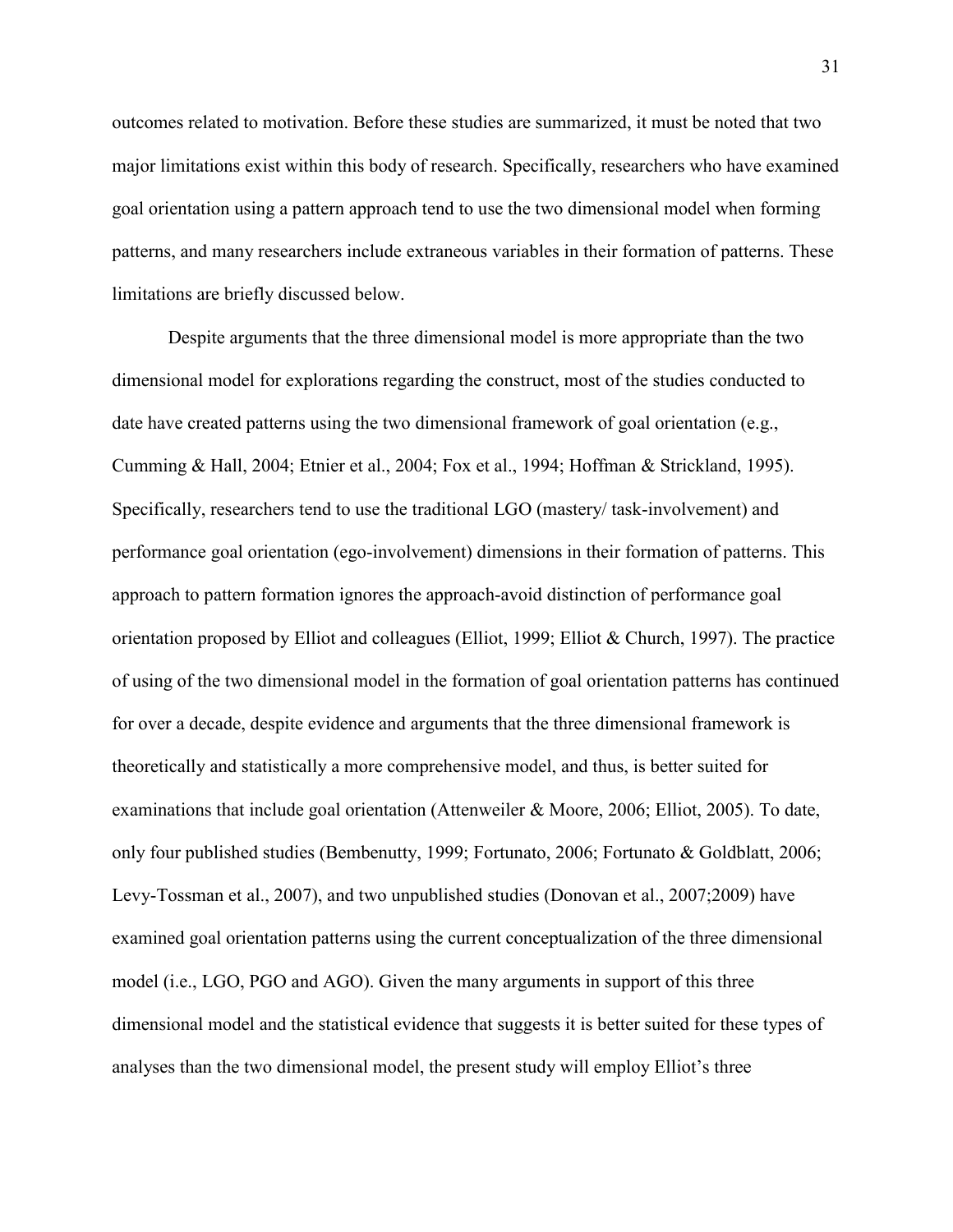dimensional framework in the formation of goal orientation patterns. In doing so, it will be adding to our relatively limited knowledge of how the patterns formed using these three dimensions predict important motivational outcomes.

 Along with the challenges associated with deciding which dimensional framework to use in pattern studies, the actual composition or configuration of goal orientation patterns has also proven somewhat problematic. In creating these patterns, some researchers have included nongoal orientation variables as a part of those patterns. For example, in addition to task and ego orientations, Wang, Chatzisarantis, Spray, and Biddle (2002) included perceived competence in their formation of goal orientation patterns, Hodge et al. (2008) included affiliation, recognition and status, and Wang and Biddle (2001) included implicit beliefs, relative autonomy, amotivation, and perceived sport competence. Work-avoidance has also been included as the third variable in pattern formation in several studies (e.g., Brdar et al., 2006; Kolić- Vehovec, 2008; Meece & Holt, 1993; Veermans & Tapola, 2004). While these extraneous variables were added to explorations in the true spirit of pattern oriented research, their presence in goal orientation patterns makes it difficult for researchers to gain a complete and clear understanding of how the dimensions of goal orientation function together. In addition, the presence of such variables makes it difficult for us to decipher the true nature of the goal orientation and its patterns. Magnusson (1997) noted that taking a pattern approach does not imply that an entire system can or should be examined in each research endeavor. Instead, he encourages the examination of specific problems within the system, and argues that pattern studies that are focused on understanding specific subsystems are also extremely useful in helping us understand the overall system (Magnusson, 1997). Thus, in an attempt to gain a better understanding of how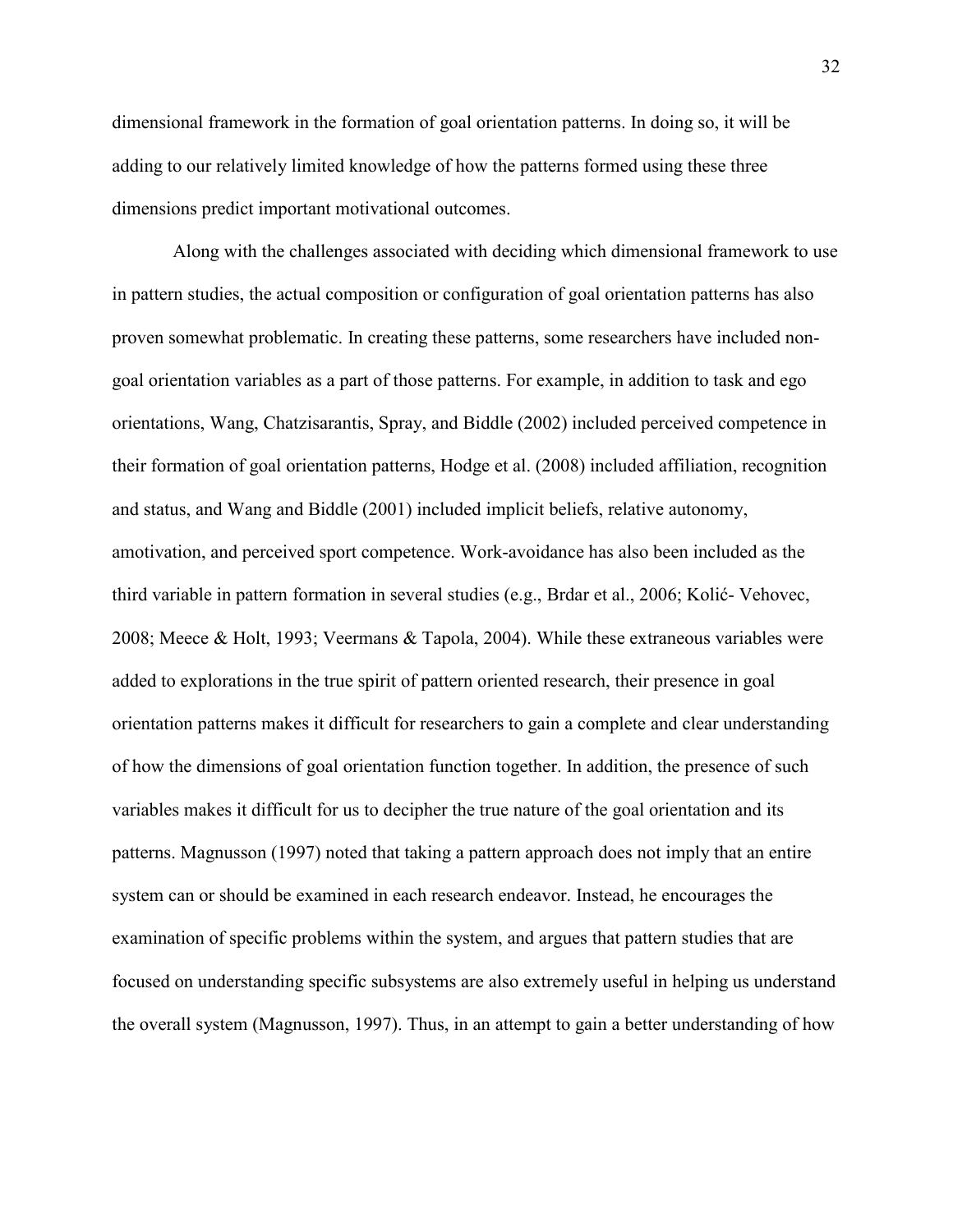the dimensions of goal orientation work together, only LGO, PGO, and AGO will be used in the creation of goal orientation patterns in the present study.

## *Hypotheses*

Although only a few studies have taken a pattern approach to examining goal orientation using self-efficacy and effort as outcome variables, relevant studies that have taken this approach will be summarized and arguments made for the hypotheses proposed. The findings of these pattern studies have been used in conjunction with the foundation laid by variable-oriented findings and the theoretical assumptions regarding the dimensions of goal orientation in the development of the hypotheses presented below.

It should be noted that each pattern examined in this study is described in terms of persons being high or low on each dimension. The order in which the dimensions are presented is the same for each pattern. That is, LGO is presented first then PGO and finally AGO. The letter "H" has been used to depict the "high" descriptor, while the letter "L" is used to depict the "low" descriptor. This means that someone who is high on LGO, high on PGO and low on AGO would be described by a HHL pattern. These abbreviated descriptors will be used in all subsequent sections.

#### *Determination of the Optimal Pattern*

 When using a pattern approach it is important to consider which patterns are likely to exhibit the optimal levels of outcome variables (e.g., Smith & Foti, 1998). The determination of this optimal pattern is of great importance to motivational researchers as the knowledge of this pattern would have great implications for application and prediction of motivational outcome variables. To this end, the present study sought to examine what the optimal goal orientation pattern may be using self-efficacy and exerted effort as motivational outcomes. To date, no study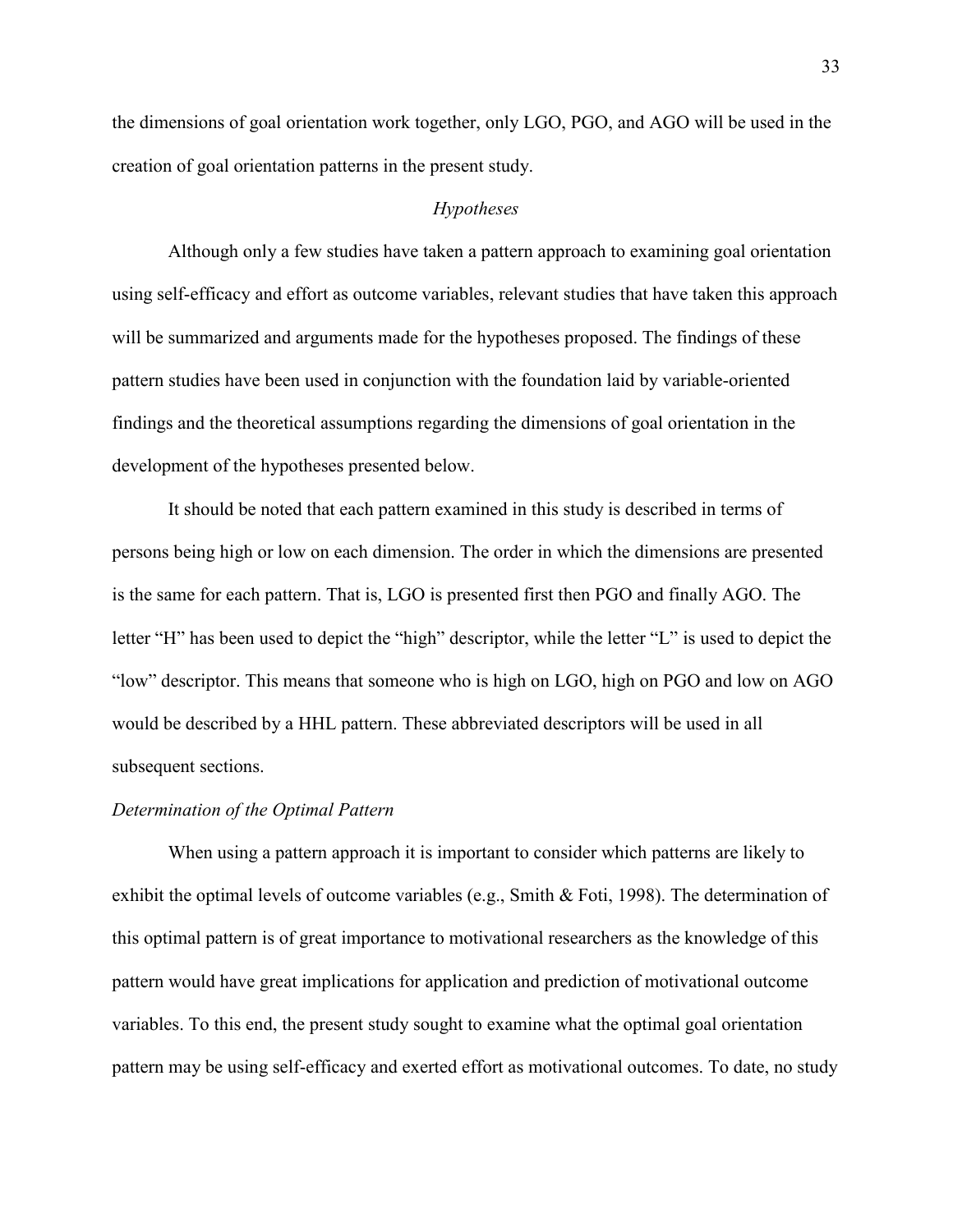has examined the occurrence of such a pattern within the context of goal orientation research. As such, the present study sought to fill this important gap in the literature by undertaking the examination of the optimal pattern produced by the simultaneous effects of the three goal orientation dimensions.

Theoretical assumptions about the three dimensions of goal orientation at the variable level suggest that LGO is the most adaptive dimension, AGO is the most maladaptive dimension and PGO displays both adaptive and maladaptive characteristics. Empirical findings at the variable level have suggested that high levels of LGO are positively related to both self-efficacy and exerted effort (e.g., Bell & Kozlowski, 2002; Elliot & McGregor, 1999; Payne et al., 2007; Phillips & Gully, 1997; VandeWalle et al., 2001), while high levels of AGO are negatively correlated with self-efficacy, but uncorrelated with exerted effort (e.g., Elliot & McGregor, 1999; Middleton & Midgley, 2002; Payne et al., 2007; VandeWalle et al., 2001). Research results have also suggested that PGO is positively correlated with exerted effort but uncorrelated with selfefficacy (e.g., Elliot & McGregor, 1999; Payne et al., 2007; Schmidt & Ford, 2003; VandeWalle et al., 2001). Given these findings, the optimal pattern with regards to goal orientation would be one in which adaptive characteristics and behaviors such as a mastery focus, achievement striving, and persistence at difficult tasks are present, and maladaptive characteristics and behaviors such as the fear of failure are dormant. This would suggest that the pattern containing high levels of LGO, combined with high levels of PGO and low levels of AGO (i.e., HHL) would exhibit the highest amount of self-efficacy and exerted effort compared to other patterns, thereby establishing it as the optimal pattern for these particular outcome variables. In this pattern, task mastery and achievement motivation would be salient while the fear of failure would presumably be absent due to the low levels of AGO present. Thus, this pattern allows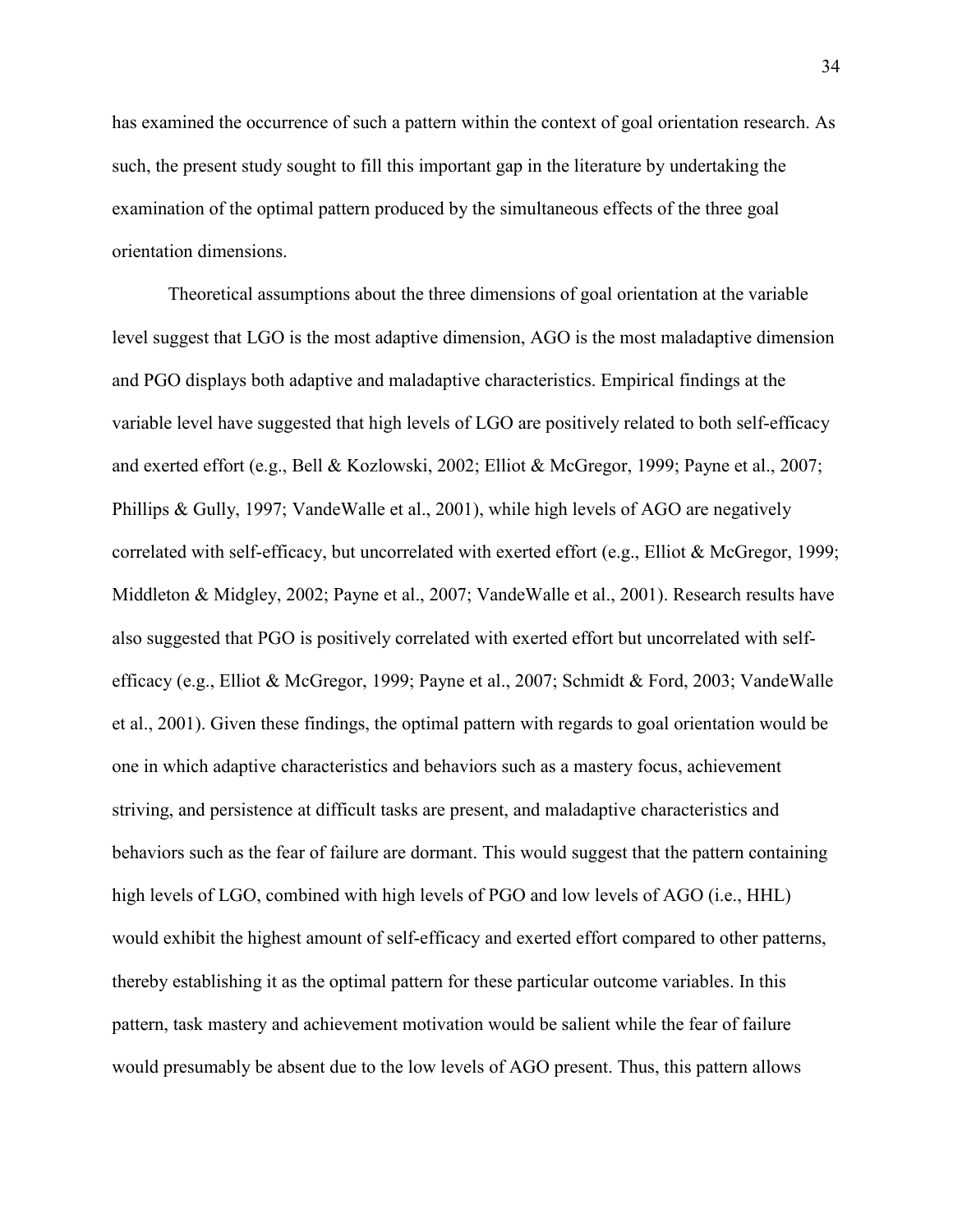individuals to focus on displaying and developing their competence, and feeling free to exert effort without the concern of being seen as incompetent if they do not succeed.

No prior research has examined the existence of an optimal pattern of goal orientation. However, the findings of previous research provide tentative support for this assertion. Specifically, Donovan et al. (2007) found that the pattern that contained high levels of LGO and PGO paired with a low level of AGO exhibited the highest level of self-efficacy of all the eight patterns examined in their study. While not perfectly in support of these arguments, Fortunato and Goldblatt (2006) found that persons who displayed a high LGO, moderate PGO and low AGO pattern exhibited higher levels of self-efficacy than the other three patterns produced in their study. It must be noted that Fortunato and Goldblatt's cluster analysis did not produce a pattern that was high in both LGO and PGO and simultaneously low on AGO. As such, the high LGO, moderate PGO, low AGO pattern produced was the closest match to a high LGO, high PGO and low AGO pattern. Taken together, the theoretical assumptions and research findings seem to provide support for the argument that the HHL pattern can be considered the optimal pattern in terms of self-efficacy.

Regarding exerted effort, past research has suggested that both LGO and PGO are positively related to exerted effort (e.g., Elliot & McGregor, 1999; VandeWalle et al., 2001). This suggests that high levels of both of these variables should result in exhibition of adaptive achievement striving behaviors, and thus greater exhibition of effort. In contrast, past research has suggested that AGO is unrelated to exerted effort (e.g., Elliot & McGregor, 1999; VandeWalle et al., 2001). However, theoretically, a strong AGO is characterized by negative motivational states which should distract people high in AGO while performing the task, thus preventing them from exerting high levels of effort. Given that the variable-oriented research has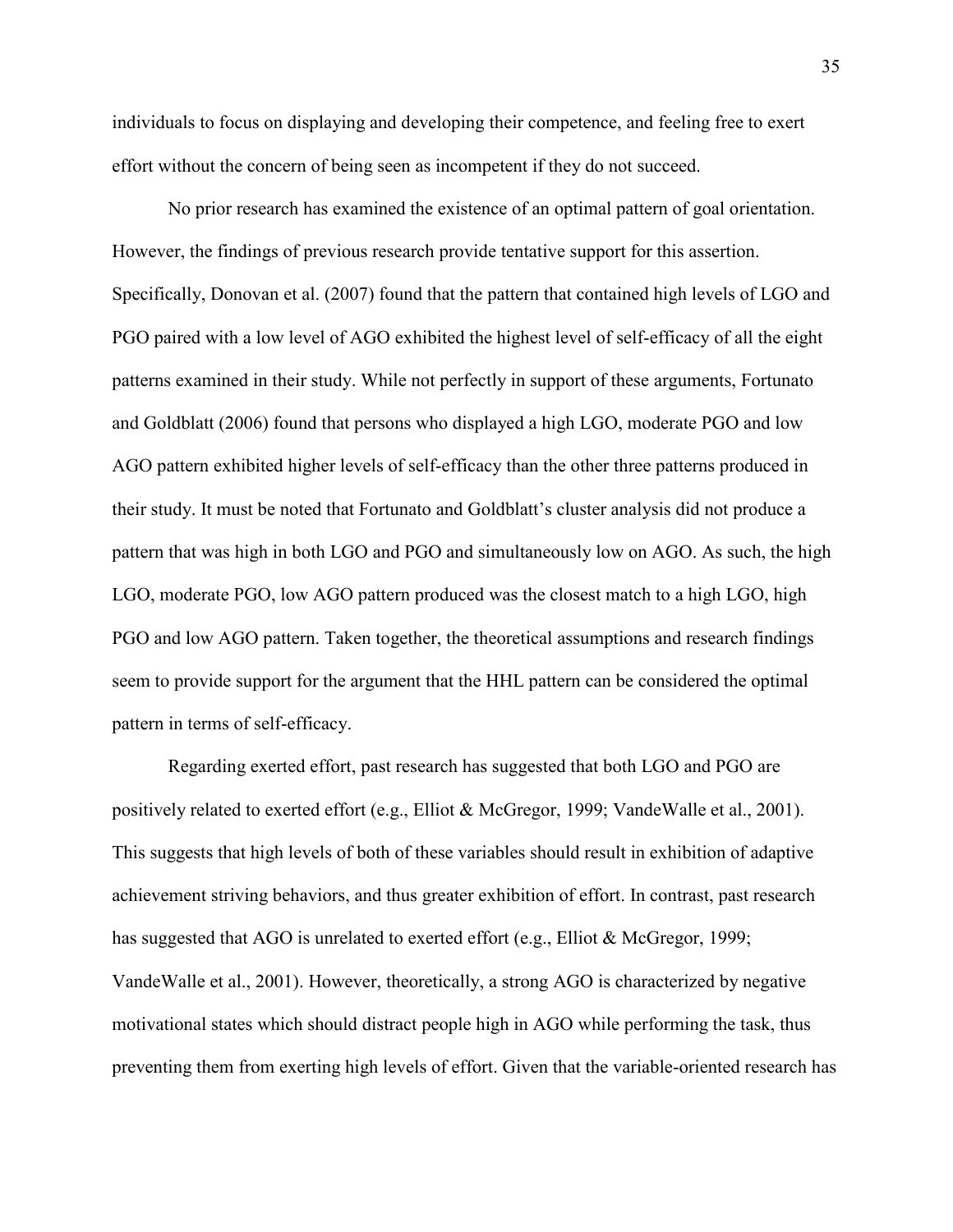considered AGO independently of the effects of the other two dimensions, the possibility exists that the negative characteristics of this dimension may be abated by the simultaneous display of adaptive characteristics associated with the other two dimensions. Such an occurrence would only be evident in the context of goal orientation patterns. As such, when working to establish the optimal pattern for the exertion of effort it is important to examine a pattern in which the probability of exhibiting positive adaptive behaviors that would promote the exertion of effort is high, and the probability of negative motivational states that may inhibit a person's exertion of effort is low. Taken together, these assumptions suggest that the greatest amount of effort will be exhibited by the proposed optimal pattern (i.e., HHL). In this particular pattern, the possible distracting effects of AGO are minimal, allowing the achievement striving characteristics associated with high levels of LGO and PGO to dominate the pattern resulting in greater exertion of effort than other patterns.

To establish that the proposed optimal pattern is indeed the pattern that produces the highest levels of outcome variables, past researchers have suggested that this pattern be compared with other patterns that differ in just one dimension (e.g., O'Shea, 2002; Smith & Foti, 1998). By comparing the optimal pattern to patterns that differ in just one variable, researchers can provide support for the assertion that the unique combination of variables in the optimal pattern is indeed vital to its functioning as the optimal pattern. As such, the present study sought to compare the proposed optimal pattern to three other patterns that differed in only one of the three goal orientation dimensions (Hypothesis 1-3).

For the first hypothesis, the HHL pattern was compared to the HHH pattern. The HHH is characterized by both adaptive and maladaptive motivational states. Specifically, someone displaying this pattern should be concerned about mastering a task and gaining positive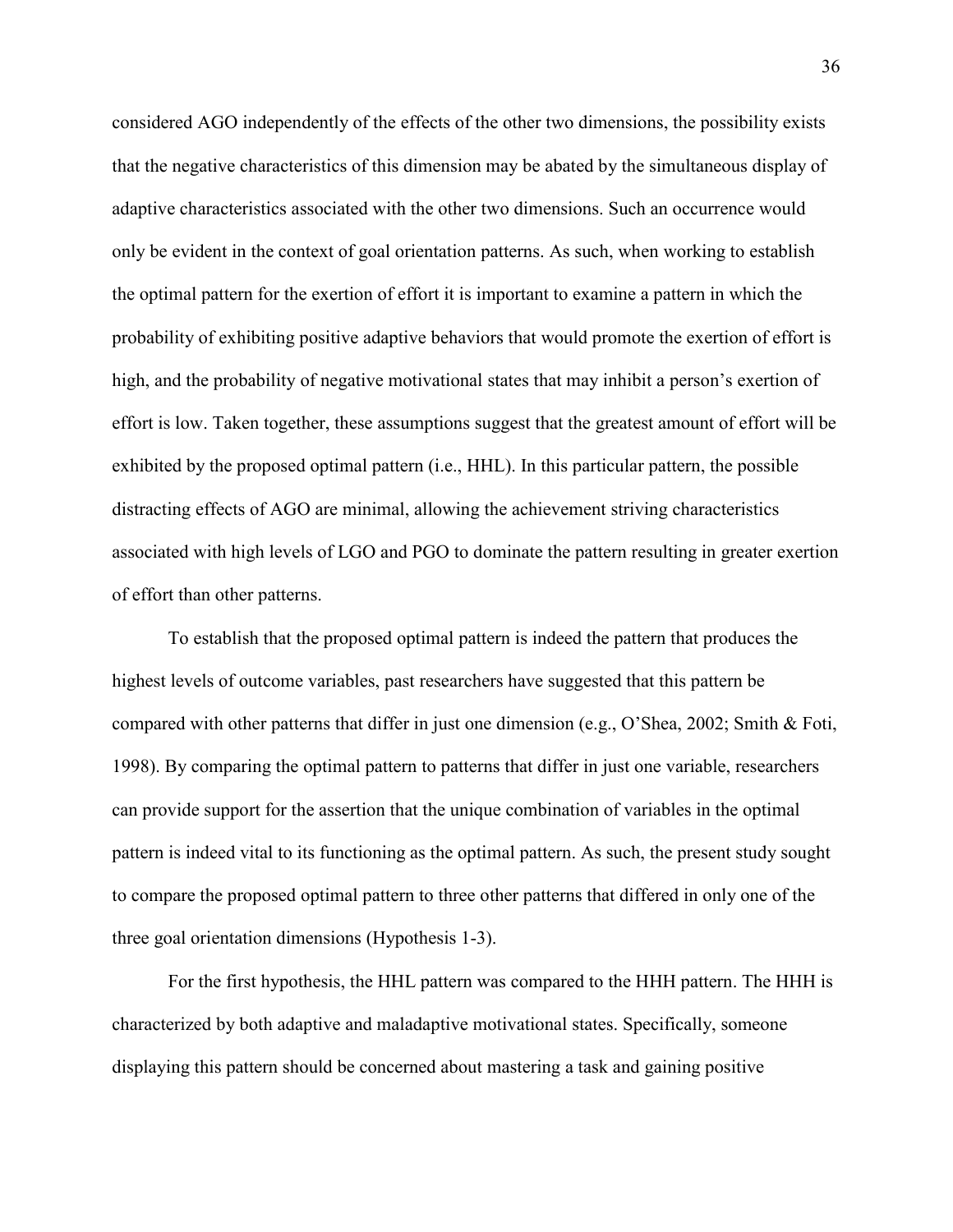feedback, while at the same time showing a high level of concern for avoiding negative evaluations. Thus, although individuals with this pattern have a high level of LGO present, the simultaneous presence of a high AGO is likely to deplete some of the positive effects associated with this high LGO (and perhaps the high PGO). As such, the proposed optimal pattern in which the positive effects of LGO and PGO are salient and negative effects of AGO are dormant should display higher levels of the motivational outcome variables than the HHH pattern.

*Hypothesis 1: The pattern that is characterized by a high LGO, high PGO and low AGO will exhibit higher levels of self-efficacy and exerted effort than the pattern characterized by a high LGO, high PGO and high AGO.* 

Hypothesis 2 compared the proposed optimal pattern (the HHL pattern) to the LHL pattern. At the variable-oriented level, a high LGO is associated with more adaptive behaviors and higher levels of self-efficacy and exerted effort than a low LGO (e.g., VandeWalle et al., 2001). Because LGO is low in the LHL pattern, the mastery focused motives associated with high levels of LGO are absent. As such, any potential positive impact of a high PGO in the LHL pattern will not be as great as the combined impact of both a high PGO and a high LGO, even when the negative effects of AGO are absent. Thus, a person who exhibits the LHL pattern will demonstrate lower levels of perceived competence and place less value on the exertion of effort than a person who exhibits a HHL pattern.

*Hypothesis 2: The pattern that is characterized by a high LGO, high PGO and low AGO will exhibit higher levels of self-efficacy and exerted effort than the pattern characterized by a low LGO, high PGO and low AGO.* 

Hypothesis 3 compared the HHL pattern to the HLL pattern. Specifically, this hypothesis argues that the HLL pattern will display some positive behaviors as a result of the presence of a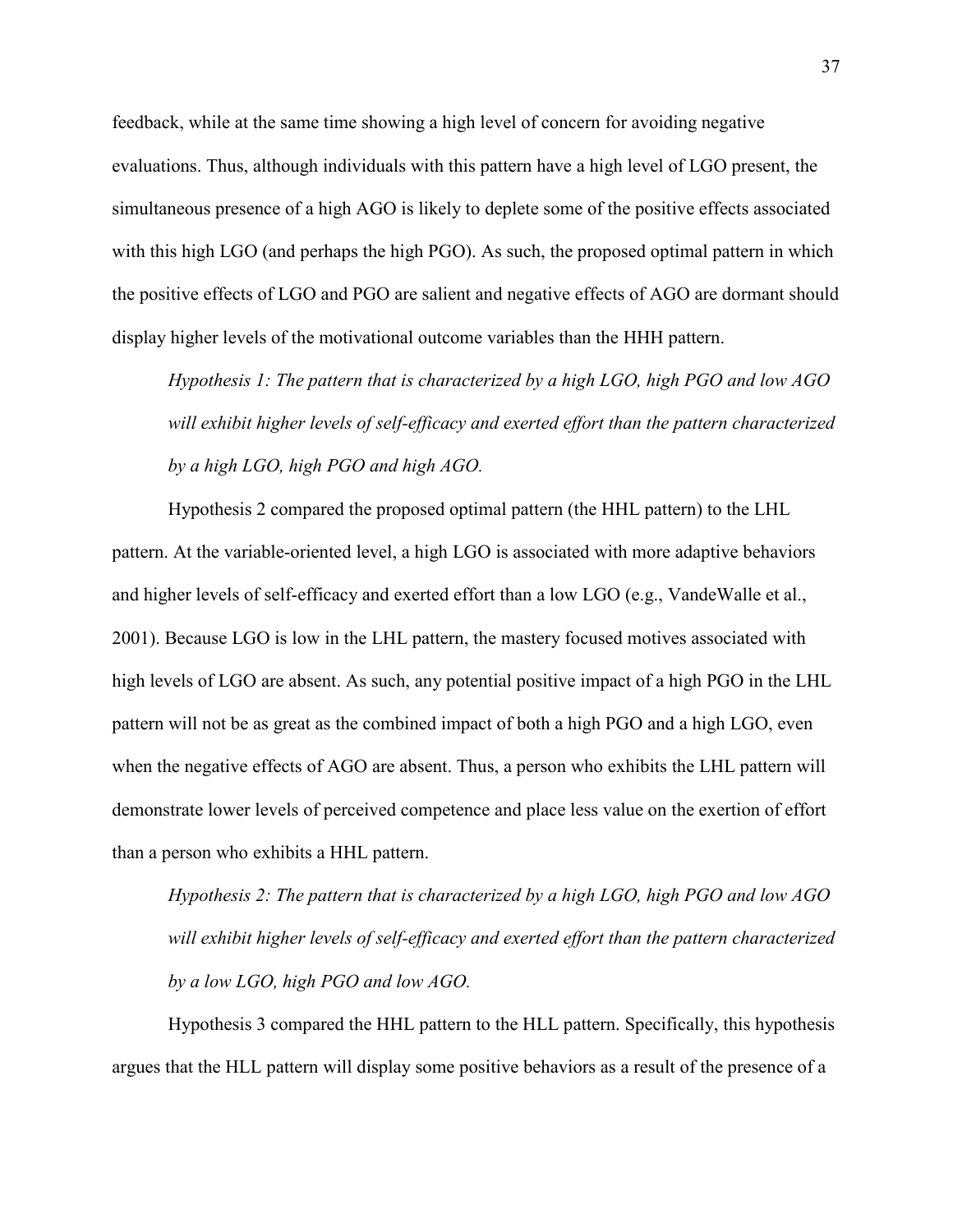high LGO. However, high levels of PGO have the potential to display positive motivational states especially when paired with a high LGO and low AGO. These potentially positive effects may not be seen if a low PGO is paired with a high LGO and low AGO. As such, the HLL pattern is expected to display lower levels of self efficacy and exerted effort than the proposed optimal pattern (HHL), which benefits from the positive effects of a both high LGO and high PGO while the negative effects of AGO are absent.

*Hypothesis 3: The pattern that is characterized by a high LGO, high PGO and low AGO will exhibit higher levels of self-efficacy and exerted effort than the pattern characterized by a high LGO, low PGO and low AGO.* 

## *Determination of the Least Optimal Pattern*

In addition to understanding which pattern is likely to be the optimal pattern, it is equally important to understand which pattern would produce the lowest levels of self-efficacy and exerted effort (i.e., the least optimal pattern). As with the optimal pattern, no previous research has examined the existence of a least optimal pattern with regards to goal orientation. The determination of the least optimal pattern would have great implications for increasing the accuracy of the prediction of motivational outcomes variables. As such, the present study sought to expand our knowledge of goal orientation by examining the least optimal pattern produced by the simultaneous effects of the three dimensions of goal orientation.

Given the variable-oriented findings and theoretical assumptions regarding the three dimensions, the present study asserted that the least optimal pattern would be one in which the adaptive aspects of goal orientation such as achievement striving and challenge seeking are absent and the maladaptive aspects such as fear of negative evaluations and failure are made salient. As such, the present study proposed that the pattern in which LGO and PGO are low and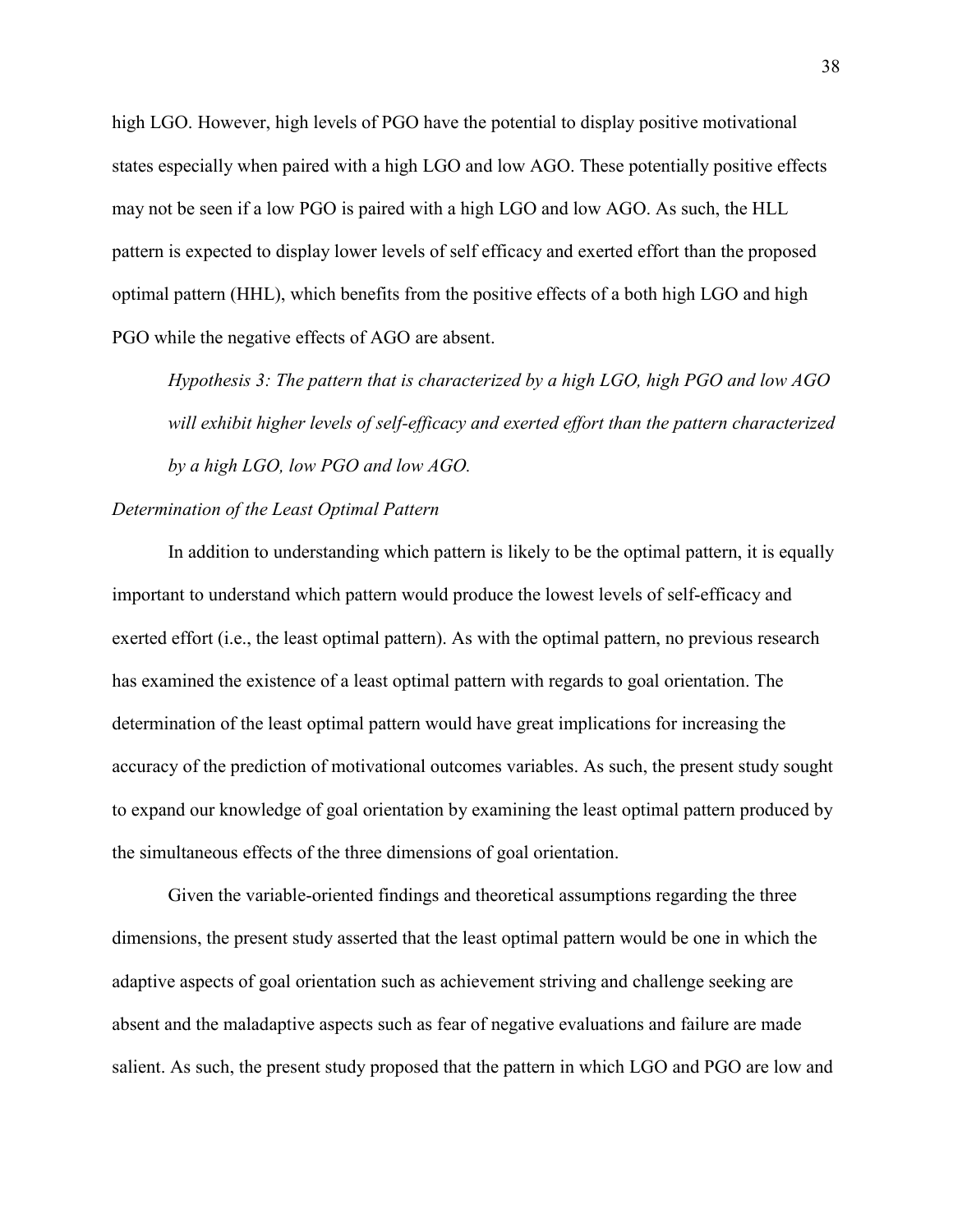AGO is high (LLH) would be the least optimal pattern for the outcome variables being examined (i.e., self-efficacy and exerted effort). Because LGO and PGO are low it can be assumed that the achievement striving and task mastery focused behaviors associated with these dimensions will be largely absent in the LLH pattern. While these positive effects are dormant, the presence of a high AGO suggests that the maladaptive behaviors associated with the fear of failure and anxiety regarding competency evaluations will dominate this particular pattern. With no (or limited) adaptive behavior present to abate it, this negative motivational state will remain salient and diminish people's feelings of competence and their subsequent exertion of effort. Taken together, these findings suggest that the least optimal pattern with respect to self-efficacy and exerted effort would be the LLH pattern.

While no research has directly examined the existence of such a pattern, previous research findings have provided tentative support for this assertion. Specifically, Donovan et al. (2007) found that the LLH pattern produced the lowest level of self-efficacy of the eight patterns examined in their study. These findings support the above assertion that without the positive influences of high levels of LGO and PGO, the anxiety and helplessness associated with AGO will make salient feelings of incompetence and inhibit the exertion of effort, thereby resulting lower levels of the motivational outcome variables. As such, we expect that the LLH pattern will exhibit the lowest level of self-efficacy and exerted effort.

In addition, the exploration of the least optimal pattern would have great implications in terms of clarifying assumptions regarding the role of AGO in the exertion of effort, especially given that variable-oriented findings have suggested that AGO is unrelated to exerted effort (e.g., Elliot & McGregor, 1999; VandeWalle et al., 2001). As previously noted, components within a pattern gather their meaning and function based on the levels of the other components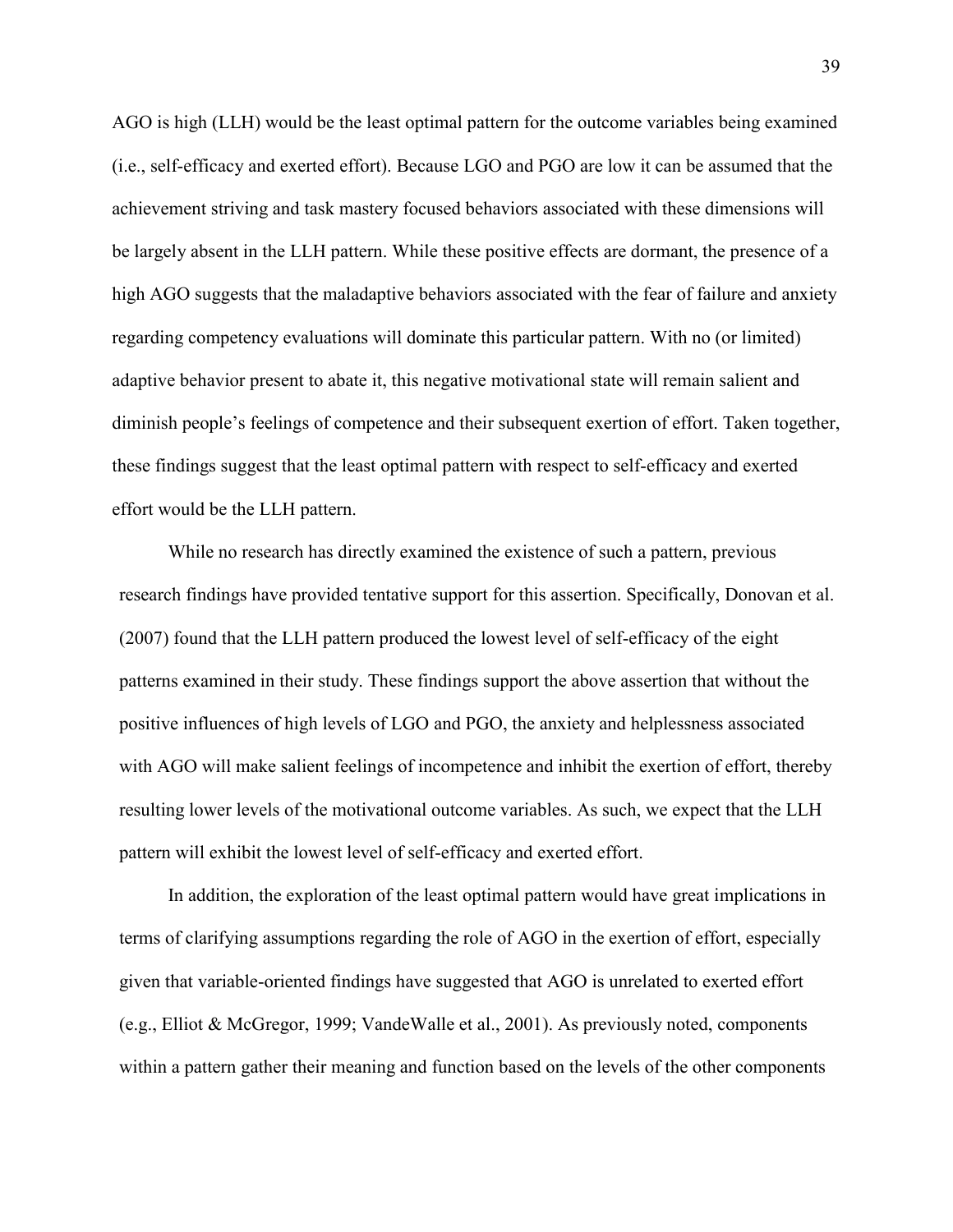present in that specific pattern (e.g., Bergman & Magnusson, 1997; Magnusson, 1997). This would suggest that when considered in the context of a pattern, AGO may actually play a role in influencing this motivational outcome variable. Past research suggests that the presence of high levels of LGO and its positive effects may attenuate the negative effects of a high AGO (Donovan et al., 2007; 2009). Thus, it is possible that the lack of correlation between AGO and exerted effort could be the result of the simultaneous presence of high levels of LGO which counteract the negative effects of high levels of AGO. This would suggest that in a situation where LGO was low and its positive effects are negligible, the negative motivational state associated with AGO may become salient and therefore should make effort exertion less likely. In addition, since the PGO dimension tends to be positively related to exerted effort, its positive effects may also play a role in counteracting the negative effects of high levels of AGO. Taken together, it can be argued that theoretically the AGO dimension should be negatively correlated with exerted effort. However, this effect may not be evident as past researchers have failed to examine AGO within the context of goal orientation patterns. The pattern approach suggests that the negative impact of AGO on exerted effort may be most salient in the LLH pattern.

To test the assertion that the LLH pattern is the least optimal pattern, the same methodology used to establish the optimal pattern was adapted for Hypotheses 4 through 6. That is, the LLH pattern was compared to three patterns each of which only differ on one dimension from this pattern.

Hypothesis 4 compared the LLH pattern to the HLH pattern. The HLH pattern represents the simultaneous presence of adaptive and maladaptive characteristics that are associated with the high levels of LGO and AGO salient in this pattern. Since PGO is low in this pattern its effects are negligible. As such, someone displaying the HLH pattern should be concerned with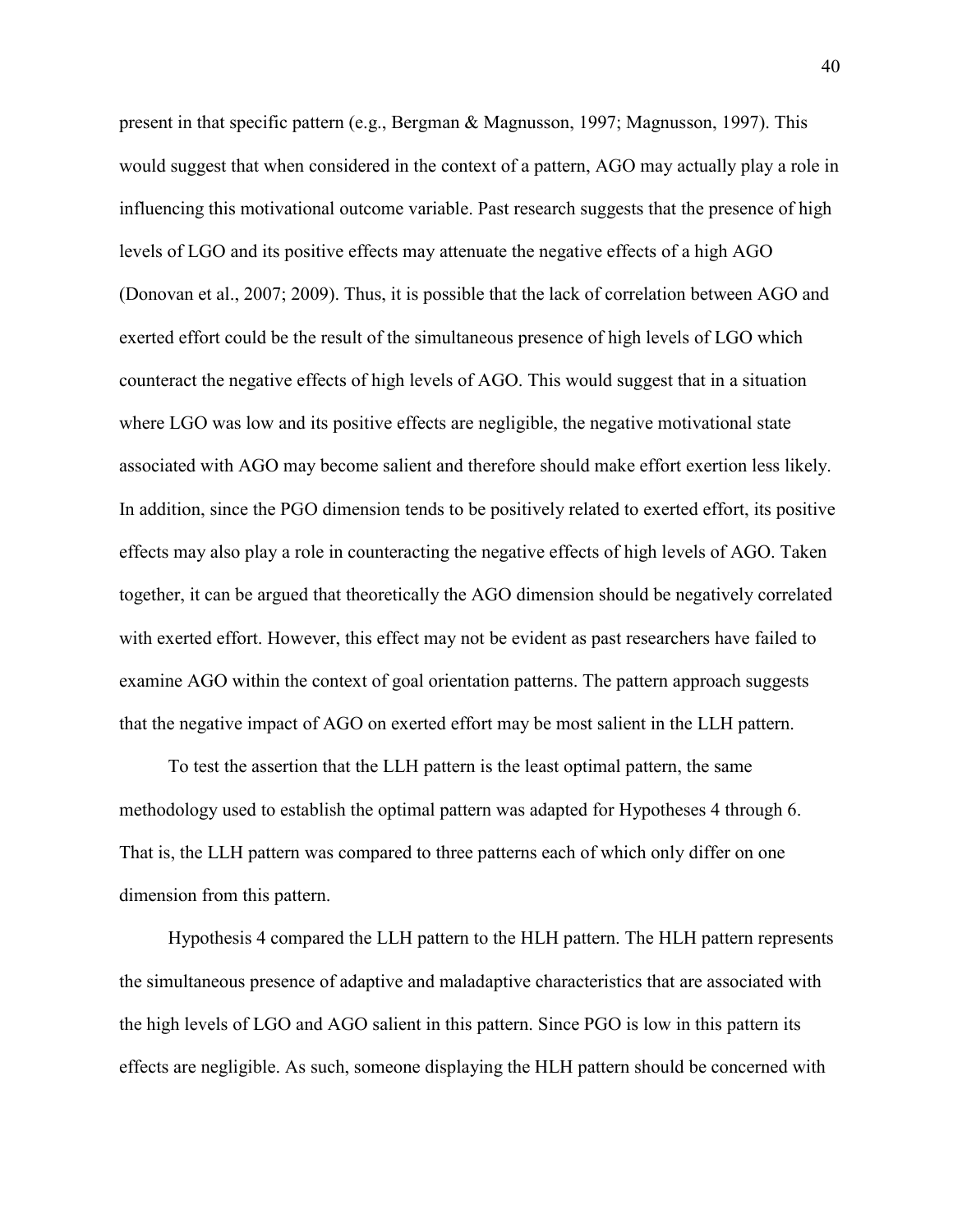mastering a task while at the same time avoiding negative evaluations. Although individuals with this pattern have a high level of AGO present, the simultaneous presence of a high LGO is likely to abate the negative effects associated with the high levels of AGO. As such, the least optimal pattern in which only the negative motivational state of AGO is salient and the positive effects of a high LGO (and perhaps a high PGO) are dormant should display lower levels of the motivational outcome variables than the HLH pattern.

*Hypothesis 4: The pattern characterized by a, low LGO, low PGO and high AGO will exhibit lower levels of self-efficacy and exerted effort than the pattern characterized by a high LGO, low PGO and high AGO.*

For Hypothesis 5 the LLH pattern was compared to the LHH pattern. In the LHH pattern the positive motivational states associated with LGO are absent, while the maladaptive behaviors associated with a high AGO are salient. As noted previously, a high PGO brings both an achievement striving motive and a fear of failure motive to the pattern. Although the addition of the fear of failure element of PGO to the high level of AGO present in this pattern could be very detrimental, the simultaneous presence of the positive motivational states that may be associated with PGO suggests that the LHH pattern will exhibit more adaptive behaviors (i.e., higher self-efficacy and more exerted effort) than the LLH pattern which is completely dominated by maladaptive behaviors.

*Hypothesis 5: The pattern characterized by a, low LGO, low PGO and high AGO will exhibit lower levels of self-efficacy and exerted effort than the pattern characterized by a low LGO, high PGO and high AGO.* 

Hypothesis 6 compared the LLH pattern to the LLL pattern. The LLL pattern represents the absence of both adaptive and maladaptive behaviors. Thus, a person exhibiting this pattern is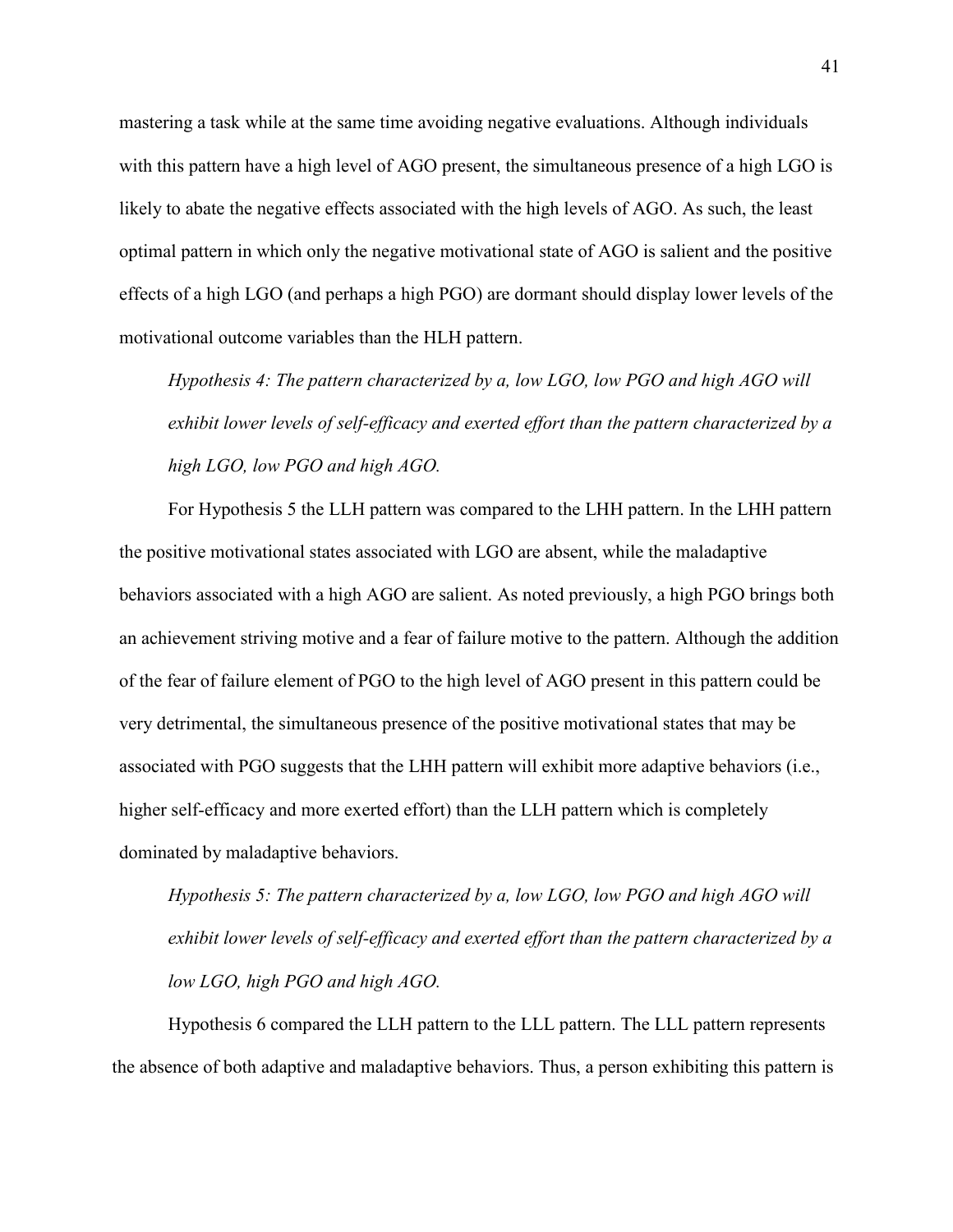neither driven by wanting to master a task, nor inhibited by the fear of failure since all three dimensions are low. Although some might argue that individuals exhibiting low levels of all three goal orientation dimensions would be characterized as apathetic or demotivated (which would certainly suggest having very low levels of effort and self-efficacy), these individuals do have the "advantage" of not possessing a strong fear of failure. In other words, the LLL pattern lacks the strong fear of failure that is inherent in a high level of AGO. As a result, this would suggest that individuals holding this pattern would not display the maladaptive behaviors associated with a strong AGO, and therefore would actually exhibit higher levels of self-efficacy and exerted effort than the LLH pattern.

*Hypothesis 6: The pattern characterized by a, low LGO, low PGO and high AGO will exhibit lower levels of self-efficacy and exerted effort than the pattern characterized by a low LGO, low PGO and low AGO.* 

#### *The Inconsistent Effects of PGO*

In addition to the examination of the optimal and least optimal patterns, the present study also sought to examine the role PGO plays within the context of patterns. As noted previously, the relationship between PGO and many motivational outcome variables is far from clear at the variable level. In fact, PGO is often considered to be the most inconsistent dimension of goal orientation (Payne et al., 2007). Research results regarding PGO are particularly confusing as the dimension has been associated with both positive and negative motivational processes and no clear trends exist in PGO's prediction of similar motivational constructs. Although past researchers have suggested that PGO is less important than the other dimensions in determining motivational outcomes such as self-efficacy, such conclusions may be premature.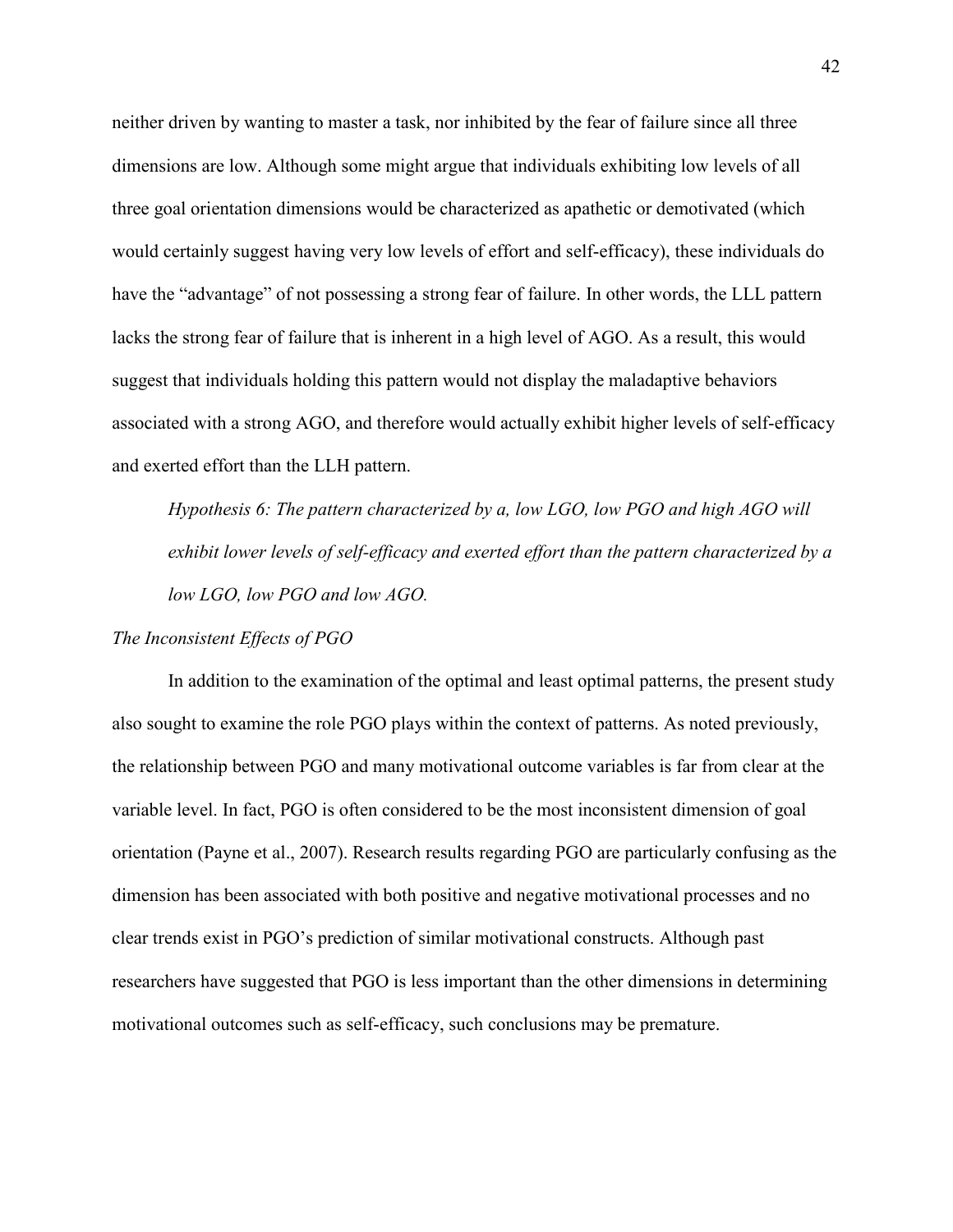The present study argues that the variation among findings reported in traditional goal orientation research may simply indicate past researchers' failure to take into account the fact that the effects of high levels of PGO may depend on the levels of LGO and AGO simultaneously exhibited by individuals. Theoretically, the PGO dimension contains elements of two contrasting motives: striving for achievement and the fear of failure (Elliot & Church, 1997). These motives are associated with contradictory motivational states which also reflect characteristics of the LGO and AGO dimensions. That is, achievement motivation is often associated with LGO, while the fear of failure is often associated with AGO. As such, it can be argued that either of these aspects of PGO may become more or less prevalent in a person's behavioral patterns when combined with varying levels of LGO and AGO. This suggests that the presence of high levels of LGO may compliment the achievement motivation aspect of PGO in individuals, especially when paired with a low AGO as the harmful anxiety-based behavioral characteristics of this dimension may be absent. Conversely, the fear of failure motive of a high PGO may be made more salient when paired with high levels of AGO and low levels of LGO, as the achievement striving motive is diminished.

Research examining this assertion with respect to self-efficacy has provided initial empirical support for these arguments. Specifically, Donovan et al. (2007) found that patterns that contained high levels of PGO coupled with high levels of LGO exhibited significantly higher levels of self-efficacy than patterns that contained high levels of PGO and low levels of LGO. In addition, these researchers also found that patterns that contained high levels of PGO coupled with high levels of AGO exhibited significantly less self-efficacy than patterns that contained low levels of AGO and high levels of PGO. These findings suggest that the simultaneous presence of LGO and AGO are important to the functioning of PGO in that LGO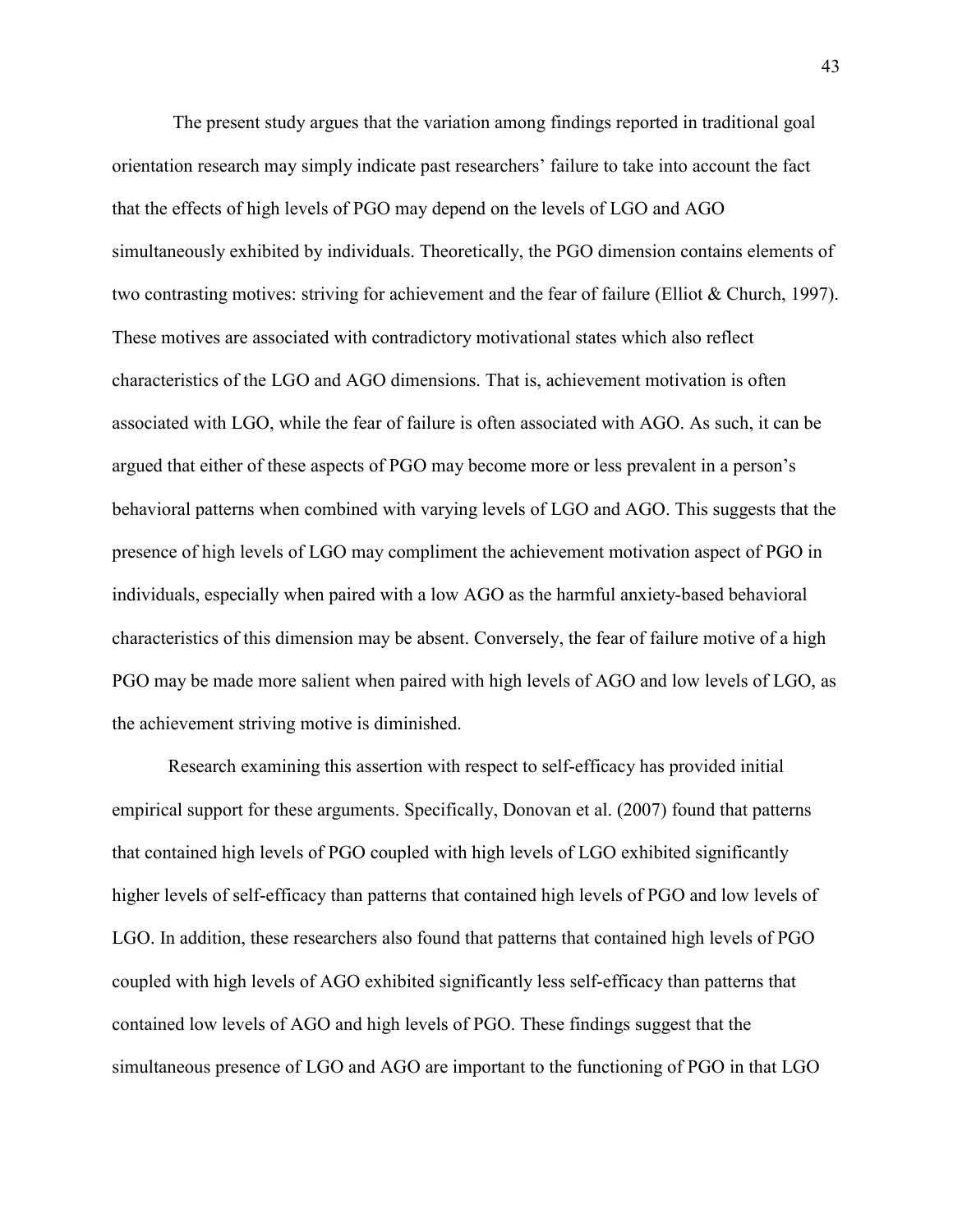will activate the adaptive motive of PGO, while AGO will activate the maladaptive motive of PGO. The activation of these contradicting motives results in differential relationships with selfefficacy that are only evident when PGO is examined the context of a pattern. Given the implications of this suggestion for expanding our understanding of the PGO dimension, along with the fact that only one study to date has examined these patterns, this proposition will be reexamined in the present study.

It must be noted that the inconsistent trends associated with PGO are not as evident in the research regarding exerted effort as the variable tends to be positively correlated with PGO (e.g., VandeWalle et al., 2001). However, the nature of the pattern approach suggests that PGO should still be impacted by the levels of LGO and AGO within a pattern. That is, when high levels of PGO are included in a pattern with high levels of LGO and low levels of AGO it may demonstrate higher levels of exerted effort than when a high PGO is in a pattern with low LGO and low AGO. In addition, high levels of AGO may have an inhibitory effect on the positive motivational outcomes (i.e., increased exertion of effort) associated with a high PGO within a pattern. It can be argued that the simultaneous presence of a high AGO will make salient the maladaptive aspects of PGO. As such, the pattern in which a high PGO is paired with a high AGO should exhibit lower levels of exerted effort than patterns in which PGO is paired with a low AGO.

As with previous examinations in this study, the exploration of the effect of the other dimensions on PGO was conducted by comparing patterns in which only one dimension within a particular pattern is different from the pattern with which it is being compared. For these comparisons the LHL pattern was chosen as the baseline for the comparison with other patterns that were high in PGO. This particular pattern was chosen because it is driven primarily by the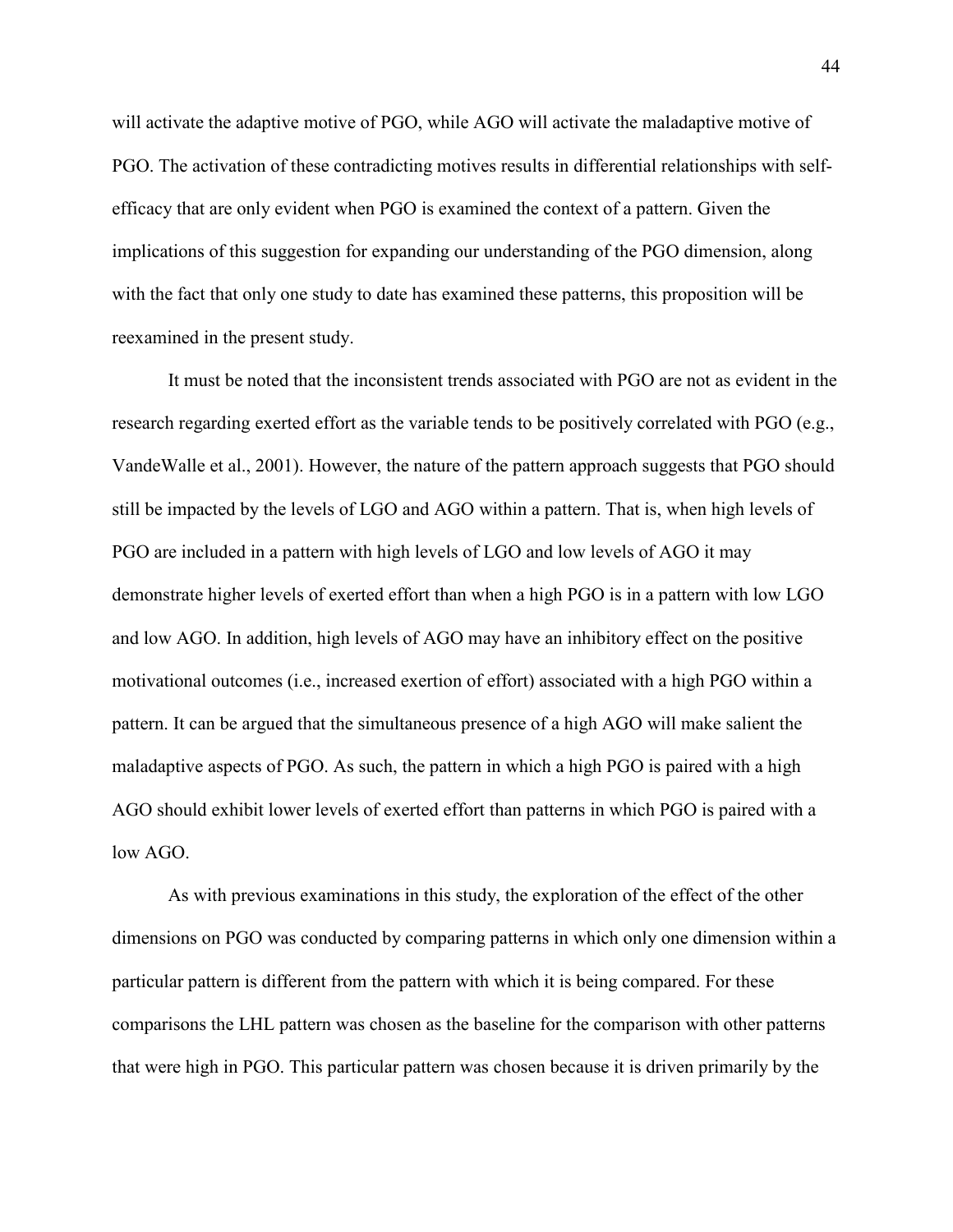effects of a high PGO since the low levels of AGO and LGO present suggest that their effects were absent (or limited). As such, the LHL pattern seems most suitable for comparison with patterns that are high in PGO but also high in one of more of the other dimensions, as it provides us with a depiction of the effects of PGO without high amounts of influence from the other two dimensions. Given this argument, the present study compared the LHL pattern to the HHL pattern and the LHH pattern. It may be argued that the LHL should exhibit lower levels of selfefficacy and effort than the HHL pattern, as the high LGO in the latter pattern should bring out the achievement striving motive of the high PGO that would not be seen when a high PGO is paired with a low LGO and low AGO. The comparison of these two patterns has already been demonstrated in the analyses related to the optimal pattern (see Hypothesis 2).

Although the LHL pattern has already been compared to the HHL pattern, the aim here was to demonstrate that PGO's behavior is dependent on the levels of LGO and AGO simultaneously displayed in a pattern. Thus, in order to achieve this goal an additional comparison is needed. More specifically, the LHL pattern must be compared with the LHH pattern. Persons possessing the LHH pattern would exhibit fear of failure and anxiety associated with AGO and the maladaptive aspect of PGO while displaying no (or limited) adaptive characteristics, since LGO is low and its achievement striving motive is dormant. As such, it can be argued that when a high PGO is paired with a high AGO and low LGO the maladaptive nature of AGO activates the maladaptive aspect of PGO thereby resulting the exhibition of lower levels of self-efficacy and exerted effort than when a high PGO is paired with low AGO and low LGO.

*Hypothesis 7: The pattern characterized by a, low LGO, high PGO and low AGO will exhibit higher levels of self-efficacy and exerted effort than the pattern characterized by a low LGO, high PGO and high AGO.*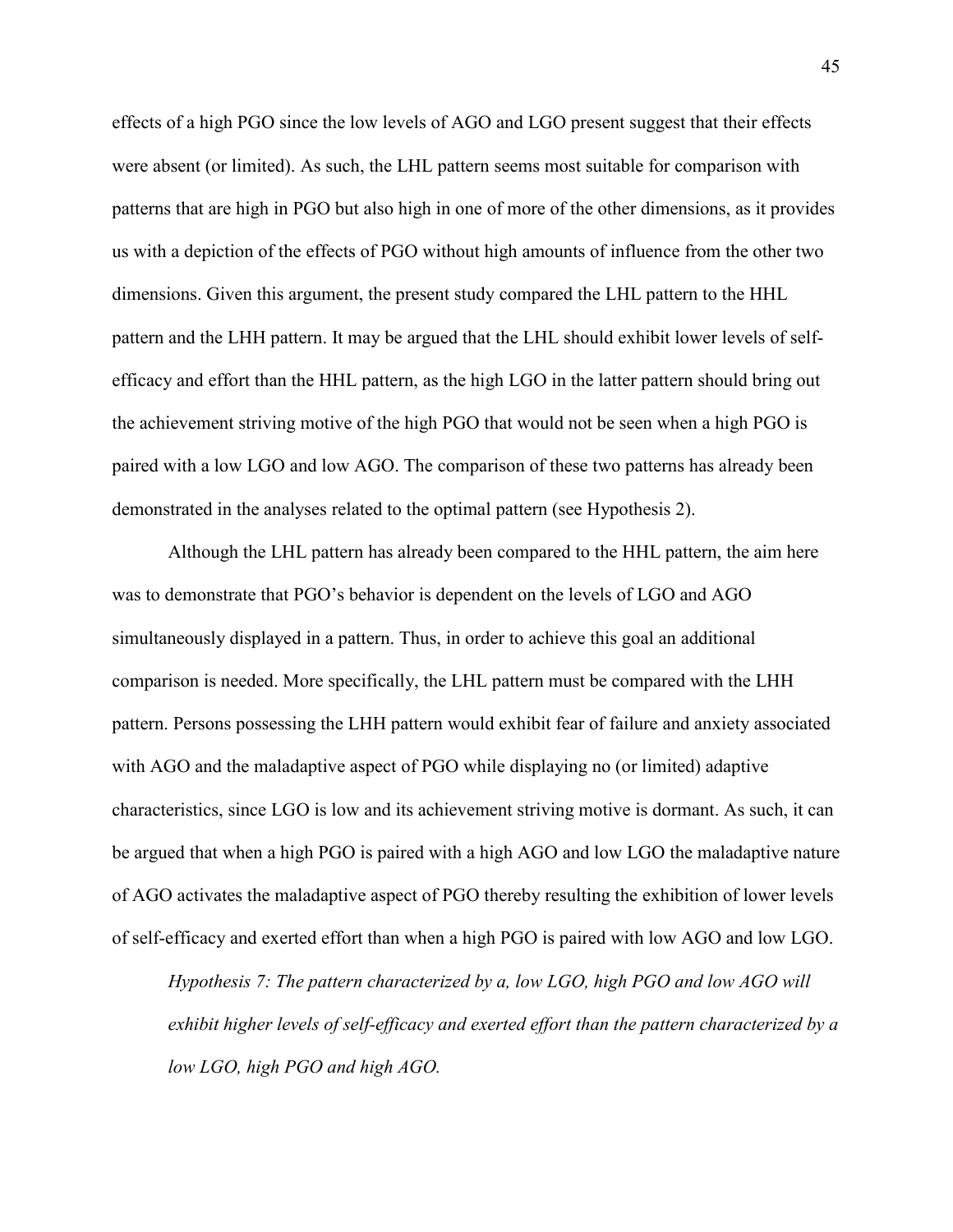## *Summary*

 The present study highlights the importance of considering the impact of goal orientation on motivational states from a pattern perspective. Traditional variable-oriented research has provided us with a general understanding of how the dimensions of goal orientation may impact motivational variables such as self-efficacy and exerted effort. However, research examining these variables is limited, and may also be misleading due to the failure to consider how all three dimensions work together to impact motivational variables and outcomes. The present study sought to address these limitations by taking a pattern approach, using Elliot's three dimension model of goal orientation. Many of the hypotheses tested relationships that are important to understand that have never before been examined. As such, the present study contributes to expanding research in goal orientation beyond its current conceptualizations.

#### Method

#### *Participants*

Data from four hundred and sixty-five participants were used in the current study. Students were recruited from psychology and management classes at a large southeastern university to serve as participants. Data was collected in two phases. First, data from one hundred and seventy-two participants were collected by Hafsteinsson (2004). Because participants in Hafsteinsson's study were divided into two conditions (easy and complex) only the data from participants in the complex condition were used in the present study. To supplement the data from Hafsteinsson's study, 293 additional participants were recruited to participate in a study which replicated Hafsteinsson's methodology (Phase 2). T-tests revealed that participants in the two phases did not differ significantly in terms of demographic variables, goal orientation, or the outcome variables examined in the present study.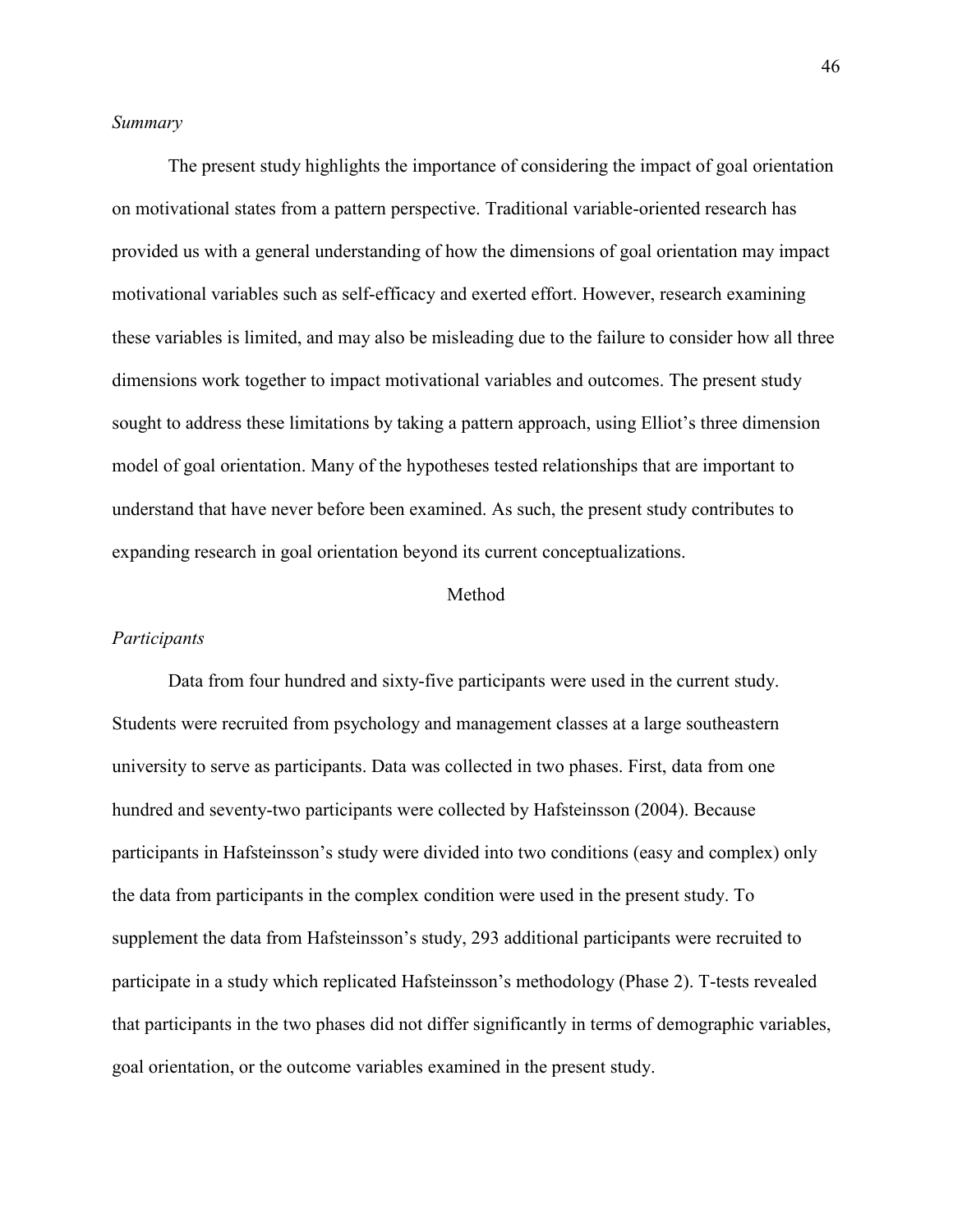Of the total 465 participants 10 participants were dropped from the data set because they needed assistance from the researcher to completing the task, and 84 participants were removed during the pattern formation procedure described below. As such, only the results produced by the remaining 371 participants were examined statistically.

The mean age of participants in the total sample was 19. 8  $(SD = 2.12)$ . Just under half of the sample were male (45.1%) and 79.6% was Caucasian. The descriptive statistics for the 371 participants used in the creation of patterns did not differ substantially from those of the total group. Specifically, the mean age was 19.8 (*SD* = 2.24), and 43.7% of the sample was male. 79.2 % of the sample was Caucasian, 6.5% African American, 9.4% Asian, 3.2% Hispanic and 1.3% reported themselves as mixed race or other. All participants received extra credit points towards their class grades in return for their voluntary participation.

#### *Task*

A computer-based puzzle program was used as the performance task for the present study. The puzzle task required participants to reconstruct images presented on a computer screen after pieces of the images were scrambled. Each participant was presented with images of box office movie posters that were divided into 36 pieces (a 6x6 grid). The participant was given 10 seconds to study the image after which the image is scrambled by randomly relocating the pieces of the picture to new locations within the grid. The participant was then asked to reconstruct the original picture as quickly as possible by swapping the relocated pieces using mouse clicks. Participants were able to monitor their times in minutes and seconds using a clock located on the lower left side of the screen outside of grid containing the images. When all the pieces of the puzzle had been returned to their original locations, the participants were notified that the puzzle had been solved, and of the length of time it took to solve it.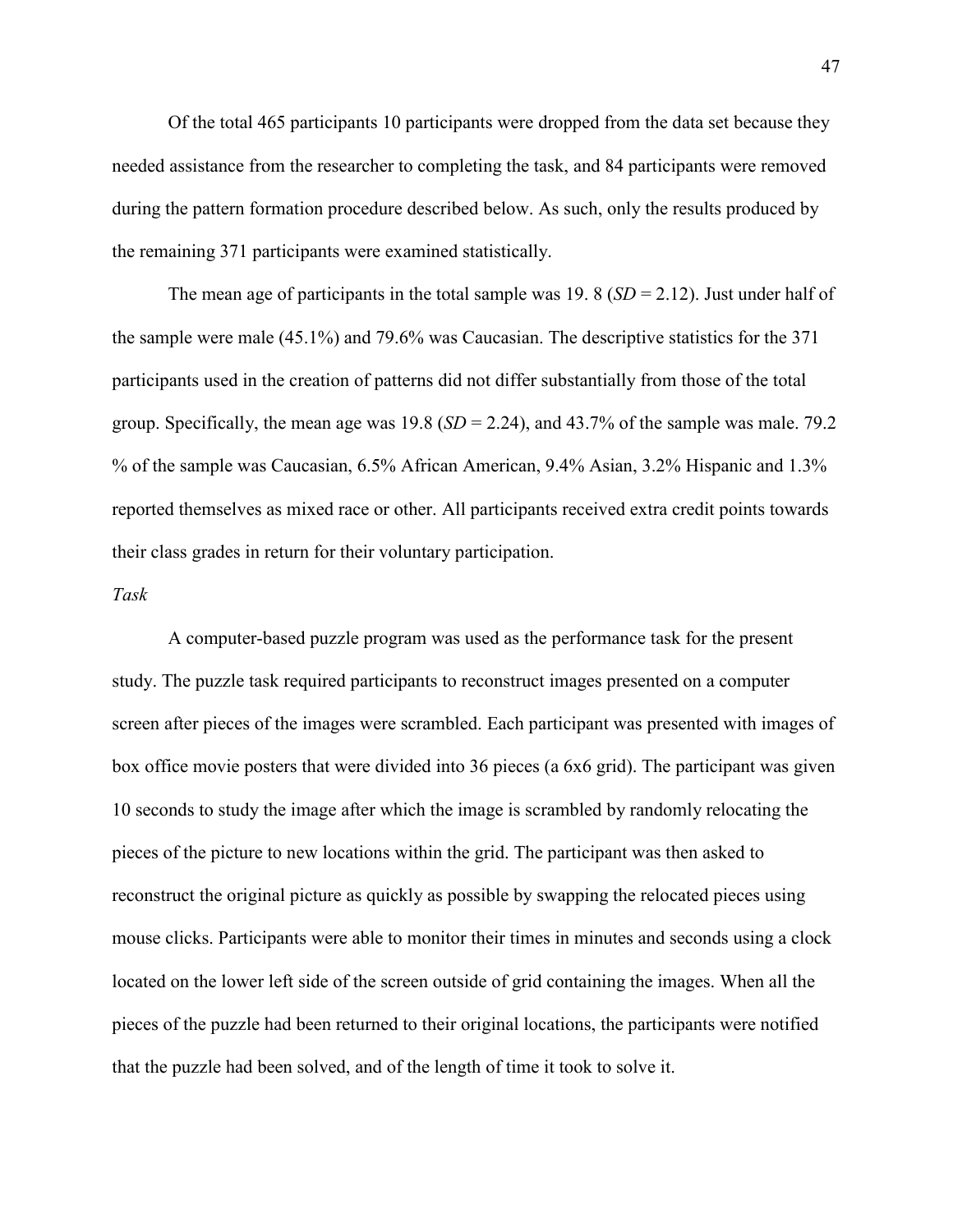It must be noted that while the appropriateness and relevance of this task for the examination of motivational processes may be in question, several factors support the argument that the puzzle task was well suited for use in this manner. First, the present task along with other puzzle tasks have successfully been used to examine motivation, and specifically goal orientation by previous researchers (e.g., Breland 2004; Elliot & Harackiewicz, 1996; Donovan et al., 2007; 2009; Locke & Latham, 1990; Manderlink & Harackiewicz. 1984). Second, the puzzle task also creates an environment similar to those environments typically used in goal orientation research (e.g., Hoffman & Strickland, 1995; Yeo & Neal, 2004). Specifically, the puzzle task allows participants to display the same behaviors seen when other tasks are used (e.g., the learning, development and use of strategies in order to perform the task successfully). Third, researchers have noted that participants have found many puzzle tasks including the one used in the present study to be engaging and interesting, and have displayed keen interest in completing the task (Breland 2004; Donovan et al., 2007; 2009; Kaplan & Maehr, 2007; Manderlink, & Harackiewicz. 1984). This attribute circumvents a popular criticism that motivation research often utilizes tasks that participants find neither interesting nor motivating (Donovan, 2001). This evidence clearly indicates support for the use of the puzzle task in this setting.

## *Procedure*

 Data for this study was collected in 30 to 45 minute sessions in a 12 workstation computer laboratory. Upon arrival, participants were seated in front of a computer. First, participants gave informed consent and completed questionnaires assessing demographic variables, and goal orientation. Once this data was collected, participants were introduced to the puzzle task by way of written and verbal instructions on how to complete the task. To ensure that participants understand the task, they were given the opportunity to complete several practice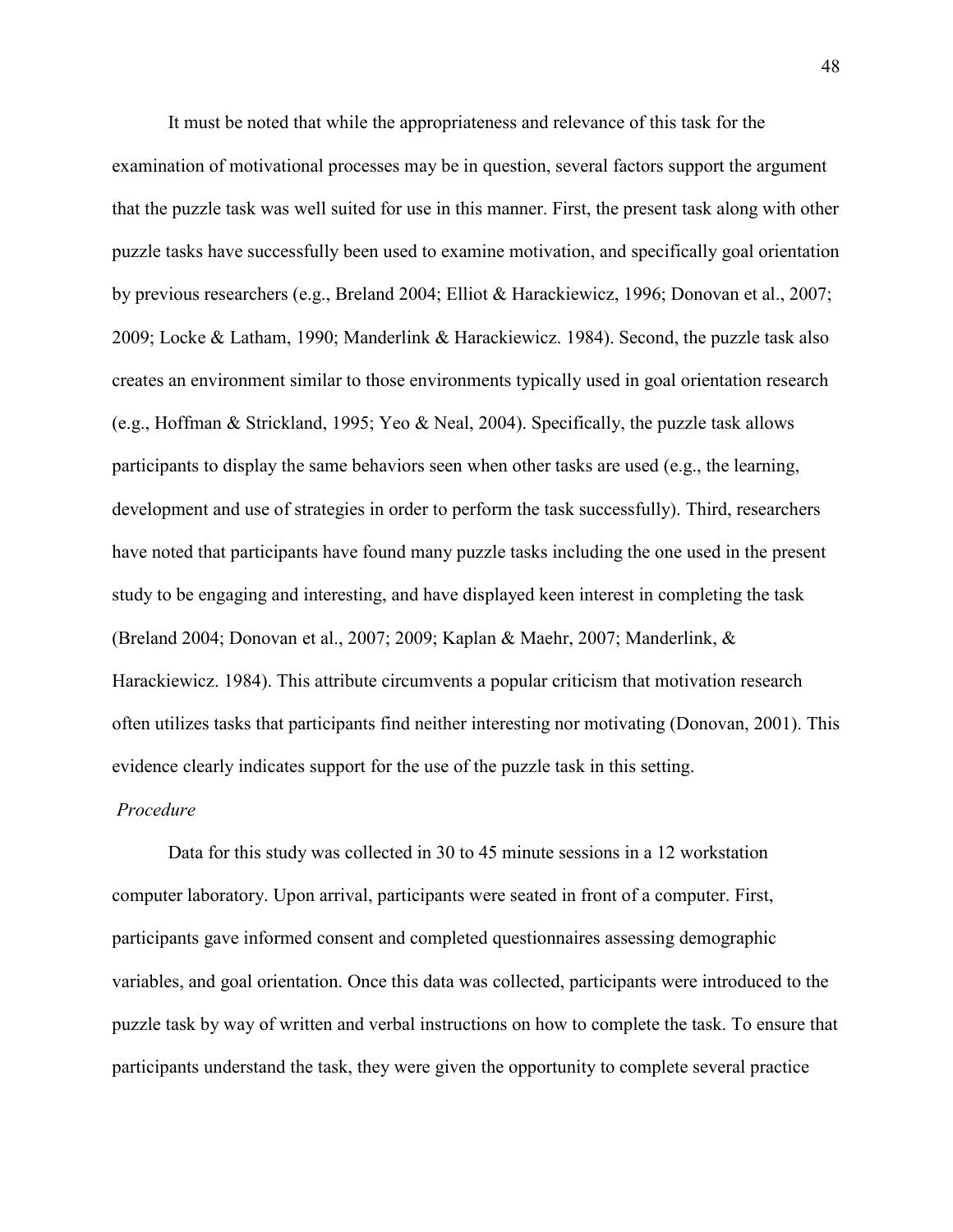puzzles that served as a tutorial. After completing the practice puzzles, participants were informed that they would be performing three trials of the puzzle task. Before completing these puzzles they completed the goal orientation and self-efficacy questionnaires. Participants completed the self-efficacy measure for each trial. When the participant completed the three puzzles he/she responded to the questionnaire which examined exerted effort while working on the puzzle task.

## *Measures*

*Goal Orientation.* Elliot and Church's (1997) 18- item measure was adapted for use in this study. The scale contains three subscales of six items each that correspond with the mastery (LGO), performance-approach (PGO), and performance-avoid (AGO) dimensions of goal orientation. It must be noted that one item in each subscale could not be adapted to suit the use of the puzzle task and was dropped. As such, five items were used to examine participants' standing on each of the three dimensions. Participants responded to LGO statements such as "I want to learn as much as possible about this puzzle task", PGO oriented statements such as, "It is important to me to do better than the other students on this puzzle", and AGO statements such as "I just want to avoid doing poorly in this puzzle" (See Appendix B). They were asked to rate their degree of agreement with each of the fifteen statements using a 5-point Likert scale where 1 represented "Strongly disagree" and 5 represented "Strongly agree". Reliabilities for the LGO, PGO and AGO subscales respectively were  $\alpha = .79, .91$  and .66 for the first sample (Hafsteinsson's sample) and .85, .94, .73 for the second sample. Goal orientation scores were calculated by averaging each participant's ratings for each of the three dimensions.

 *Self Efficacy*. Task specific self efficacy was measured by a 10-item scale adapted from Phillips and Gully (1997: See Appendix C). Participants responded to items such as: "I feel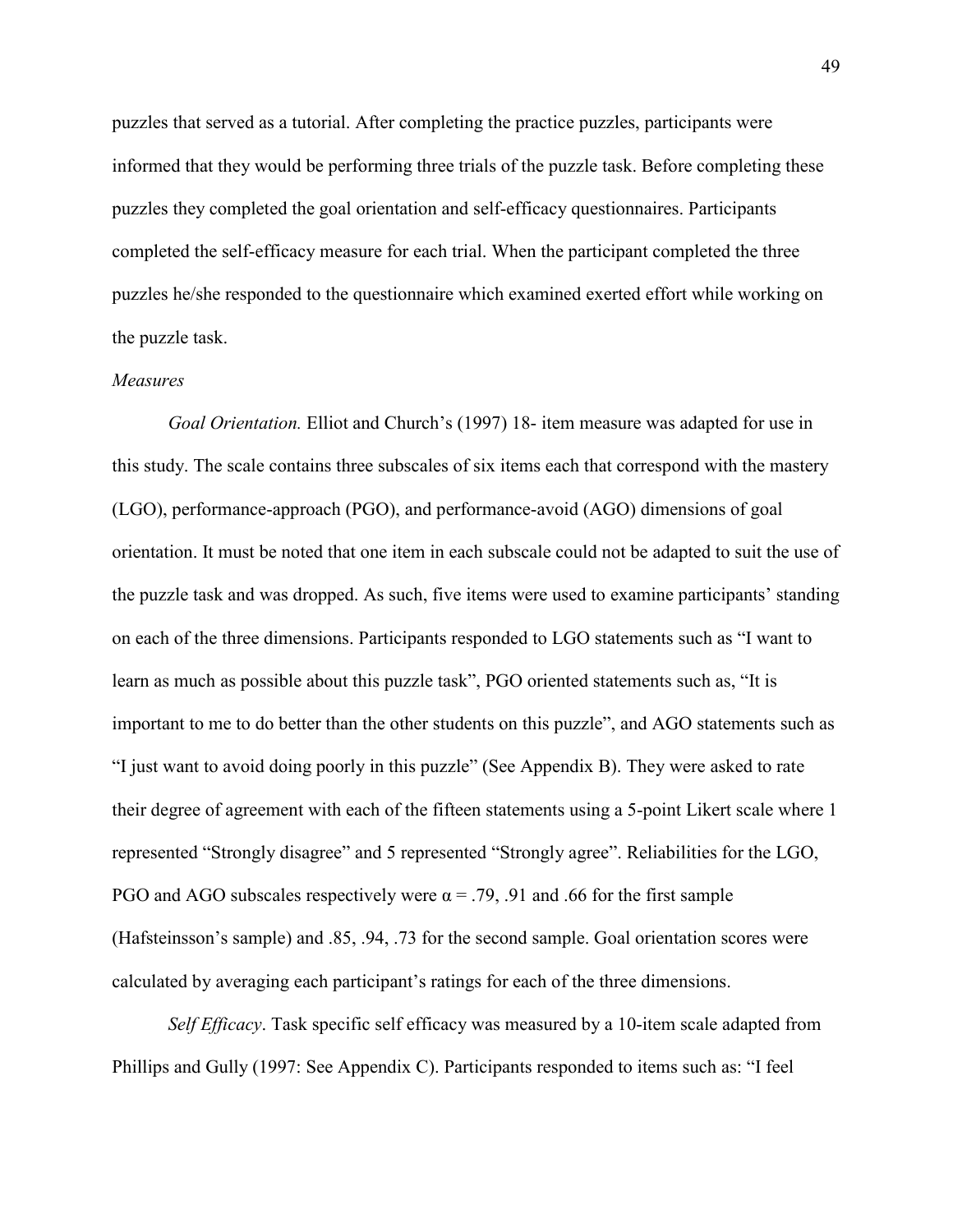confident in my ability to perform well on the upcoming puzzle" using a 5-point Likert scale where 1 represents "strongly disagree" and 5 represents "strongly agree". Reliabilities for this measure have been reported  $\alpha$  = .85 for the first sample and .82 for the second sample. Scores for this scale were calculated by averaging each participant's responses to the statements.

*Exerted Effort.* Exerted effort was measured using five items adapted from the Effort/Importance subscale of Ryan's (1982) Intrinsic Motivation Inventory (See Appendix D). Items such as "I put a lot of effort into working on the puzzle task" were responded to using a 5 point Likert scale, where 1 represents "Strongly Disagree" and 5 represents "Strongly Agree". Reliability for this scale was reported at  $\alpha$  = .83 for the first sample and .84 for the second sample. Scores for this measure were calculated by taking the average of each participant's responses to the statements.

## *Pattern Formation*

Past researchers have used mean splits (e.g., Fox, et al., 1994; Hodge & Petlichkoff, 2000), median splits (e.g., Bouffard et al., 1995; Schraw, Horn, Thorndike-Christ, & Bruning, 1995), and cluster analyses (e.g., Fortunato, 2006; Harwood et al., 2000; Levy-Tossman et al., 2007) to form goal orientation patterns. Mean and median splits both serve the purpose of dividing persons into groups (high and low) by using the mean or median as the line of demarcation for separating the groups. Cluster analysis is a data reduction technique that shrinks large amounts of data into information specific smaller subgroups thereby allowing for a more concise description of observations (Hair et al., 2006). Because each of these methodologies has its advantages and disadvantages, no consensus exists regarding how best to statistically configure patterns.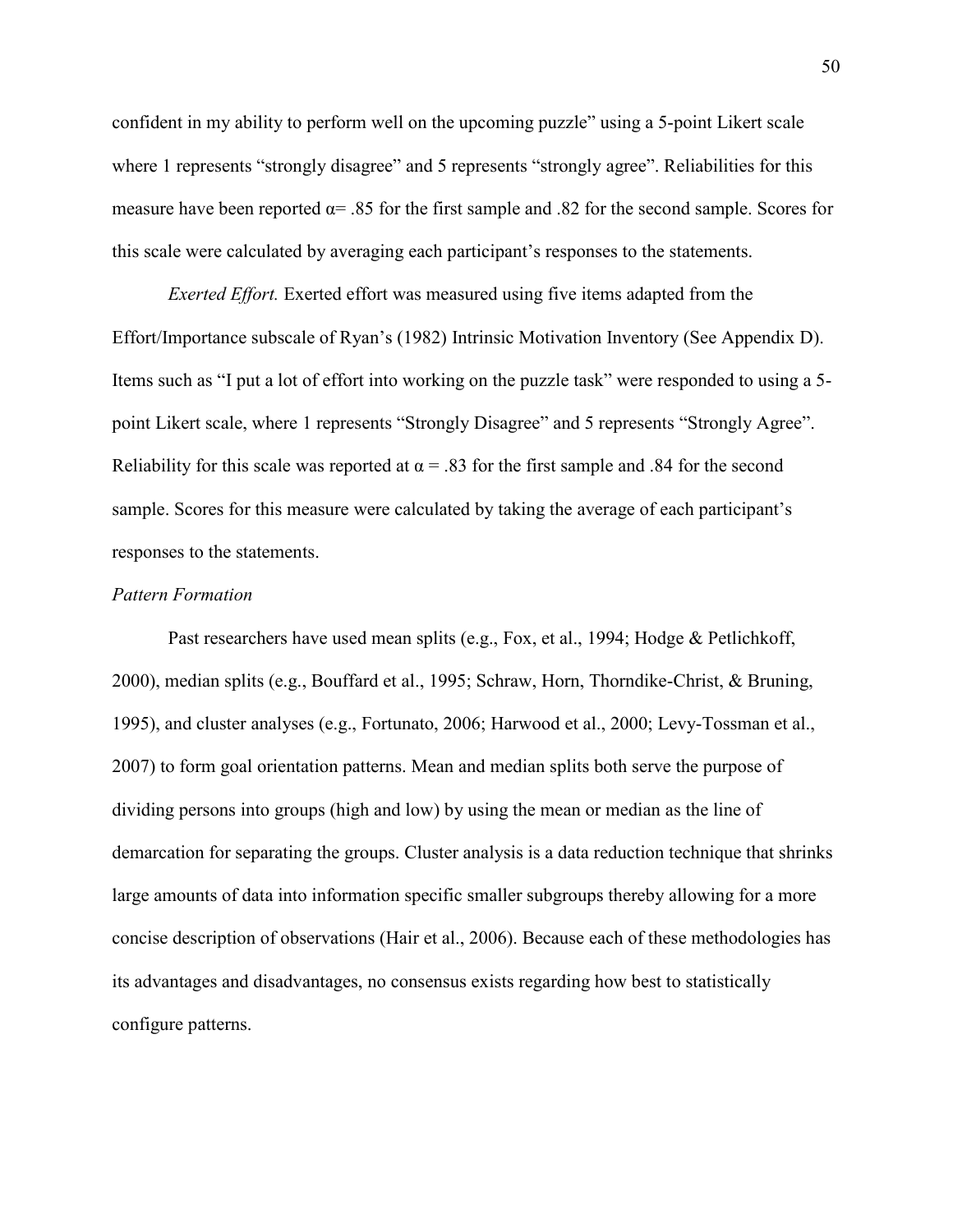In the present study, median splits were used to create patterns. While median splits have their disadvantages, some of these disadvantages have been found to be similar to those of cluster analysis. Specifically, there is a certain level of arbitrariness in the formation of patterns using both methods, neither method works well with small samples, and the outcomes of both methods are sample dependent (Hair et al., 1998; 2006; Solomon, 2006). However, the use of median splits does have some advantages that make it a more viable choice over cluster analysis. Specifically, when median splits are used there are clear rules regarding the designation of high and low scores, and the total number of possible patterns. One major concern in employing cluster analytic techniques is the formation of groups, when no strict criteria exists for making decisions regarding the number of clusters that truly represent the group structure (Hair et al.,1998; 2006). The knowledge of the total number of patterns that will be produced using median splits makes it much easier for researchers to make a priori hypotheses, a task that is made substantially more challenging when cluster analysis is used as clusters produced may not match those hypothesized (Hair et al., 1998; 2006). Also, median splits are not as sensitive to the existence of outliers as cluster analysis. In addition, the use of median splits to form patterns is consistent with previous studies that have used a pattern approach to study individual differences in the field of organizational behavior (e.g., Foti & Hauenstein, 2007; Smith & Foti, 1998).

 However, it should be noted that the issue of classification accuracy is of great concern when median splits are used. Specifically, when traditional median splits are used, individuals whose scores are at, just above, or just below the median could possibly be classified into different groups even though their scores may only differ by one or two points. To address this problem researchers have suggested that individuals whose scores fall close to the median not be classified into high or low groups (e.g., Smith & Foti, 1998). One method of doing this is by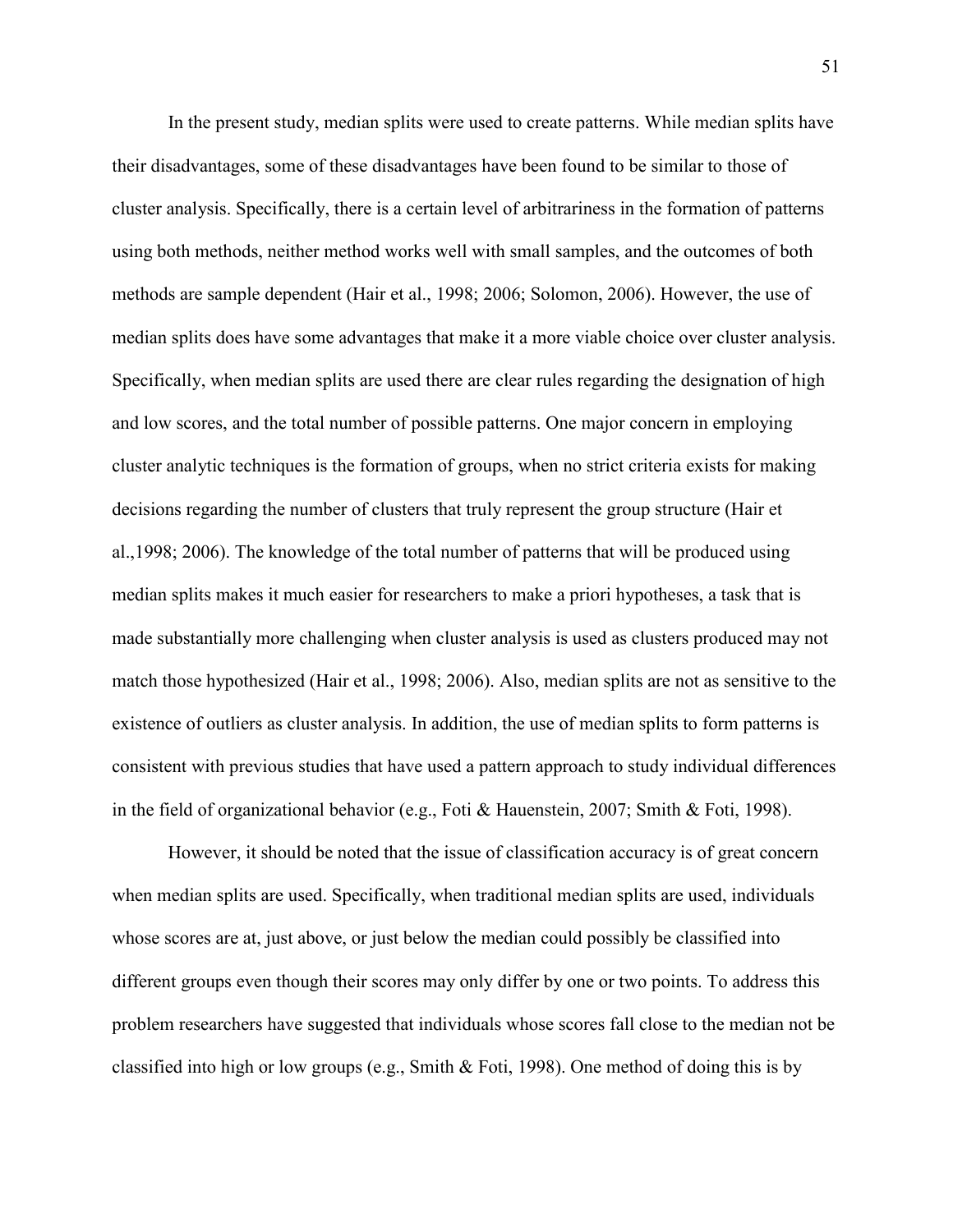creating a confidence interval around the median of each variable of interest. Scores below the lower limit of this confidence interval are classified as low while scores above the higher limit of this interval are classified as high. This strategy was used in the present study to classify individuals into high and low groups.

When using confidence intervals there are two important but contrasting goals that affect the size of the interval chosen: Researchers are concerned with maximizing classification accuracy while at the same time minimizing the number of participants excluded from the classification. Given this, the standard error of the mean for each variable was used to calculate the confidence intervals around the median. Specifically, a confidence interval of one standard error of the mean was used. That is, participants whose scores were greater than or equal to one standard error of the mean above the median were classified as high on that particular dimension. Participants were classified as low if their scores were lower than one standard error below the median. The standard error of the mean was .03 for LGO, .04 for PGO and .03 for AGO. This resulted in 81.5 percent of the sample being retained after those participants within the confidence interval were removed. Using this method eight goal orientation patterns were created from the three dimensional model of goal orientation (see table 2). The number of participants in each pattern ranged from 23 in the HLH pattern to 76 in the HHH pattern. It should be noted that while persons within the sample were classified into high and low categories such classifications occur in a relative manner rather than in an absolute manner. That is, someone is classified as high or low with respect to the scores of other individuals within the sample and not according to some standardized scale. However, the means reported in the present study are similar to the means of studies of other studies that have used Elliot and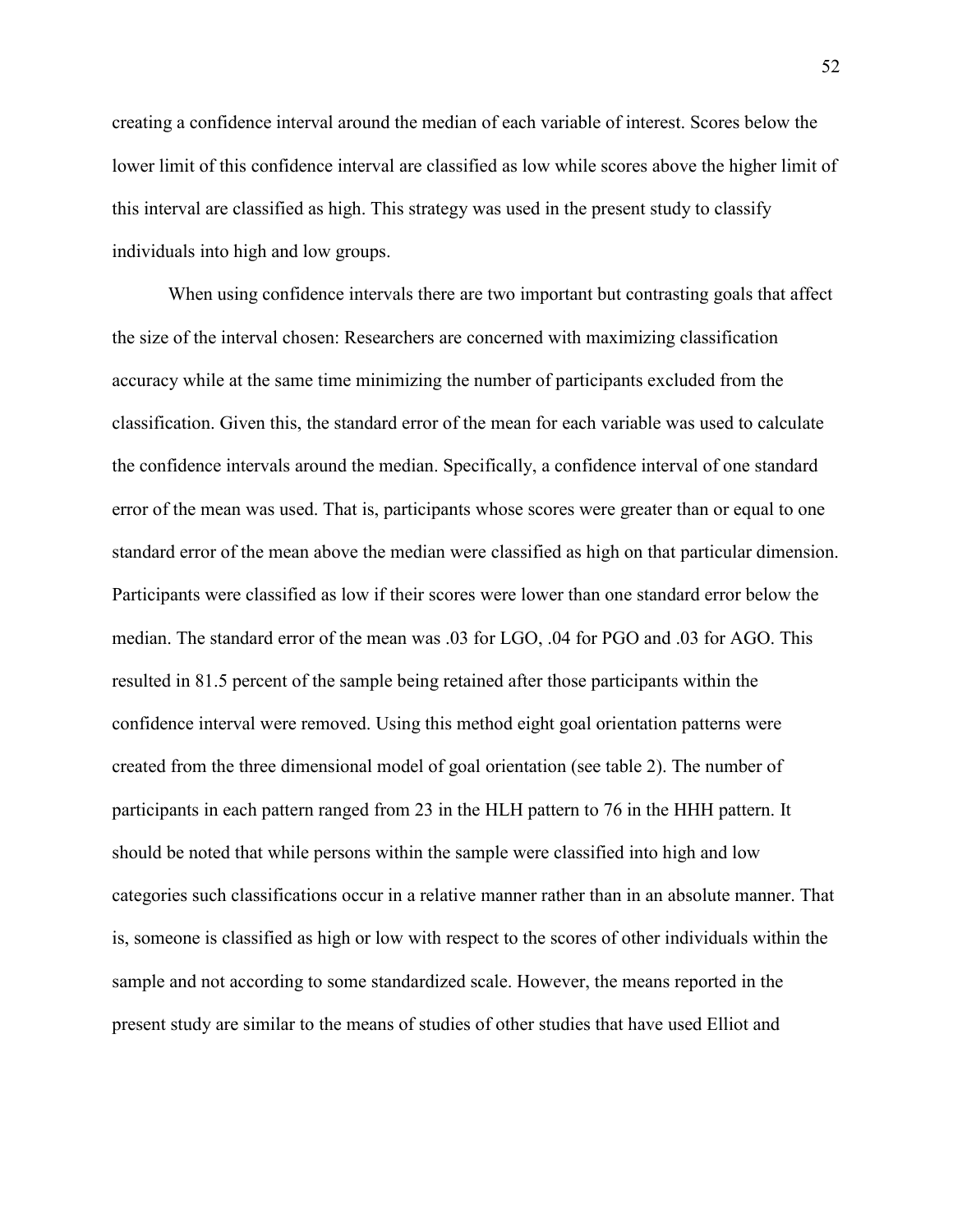Church's (1997) scale (e.g., Barkoukis, Ntoumanis, &Nikitara, 2007; Fryer & Elliot, 2007; Lau & Lee, 2008; Murayama & Elliot, 2009).

It should also be noted that while the use of confidence intervals around the median increases the likelihood of classification accuracy, their use does not guarantee that the patterns formed accurately reflect patterns that occur naturally within a given population. That is, while median splits combined with the use of confidence intervals may be used to create patterns it does not mean that people generally possess such patterns. Of particular importance were the natural occurrence proposed optimal (HHL) and the proposed least optimal (LLH) patterns. Thus, in order to strengthen the generalizability of the results presented below cluster analysis was used to examine if similar patterns to those created artificially (using the median splits) occurred naturally within the sample of participants in the present study.

Hierarchical cluster analytic procedures which maximize between group heterogeneity and within group homogeneity by combining the participants most similar on the dimensions being examined were used to create patterns using the scores for LGO, PGO, and AGO. While the results of the cluster analysis produced a two cluster final solution that did not reflect any of the patterns created using the median splits, an examination of the alternative cluster solutions (i.e. three, four, five, six, seven and eight cluster solutions) produced clusters that reflected several of the patterns created using the median splits. Clusters similar to those of the artificially created HHL and LLH were evidence in the four, five, six and seven cluster solutions. However, since the eight patterns were artificially created, the results of the eight cluster solution are especially relevant. The eight cluster solution produced clusters that reflected the optimal (HHL) and least optimal (LLH) patterns, as well the HHH , HLL, LHLand the LLL patterns. The means produced by the cluster analytic results and those produced by the median split are presented in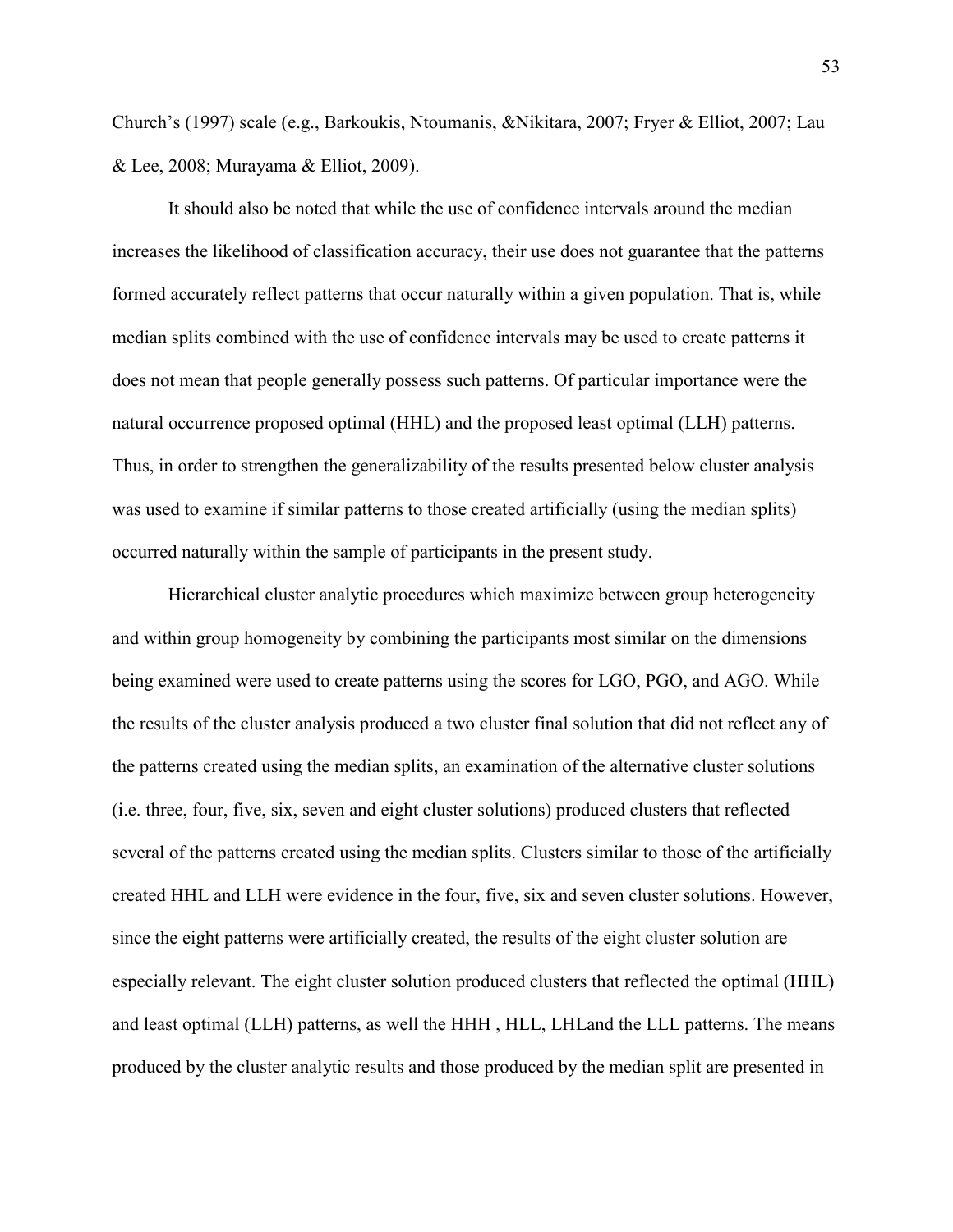Table1.While, clusters were not found to support the LHH and HLH patterns, the cluster analytic results support the natural occurrence of the other six patterns thereby making the findings of the present study more robust. Specifically, the natural occurrence of these patterns within the sample suggests that enough convergence exists between the apriori artificially created patterns and the naturally occurring patterns to confidently proceed with the planned analyses. *Data Analysis* 

Individual t-tests for independent samples were used to examine if the results found supported the seven hypotheses explored in present study. Specifically, Hypotheses 1 through 3 compared the proposed optimal pattern (the HHL pattern) with the HHH pattern, the LHL pattern and the HLL pattern. For each outcome variable an independent samples t-test was used to test for significant differences between the HHL pattern and each of the three comparison patterns. Similarly, Hypotheses 4 though 6 compared the proposed least optimal pattern (the LLH pattern) to the HLH pattern, the LLL pattern and the LHH pattern. For each outcome variable a t-test was used to test for significant differences between the LLH pattern and each of the three comparison patterns. To test Hypothesis 7 an independent samples t-test was used to examine the difference between the LHL pattern and the LHH pattern. In addition to the results of these tests of significance, effect sizes were calculated to determine the meaningfulness of the differences found between patterns.

#### Results

 The correlations among the variables included in the present study and the descriptive statistics for each of these variables are presented in Table 2. The number of participants categorized in each pattern and the means on the outcome variables for each pattern have been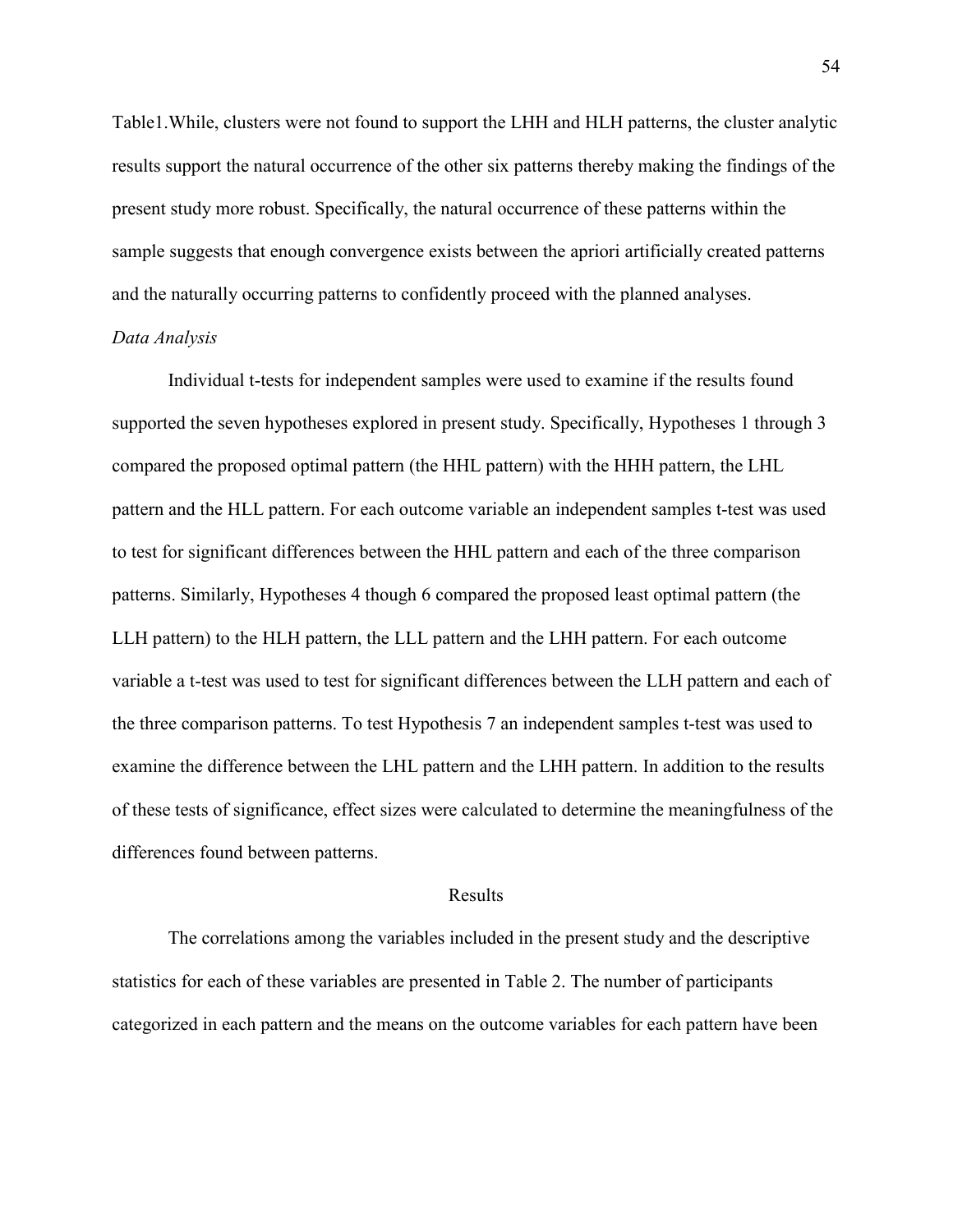presented in Table 3. Tables 4 and 5 summarize data related to the hypotheses tested in the present study.

## *Correlations among Study Variables*

The correlations among the dimensions of goal orientation indicated that LGO is positively correlated with PGO ( $r = .38$ ,  $p < .01$ ), but not significantly correlated with AGO. The results also indicated that PGO is positively correlated with AGO (*r* = .29, *p* < .01). In terms of the correlations between the outcome variables and the dimensions of goal orientation, the results indicated that LGO is positively correlated with both self-efficacy ( $r = .51$ ,  $p < .01$ ), and exerted effort  $(r = .42, p < .01)$ . The results also suggested that PGO is positively correlated with selfefficacy ( $r = .41$ ,  $p < .01$ ) and exerted effort ( $r = .31$ ,  $p < .01$ ). AGO was found to be negatively correlated with self-efficacy  $(r = -0.34, p \le 0.01)$ , but uncorrelated with exerted effort.

# *Hypotheses 1-3*

Hypothesis 1 through 3 sought to provide evidence to support the assertion that the HHL pattern could be viewed as the optimal pattern with regards to self-efficacy and exerted effort. The results produced partial support for all three hypotheses (see Table 4). These results suggested that the HHL pattern produced the highest average self-efficacy of all eight patterns formed. In terms of the comparisons among the focal patterns, the results indicated that the HHL pattern exhibited significantly higher levels of self-efficacy than the HHH pattern  $(t(124) = 3.76$ , *p* < .001, *d* = .68), the LHL pattern (*t*(74) = 2.97, *p* < .001 , *d* = .75), and the HLL pattern (*t*(90) = 3.99,  $p < .001$ ,  $d = .85$ ). It should be noted that the effect sizes produced by these comparisons ranged from moderate to large based on Cohen's (1988) benchmarks of .50 for a moderate effect size and .80 for a large effect size. Taken together, these results offer strong support for Hypotheses 1, 2 and 3 with regards to self-efficacy.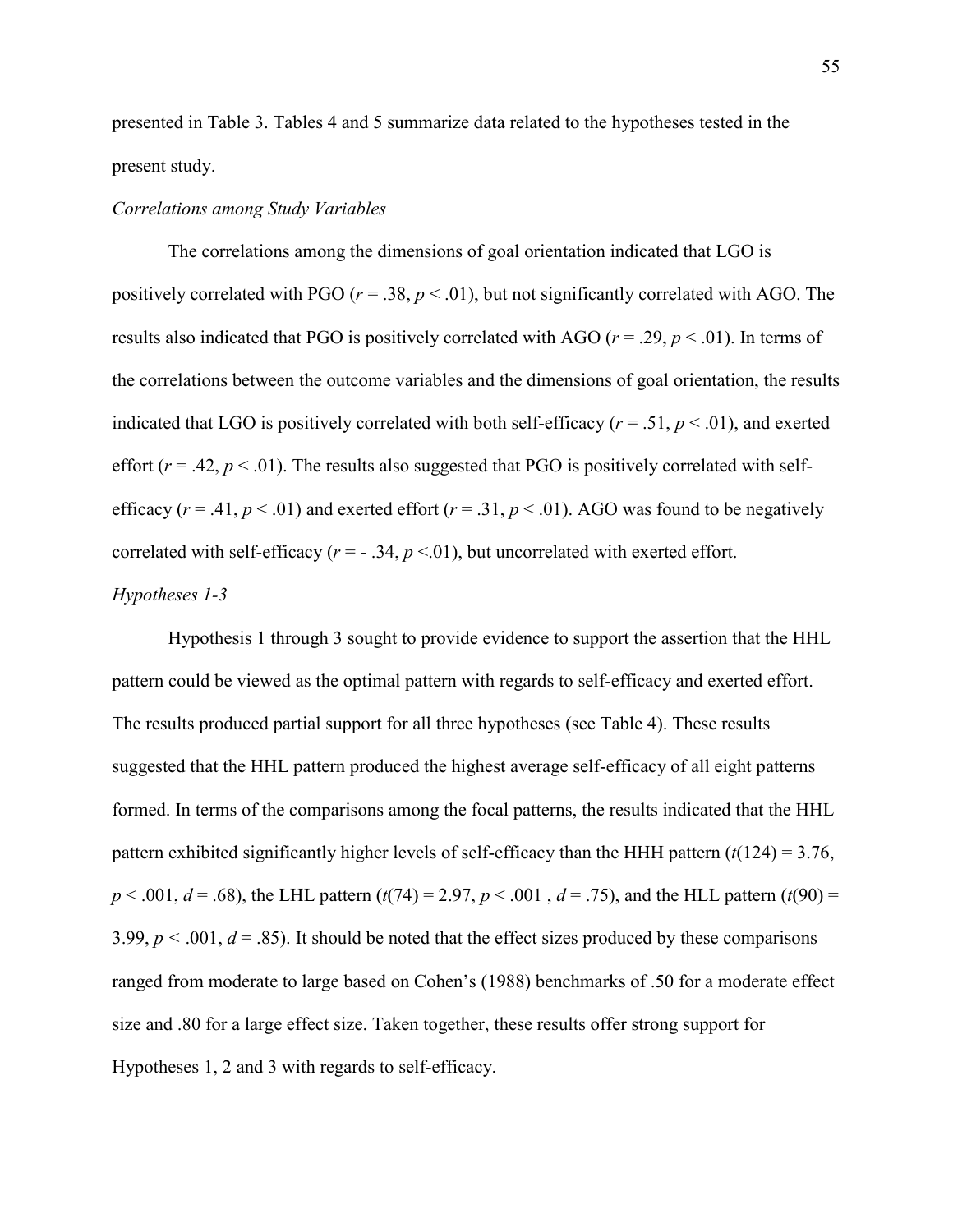When the focus was shifted to exerted effort, the results suggested that the HHL pattern exhibited significantly more exerted effort than the LHL pattern  $(t(74) = 3.90, p < .001, d = .93)$ thereby supporting Hypothesis 2. It should be noted that the effect size produced for the difference between the means of the two patterns was large (Cohen, 1988). The results only produced partial support for Hypotheses 3 regarding exerted effort. Specifically, the HHL pattern did not exhibit significantly more exerted effort than the HLL pattern  $(t(90) = 1.34, ns)$ . Despite this lack of statistical significance, the comparison between the HHL pattern and the HLL did produce a small effect  $(d = .28)$  that was in the hypothesized direction. No support was found for Hypothesis 1 with regards to exerted effort. Specifically the HHL pattern did not differ significantly from the HHH pattern  $(t(124) = -.23, ns, d = .04)$ . Taken together, these results suggest that the HHL is the optimal pattern for the exhibition of self-efficacy but may not be the optimal pattern for the exhibition of exerted effort.

## *Hypotheses 4- 6*

Hypotheses 4 through 6 examined whether the LLH pattern could be considered the least optimal pattern. The results provided support for Hypotheses 4 and 5 and partial support for Hypothesis 6 (see Table 4). Specifically, LLH persons reported the lowest mean self-efficacy of all eight patterns produced. In support of Hypothesis 4, the results suggested the LLH pattern exhibited significantly lower levels of self-efficacy and exerted effort than the HLH pattern with moderate to large effect sizes  $(t(73) = -2.60, p < .001, d = -.64$  and  $t(73) = -3.50, p < .001, d = -1.64$ .86, respectively). In support of Hypothesis 5, the results suggested that the LLH pattern exhibited significantly less self-efficacy and exerted effort than the LHH pattern with small to moderate effect sizes,  $(t(94) = -2.88, p < .01, d = -.59$  and  $t(94) = -2.29, p < .02, d = -.46,$ respectively). Hypothesis 6 was partially supported. Specifically, the LLH pattern exhibited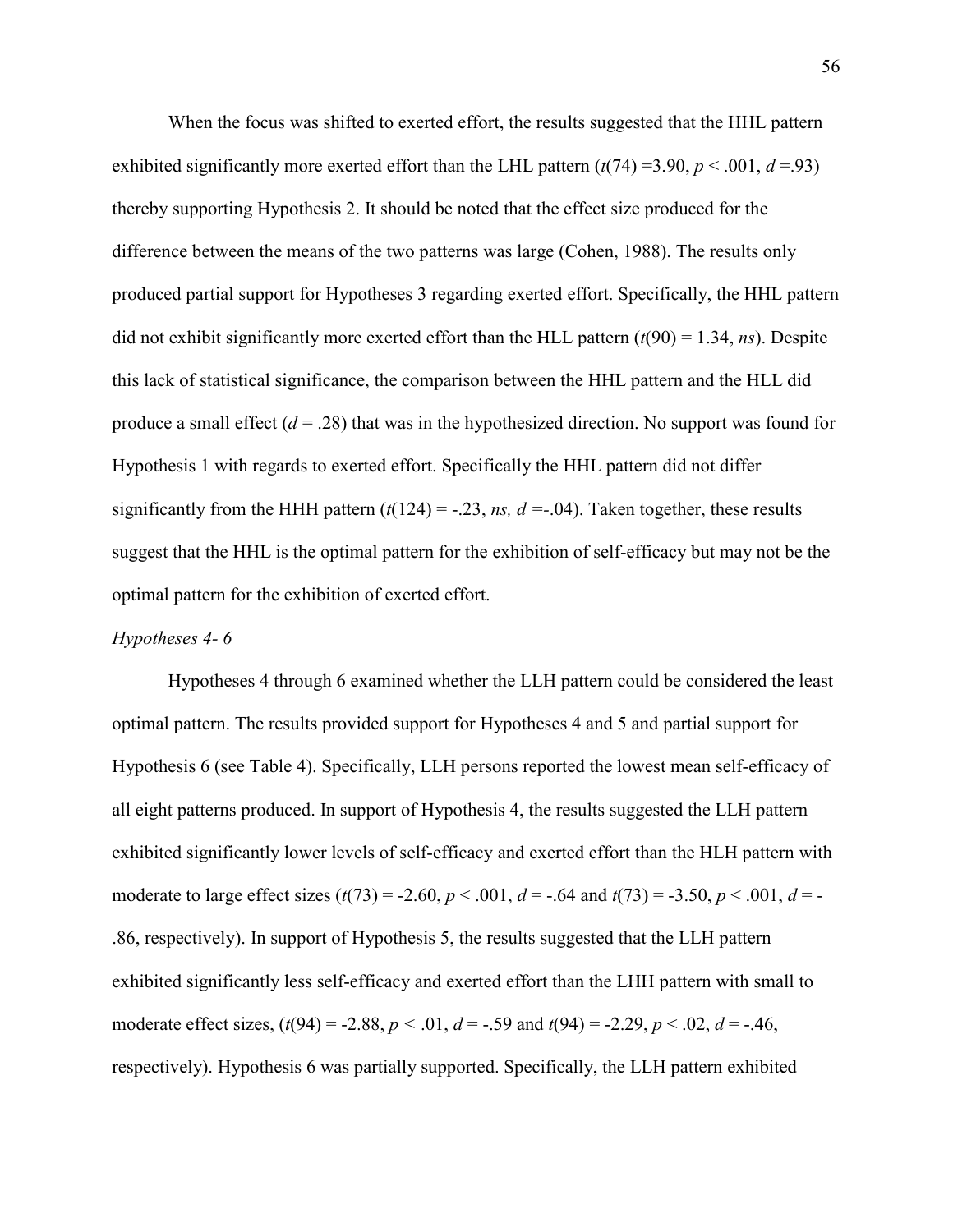significantly lower levels of self-efficacy than the LLL pattern  $(t(108) = -3.66, p < .001, d = -.68)$ and that this difference was moderate in magnitude (Cohen, 1988), thereby providing support for Hypothesis 6. However the findings regarding exerted effort did not support Hypothesis 6. The LLH pattern did not exhibit significantly less exerted effort than the LLL pattern  $(t(108) = .17)$ , *ns*). Taken together, the findings of the present study suggest that the LLH pattern can be considered the least optimal pattern for producing self-efficacy, but only produced partial support for the assertion that this pattern is the least optimal pattern for producing exerted effort. *Hypothesis 7* 

 Finally, Hypothesis 7 sought to clarify inconsistent findings regarding PGO by examining the behavior of high levels of PGO in the context of goal orientation patterns. The results of the comparison between the HHL pattern and the LHL pattern (examined in Hypothesis 2) suggested that the HHL pattern exhibited significantly more self-efficacy and exerted effort than the LHL pattern. These findings support the assertion that the presence of high levels of LGO will bring out the achievement striving motive of PGO thereby resulting in the exhibition of greater levels of each of these motivational outcome variables as compared to the LHL pattern. To compliment these findings, Hypothesis 7 sought to examine if high levels of AGO would bring out the fear of failure motive of PGO. As hypothesized, the LHL pattern exhibited significantly more selfefficacy than the LHH pattern,  $(t(68) = 3.01, p < .05, d = .78)$  with a moderate effect size. The LHL pattern also exhibited significantly higher levels of exerted effort  $(t(68) = 1.32, p < .001, d$ = .33) than the LHH pattern with a small effect size. Thus, taken together these findings provide support for Hypothesis 7.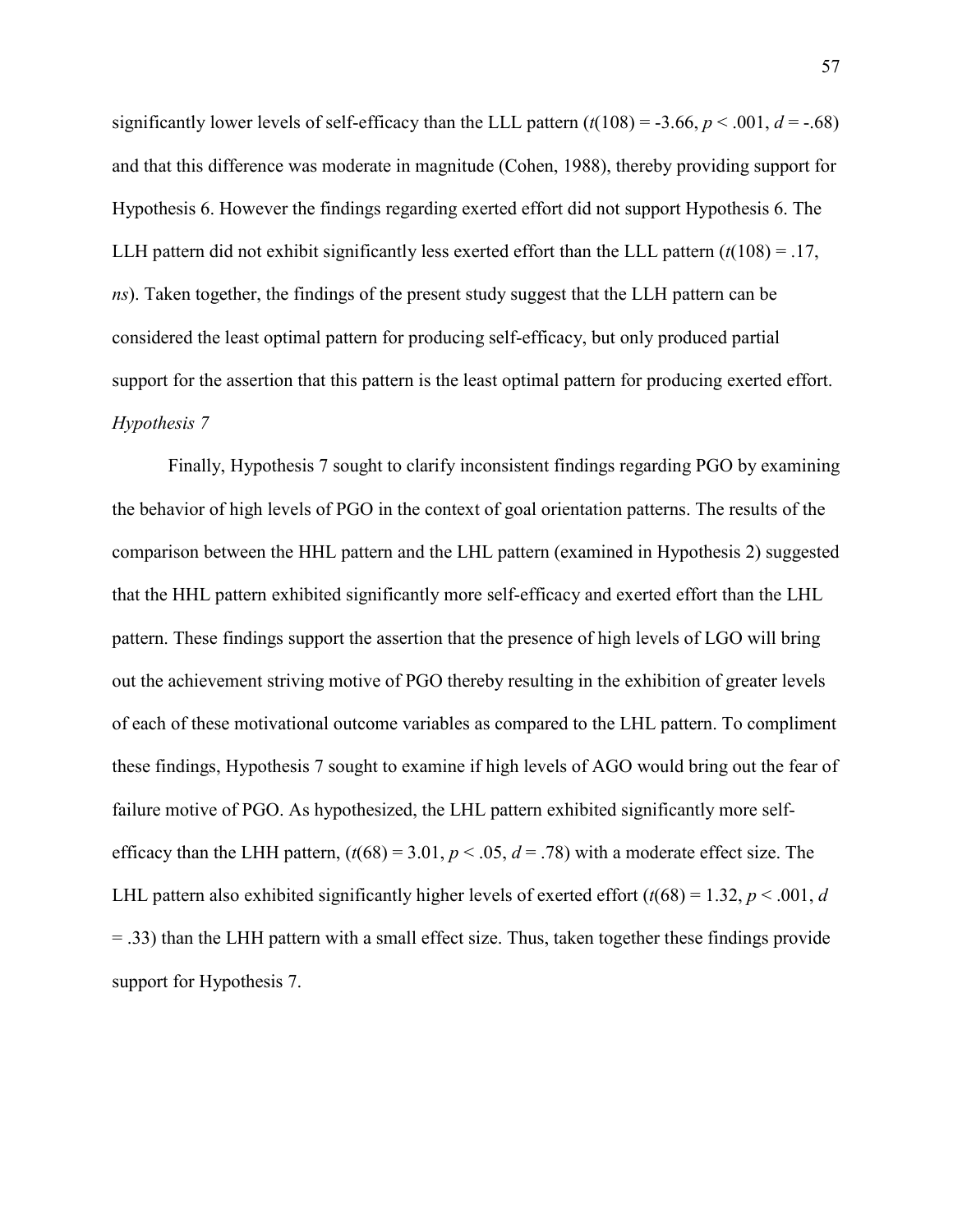# *Supplemental Analyses*

*Regression analyses.* The pattern approach suggests that patterns are more viable predictors in a given setting because they account for more variance in outcome variables than the variable oriented approach. In order to supplement the effect sizes and significant findings presented above, it was important to demonstrate that the use of the patterns accounts for a substantial amount of variance and adds incremental variance to the prediction of self-efficacy and effort exerted above and beyond the variance accounted for by the individual dimensions of goal orientation and the interactions among these dimensions. To achieve this goal regression analyses were conducted for each of the outcome variables. First, analyses examining the predictive abilities of the variable approach (main effects and interactions) were conducted for each criterion variable. Second, regressions were conducted to examine the amount of variance accounted for by the patterns alone. Finally, regression analyses were conducted to see if patterns added incremental validity to the prediction of the two outcome variables above and beyond the variance accounted for by the variable approach. For this (final) analysis the main effects of LGO, PGO and AGO were entered in step 1, the two way interactions were entered in step 2, the three way interactions were entered in step 3, and the goal orientation patterns were entered in step 4. Since the present paper examines the optimal and least optimal patterns the predictive validities of these patterns were the focal areas of the regression analyses. As such, the optimal pattern, least optimal patterns and remainder of the other patterns were entered at step 4 of the regression analyses. Dummy coding was used to create these three groupings. That is three dummy codes where created- one for the optimal pattern, one for the least optimal pattern and a third for the remaining patterns (referred to as mixed). Each dummy code was created by assigning a value of zero to all the participants who exhibited that specific pattern or group of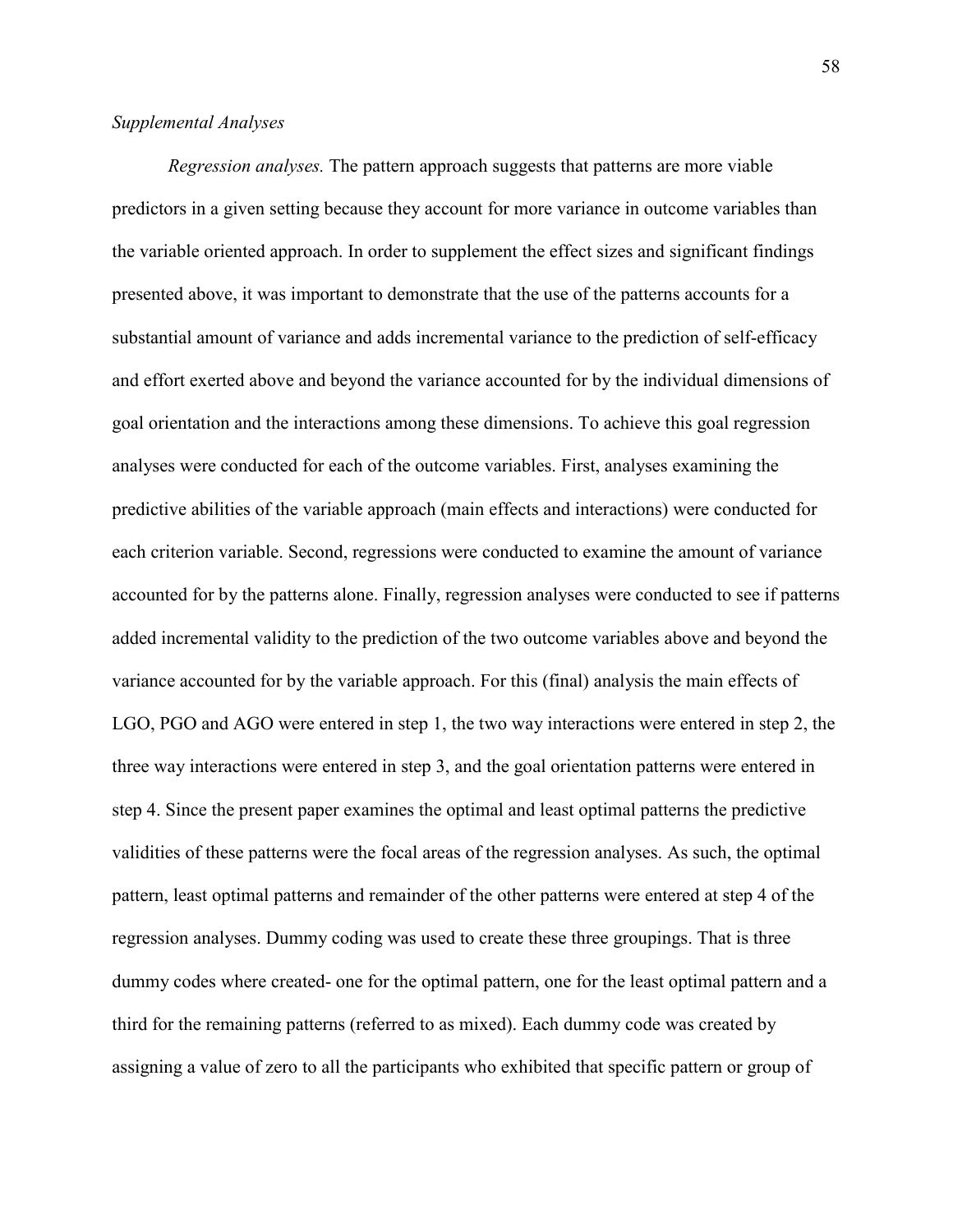patterns and a value of one for remaining patterns. Crosstabs were used to verify the accurate creation of the dummy codes. The results of these analyses are presented below.

 The regression results indicated that that the variable approach significantly predicted self-efficacy,  $(\beta = 5.09, t(370) = 6.65, p < .01)$  and accounted for a substantial proportion of variance in this outcome variable  $R^2 = .49$ ,  $F(7, 363) = 50.31$ ,  $p < .01$ . Patterns also significantly predicted self-efficacy ( $\beta$  = 3.82, *t*(370) = 46.33, *p* < .01). While patterns accounted for a substantial proportion of variance in self-efficacy  $R^2 = 0.27$ ,  $F(7, 363) = 19.56$ ,  $p < 0.01$ , the proportion of variance accounted for was smaller than the proportion accounted by the variable approach. The regression analyses indicated that the use of goal orientation patterns added incremental variance to the prediction of self efficacy (see Table 6). The results suggested that there were significant main effects of LGO, and AGO, and significant two and three-way interactions among the dimensions of goal orientation. In addition, to these significant predictions at the variable oriented level the results also suggested that the goal orientation patterns significantly predicted self-efficacy, and accounted for an additional .9% of variance in predicting the outcome variable.

 In terms of exerted effort the regression results indicated that that the variable-oriented approach significantly predicted the criterion variable,  $(\beta = 2.58, t(370) = 2.08, p < .05)$ . The variable-oriented approach accounted for a substantial proportion of variance exerted effort  $R^2$  = .23,  $F(7, 363) = 15.15$ ,  $p < 0.01$ . Patterns also significantly predicted self-efficacy ( $\beta = 3.58$ ,  $t(370) = 31.42$ ,  $p < .01$ ). Patterns also accounted for a substantial proportion of variance in selfefficacy  $R^2 = .20$ ,  $F(7, 363) = 12.72$ ,  $p < .01$ . The use of pattern approach only added .3% incremental variance to the prediction of this motivational outcome variable (See Table 7). This finding raises questions about the suitability of the pattern approach for predicting exerted effort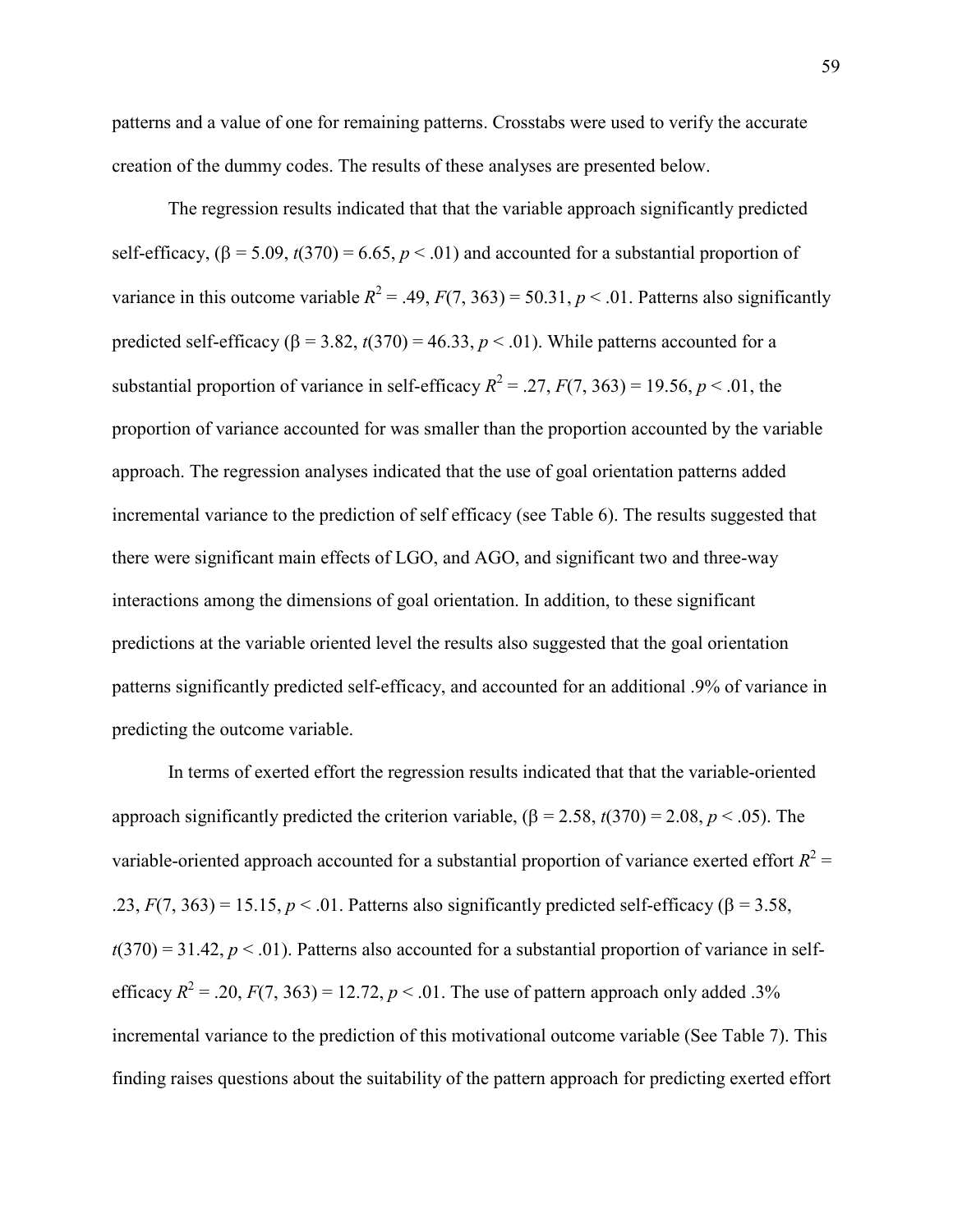above and beyond the use of the variable oriented variables. However, given that no significant predictors were found among the variable oriented predictors and the pattern predictors the results related to variance accounted for must be interpreted with caution.

 The regression analyses suggest that while the pattern approach accounted for a substantial proportion of variance in the outcome variables, it only accounted for a small amount (less than 1%) of incremental variance in predicting both self-efficacy and exerted-effort. For both variables the main effects of the individual goal orientation dimensions accounted for the largest proportion of variance, while the interactions and patterns accounted for a cumulative 2.1% and 2.3% additional variance in predicting outcomes for self-efficacy and exerted effort respectively. These findings indicate that the pattern approach does not account for more variance in outcome variables than the variable-oriented approach.

 *Comparison of median split methodologies.* As has been previously discussed, the standard error of the mean was used to create confidence intervals around the median in order to maximize classification accuracy and minimize the loss of participants. However, it should be noted that the use of this statistic to form the confidence intervals is only one of many avenues that could have been taken when using median splits to create high and low distinctions. In order to support the argument that the use of the standard error of the mean created a confidence interval that was sufficiently large to create clear demarcations of high and low categories yet sufficiently small to prevent loss of data, two alternative median split based methodologies were also used to create patterns. Specifically, effect sizes for each hypothesis were recalculated after the standard error of measurement was used to create a confidence interval around the median, and a pure median split were used to create patterns. The effect sizes produced by each of these methodologies for each of the seven hypotheses are presented in Table 8.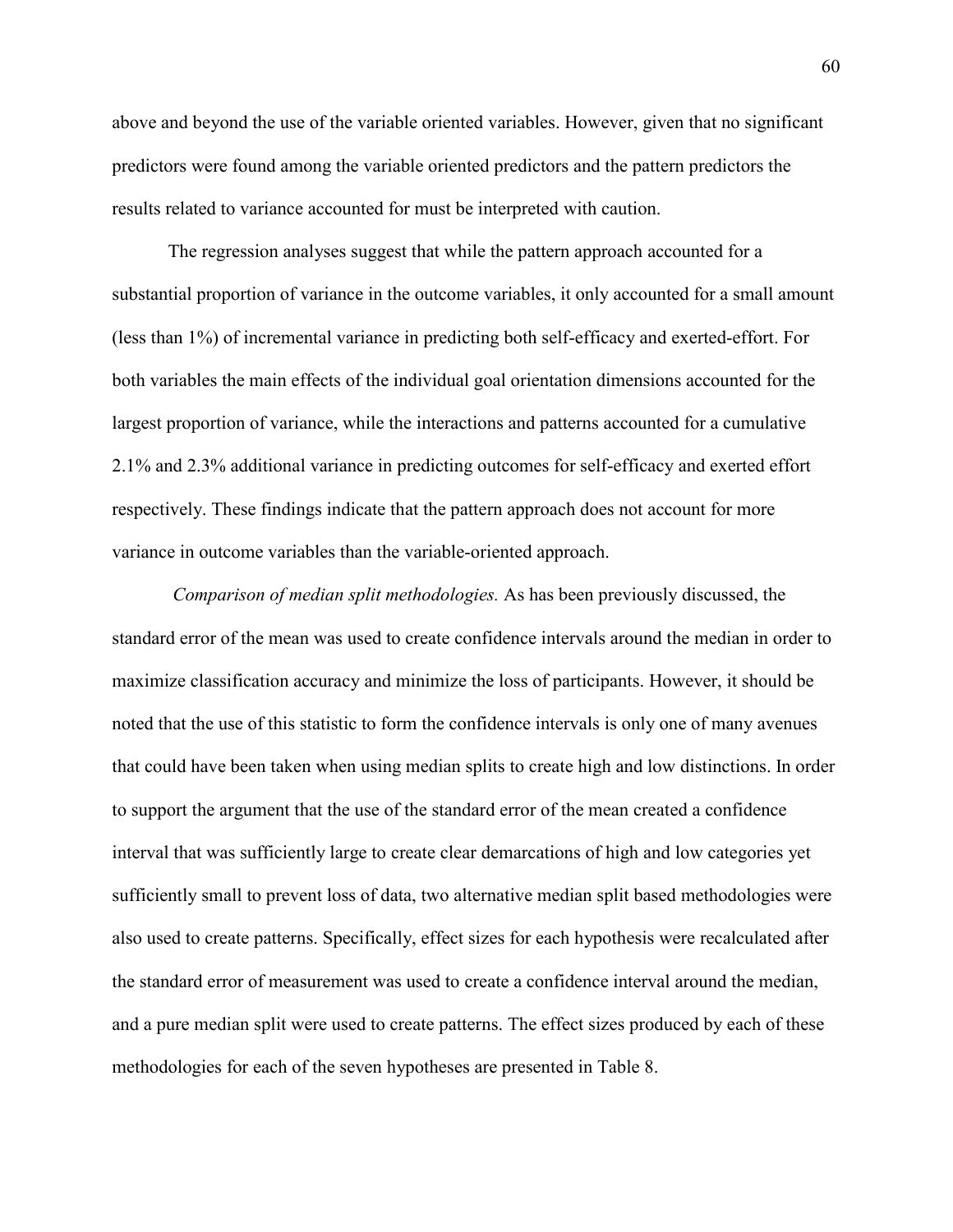Similarly to the use of the standard error of the mean, when the standard error of measurement was used to create confidence intervals around the median, participants who scored one standard error of the measurement or greater above the median were considered to be high on that particular dimension and participants who scored lower than one standard deviation below the median were considered as low on the respective dimension. The standard error of the measurement was .13 for LGO, .02 for PGO and .23 for AGO. This resulted in a loss of 40.2% of the sample and 272 participants being placed into 8 patterns. The number of participants in each pattern ranged from 13 to 53.

When the pure median split was used to create patterns, participants who scored at or above the median were considered as being high on that particular dimension and participants that scored below the median were considered as low on a particular dimension. With the pure median split no participants were lost. As such, scores from 455 persons were used to create patterns. The number of participants placed in each pattern ranged from 28 to 107.

 With regards to self-efficacy, when the effect sizes produced by the use of all three methods were examined the results produced *d* statistics that were quite close in magnitude across each of the methods for all but two of the hypotheses (See Table 8). The standard error of measurement created the largest confidence interval among the three methods used. As such, this should theoretically create larger behavior differences between persons scoring highly on one or more dimensions and persons with low scores on one or more dimensions as compared to the differences found when a pure median split was used. However, this was only seen for hypotheses 3 and 6. The similarities among the effect sizes could be explained by the fact that these patterns occur naturally (as was shown by the cluster analytic results). Given this, it may be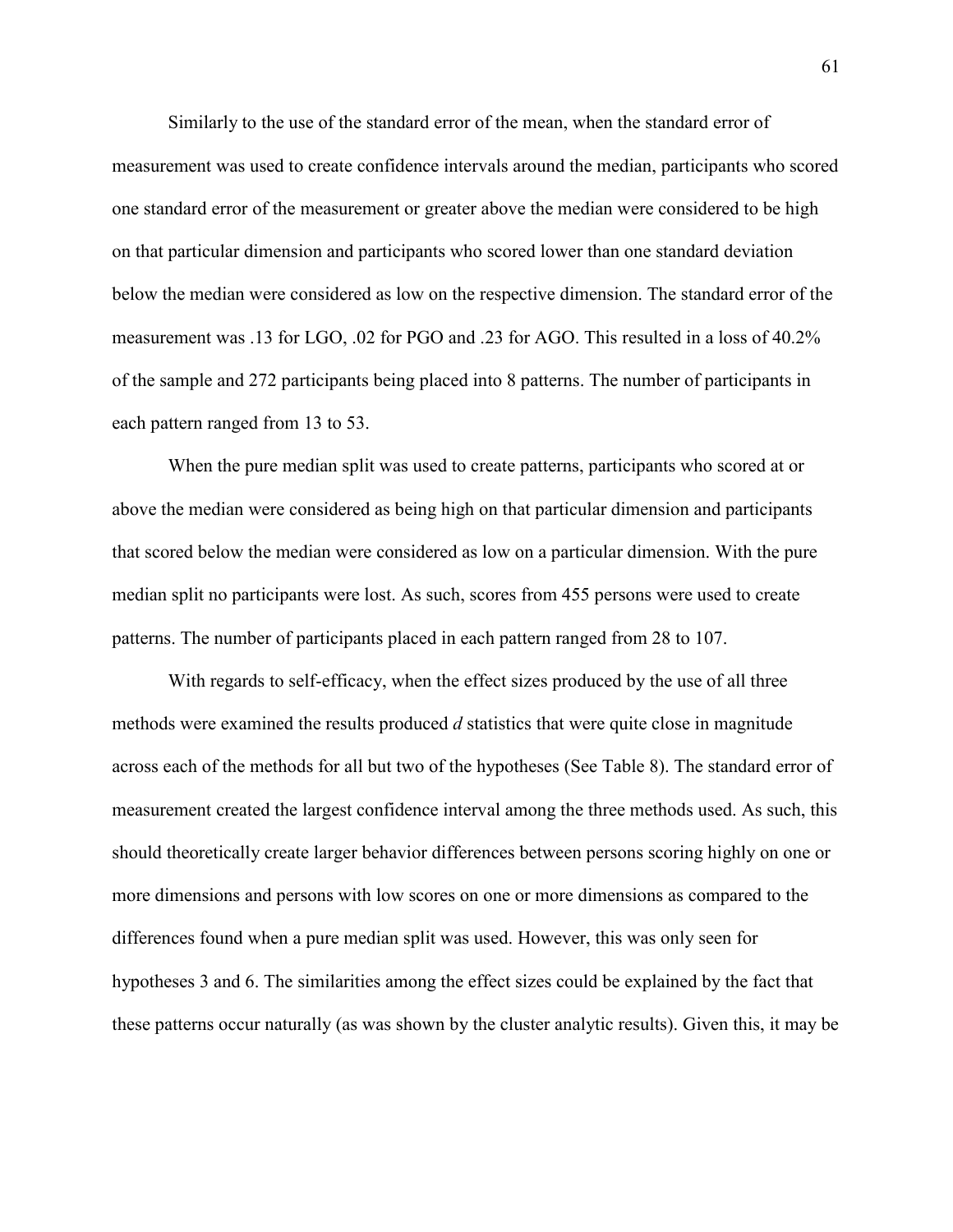argued that the use of the standard error of the mean was able to accomplish the goal of maximizing classification accuracy while at the same time minimizing the loss of participants.

 In terms of effort exerted there was more variation in effect sizes across the three methods used to create patterns than there were for self-efficacy. While the effect sizes for hypotheses 1 and 3 were quite similar across the three methods, some variation existed in the effect sizes for the other hypotheses. It should be noted that even with the variation the effect sizes for each hypothesis were either all low, all moderate or all high. The pure median split consistently produced the lowest effect size of the three methodologies. Thus the variation in the effect sizes were seen primarily when the standard errors were used to create confidence intervals. For hypotheses 2, 5 and 7 the standard error of the mean produced the highest effect size while, for hypotheses 4 and 6 the use of the standard error of measurement produced the largest effect size. Taken together, it seems that while some variation in effect sizes does exist the fact that the standard error of the mean produced higher effect sizes more frequently than the standard error of measurements, coupled with its ability to retain more participants than the standard error of measurement suggests that it may be the most viable median split based method for the creation of patterns.

#### **Discussion**

The present study sought to examine the differences among distinct goal orientation patterns using self-efficacy and exerted effort as outcome variables. Specifically, this study explored the assertion that there is an optimal and a least optimal pattern of goal orientation dimensions. This study also sought to better explain the behavioral inconsistencies of the PGO dimension of goal orientation. The findings of the present study produced some support for all seven hypotheses tested. These findings are discussed in the subsequent sections.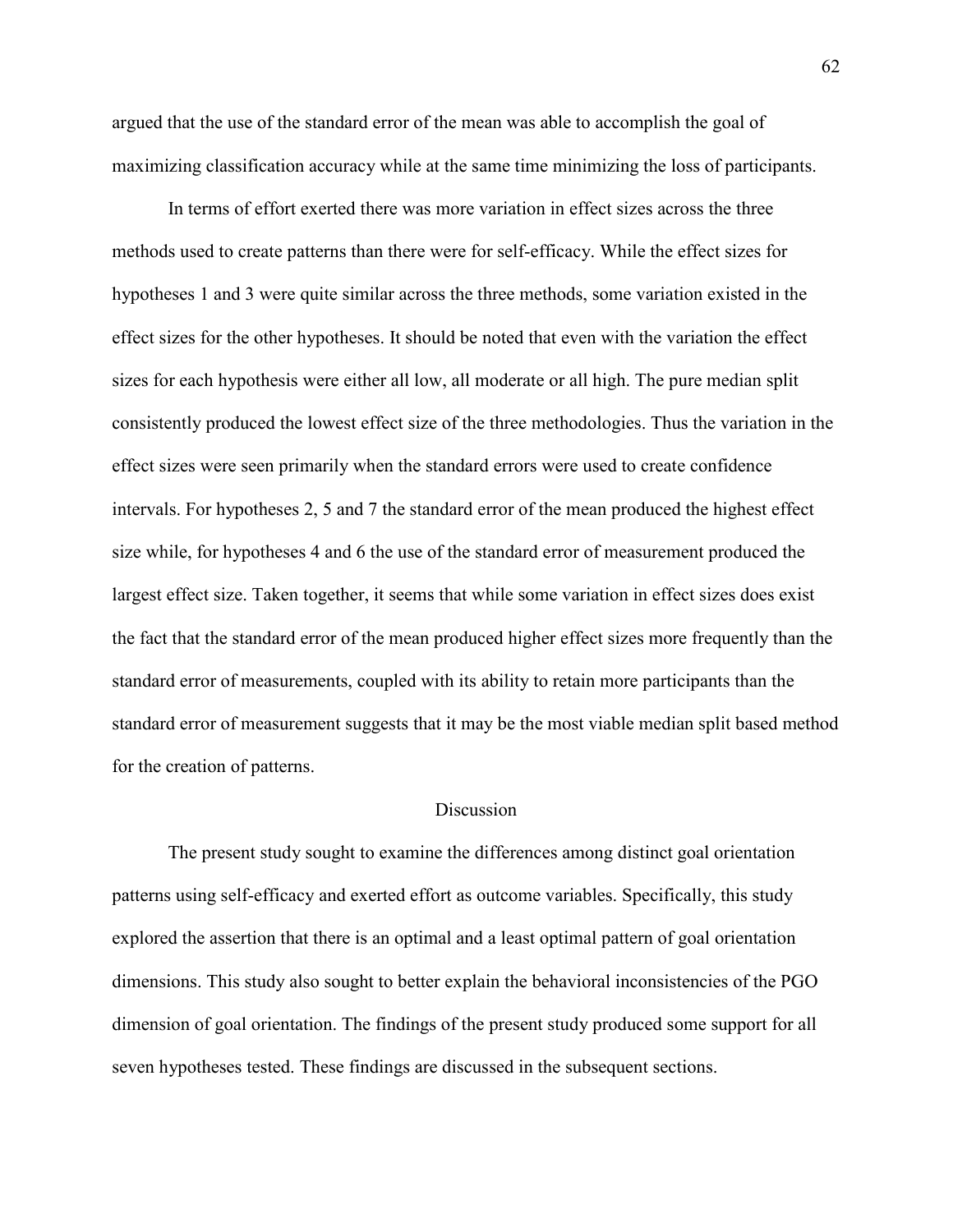# *Identification of the Optimal and Least Optimal Patterns*

The results of Hypotheses 1 through 3 offer support for the existence of an optimal pattern with regards to the exhibition of self-efficacy. The results suggested that the proposed optimal pattern (i.e., the HHL pattern) exhibited a higher mean self-efficacy than all other patterns. The moderate and large effect sizes associated with these comparisons are noteworthy, as they provide evidence that the differences that exist between the optimal pattern and each of the comparison patterns are not trivial. These findings also offer concrete support for the trends in the means reported by Donovan et al. (2007) and Fortunato and Goldblatt (2006). Consistent with the findings and propositions of past researchers and the conceptual background of the goal orientation construct, the pattern that was high in LGO, high in PGO and low in AGO produced the highest levels of self-efficacy. It appears that the achievement striving and task mastery oriented characteristics salient in the optimal pattern drives the exhibition of greater levels of self-efficacy, especially since the negative motivational state associated AGO is absent. More importantly, these findings clearly indicate that the unique combination of dimensions in the HHL pattern is vital to the display of the highest levels of competence in achievement settings and that no other combination of dimensions can produce the highest levels of self-efficacy. These findings indicate that the pattern approach is indeed a useful approach for understanding the exhibition of competence in achievement settings. Specifically, the results suggest that persons will display different levels of self-efficacy in accordance with the characteristics of the goal orientation patterns they possess, and that persons who exhibit a HHL pattern can be deemed as being the most efficacious in achievement settings.

With regards to exerted effort, the results only offered partial support for the assertion that the HHL pattern can be viewed as the optimal pattern. Specifically, the findings suggested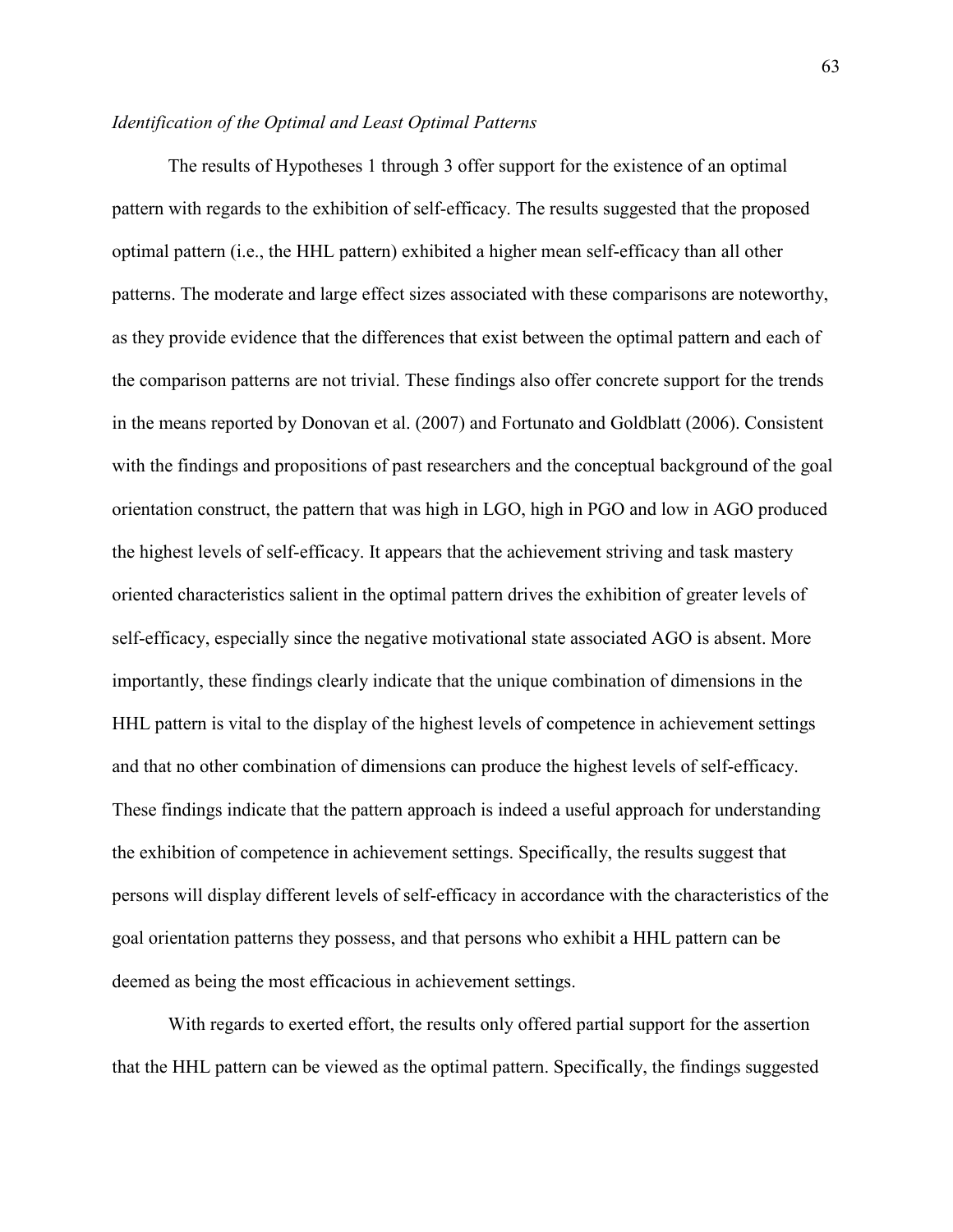that HHL displayed significantly higher levels of exerted effort than the LHL pattern. In addition, the large effect size suggested that the difference in means between the two patterns was not trivial. While the HHL pattern did not exhibit significantly more exerted effort than the HLL pattern, the small effect size in the hypothesized direction suggested that the proposed optimal pattern did exhibit more exerted effort than the HLL pattern. Finally, the results suggested that the HHL pattern did not differ significantly from the HHH pattern. This particular finding did not support the proposed hypotheses, and the similar means and small effect size suggested that the two patterns produce similar amounts of exerted effort. These findings imply that the adaptive characteristics of the goal orientation dimensions within these patterns play a crucial role in the exertion of effort while the maladaptive dimensions may not be as influential. This assertion is supported by the similarity in means between the HHL and HHH patterns which suggests that high levels of PGO and high levels of LGO are the primary drivers of the exertion of effort while AGO plays a smaller role in terms for goal orientation patterns producing this outcome. The results suggest that while the HHL may not be the optimal pattern for the exertion of effort, both high levels of LGO and high levels of PGO are needed to promote the exertion of the greatest amounts of effort. In addition, the findings indicate that the LGO dimension specifically plays a substantial role in the exertion of effort. A review of the means produced by all eight patterns showed that persons in the four patterns that contained high levels of LGO reported higher levels of exerted effort than those in the four patterns that contained low levels of LGO. However, the patterns that produced the highest levels of exerted effort contain both high levels of LGO and high levels of PGO. This finding suggests that the pattern approach may still be a viable approach for explaining the exertion of effort. Although the HHL pattern did produce higher levels of exerted effort than some other patterns the results raise questions with regards to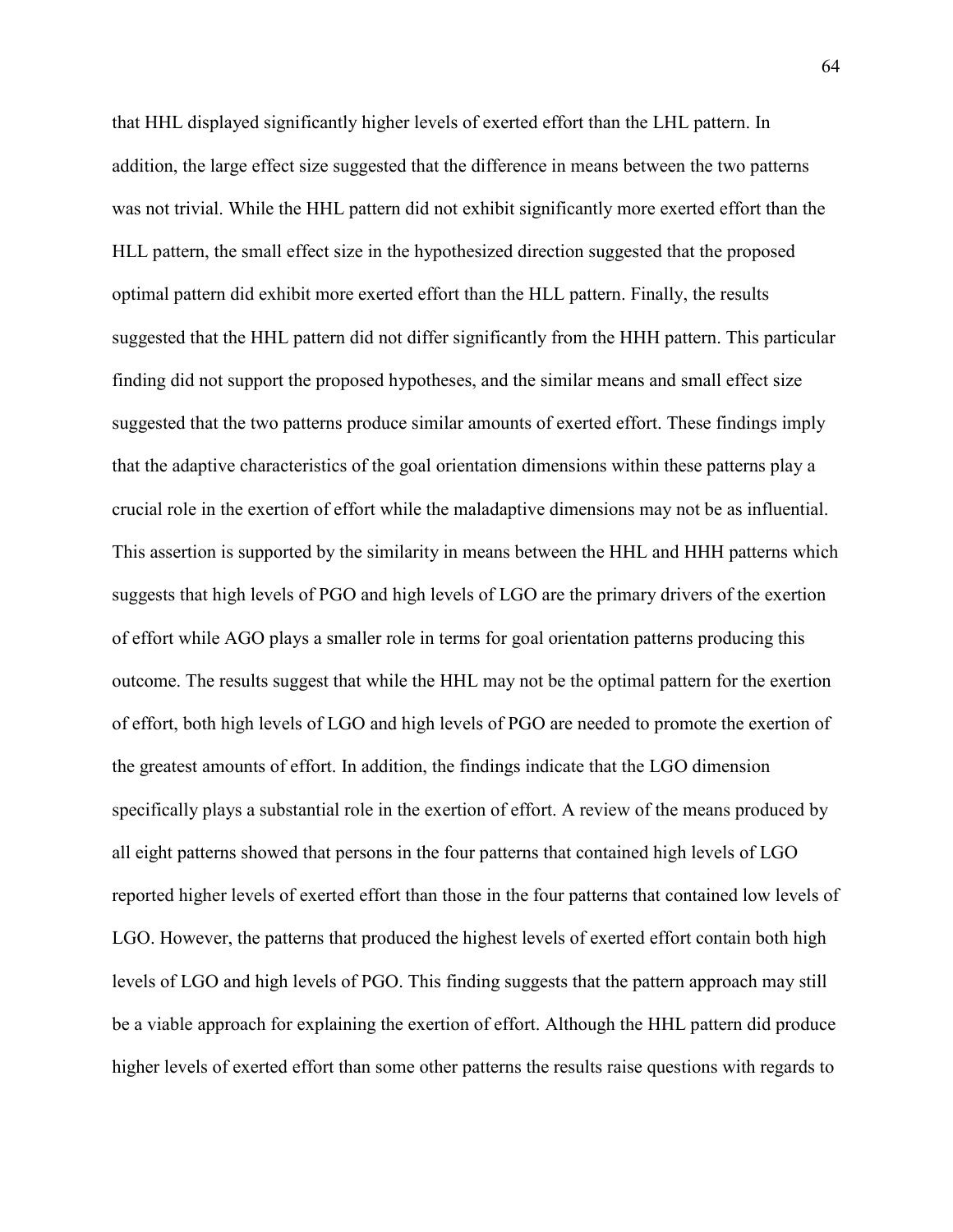it being considered as the optimal pattern. Taken together, the results suggest that persons whose patterns are high in adaptive motives are likely to exert more effort than persons whose patterns are low in adaptive motives. The results also indicate that the maladaptive motives may not have a great impact in the context of goal orientation patterns with regards to exerted effort as when LGO and PGO were held constant and AGO changed from low to high the patterns exerted similar levels of effort. Overall, these findings suggest that if an optimal pattern does exist for the exertion of effort this pattern would depend primarily on the simultaneous impact of the adaptive dimensions of goal orientations within a pattern.

Hypotheses 4 through 6 were focused on establishing the least optimal pattern. The results suggested that the proposed least optimal pattern (LLH) does exist. The LLH displayed the lowest mean self-efficacy of all the patterns examined in the present study. The effect sizes produced suggest that the differences found between the least optimal pattern and each of the comparison patterns were not trivial. These findings are consistent with Donovan et al.'s (2007) finding that the LLH pattern exhibited the lowest mean self efficacy of all the patterns examined in their study. The results of the present study also support conceptual assertions regarding the goal orientation construct. Specifically, it is believed that when a maladaptive motivational state is made salient (by the presence of a high AGO), and the presence of adaptive motives are dormant (as indicated by the presence of low LGO and PGO) the fear of failure and anxiety expressed by this pattern would result in the highest feelings of incompetence and thus the exhibition of the lowest levels of self-efficacy. Taken together these findings suggest that the unique combination of the dimensions in the LLH pattern is essential to experiencing the least amount of competence in achievement settings. As such, other combinations of dimensions will not have as deleterious an effect on self-efficacy as the LLH pattern. This means that persons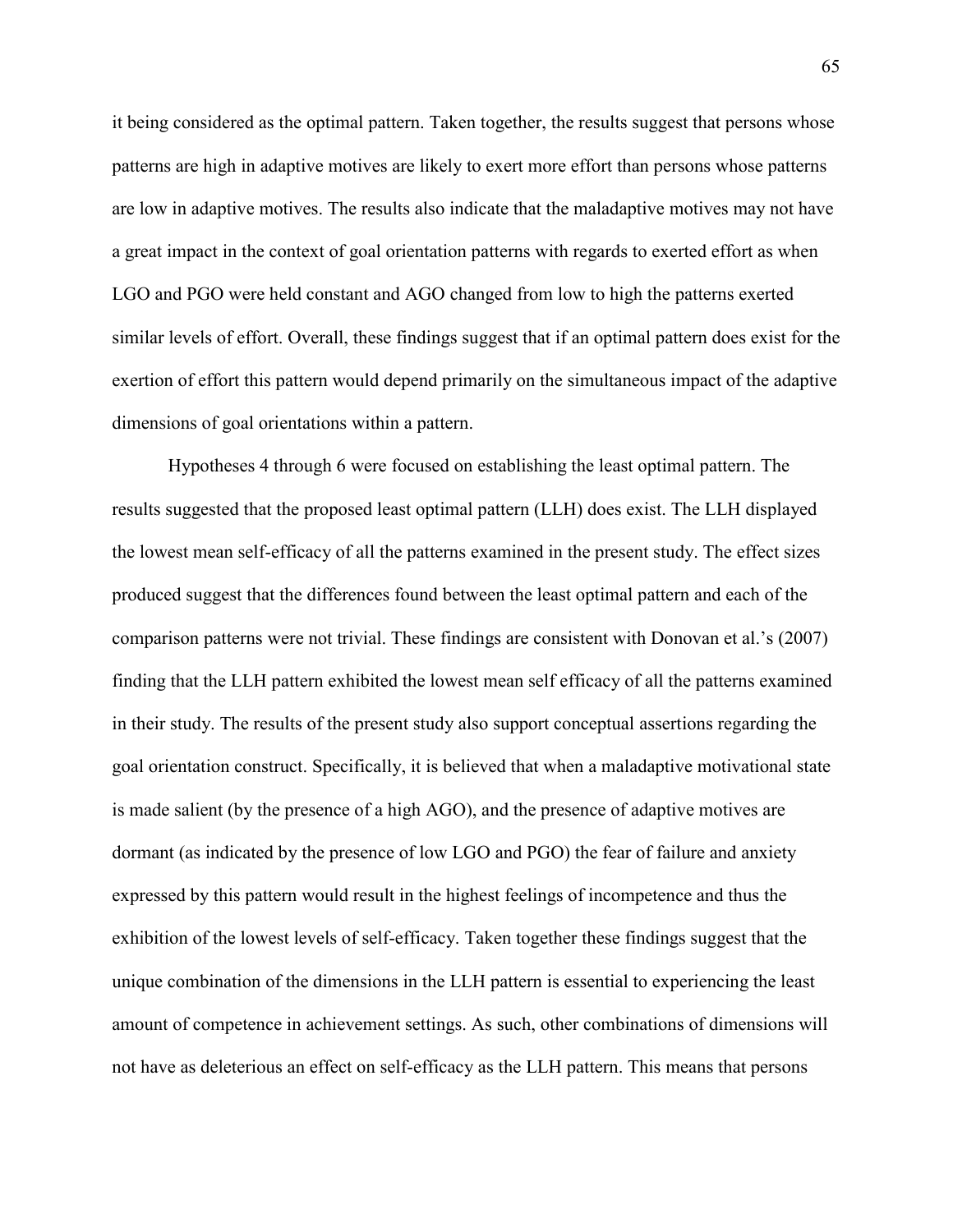who possess the LLH pattern can be considered the least efficacious group in achievement settings.

When the proposed least optimal pattern was examined for exerted effort, the results offered partial support for the existence of this pattern. Specifically, the results suggested that the LLH pattern exhibited significantly less exerted effort than the LHH pattern and the HLH pattern. The moderate to large effect sizes produced by these comparisons indicated that the differences between the LLH pattern and each of these comparison patterns were large enough to be considered meaningful, thereby supporting the existence of a least optimal pattern. However, it must be noted that the results did not produce a significant difference between the LLH pattern and the LLL pattern. These findings suggest that while the persons exhibiting the LLH pattern clearly exert less effort than persons exhibiting some other patterns (especially those patterns that exhibit simultaneous adaptive and maladaptive motives) it does not exhibit less effort than all patterns and therefore cannot be confidently considered as the least optimal pattern. The failure to find a difference between the LLH and LLL patterns coupled with the similarities in means and small effect sizes suggest that the maladaptive effects assumed to be salient in the LLH pattern may not have as large an effect on the exertion of effort as originally hypothesized. These findings seem to reinforce the aforementioned assertion that the AGO dimension may not play as critical a role in goal orientation patterns with regards to exerted effort as originally hypothesized. Similar to the findings produced for the examination of the optimal pattern patterns in which LGO and PGO are constant and AGO switches from low to high tend to produce similar outcome scores. The findings also support the assertion that LGO and PGO are the drivers in patterns related to the exertion of effort. In the case of producing the least amount of effort, it seems that it is the lack of adaptive motives evident in low levels of LGO and PGO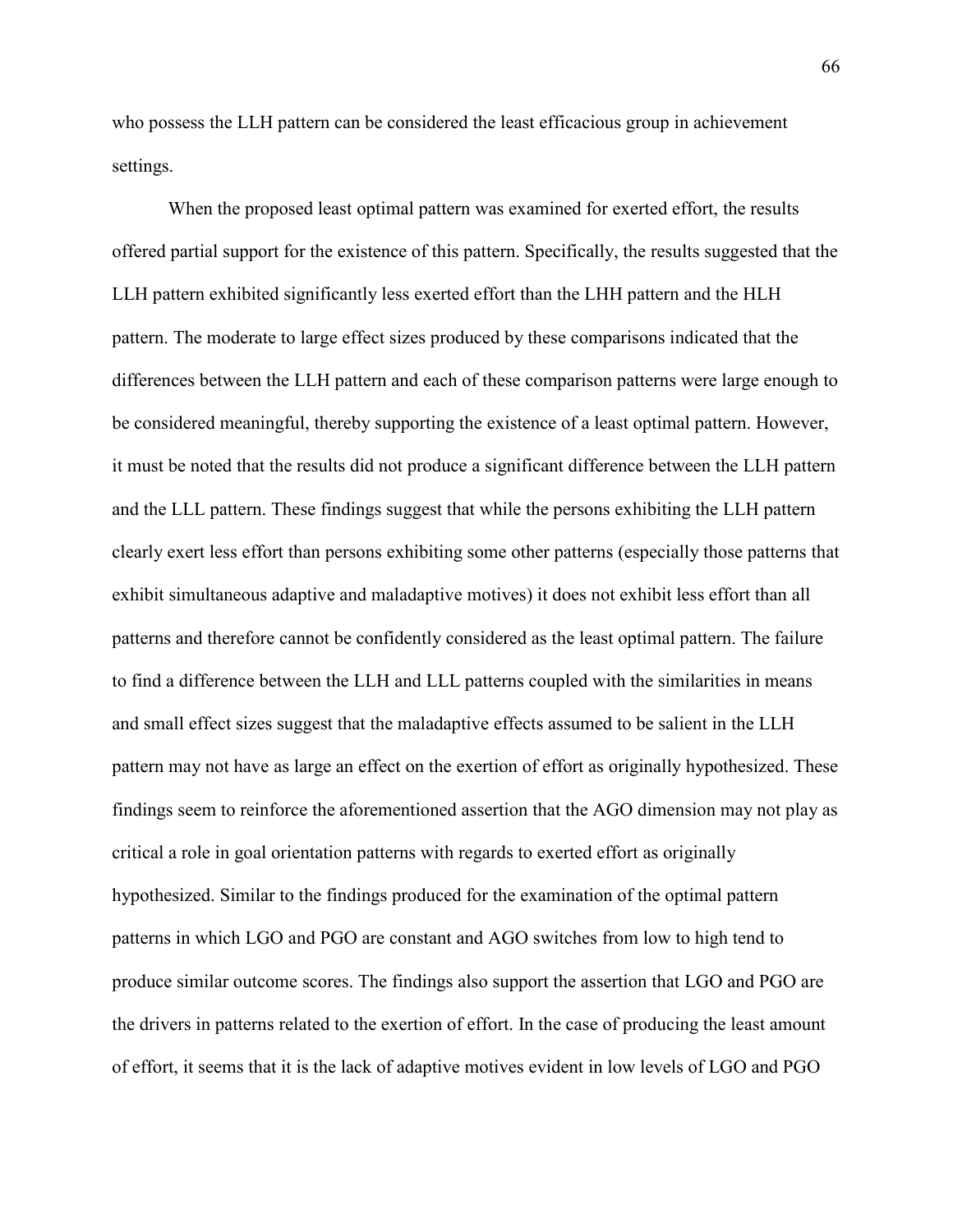that have the greatest impact not the presence of a high AGO. With regards to exerted effort, the findings related to the exploration of the least optimal pattern indicate that it is not the presence of the potential maladaptive motives that drive a potential least optimal pattern but the absence of adaptive motives that might be most important to consider in determining the least optimal pattern. Thus, persons who have patterns which are dominated by a low LGO and low PGO are likely to display lower levels of exerted effort than persons who had patterns that are characterized by high levels of both dimensions regardless of the level of AGO within these patterns.

As a whole, the findings of the present study seem to present clear support for the existence of an optimal and least optimal pattern with regards to self-efficacy. However, when effort was examined the results produced only partial support for the existence of an optimal and least optimal pattern. Overall, the findings of Hypotheses 1 through 6 support the argument that taking a pattern approach to the exploration of goal orientation and its outcomes is beneficial to understanding human behavior. Although some hypotheses were no fully supported, the results clearly indicated that different combinations of the dimensions of goal orientation can and do produce different amounts of the outcome variables.

The results of Hypotheses 1 through 6 with regards to self-efficacy clearly add to the small body of research that supports these assertions. Specifically, the findings related to the optimal and least optimal patterns support previous researchers' arguments that the dimensions of goal orientation work together simultaneously to impact the display of motivational outcome variables such as self-efficacy (e.g., Button et al., 1996; Fortunato & Goldblatt, 2006; Harackiewicz et al., 2002; Pintrich, 2002). In addition, the results of the present study indicate that the specific combination of a high LGO, high PGO and low AGO represents the optimal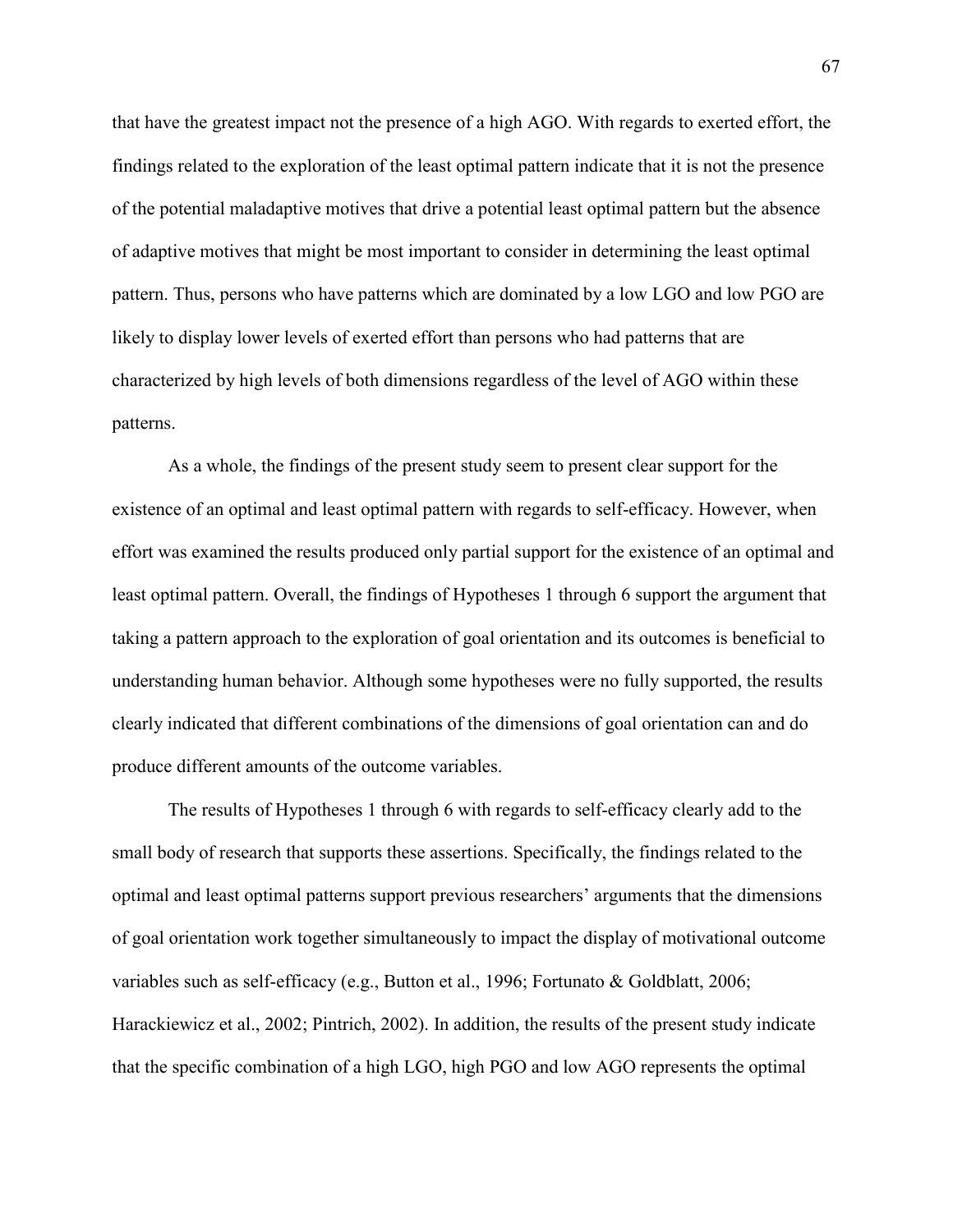pattern. The results suggest that if any one of the three dimensions within this pattern is changed the new pattern will exhibit less self-efficacy than the optimal pattern. A similar argument can be made for the least optimal pattern: the unique combination of a low LGO, low PGO and high AGO is needed in order to make salient the maladaptive motivational state of this pattern. If any one of the three dimensions within this pattern is changed the new profile will exhibit significantly more self-efficacy than the LLH pattern that is considered the least optimal pattern. Thus, the results support the assertion that the dimensions of goal orientation work together uniquely to produce varying degrees of self -efficacy. As such, persons who display different goal orientation patterns are likely to exhibit different amounts of self-efficacy in achievement settings.

 The results related to exerted effort for Hypotheses 1 through 6 were not as straight forward. Reasons for the failure to find differences between some patterns will now be discussed. First, it should be noted that both theoretical assumptions and empirical findings were used to educate the formation of hypotheses relating to exerted effort. Unfortunately, the limited number of prior research studies available for review led to the formation of hypotheses that were based primarily on theoretical assumptions about this variable's relationships with the dimensions of goal orientation. These assumptions were incongruent with the empirical findings related to the AGO dimension. Specifically, variable-oriented research has suggested that AGO is uncorrelated with exerted effort (e.g. Vandewalle et al. 2001), while theoretical assumptions regarding this dimension argues that AGO should be negatively correlated with exerted effort. This suggests that failure to confirm that the HHL pattern is the optimal pattern and the LLH pattern is the least optimal pattern may be in part due to AGO's lack of relationship with exerted effort. The results of the present study support this possibility, as the findings produced showed that AGO was not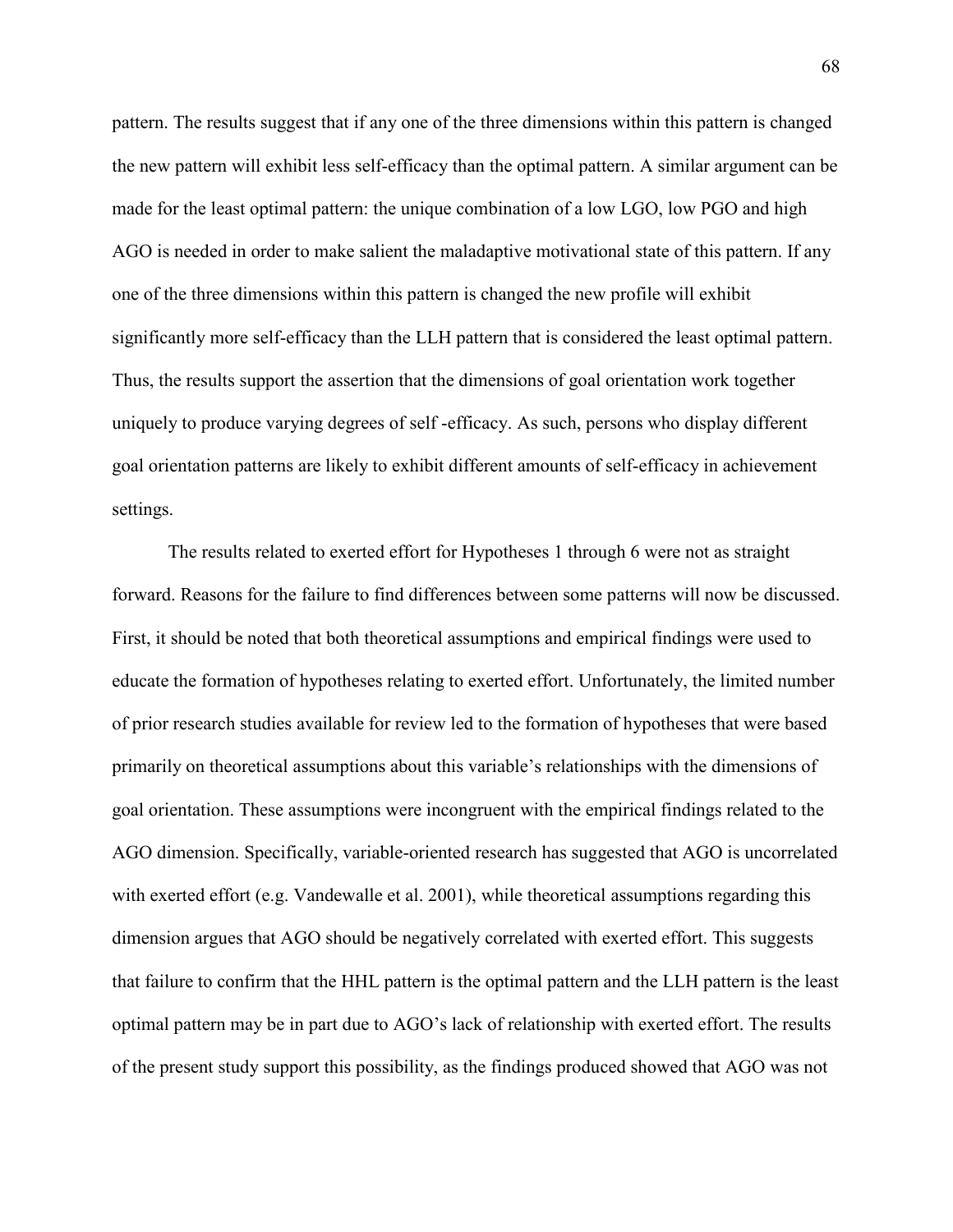significantly correlated with exerted effort (see Table 1). In addition, the examination of findings related to the optimal and least optimal patterns revealed that patterns that displayed the same levels of LGO and PGO but only differed on their level of AGO were not found to be significantly different from each other. The effect sizes produced by the comparisons related to the optimal and least optimal patterns suggested that such patterns exhibited similar levels of exerted effort to one another. Other patterns outside of those compared to the optimal and least optimal patterns also revealed a similar trend. The HLL and HLH pattern exhibited the same mean ( $M = 4.00$ ) and similar standard deviations ( $SD = .55$  and  $,59$ ). These findings indicate that failure to give more weight to the possibility that AGO may not be related to exerted effort limited the researcher's ability to thoroughly and effectively test for an optimal and least optimal pattern with regards to exerted effort. .

Another possible explanation for the findings related to exerted effort may simply be that the variable itself is distinct from other motivational outcome variables such as self-efficacy. As such, exerted effort is typically measured differently from other variables. Specifically, in the present study participants were asked to report their own perceptions of the amount of effort they exerted *after* completing the puzzles. This methodological practice leaves room for participants to rationalize their previous behavior which could have affected their self-ratings of the amount of effort they exerted. For example, a participant may argue that since they took a long time to complete a puzzle they must have exerted a lot of effort. This suggests that participants could suffer from errors in perception when making judgments about their own behavior. That is, participants may display signs of a self-serving bias where they believe they are exerting more effort than they are in fact exerting. It should also be noted that for certain dimensions of goal orientation the exertion of effort is seen as bad thing. Specifically, the exertion of effort may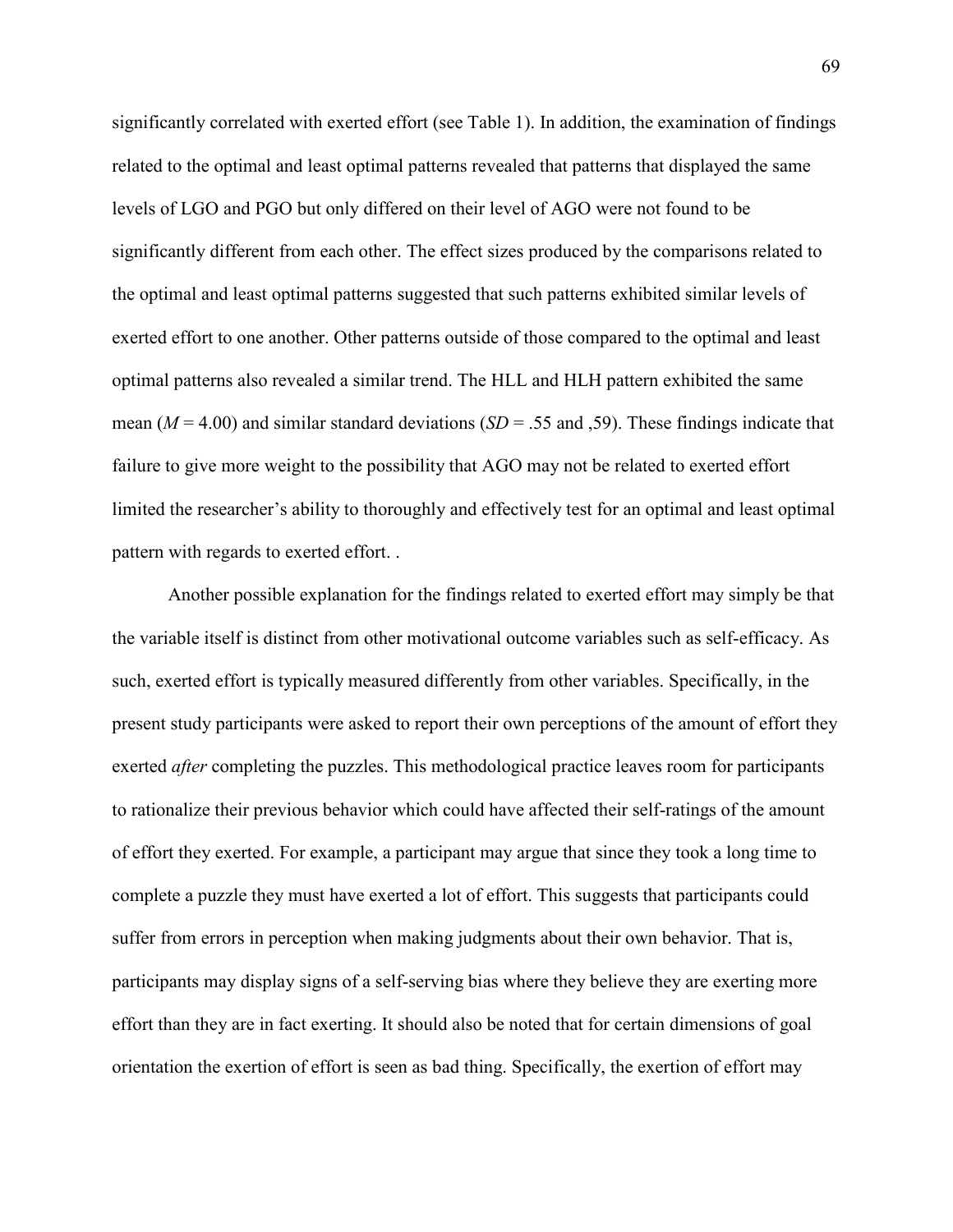reflect lack of ability, and as such, persons high in dimensions in which the display of competence is important (PGO and AGO) may be unwilling to admit that they exerted effort. Taken as a whole the idiosyncrasies associated with this variable may explain the failure to support the hypotheses of the current study. Such idiosyncrasies need to be further examined and more weight given to them in future pattern research and hypotheses with regard to exerted effort.

Despite, not completely supporting all 6 hypotheses, the results of the explorations of the optimal and least optimal patterns clearly provide evidence that the dimensions of goal orientation do work together in the context of patterns to produce varying amounts of the outcome variables. The results also supported the argument that variable oriented results do inform goal orientation patterns. As such, the same pattern may function differently for various outcome variables as a result of the relationship of the components of that pattern with each outcome at the variable level. Thus, the results indicated that it was the maladaptive nature of the LLH pattern that lead to the exhibition of the least amount of self-efficacy the absence of the adaptive motives that resulted in the exhibition of the lowest exertion of effort. Regardless of the motives that drive the behavior of each pattern the results clearly support that a combination of dimensions is needed to produce the highest and lowest amounts of motivational outcome variables.

#### *Towards and Understanding of the Effects of PGO*

In addition, to the findings related to the optimal and least optimal patterns, the results of the present study suggest that the PGO dimension may be best understood by examining it in the context of goal orientation patterns. In support of previous research by Donovan et al. (2007, 2009), these results indicate that across both outcome variables, the PGO dimension behaves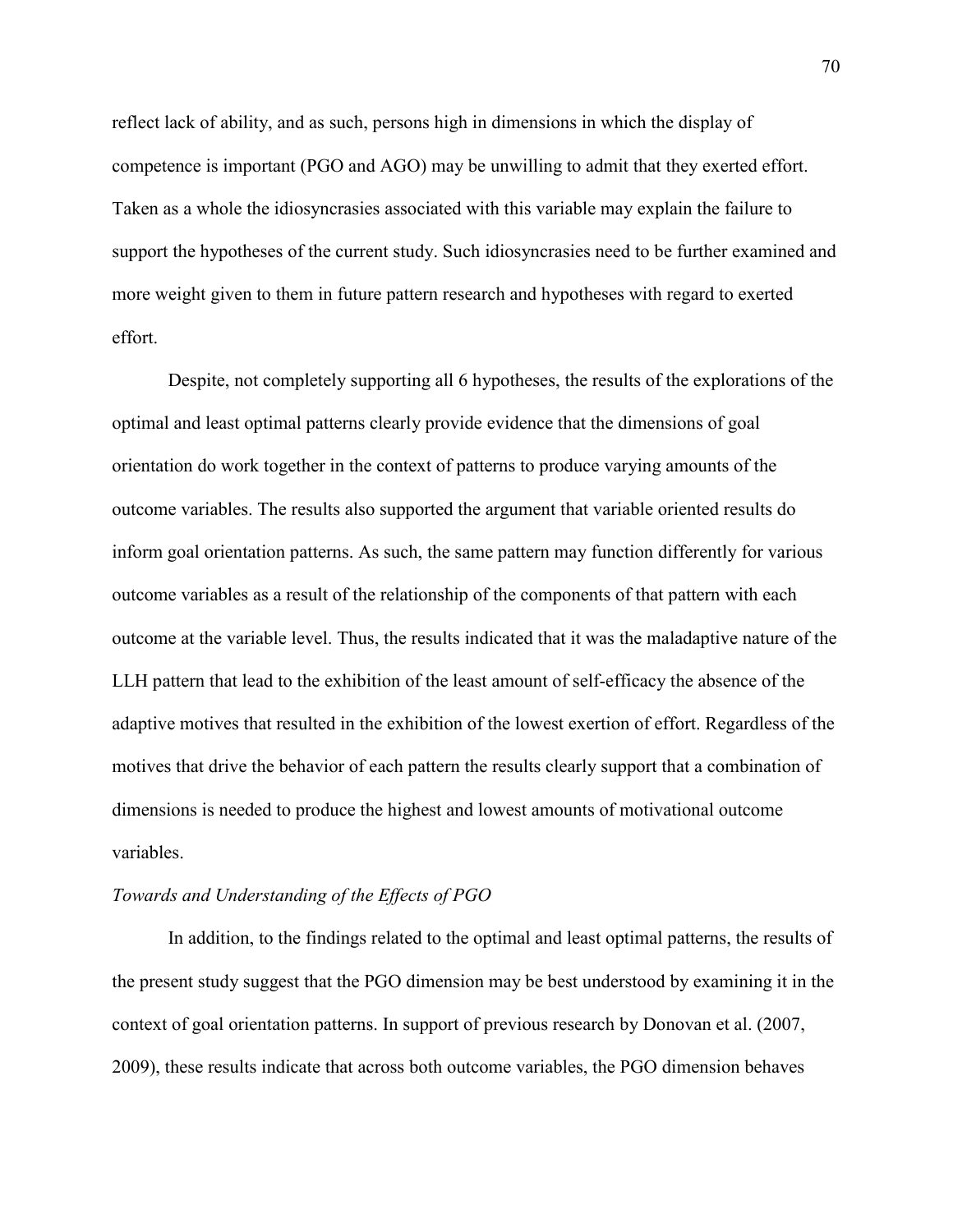differently depending on the levels of the other two dimensions with which is it is combined. Specifically, when a high PGO was included in a pattern with high levels of LGO and low AGO, the dimension exhibited greater levels of self-efficacy and exerted effort than when a high PGO was paired with low levels of LGO and AGO. In addition, the moderate to large effect sizes associated with the difference between the HHL and LHL patterns indicate that a substantial difference is seen between the means of the two patterns with regards to both self-efficacy and exerted effort. These findings imply that the presence of the positive motivational states associated with LGO prime the achievement striving motive of PGO, and with AGO being low, task mastery and achievement striving were allowed to dominate the pattern. This resulted in the display of greater levels of self-efficacy and exerted effort than for a "pure" PGO pattern, where PGO was the only strong dimension within the pattern. In addition, the findings also suggest that when PGO was paired with a high AGO and low LGO, the negative motivational states associated with AGO are likely to prime the behavior of PGO leading to the display of greater amounts of negative behavioral characteristics than when a high PGO is paired with a low LGO and low AGO. This combination therefore resulted in lower levels of self-efficacy and exerted effort been displayed than in the LHL pattern.

Finding support for Hypothesis 7 is particularly interesting as to this point patterns that varied only the AGO dimension have produced similar amounts of exerted effort. This particular finding suggests that while the AGO dimension may not play as strong a role in the context of goal orientation patterns as the other two dimensions, the presence of high levels of AGO within a pattern does still have some impact on the function of the pattern with regards to exerted effort. Thus AGO's role in goal orientation patterns with regards to the exertion of effort should not be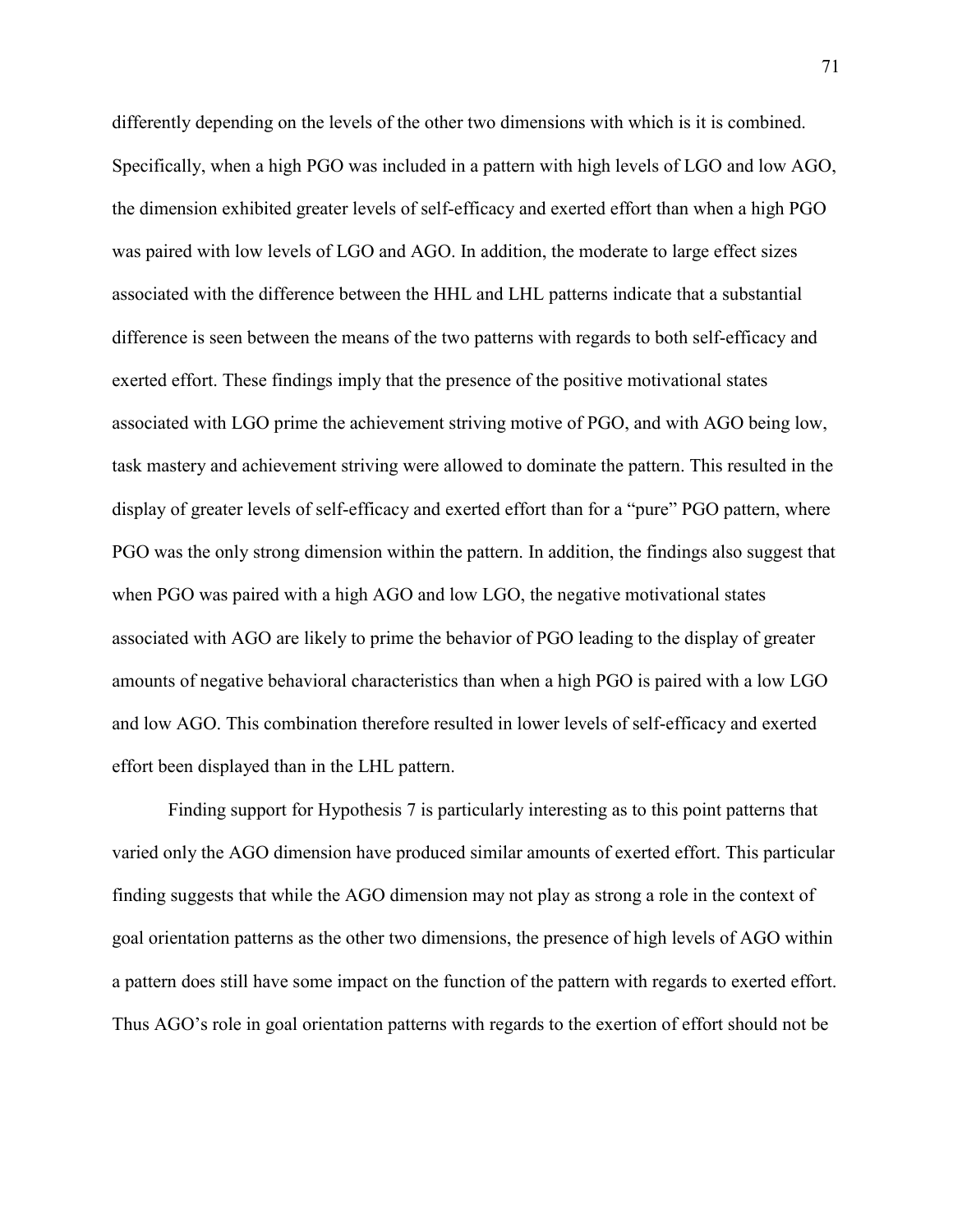discounted. Instead this dimension's impact in the context of goal orientation patterns needs to be further explored.

Overall, use of goal orientation patterns has helped to provide support for arguments that PGO may not be as capricious and inconsistent as the use of the variable-oriented approach has led researchers to believe. These findings suggest that examining PGO independently of the other two dimensions may not provide an accurate depiction of the variable and its behavior. As such, examining PGO within the context of goal orientation patterns extends our understanding of the dimension and how it behaves above and beyond information that is provided at the variable level. The present findings go against previous researchers' conclusions that PGO may exhibit a null relationship with motivational outcome variables (e.g., Payne et al., 2007; VandeWalle et al., 2001), thereby highlighting the value of the pattern approach for expanding our knowledge and understanding of goal orientation. These findings support arguments by Magnusson (1997; 1999) and colleagues (Bergman & Magnusson, 1997) who suggest that the use of the pattern approach may help explain complex relationships, and produce conclusions that are not evident in the results of variable-oriented results. Thus, while the variable-oriented findings would suggest the persons who posses high levels of PGO may behave inconsistently in terms of their feelings of efficacy and their exertion of effort, the pattern approach clearly demonstrates that persons who posses patterns in which PGO is paired with a more adaptive dimension will display higher levels of efficacy and exerted effort than those persons whose patterns are driven by PGO alone. Also the results indicate that persons who posses patterns in which PGO is paired with the maladaptive dimension are likely to exhibit more maladaptive behaviors and as such exert less effort and feel less efficacious than those persons whose patterns are driven by PGO alone. Overall, the findings regarding the effects of PGO within the context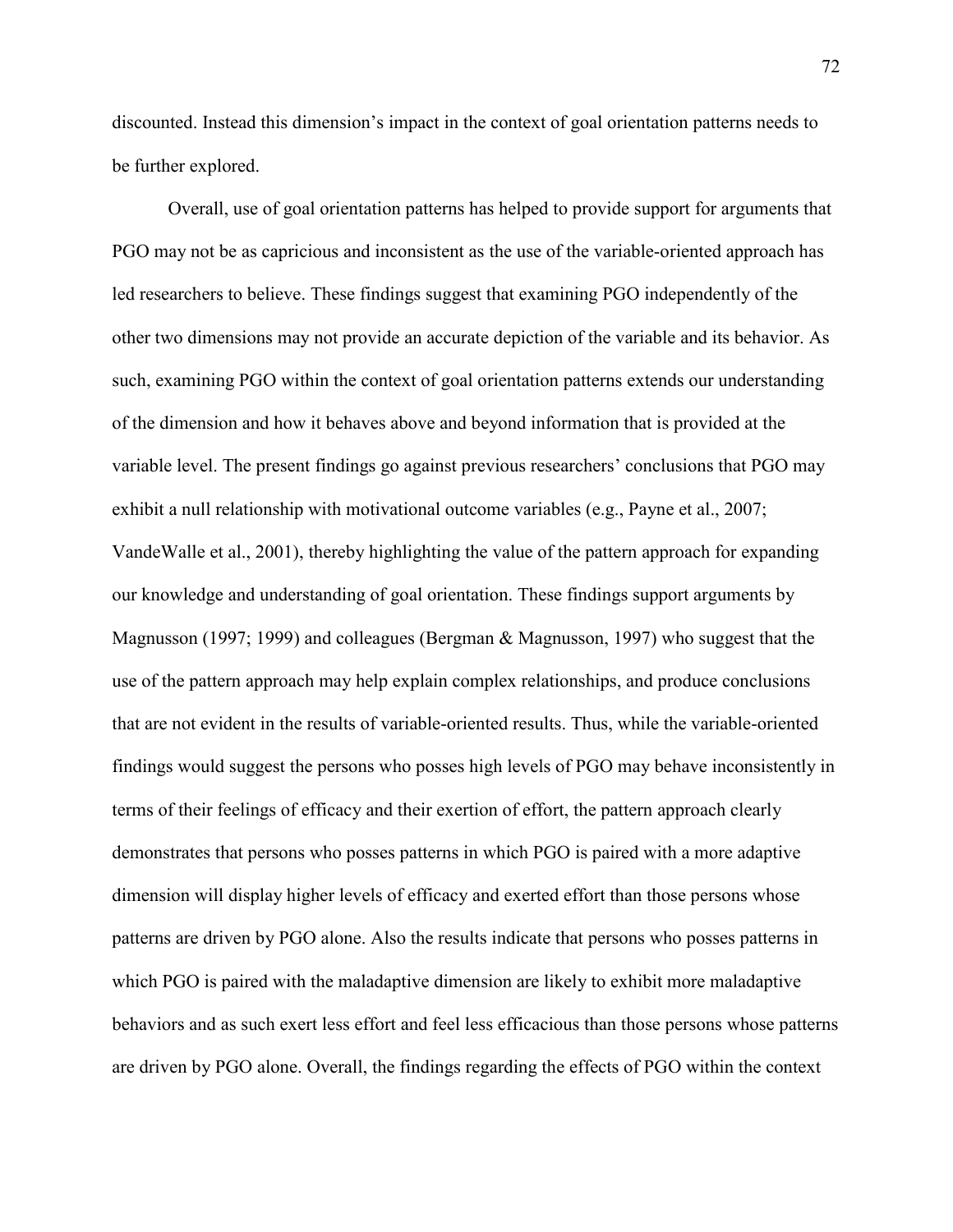of goal orientation patterns suggests that the dimension is a complex one which gathers meaning and impacts motivational outcome variables through its simultaneous effects with the other dimensions of goal orientation.

#### *Other Findings*

The supplemental regression analyses indicated that the use of goal orientation patterns significantly predicted the self-efficacy but not exerted effort. The patterns accounted for a substantial proportion of variance in these outcome variables but only added a small proportion of variance to the prediction of self-efficacy and exerted effort above and beyond the variance accounted for by the variable oriented methods. While this finding implies that the use of the variable oriented methods may be better suited for predicting these specific outcome variables, one should not discount the valuable contributions of the pattern approach in explaining human behavior as it pertains to these variables. First, the results of the cluster analysis suggests that goal orientation patterns occur naturally. The natural occurrence of goal orientation patterns make them worthy of further exploration. Second, the results of the present study indicated that specific patterns produced specific amounts of outcomes that were not seen when any dimension within those patterns was changed. This implies that goal orientation patterns can be used to better explain the occurrence of certain amounts of self-efficacy and possibly exerted effort. In addition, the use of the pattern approach helped to provide clarification regarding the inconsistent findings related to the PGO dimension which was not have been evident in the results of variable oriented findings. Given these observations, it is evident that despite the small proportion of incremental variance explained the examination of goal orientation patterns still contributes meaningfully to the body of research.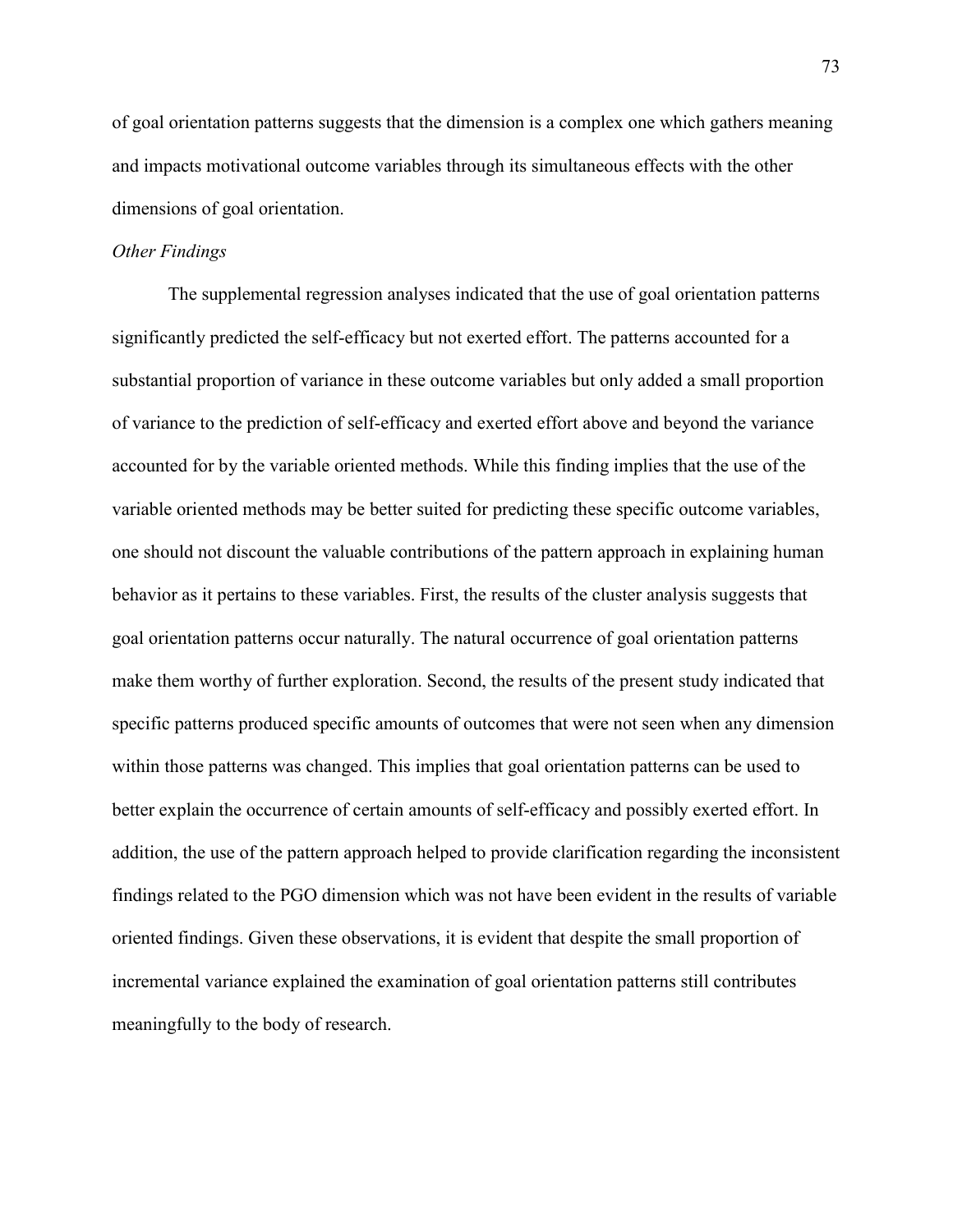#### *Summary*

Taken together, several conclusions may be drawn from the present study's exploration of goal orientation patterns. First, goal orientation patterns exist naturally. Second, these patterns behave differently from each other and have unique impacts on motivational outcome variables. Third, the dimensions of goal orientation work together in a complex but lawful fashion thereby supporting the assertion by Magnusson and colleagues (e.g., Magnusson, 1997). The findings of the present study suggest that when one dimension in either the optimal or least optimal pattern was changed the pattern exhibited lower levels of self efficacy in terms of the optimal pattern and higher levels of self-efficacy in terms of the least optimal pattern. The results also showed that the combination of high LGO and high PGO is needed for the highest exertion of effort while the absence of these adaptive motives will result in the lowest exertion of effort. Forth, the present findings also reinforce the assertion by Magnusson (1997) that the components of patterns receive their meaning from the other components with which they are simultaneously paired. It was shown that PGOs adoption of adaptive or maladaptive characteristics was based on the levels of LGO and AGO working simultaneously in a pattern. These findings also highlight the fifth major conclusion. The results of the present study offer support for previous research assertions that the use of the pattern approach is useful for expanding researchers' knowledge of the goal orientation construct above and beyond the results presented by the variable-oriented findings (e.g., Magnusson, 1997; von Eye et al., 2006). Specifically, by using the variableoriented approach researchers may not have arrived at similar conclusions regarding the conditions under which PGO displays adaptive and maladaptive behaviors. As a whole, the findings of the present study demonstrate that continued examination of goal orientation patterns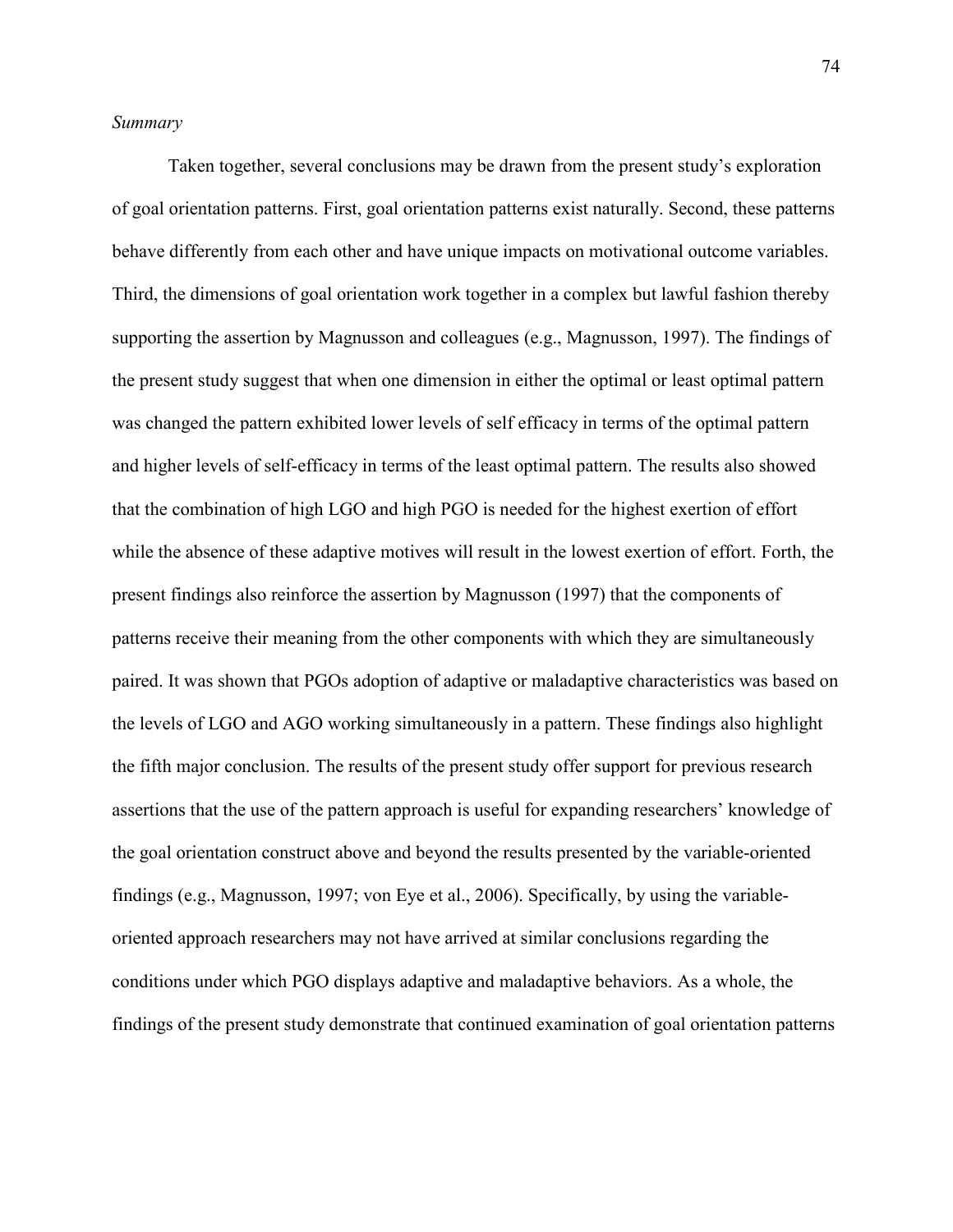may be helpful in providing us with a better understanding of people's behavior in achievement contexts, and the goal orientation construct.

#### *Implications and Suggestions for Future Research*

The results of the present study suggested that goal orientation patterns can and do exhibit unique behaviors which are not seen using the variable-oriented method by itself. These findings imply that not only can the use of the pattern approach compliment the use of the variable-oriented approach, it also can explain human behavior with regards to motivation above and beyond the findings produced at the variable level. While the additional variance produced by pattern approach was small in the present study, researchers and practitioners who are focused on developing a thorough understanding of motivation should still consider taking a more holistic approach their examination of goal orientation in order to compliment their findings at the variable level. In doing so researchers' focus can switch from understanding how specific motivational variables work in isolation to understanding how such variables work together simultaneously within people. Given the number of motivational outcome variables, the need for such investigations will provide the opportunity for future explorations across several different domains.

The results of the present study also imply that the use of goal orientation patterns may enhance the prediction of some motivational outcome variables but not others. It is evident from the present findings that goal orientation patterns though adding incremental variance to the prediction of self-efficacy and exerted effort only accounted for a small proportion of variance above and beyond the variance accounted for by the main effects and interactions. It is possible that there may be situations in which use of goal orientation patterns may account for incremental variance above the variance accounted for by the variable-oriented findings. This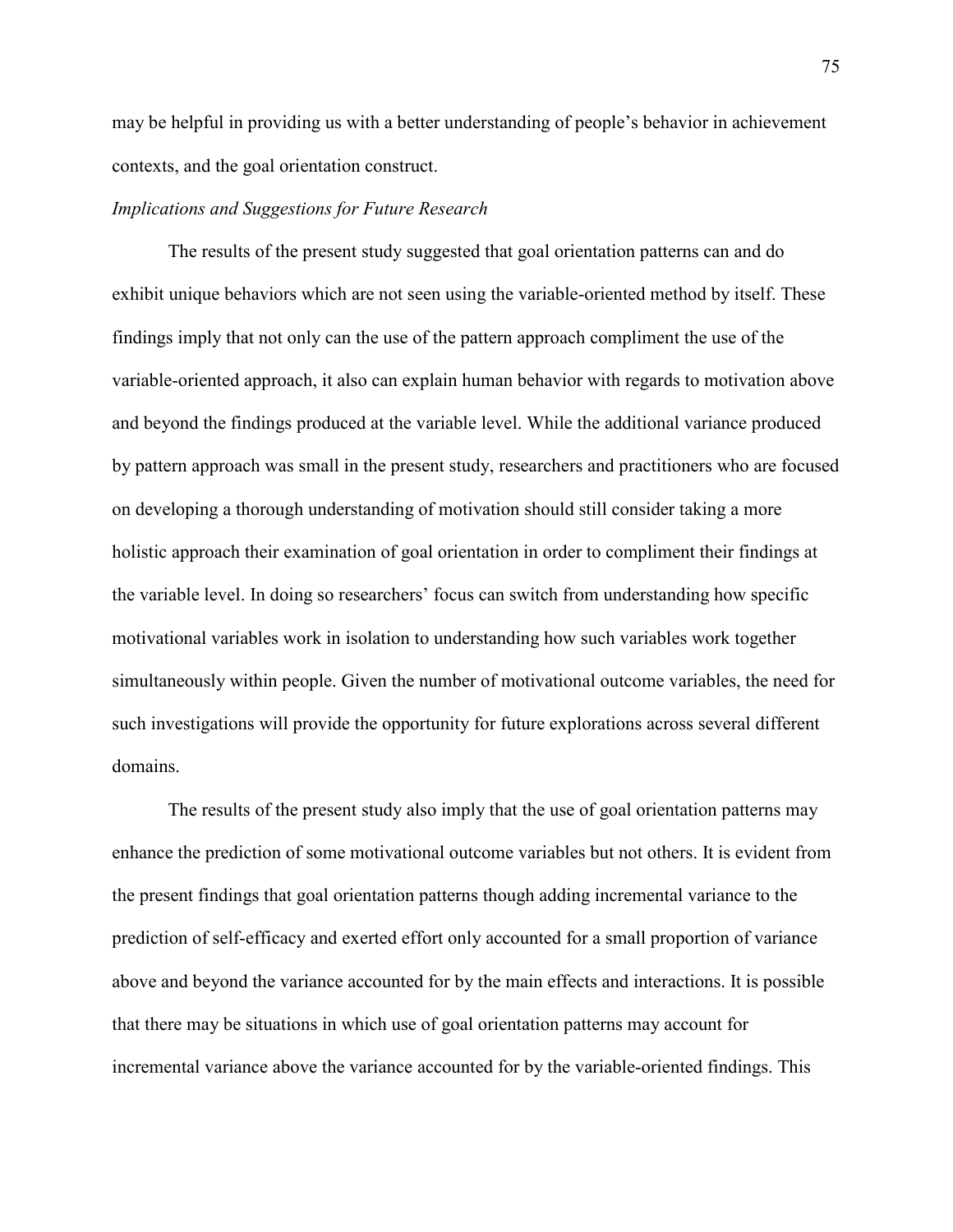suggests that researchers should continue to explore the circumstances under which the use of the pattern approach is appropriate for predicting motivational outcome variables and when the variable-oriented approach is better suited for such predictions. Attention should be given to the examining which of the many motivational outcome variables benefits from the use of the pattern approach to predict their occurrence and which variables benefit most from the use of the variable-oriented approach.

 The existence of the optimal and least optimal patterns, and the various combinations in between also offer the potential for use in future applied settings to explain behavior. Since this is the first study to examine the existence of optimal and least optimal patterns, and since very few studies have examined the behavioral characteristics of different goal orientation patterns, making specific recommendations regarding the application of patterns for use in applied settings may be premature. Nevertheless the results of the present study does lend itself to the implication that goal orientation patterns may one day be used in applied settings. For example, in the future goal orientation patterns could potentially be used in the selection and promotion process to assist practitioners in selecting the best candidate for available positions. Specifically, goal orientation patterns could provide practitioners with an understanding of what dimension combinations may be best suited for what types of jobs, and what types of people will exhibit the highest level of motivation.

Given these implications, future research in the examination of goal orientation patterns is encouraged. The supplemental cluster analyses revealed that many of the patterns formed artificially in the present study existed naturally within the sample. Future studies should focus on examining whether such patterns exist naturally in a variety of samples taken from different populations. Such explorations may provide evidence to support the generalizability of the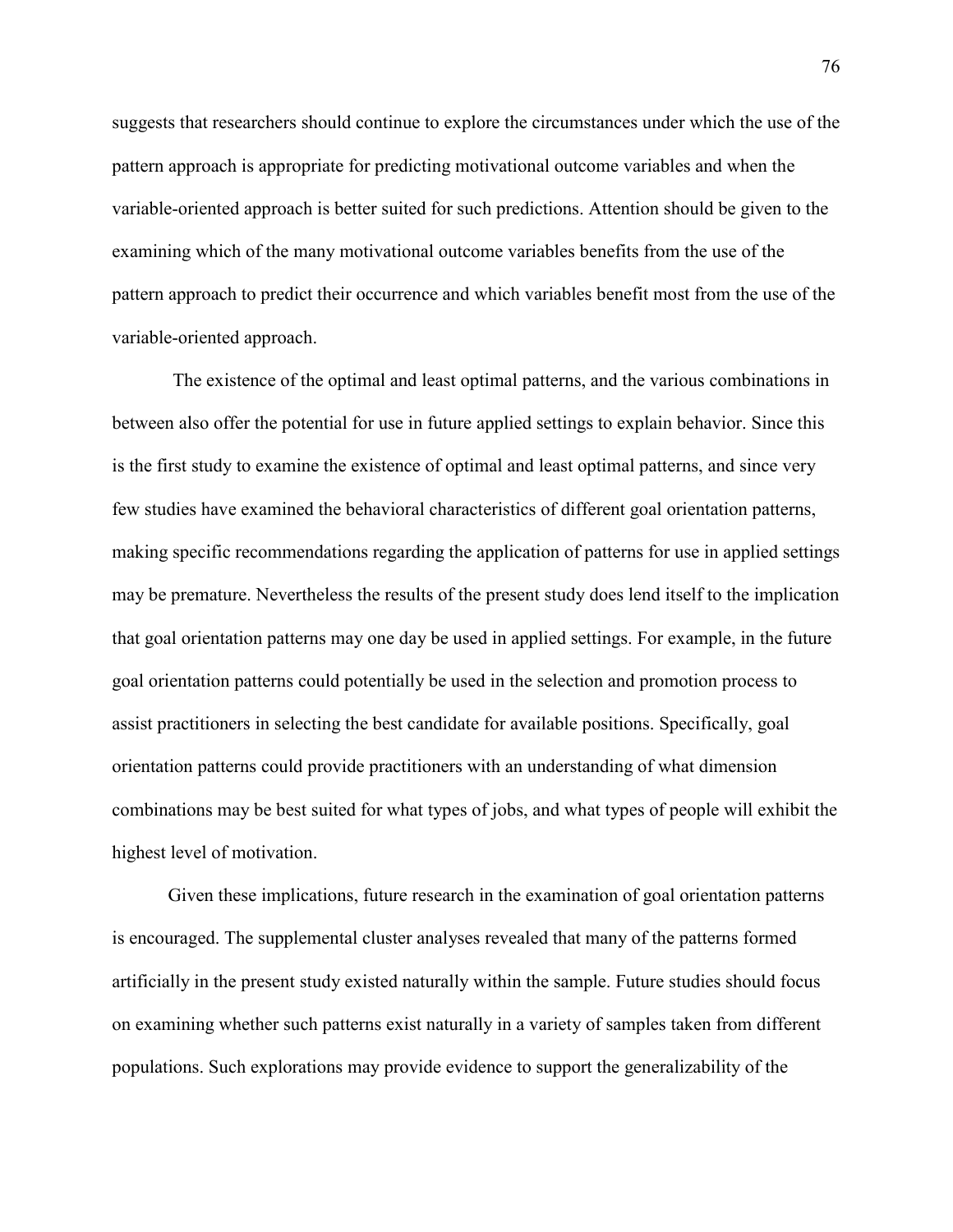patterns examined in the present study. In addition, future research should also examine which of these patterns are likely to occur most (common types) and least (anti-types) frequently. By exploring the occurrence of these types and anti-types researchers may be better able to provide practitioners with the tools they need to use goal orientation patterns effectively.

In addition to the examination of naturally occurring patterns, types and anti-types, future research should focus on re-examining the effects of goal orientation patterns on exerted effort. Given that effort is an important motivational variable that mediates the effects between goal orientation and distal outcomes, having a thorough understanding of the impact of goal orientation patterns on this variable is important. Specifically, the reexamination of exerted effort should focus on answering questions regarding the role of AGO within the context of goal orientation patterns. In addition, a reexamination of this variable may help to determine whether an optimal and least optimal pattern exists and what such patterns are likely to look like.

Future research should also focus on examining the impact of goal orientation patterns on additional motivational outcome variables such as feedback seeking behavior, response to feedback and performance. Of particular interest should be the prediction of distal motivational outcome variables such as performance which usually produces small correlations with the dimensions of goal orientation at the variable level. However, the use of goal orientation patterns may enhance the predication of such variables. By examining the predictive abilities of various goal orientation patterns on different motivational outcomes researchers will be better able to draw conclusions regarding which patterns exhibit generally adaptive behaviors and which patterns exhibit generally maladaptive behaviors. An understanding of how each pattern predicts these outcomes, coupled with an understanding of which variables are best predicted using the pattern approach will help researchers make meaningful recommendations to practitioners about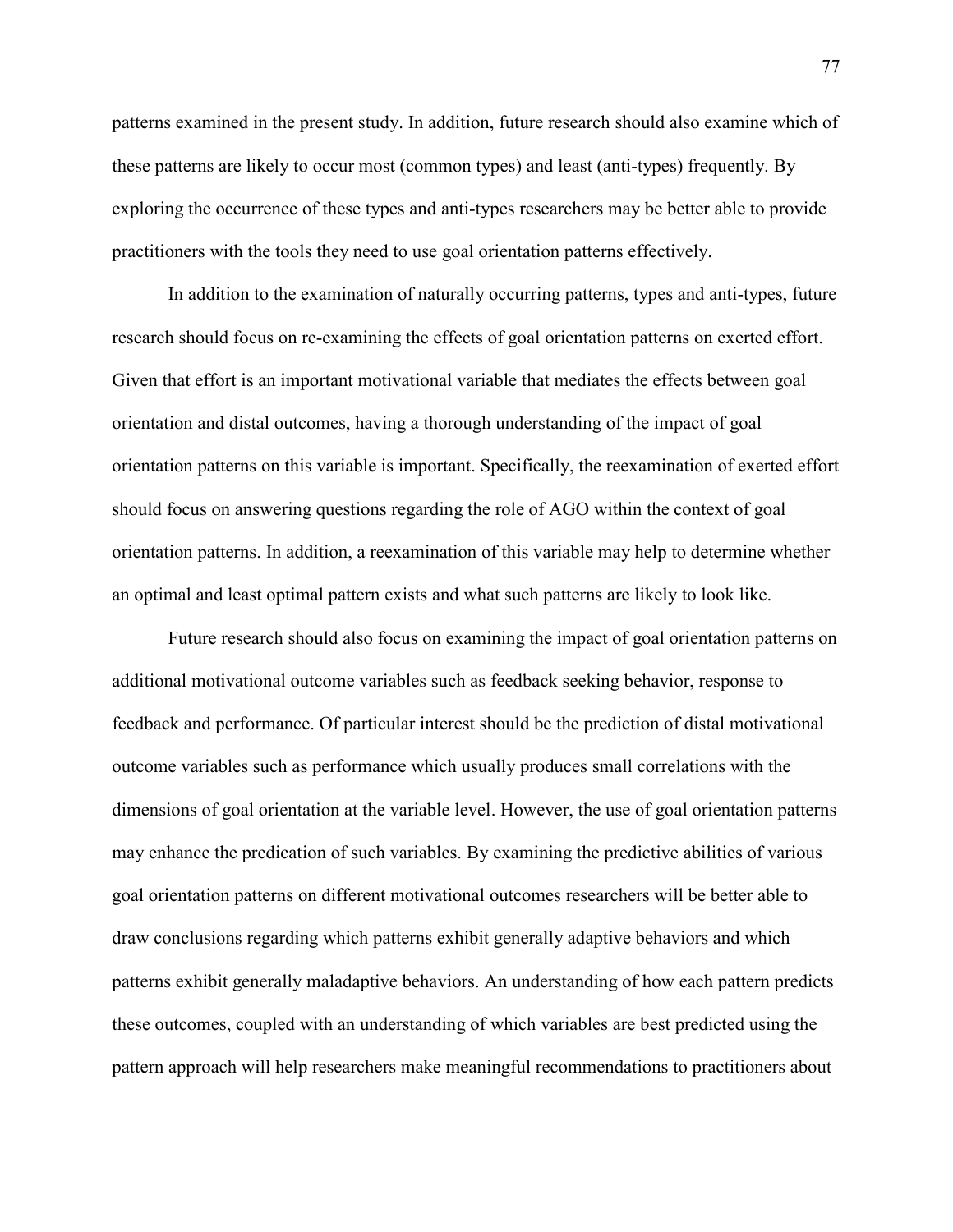how best to implement goal orientation patterns in their practice (e.g. in selection and training processes).

Sustained motivation over time is also important to practitioners. Implicit in the pattern approach is the belief that patterns can successfully predict future behavior; that is for example from time 1 to time 2 (e.g., Magnusson, 1997). This would suggest that goal orientation patterns should be examined longitudinally. Thus, future research in goal orientation should also focus on examining the robustness of these patterns over time. The use of longitudinal studies would also help to examine if the behavioral characteristics of specific patterns remain constant over time and help to provide a more in depth understanding of goal orientation patterns. The longitudinal exploration of goal orientation patterns would also help provide more accurate predictions of motivational outcomes such as job performance and goal setting.

Taken together, the exploration of goal orientation patterns have several avenues that have not yet been explored. The above listed suggestions serve only as a starting point for continued examinations into the use of pattern approach in predicting and explaining motivational outcomes.

#### *Limitations*

Although the present study provides us with a better understanding of goal orientation, several limitations associated with the methodology used must be discussed. One of the major limitations of the present study is the fact that participants were placed into high and low categories on each dimension based on median splits. Although confidence intervals were used to eliminate persons whose scores were close to the median, the use of this method resulted in the artificial creation of patterns that did not accurately reflect all the naturally occurring goal orientation patterns (i.e., common types and antitypes). Although cluster analytic results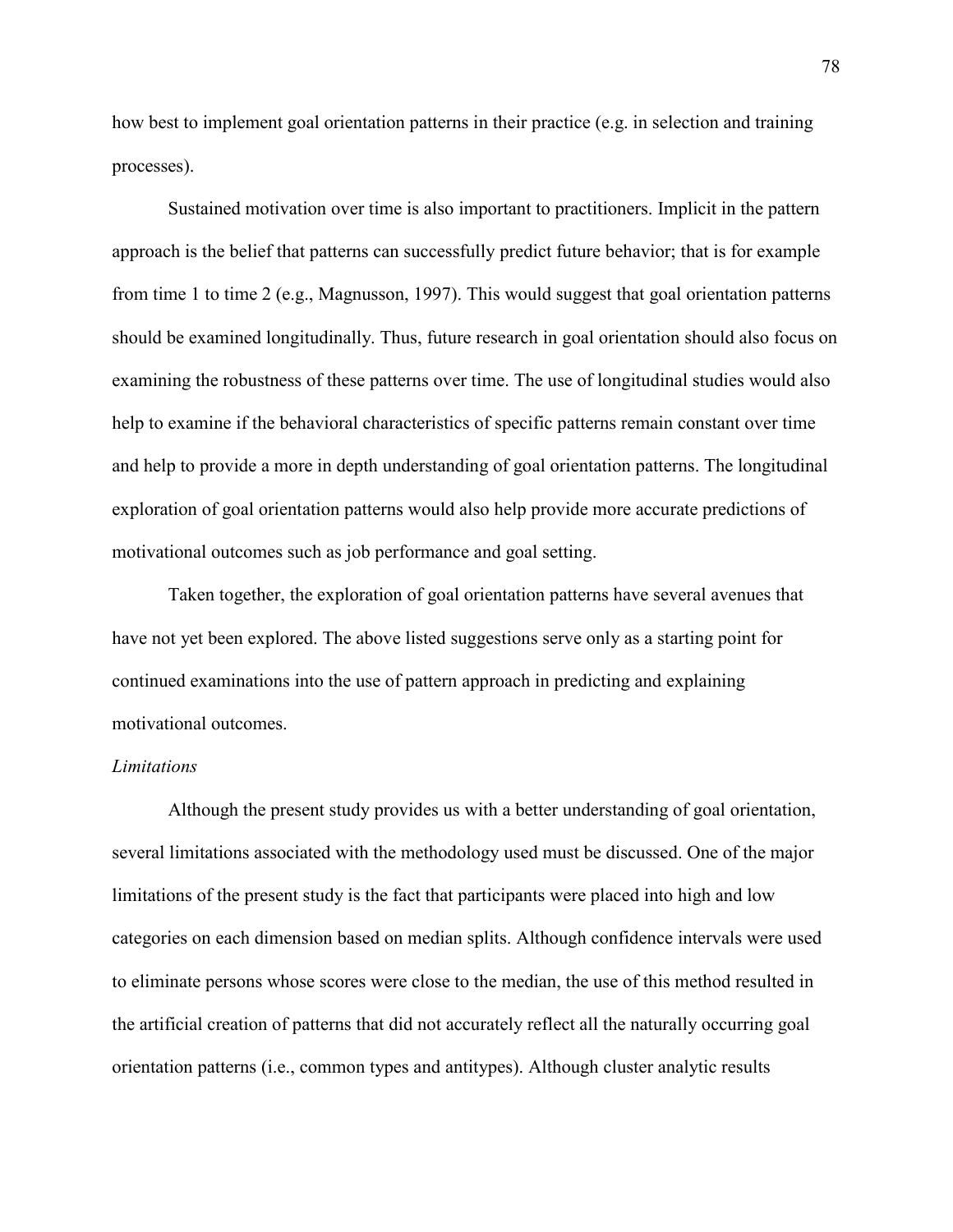suggested that some of the patterns created in the present study do occur naturally within the sample, the generalizability of the results is still limited. Cluster analysis creates groupings based on the characteristics of sample. This means that the clusters found in the present study may not be replicated in another sample. Thus, it is important to note that while six of the eight patterns artificially created were replicated using the cluster analysis, generalizing the findings of the present study to other populations should be done with caution. In addition, it may be argued that the exclusion of participants from the sample using the confidence intervals around the medians could have resulted in the loss of valuable data which also could affect the external validity of the present findings. However, the similarities between the findings produced by the pure median split and the use of the confidence intervals suggest that the loss of data may not have had a great effect on the results produced. It seems that the removal of those persons who scored within the confidence interval did not diminish the external validity of the present findings.

A second limitation was the use of the task specific measure of goal orientation which is a state based measure of the variable. Given that the pattern approach is focused on examining different types of people, trait based measures are traditionally used and deemed more appropriate for the creation of patterns. Thus the use of state specific measure of goal orientation could have limited the findings of the present study. However, it is believed that the findings of the present study may not have been greatly affected by the use of state based measures instead of trait based measures as state based and trait based dimensions of goal orientation are positively correlated with each other. A recent meta-analysis reported strong positive correlations between the state based and trait based dimensions of goal orientation (e.g. Payne et al. 2007).

A third limitation of the present study is the use of self-report methods of data collection. Although the results of the scales used in the present study produced reliable results that were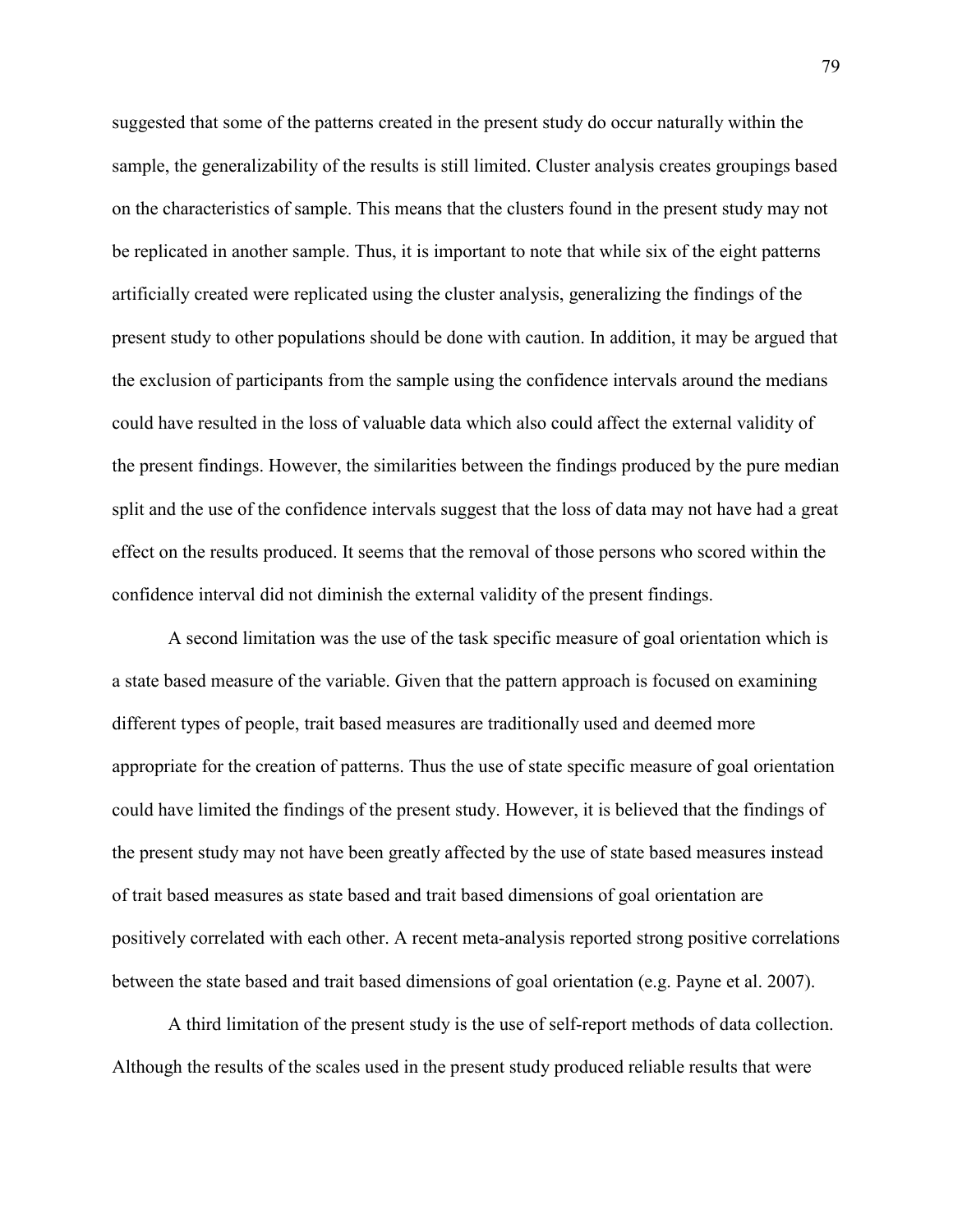consistent with those of previous researchers, the use of self report methods still raises questions with regards to the accuracy of the data reported. That is, the responses given by participants on such scales are subject to biases in perception and interpretation, and rationalization of behavior. Thus a participant's score on a given scale may not accurately reflect his/ her true standing on that dimension. However, despite these limitations researchers within the field of work motivation have found externally valid results using such scales.

A fourth limitation of the present study was the use of college students as participants. While college students are often used as participants in goal orientation research their use limits the generalizability of the findings to broader populations. Within the fields of Industrial/Organizational Psychology and Organizational Behavior, goal orientation studies are often meant to expand researchers' understanding of work motivation. As such, the use of college students as participants in such studies makes it difficult to draw conclusions regarding how the behaviors exhibited by student participants in the present study translates to behavior in the work environment. However, since the purpose of this study was to examine whether goal orientation patterns exhibited differential behaviors thereby focusing on answering theoretical questions, the control associated with the use of college students in a laboratory environment may be seen as advantageous for the interpretation of the results of the present study.

 A fifth limitation concerns the puzzle task utilized in the present study. Because the task is an artificial laboratory task, one must be cautious in drawing inferences and arriving at conclusions about people's behavior in contexts outside of the present study. However, it should be noted that the puzzle task has qualities that makes it a good tool to use in research related to work motivation. Specifically, previous researchers have noted that participants find the task interesting and engaging (e.g., Breland, 2004). This is a noteworthy advantage of the puzzle task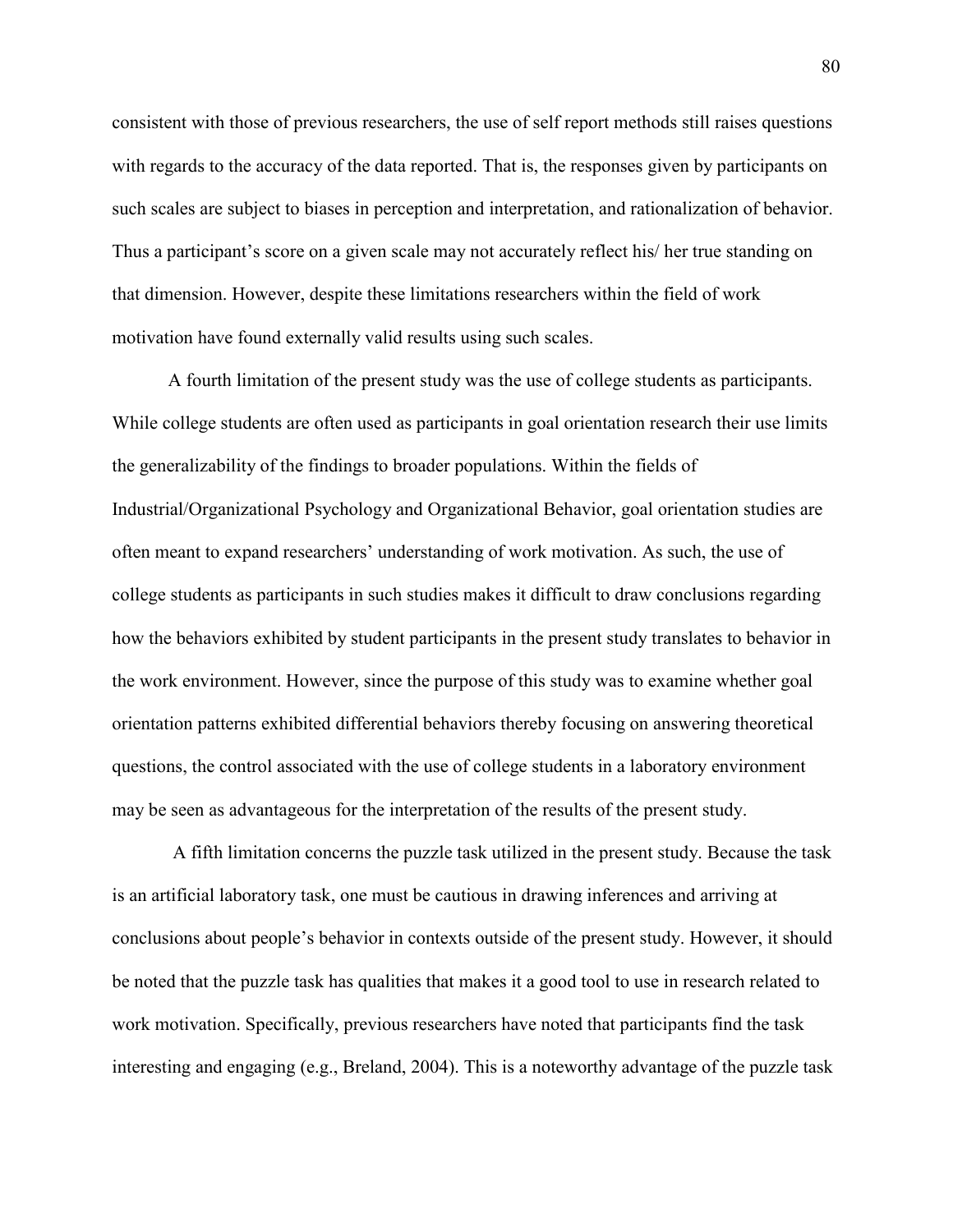as stereotypically motivation research often makes use of boring trivial tasks (e.g., finding creative uses for everyday objects such as paper clips or bricks; Locke & Latham, 1990). In addition, the task requires the development and use of behaviors that mirror those behaviors used and displayed in the workplace. For example, the puzzle task requires the development and use of strategies in order to successfully complete the puzzles. Thus the opportunity to learn, as well as develop and display strategies help to make the puzzle task more suitable for use in work motivation research.

#### *Conclusion*

The present study sought to examine the behavior of goal orientation patterns using Elliot's three dimensional model of the construct. The findings suggest that an optimal and least optimal pattern can exist, and that the behavior of the PGO dimension is best understood in the context of goal orientation patterns. Overall, the results of the present study indicate that the use of the pattern approach compliments the variable-oriented approach traditionally used. Specifically, present study demonstrated that the pattern approach can produce unique findings not found using the variable-oriented approach. In addition, the results indicated that the pattern approach may help to provide a clearer explanation of complex relationships among motivational variables for various subgroups of people. Taken as a whole, the results of the present study suggest that future use of the pattern approach to examine goal orientation will serve to expand our understanding of this complex multidimensional motivation construct.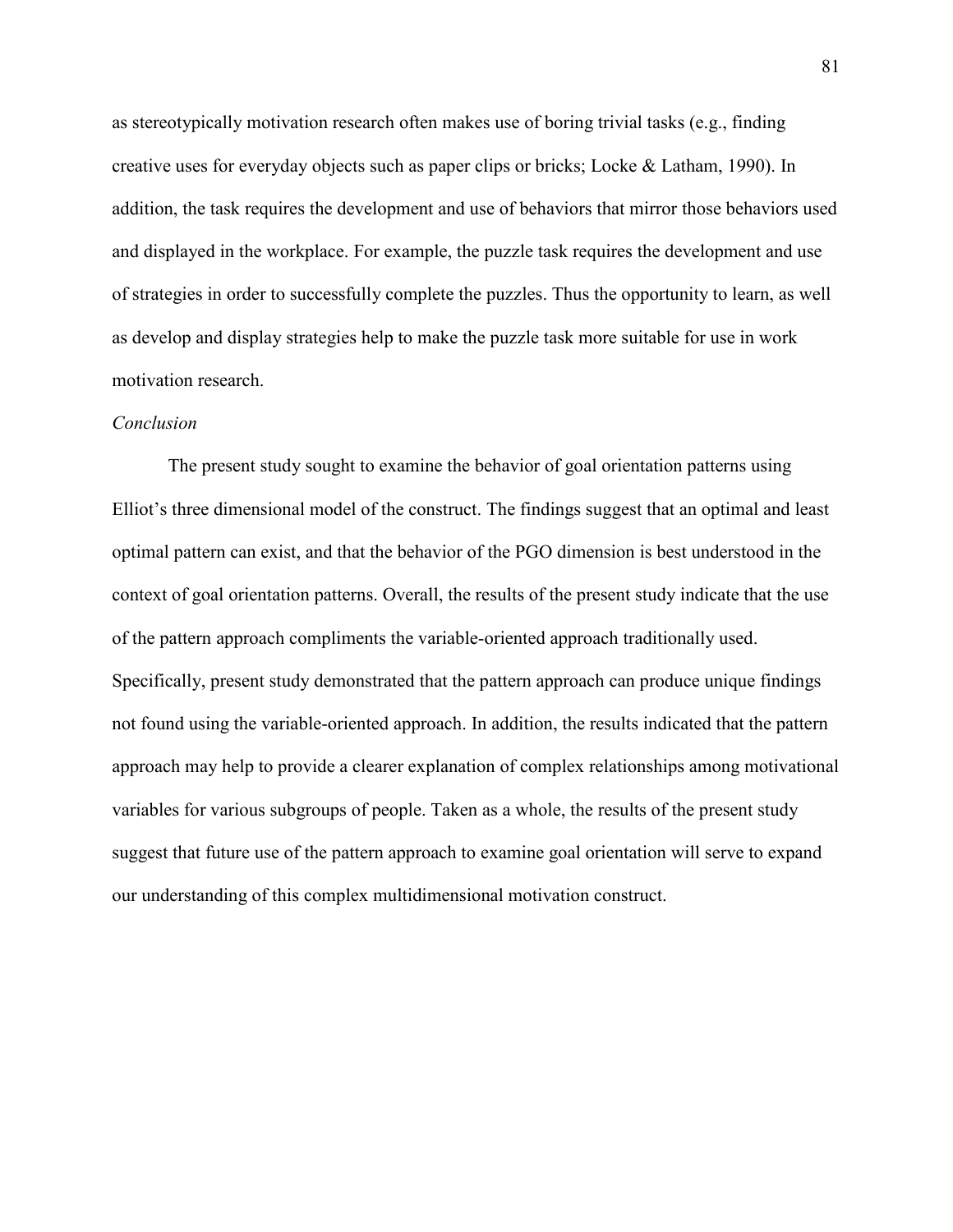#### References

- Ames, C. (1984). Competitive, corporative, and individualistic goal structures: A cognitivemotivational analysis. In C. Ames & R. Ames (Eds.), *Research on motivation in education* (Vol.3, pp. 177-207). New York: Academic Press.
- Ames, C., & Archer, J. (1987). Mothers' belief about the role of ability and effort in school learning. *Journal of Educational Psychology, 79,* 409-414.
- Ames, C., & Archer, J. (1988). Achievement goals in the classroom: Students' learning strategies and motivation processes. *Journal of Educational Psychology, 80,* 260-267.
- Asendorpf, J.B. & Denissen, J. J. A (2006). Predictive validity of personality types versus personality dimensions from early childhood to adulthood: Implications for the distinction between core and surface traits. *Merrill-Palmer Quarterly,52,* 486-513.
- Attenweiler, W. J., & Moore, D. (2006). Goal Orientations: Two, Three, or More Factors? *Educational and Psychological Measurement, 66,* 342-352.
- Bandura, A. (1986). *Social foundations of though and action: A social cognitive theory.* Englewood Cliffs, NJ: Prentice Hall.
- Bandura, A. (1997). *Self-efficacy: The exercise of control*. New York: Freeman.
- Barkoukis, V., Ntoumanis, N., & Nikitaras, N. (2007). [Comparing dichotomous and](http://web.ebscohost.com/ehost/viewarticle?data=dGJyMPPp44rp2%2fdV0%2bnjisfk5Ie46bRJtqqxTbOk63nn5Kx95uXxjL6qrUq2pbBIrq%2beUbirrlKxq55Zy5zyit%2fk8Xnh6ueH7N%2fiVbCmsFCzqbNOtaakhN%2fk5VXj5KR84LPui%2ffepIzf3btZzJzfhruorki1o69Ms6m2Ra6nrz7k5fCF3%2bq7fvPi6ozj7vIA&hid=9) [trichotomous approaches to achievement goal theory: An example using motivational](http://web.ebscohost.com/ehost/viewarticle?data=dGJyMPPp44rp2%2fdV0%2bnjisfk5Ie46bRJtqqxTbOk63nn5Kx95uXxjL6qrUq2pbBIrq%2beUbirrlKxq55Zy5zyit%2fk8Xnh6ueH7N%2fiVbCmsFCzqbNOtaakhN%2fk5VXj5KR84LPui%2ffepIzf3btZzJzfhruorki1o69Ms6m2Ra6nrz7k5fCF3%2bq7fvPi6ozj7vIA&hid=9) [regulations as outcome variables](http://web.ebscohost.com/ehost/viewarticle?data=dGJyMPPp44rp2%2fdV0%2bnjisfk5Ie46bRJtqqxTbOk63nn5Kx95uXxjL6qrUq2pbBIrq%2beUbirrlKxq55Zy5zyit%2fk8Xnh6ueH7N%2fiVbCmsFCzqbNOtaakhN%2fk5VXj5KR84LPui%2ffepIzf3btZzJzfhruorki1o69Ms6m2Ra6nrz7k5fCF3%2bq7fvPi6ozj7vIA&hid=9). *British Journal of Educational Psychology, 77,* 683- 702.
- Barron, K. E.& Harackiewicz, J. M. (2001). Achievement goals and optimal motivation: Testing multiple goal models*. Journal of Personality and Social Psychology, 80*, 706-722.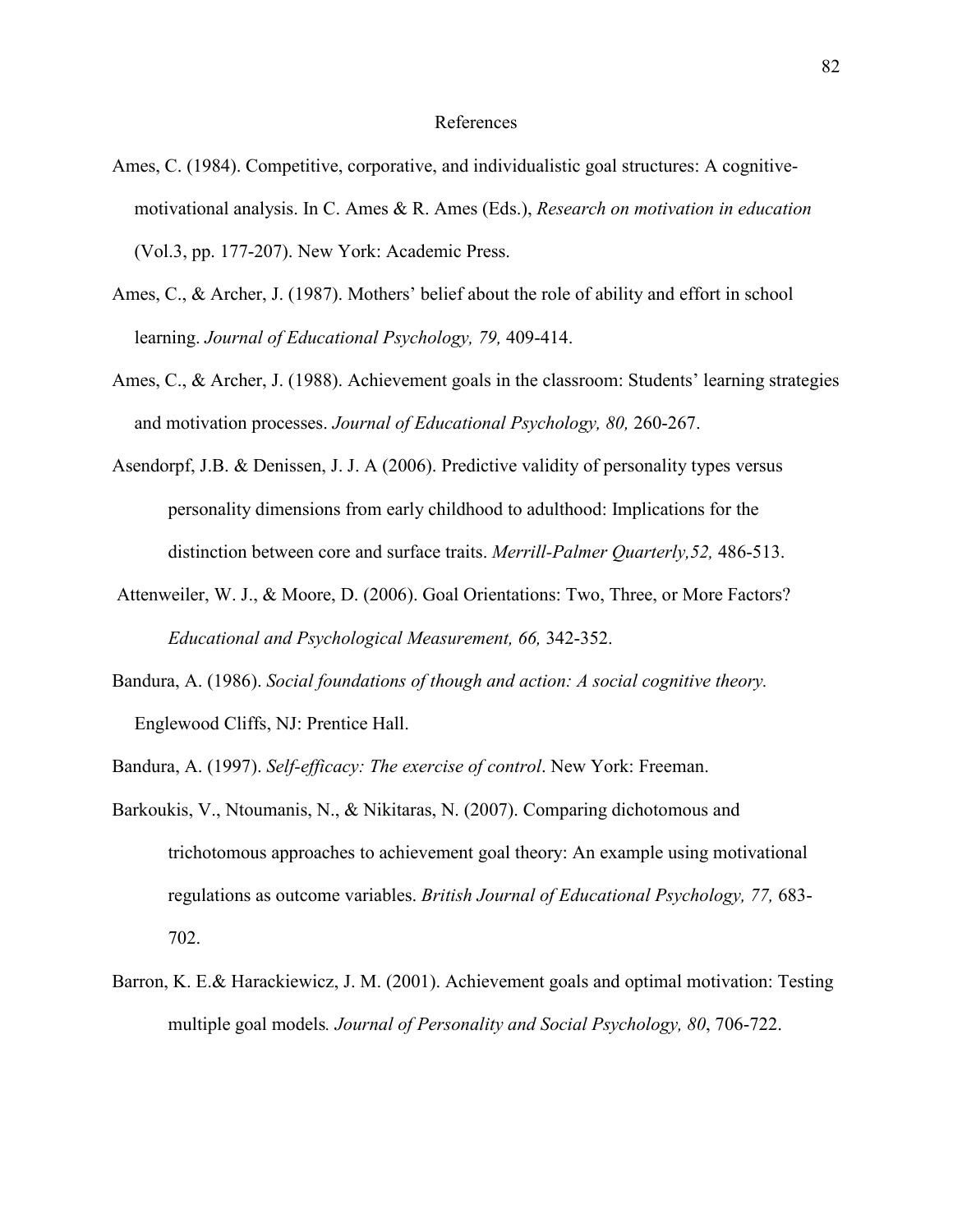- Bell, B. S., & Kozlowski, W. J. (2002). Goal orientation and ability: Interactive effects on selfefficacy, performance, and knowledge. *Journal of Applied Psychology, 87,* 497-505.
- Bembenutty, H. (1999). Sustaining motivation and academic goals: The role of academic delay of gratification. *Learning and Individual Differences, 11,* 233-257.
- Bergman, L.R. (1997). A pattern-oriented approach to studying individual development: Snapshots and processes. In R.B. Cairns, L.R. Bergman, & J. Kagan (Eds.), *Methods and models for studying the individual* (pp. 33 – 63). Tall Oaks, CA: Sage.
- Bergman, L.R., & Magnusson, D. (1997). A person-oriented approach in research on developmental psychopathology. *Development and Psychopathology, 9,* 291-319.
- Bergman, L.R., Magnusson, D., & El-Khouri, B.M. (2003). *Studying individual development in an interindividual context.* Mahwah, NJ: Lawrence Erlbaum Associates.
- Bergman, L. R., & Trost, K. (2006). The person-oriented versus the variable-oriented approach: Are they complementary, opposites or exploring different worlds? *Merrill-Palmer Quarterly, 52,* 601-632.
- Bong, M. (2008). Effects of parent-child relationships and classroom goal structures on motivation, help-seeking avoidance, and cheating. *Journal of Experimental Education, 76,* 191-217.
- Bouffard, T., Boisvert, J., Vezeau, C., & Laraouche, C. (1995). The impact of goal orientation of self regulation and performance among college students. *British Journal of Educational Psychology, 65,* 317-329.
- Brdar, I., Rijavec, M., & Loncaric, D. (2006). Goal orientations, coping with school, failure and school achievement. *European Journal of Psychology of Education, 21,* 53-70.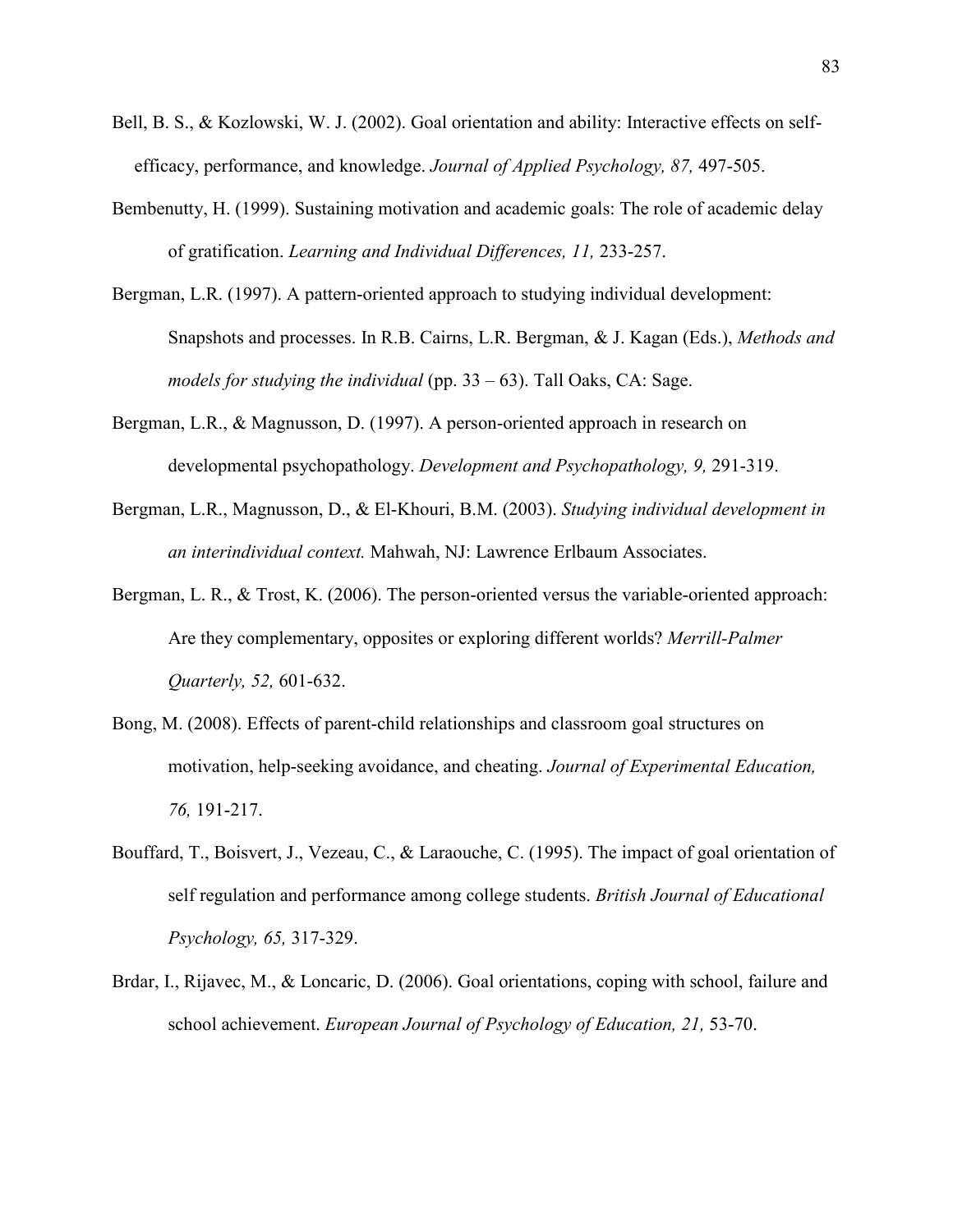- Breland, B. T. (2004). *The role of 3-dimensional state goal orientation in the process of goal establishment and task performance.* Unpublished doctoral dissertation. Virginia Polytechnic Institute and State University, Virginia.
- Breland**,** B. T. Donovan, J. J. (2005). The role of state goal orientation in the goal establishment process*. Human Performance, 18,* 23-53.
- Brett, J. F., & VandeWalle, D. (1999). Goal orientation and goal content as predictors of performance in a training program. *Journal of Applied Psychology, 84*, 863- 873.
- Brookhart, S. M., Walsh, J. M., & Zientarski, W. A. (2006). The dynamics of motivation and effort for classroom assessments in middle school science and social studies. *Applied Measurement in Education, 19,* 151-184.
- Brown, K. G. (2001). Using computers to deliver training: Which employees learn and why? *Personnel Psychology, 54*, 271-296.
- Button, S. B., Mathieu, J. E., & Zajac, D. M. (1996). Goal orientation in organizational research: A conceptual and empirical foundation. *Organizational Behavior & Human Decision Processes, 67*, 26-48.
- Chen, G., Gully, S. M., Whiteman, J., & Kilcullen, R. N. (2000). Examination of relationships among trait-like individual differences, state-like individual differences, and learning performance. *Journal of Applied Psychology, 85,* 835-847.
- Church, M. A., Elliot, A. J., & Gable, S. L. (2001). Perceptions of classroom environments, achievement goals and achievement outcomes. *Journal of Educational Psychology, 93,* 43-54.
- Cohen, J. (1988). *Statistical power analysis for the behavioral sciences* (2nd ed.). Hillsdale, NJ: Lawrence Earlbaum Associates.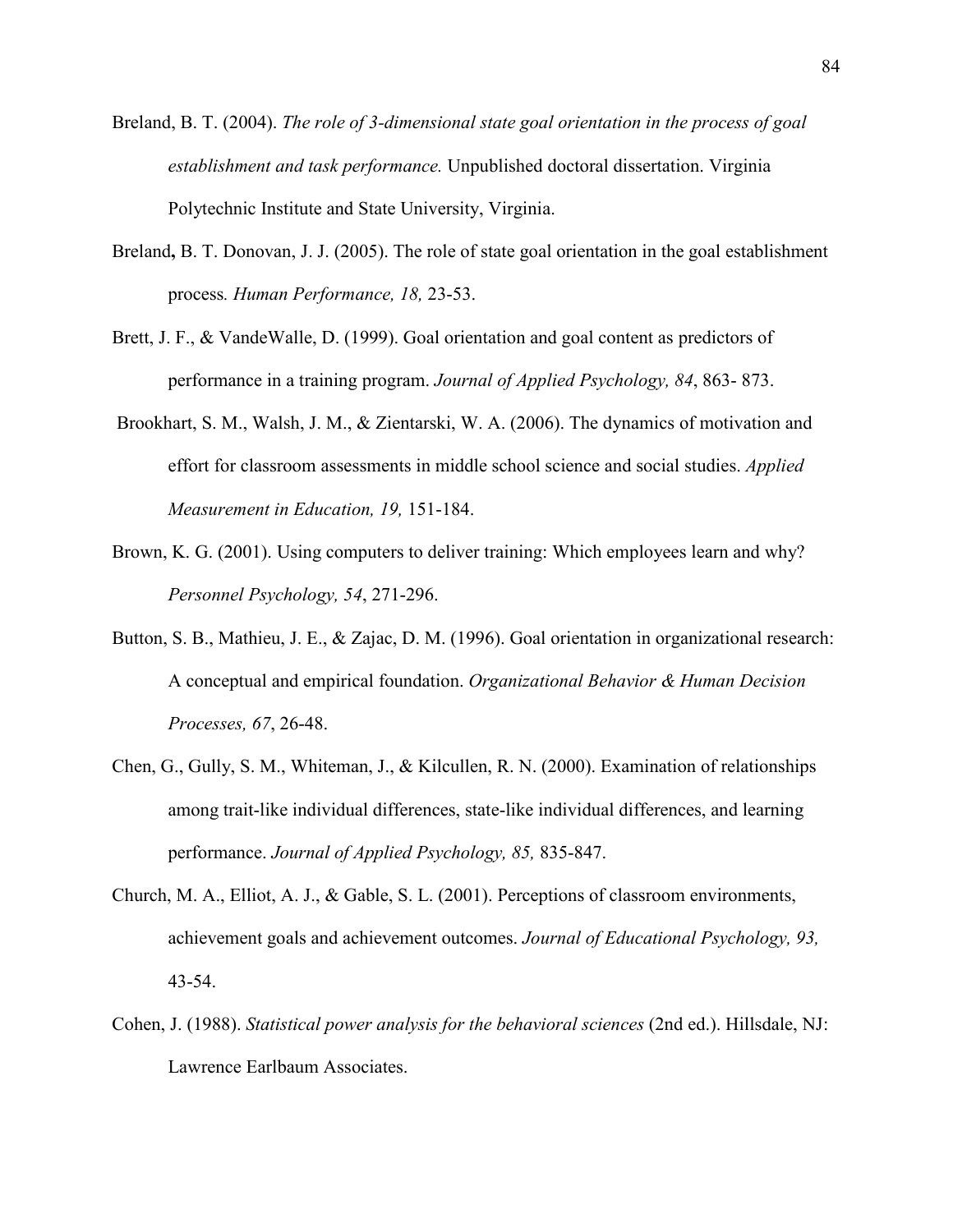- Colquitt, J. A., & Simmering, M. J. (1998). Conscientiousness, goal orientation, and motivation to learn during the learning process: A longitudinal study. *Journal of Applied Psychology, 83*, 654-665.
- Coutinho, S. A., & Neuman, G. (2008). A model of metacognition, achievement goal orientation, learning style and self-efficacy. *Learning Environments Research, 11,* 131-151.
- Cron, W. L., Slocum, J. W. Jr., VandeWalle, D., & Fu, Q. (2005). The role of goal orientation on negative emotions and goal setting when initial performance falls short of one's performance goal. *Human Performance, 18,* 55-80.
- Cumming, J. & Hall C. (2004). The relationship between goal orientation and self-efficacy for exercise. *Journal of Applied Social Psychology, 34,* 747-763.
- Cumming, J., Hall, C., Harwood C. G., & Gammage, K. (2002). Motivational orientations and imagery use: A goal profiling analysis. *Journal of Sport Sciences, 20,* 127-136.
- Cury, F., Biddle, S., & Famose, J. (1996). Personal and situational factors influencing intrinsic interest of adolescent girls in school physical education: A structural equation modeling analysis. *Educational Psychology, 16,* 305-315.
- Deshon, R. P., & Gillespie, J. Z. (2005). A motivated action theory account of goal orientation. *Journal of Applied Psychology, 90,* 1096- 1127.
- Diefendorff, J. M. (2004). Examination of the roles of action-state orientation and goal orientation in the goal-setting and performance process. *Human Performance, 17,* 375- 395.
- Donovan, J. J. (2001). Work motivation. In N. Anderson, D.S. Ones, H. K Sinangil, & C. Viswesvaran, C. (Eds.), *Handbook of Industrial, Work, and Organizational Psychology*  Vol. 2. (pp.53-76). Sage Publications: London.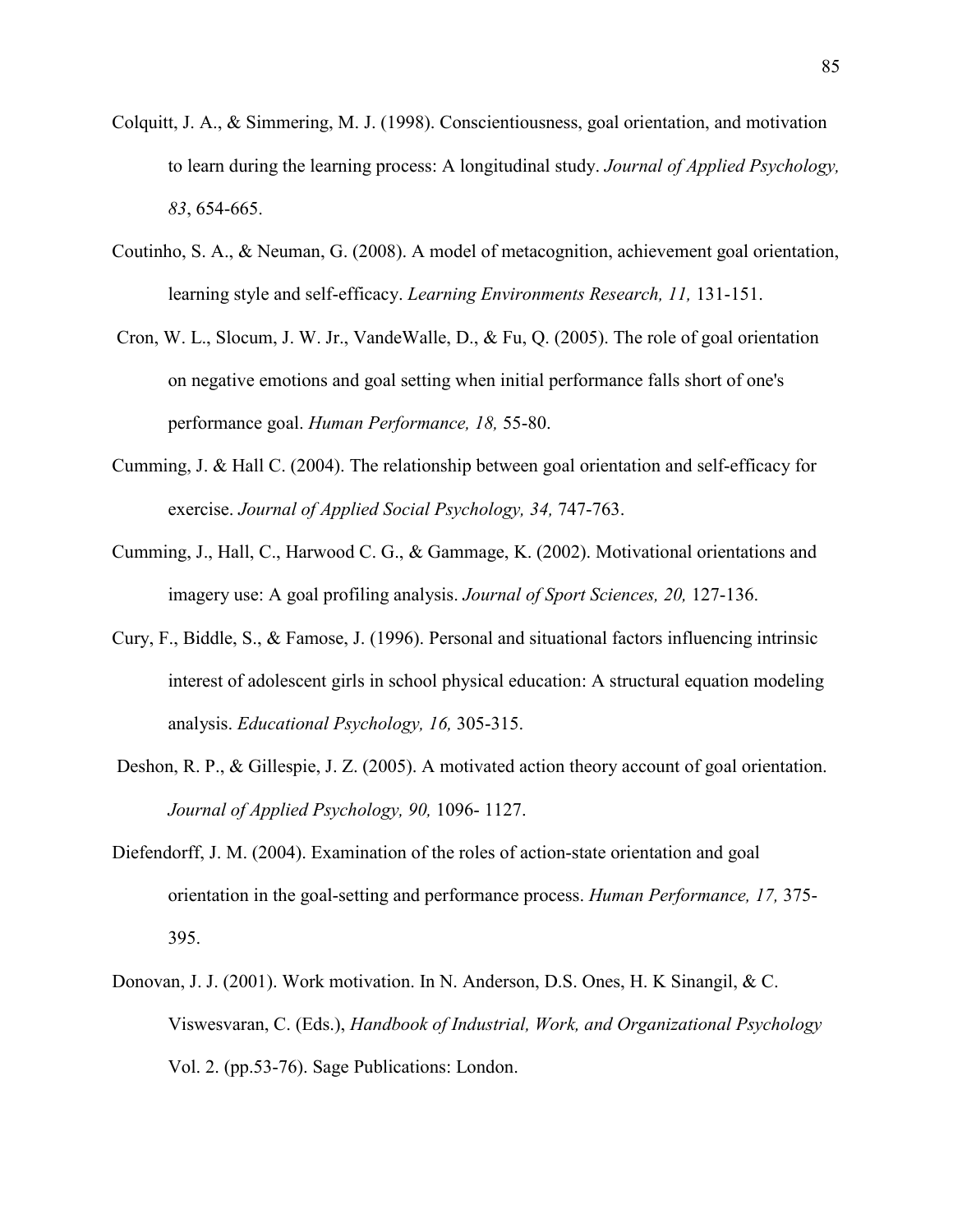- Donovan, J. J., Esson, P. L., & Backert, R. G. (2007). *An examination of goal orientation patterns and task-specific self-efficacy.* Paper presented at the 22<sup>nd</sup> Annual Conference of the Society for Industrial Organizational Psychology, New York, NY.
- Donovan, J.J., Esson, P.L., & Kutcher, E, J. (2009). *An examination of goal orientation from a pattern perspective.* Paper presented at the 24<sup>th</sup> Annual Conference of the Society for Industrial Organizational Psychology, New Orleans, LA.
- Donovan, J. J. & Hafsteinsson, L. G. (2006). The Impact of goal-gerformance discrepancies, self-efficacy, and goal orientation on upward goal revision. *Journal of Applied Social Psychology, 36,* 1046-1069.
- Duda, J. L., & Nicholls, J. G. (1992). Dimensions of achievement motivation in schoolwork and sport. *Journal of Educational Psychology, 84,* 290-299.
- Dweck, C. S. (1975). The role of expectations and attributions in the alleviation of learned helplessness. *Journal of Personality & Social Psychology, 31*, 674-685.
- Dweck, C. S. (1986). Motivational processes affecting learning. *American Psychologist, 41*, 1040-1048.
- Dweck, C. S. (1989). Motivation. In A. Lesgold & R. Glaser (Eds.) *Foundations for a psychology of education (pp 87-136)*. Hillsdale, NJ: Lawrence Erlbaum.
- Dweck, C. S., & Elliott, C. S. (1983). Achievement motivation. In E. M. Hetherington (Ed.), *Socialization, personality, and social development* (pp. 643-691). New York: Wiley.
- Dweck, C. S., & Legget, E. L., (1988). A social-cognitive approach to motivation and personality. *Psychological Review, 95,* 256 -273.
- Elliot, A. J. (1999). Approach and avoidance motivation and achievement goals. *Educational Psychologist, 34,* 149-169.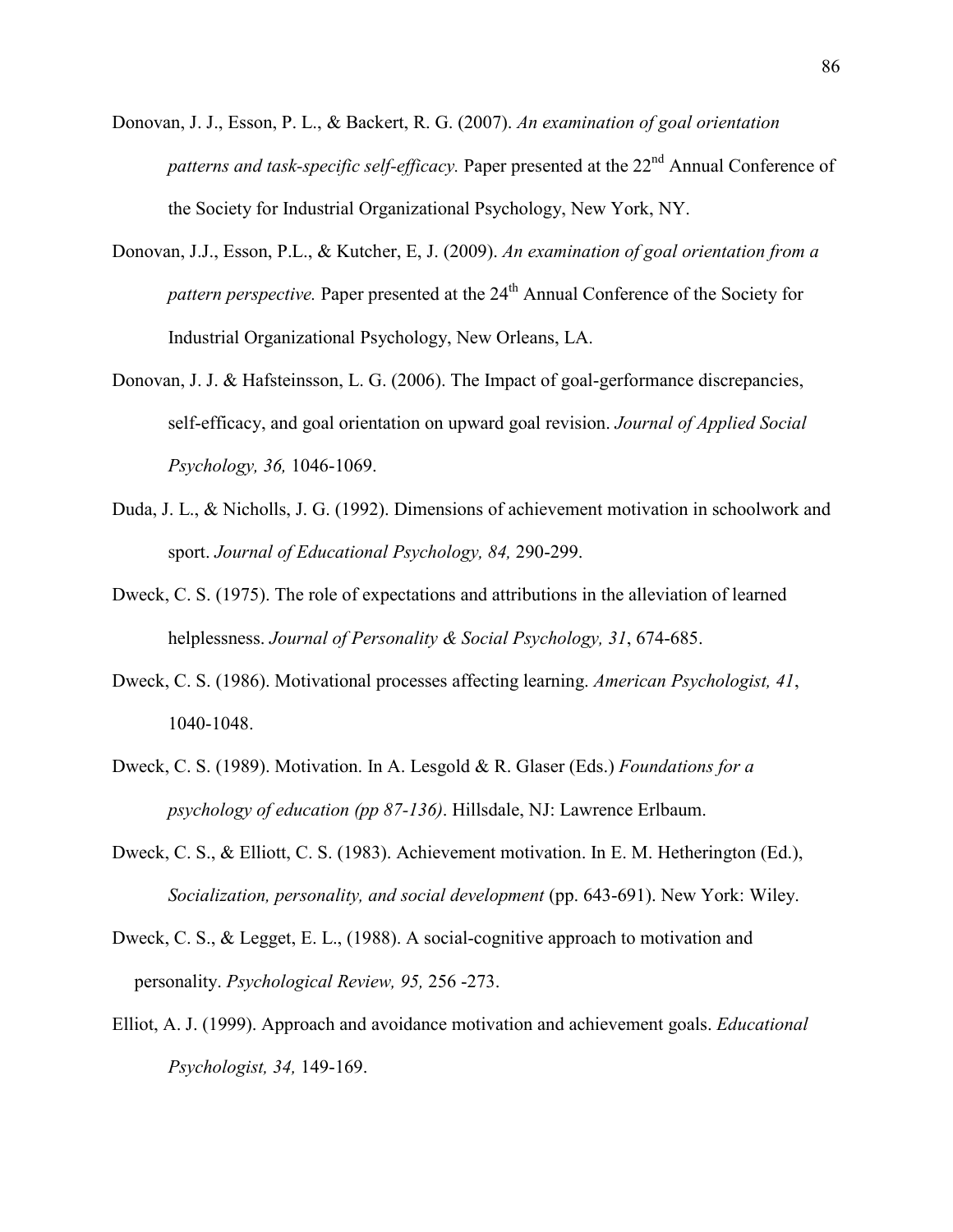- Elliot, A. J. (2005). A conceptual history of the achievement goal construct. In, A. J. Elliot  $\&$ C.S. Dweck (Eds.), *Handbook of competence and motivation* (pp.54 – 72). New York: The Guilford Press.
- Elliot, A. J., & Church, M. A. (1997). A hierarchical model of approach and avoidance achievement motivation. *Journal of Personality & Social Psychology, 72*, 218- 232.
- Elliot, A. J., & Harackiewicz, J. M. (1996). Approach and avoidance achievement goals and intrinsic motivation: A mediational analysis. *Journal of Personality & Social Psychology, 70*, 461-475.
- Elliot, A. J. & McGregor, H. A. (1999). Test anxiety and the hierarchical model of approach and avoidance achievement motivation. *Journal of Personality and Social Psychology,76,* 628-644.
- Elliot, A. J., & McGregor, H. A. (2001). A 2 x 2 achievement goal framework. *Journal of Personality & Social Psychology, 80*, 501-519.
- Elliot**,** A. J., McGregor, H. A., & Gable, S. (1999). [Achievement goals, study strategies, and](http://web.ebscohost.com/ehost/viewarticle?data=dGJyMPPp44rp2%2fdV0%2bnjisfk5Ie46bRJtqqxTbOk63nn5Kx95uXxjL6prVCtqK5It5a3Uq%2bpuEqyls5lpOrweezp33vy3%2b2G59q7Ra%2bstkuzq7RKsKykhN%2fk5VXj5KR84LPui%2ffepIzf3btZzJzfhrunt1G3o69Jrq%2bvRa6nrz7k5fCF3%2bq7fvPi6ozj7vIA&hid=3) [exam performance: A mediational analysis.](http://web.ebscohost.com/ehost/viewarticle?data=dGJyMPPp44rp2%2fdV0%2bnjisfk5Ie46bRJtqqxTbOk63nn5Kx95uXxjL6prVCtqK5It5a3Uq%2bpuEqyls5lpOrweezp33vy3%2b2G59q7Ra%2bstkuzq7RKsKykhN%2fk5VXj5KR84LPui%2ffepIzf3btZzJzfhrunt1G3o69Jrq%2bvRa6nrz7k5fCF3%2bq7fvPi6ozj7vIA&hid=3) *Journal of Educational Psychology, 91,* 549- 563.
- Elliot, A. J., & Moller, A.C., (2003). Performance-approach goals: Good or bad forms of regulation? *International Journal of Educational Research, 39,* 339–356.
- Elliot, A, J. & Thrash, T. M. (2001). Achievement goals and the hierarchical model of achievement motivation. *Educational Psychology Review, 13,* 139-156.
- Etnier, J. L., Sidman, C.L., & Hancock, Lee, C. (2004). An examination of goal orientation profiles and motivation in adult team sport. *International Journal of Sport Psychology, 35,* 173-188.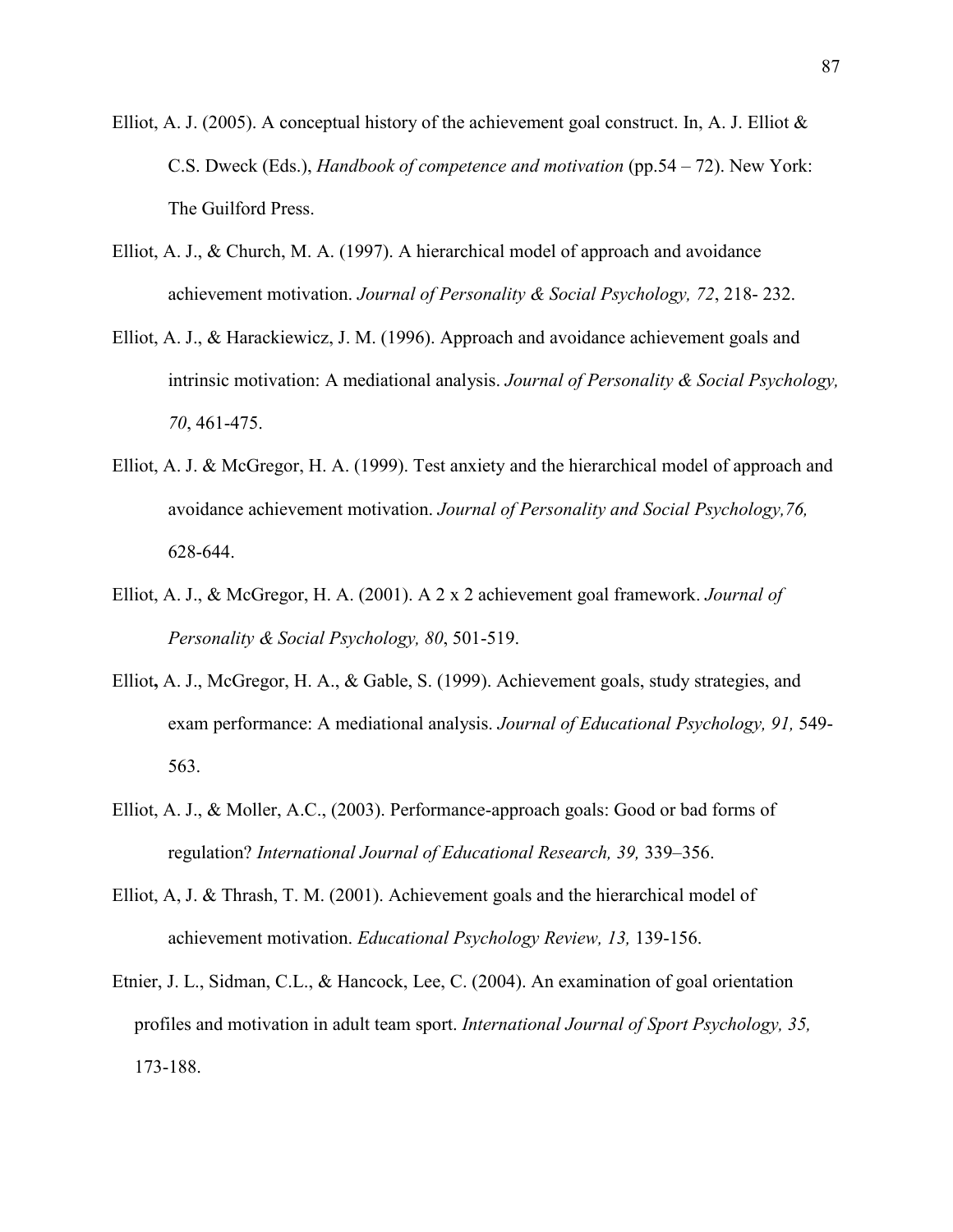- Fisher, S. L., & Ford, K. J. (1998). Differential effects of learner effort and goal orientation on two learning outcomes. *Personnel Psychology, 51,* 397-420.
- Farr, J. L., Hoffman, D. A., & Ringenbach, K. L. (1993). Goal orientation and action control theory: Implications for industrial and organizational psychology. In C. L. Cooper & I. T. Robertson (Eds.), *International Review of Applied Psychology* (Vol. 8), pp. 193-232.
- Ford, J. K., Smith, E. M., Weissbein, D. A., Gully, S. M., & Salas, E. (1998). Relationships of goal orientation, metacognitive activity, and practice strategies with learning outcomes and transfer. *Journal of Applied Psychology, 83,* 218-233.
- Fortunato, V. J. (2006). Validating a four- profile goal orientation solution using cluster analysis: examining stress and attitudinal response patterns among organizational employees. *Applied Multivariate Research, 12,* 125- 152.
- Fortunato, V. J., & Goldblatt, A. M. (2006). An examination of goal orientation profiles using cluster analysis and their relationships with dispositional characteristics and motivational response patterns. *Journal of Applied Social Psychology, 36,* 2150-2183.
- Foti, R., & Hauenstein, M.A. (2007). Pattern and variable approaches in leadership emergence and effectiveness. *Journal of Applied Psychology, 92,* 347-355.
- Fox, K., Goudas, M., Biddle, S., Duda, J., & Armstrong, N. (1994). Children's task and ego goal profiles in sport. *British Journal of Educational Psychology, 64,* 253-261.
- Fryer, J. W., & Elliot, A. J. (2007). [Stability and change in achievement goals.](http://web.ebscohost.com/ehost/viewarticle?data=dGJyMPPp44rp2%2fdV0%2bnjisfk5Ie46bRJtqqxTbOk63nn5Kx95uXxjL6qrUq2pbBIrq%2beUbirrlKxq55Zy5zyit%2fk8Xnh6ueH7N%2fiVbCmsFCzqbNOtaakhN%2fk5VXj5KR84LPui%2ffepIzf3btZzJzfhruorki1o69PtaewRa6msD7k5fCF3%2bq7fvPi6ozj7vIA&hid=9) *Journal of Educational Psychology, 99,* 700-714.
- Gershenoff, A. B. & Foti, R. J. (2003). Leader emergence and gender roles in all-female groups: A contextual examination. *Small Group Research, 34,* 170-196.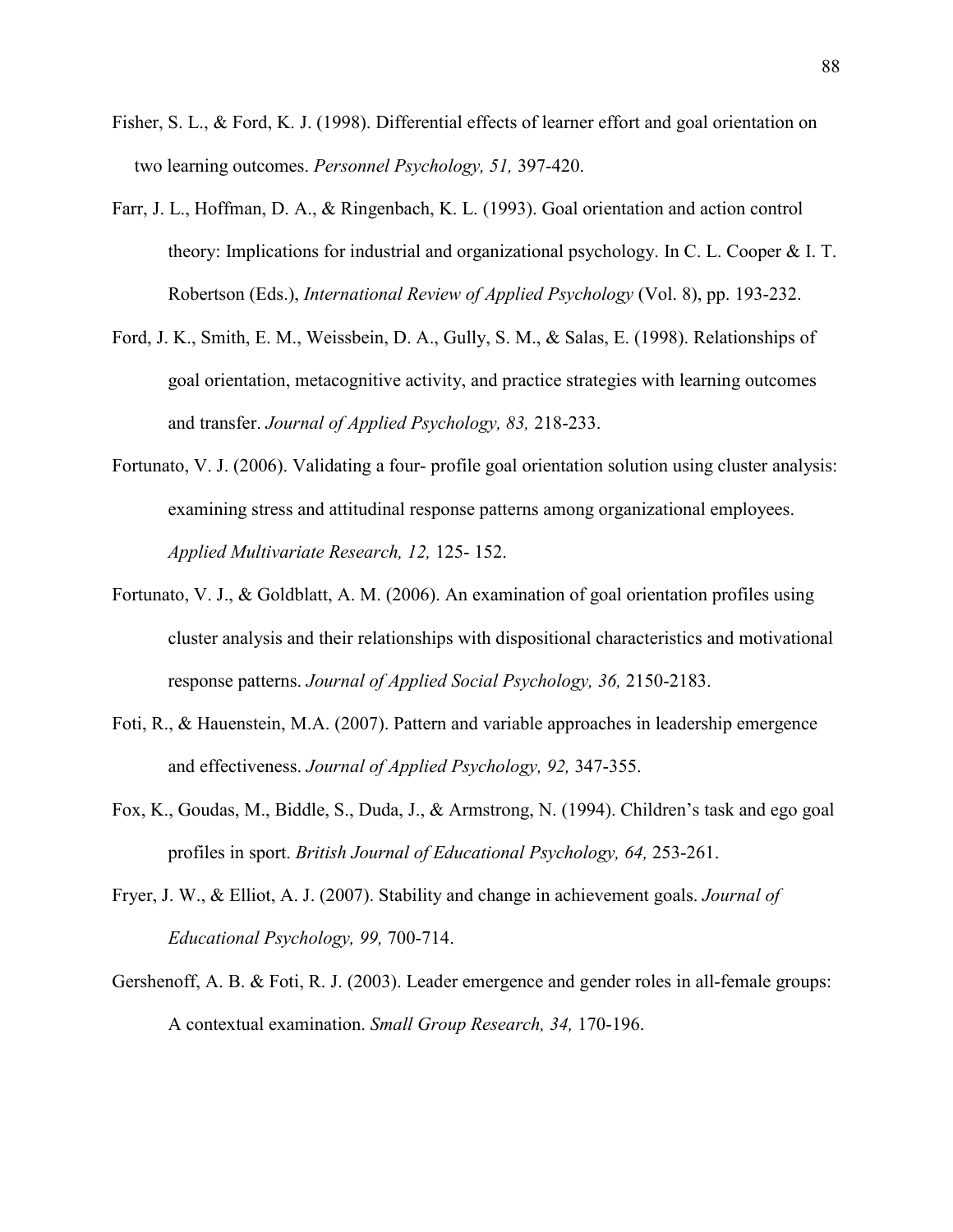- Hafsteinsson, L.G. (2004). *The interactive effects of achievement goals and task complexity on effort, mental focus and enjoyment.* Unpublished dissertation. Virginia Polytechnic Institute and State University, Virginia.
- Hair, J.F., Jr., Anderson, R. E., Tatham, R.L. & Black, W.C. (1998). *Multivariate data analysis*.  $(5<sup>th</sup>$  ed.). Upper Saddle River, NJ: Prentice Hall.
- Hair, J.F., Jr., Black, W.C., Babin, B.J., Anderson, R.E., & Tatham, R.L. (2006). *Multivariate data analysis.* (6th ed.). Upper Saddle River, NJ: Pearson Education.
- Harackiewicz, J.M., Barron, K.E., Carter, S.M., Lehto, A.T., & Elliot, A.J. (1997). Predictors and consequences of achievement goals in the college classroom: Maintaining interest and making the grade. *Journal of Personality and Social Psychology, 6,* 1284-1295.
- Harackiewicz, J.M., Barron, K.E., Tauer, J. M., Carter, S. M. & Elliot, A.J. (2000). Short-term and long-term consequences of achievement goals: Predicting interest and performance over time. *Journal of Educational Psychology, 92,* 316-330.
- Harackiewicz, J. M., Barron, K. E., Pintrich, P.R., Elliot, A.J., & Thrash, T.M. (2002). Revision of goal theory: Necessary and illuminating. *Journal of Educational Psychology, 94,* 638- 645.
- Harackiewicz, J. M., Barron, K.E., Tauer, J. M. & Elliot, A.J. (2002). Predicting success in college: A longitudinal study of achievement goals and ability measures as predictors of interest and performance from freshman year through graduation. *Journal of Educational Psychology, 94,* 562-575.
- Harackiewicz, J. M., & Elliot, A.J. (1993). Achievement goals and intrinsic motivation. *Journal of Personality and Social Psychology, 65,* 904-915.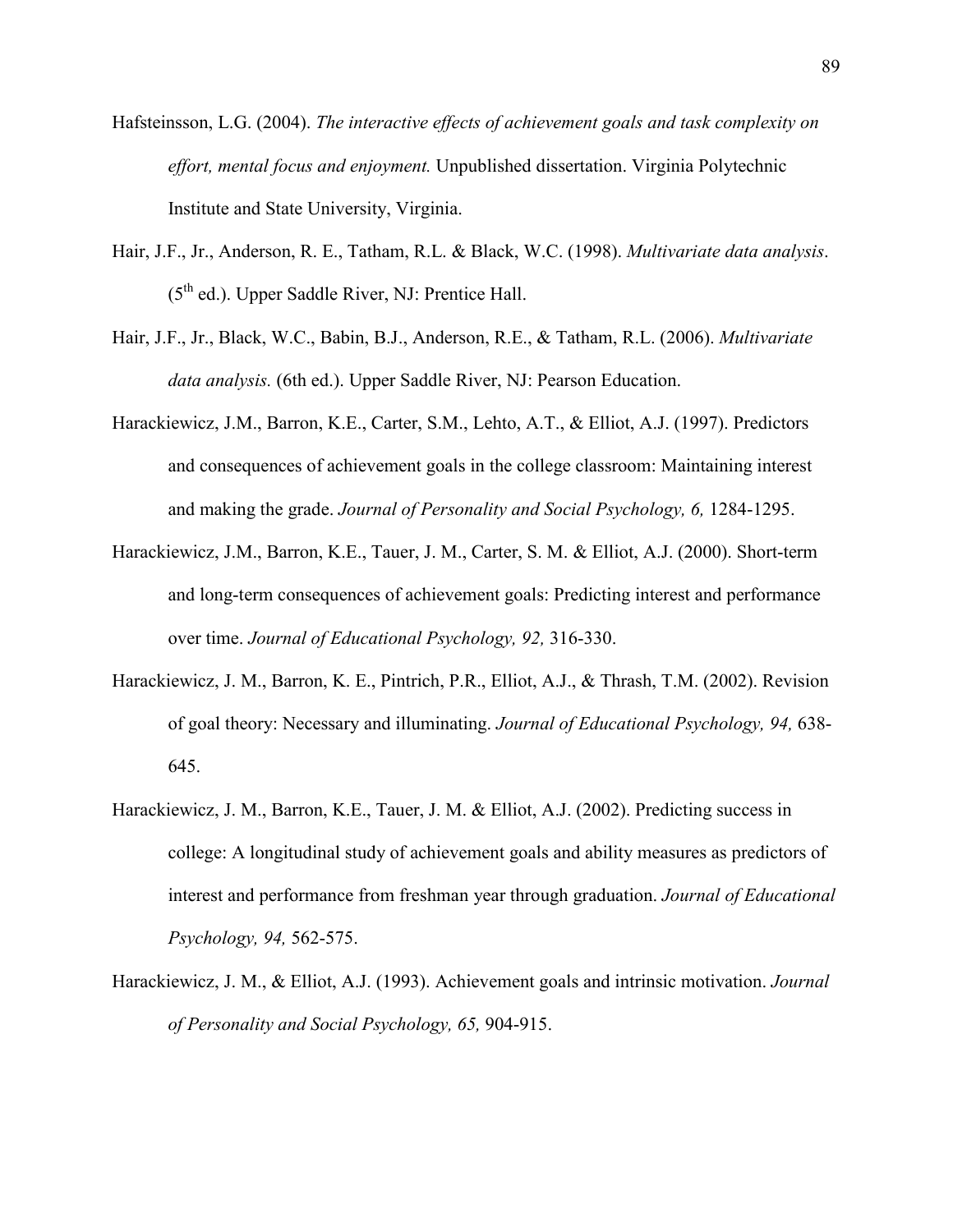- Harwood, C., Cumming, J., & Fletcher, D. (2004). Motivational profiles and psychological skills use within elite youth sport. *Journal of Applied Sport Psychology, 16,* 318-332.
- Harwood, C., Cumming, J., & Hall, C. (2003). Imagery use in elite youth sport participants: Reinforcing the applied significance of achievement goal theory. *Research Quarterly for Exercise and Sport, 72,* 292- 300.
- Heintz, P., Jr., & Steele-Johnson, D. (2004). Clarifying the conceptual definitions of goal orientation dimensions: Competence, control, and evaluation. *Organizational Analysis, 12,* 5-19.
- Higgins, E. T. (1995). Ideals, oughts, and regulatory focus: Relating affect and motivation to distinct pains and pleasures. In P. Gollwitzer & J. Bargh (Eds.), *The psychology of action: Linking cognition and motivation for behavior* (pp. 91-117). New York: Guilford Press.
- Hodge K., Allen, J.B., & Smellie, L. (2008). Motivation in masters sport: Achievement and social goals. *Psychology of Sport and Exercise, 9,* 157-176.
- Hodge, K., & Petlichkoff, L. (2000). Goal profiles in sport motivation: A cluster analysis. *Journal of Sport & Exercise Psychology, 22,* 256-272.
- Hoffman, D.A., & Strickland, O.J. (1995). Task performance and satisfaction: Evidence for a task by ego-orientation interaction. *Journal of Applied Social Psychology, 25,* 495-511.
- Hole, J. L., & Crozier, W. R. (2007). Dispositional and situational learning goals and children's self-regulation. *British Journal of Educational Psychology, 77,* 773-786.
- Hsieh, P., Sullivan, J. R., & Guerra, N. S. (2007). A closer look at college students: Self-efficacy and goal orientation. *Journal of Advanced Academics, 18,* 454-476.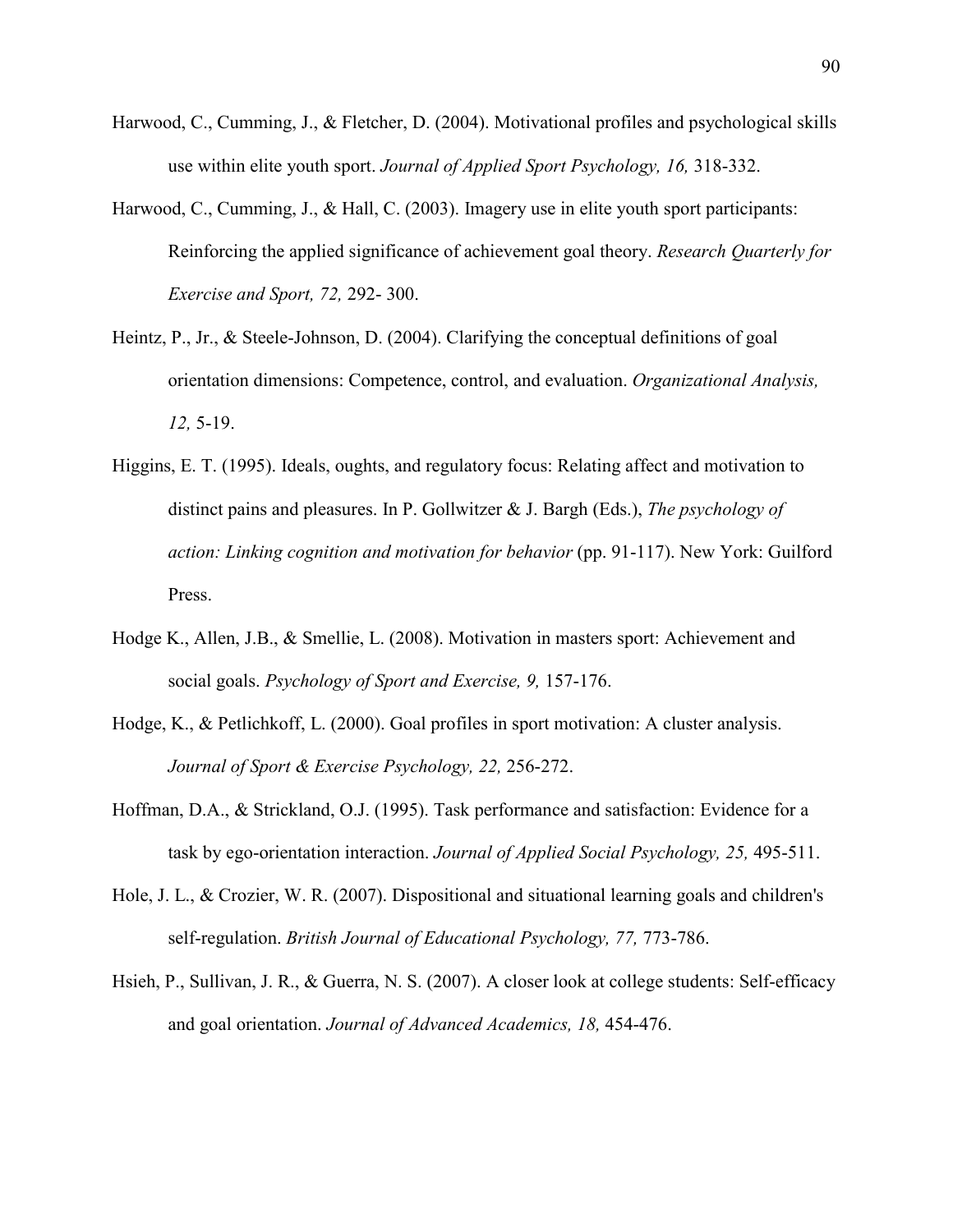Intrinsic Motivation Inventory. Retrieved July 20, 2008, from:

http://www.psych.rochester.edu/SDT/measures/intrins\_scl.html

Kanfer R. (1990). Motivation theory and industrial organizational psychology. In M.D. Dunnette & L. M. Hough (Eds.), *Handbook of Industrial and Organizational Psychology* (Vol 1. pp 75-170). Palo Alto, CA: Consulting Psychologists Press.

Kanfer, R., & Ackerman, P. L. (1989). Motivation and cognitive abilities: An integrative/aptitude-treatment interaction approach to skill acquisition. *Journal of Applied Psychology, 74,* 657-690.

- Kaplan, A., & Maehr, M. L. (2007). The contributions and prospects of goal orientation theory. *Educational Psychology Review, 19,* 141-184.
- Kaplan, A., & Midgley, C., (1997). The effect of achievement goals: Does level of perceived academic competence make a difference. *Contemporary Educational Psychology, 22,* 415- 435.
- Kolić- Vehovec, S., Rončević, B., & Bajšanski, I. (2008). Motivational components of selfregulated learning and reading strategy use in university students: the role of goal orientation patterns. *Learning and Individual Differences, 18,* 108-113.
- Kozlowski, S. W., Gully, S. M., Brown, K. G., Salas, E., Smith, E. M., & Nason, E. R. (2001). Effects of training goals and goal orientation traits on multidimensional training outcomes and performance adaptability. *Organizational Behavior &Human Decision Processes, 85*, 1-31.
- Kristof-Brown, A. L., & Stevens, C. K. (2001). Goal congruence in project teams: Does the fit between members' personal mastery and performance goals matter? *Journal of Applied Psychology, 86,* 1083- 1095.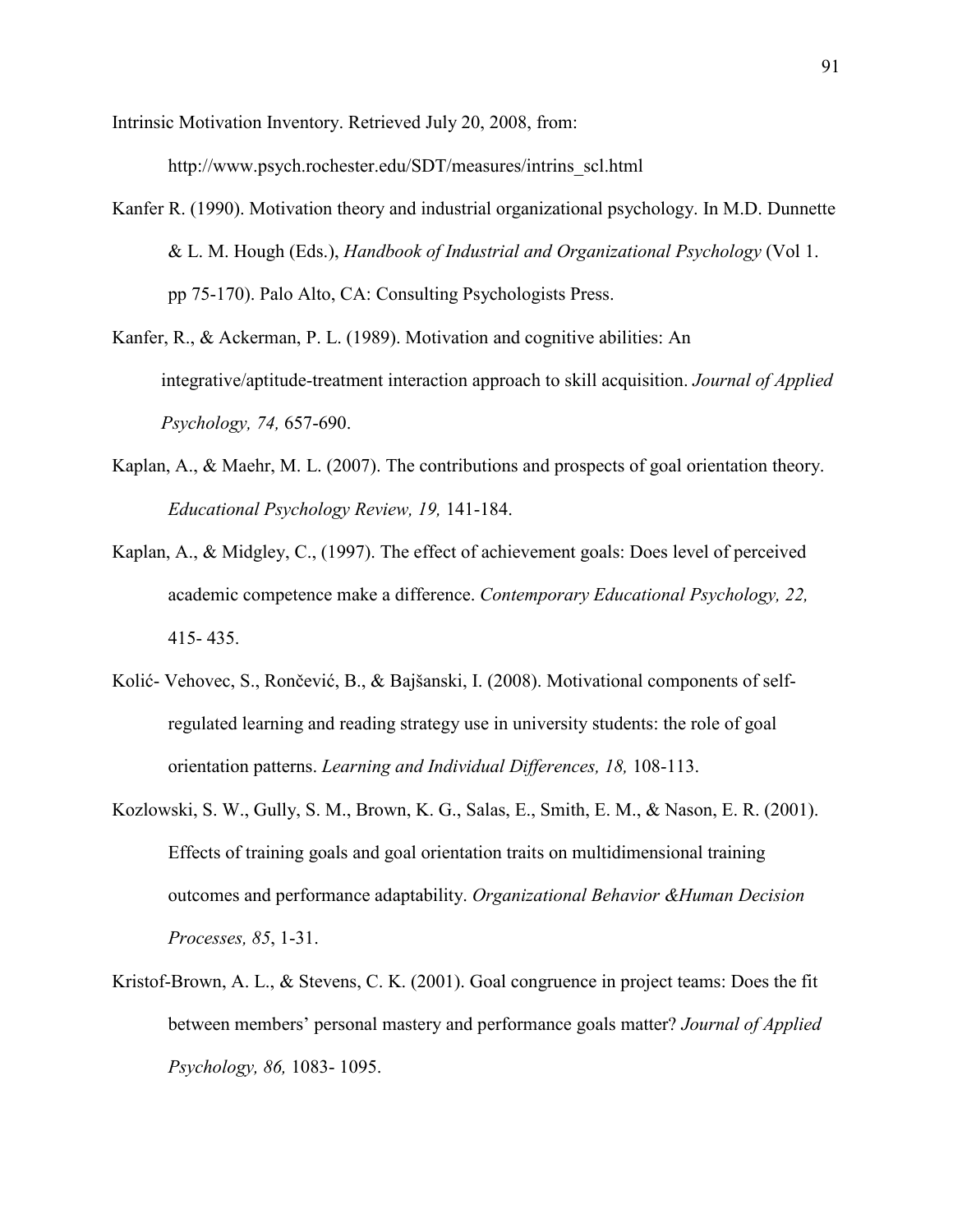- Lau, K., Lee, J. C. K. (2008). [Validation of a Chinese achievement goal orientation](http://web.ebscohost.com/ehost/viewarticle?data=dGJyMPPp44rp2%2fdV0%2bnjisfk5Ie46bRJtqqxTbOk63nn5Kx95uXxjL6qrUq2pbBIrq%2beUbirrlKxq55Zy5zyit%2fk8Xnh6ueH7N%2fiVbCmsFCzqbNOtaakhN%2fk5VXj5KR84LPui%2ffepIzf3btZzJzfhruorki2o69IsKyyRa6mtT7k5fCF3%2bq7fvPi6ozj7vIA&hid=9) [questionnaire](http://web.ebscohost.com/ehost/viewarticle?data=dGJyMPPp44rp2%2fdV0%2bnjisfk5Ie46bRJtqqxTbOk63nn5Kx95uXxjL6qrUq2pbBIrq%2beUbirrlKxq55Zy5zyit%2fk8Xnh6ueH7N%2fiVbCmsFCzqbNOtaakhN%2fk5VXj5KR84LPui%2ffepIzf3btZzJzfhruorki2o69IsKyyRa6mtT7k5fCF3%2bq7fvPi6ozj7vIA&hid=9). *British Journal of Educational Psychology,78,* 331-353.
- Lee, F. K., Sheldon, K. M., & Turban, D. B. (2003). Personality and the goal-striving process: The influence of achievement goal patterns, goal level, and mental focus on performance and enjoyment. *Journal of Applied Psychology, 88,* 256-265.
- Levy-Tossman, I., Kaplan, A., & Assor, A. (2007). Academic goal orientations, multiple goal profiles, and friendship intimacy among early adolescents. *Contemporary Educational Psychology, 32,* 231-252.
- Locke, E. A., & Latham, G. P. (1990). *A theory of goal setting & task performance.* Englewood Cliffs, NJ: Prentice-Hall.
- Maehr, M. L. (1983). On doing well in science: Why Johnny no longer excels, why Sarah never did. In S. Paris, G. Olson, & H. Stevenson (Eds.), Learning and motivation in the classroom (pp. 179-210). Hillsdale, NJ: Erlbaum.
- Maehr, M.L. (1984). Meaning and motivation: Toward a theory of personal investment. In R. Ames & C. Ames (Eds.), *Research on motivation in education: Student motivation* (Vol. 1, pp. 115-144). New York: Academic Press.
- Magnusson, D. (1995). Individual development: A holistic, integrated model. In Moen, P., & Elder, G. H. Jr. *Examining lives in context: Perspectives on the ecology of human development* (pp. 19-60).Washington, DC, US: American Psychological Association.
- Magnusson, D. (1997). The logic and implications of a person-oriented approach. In R.B. Cairns, L.R. Bergman, & J. Kagan (Eds.), *Methods and models for studying the individual* (pp. 33 – 63). Thousand Oak, CA: Sage.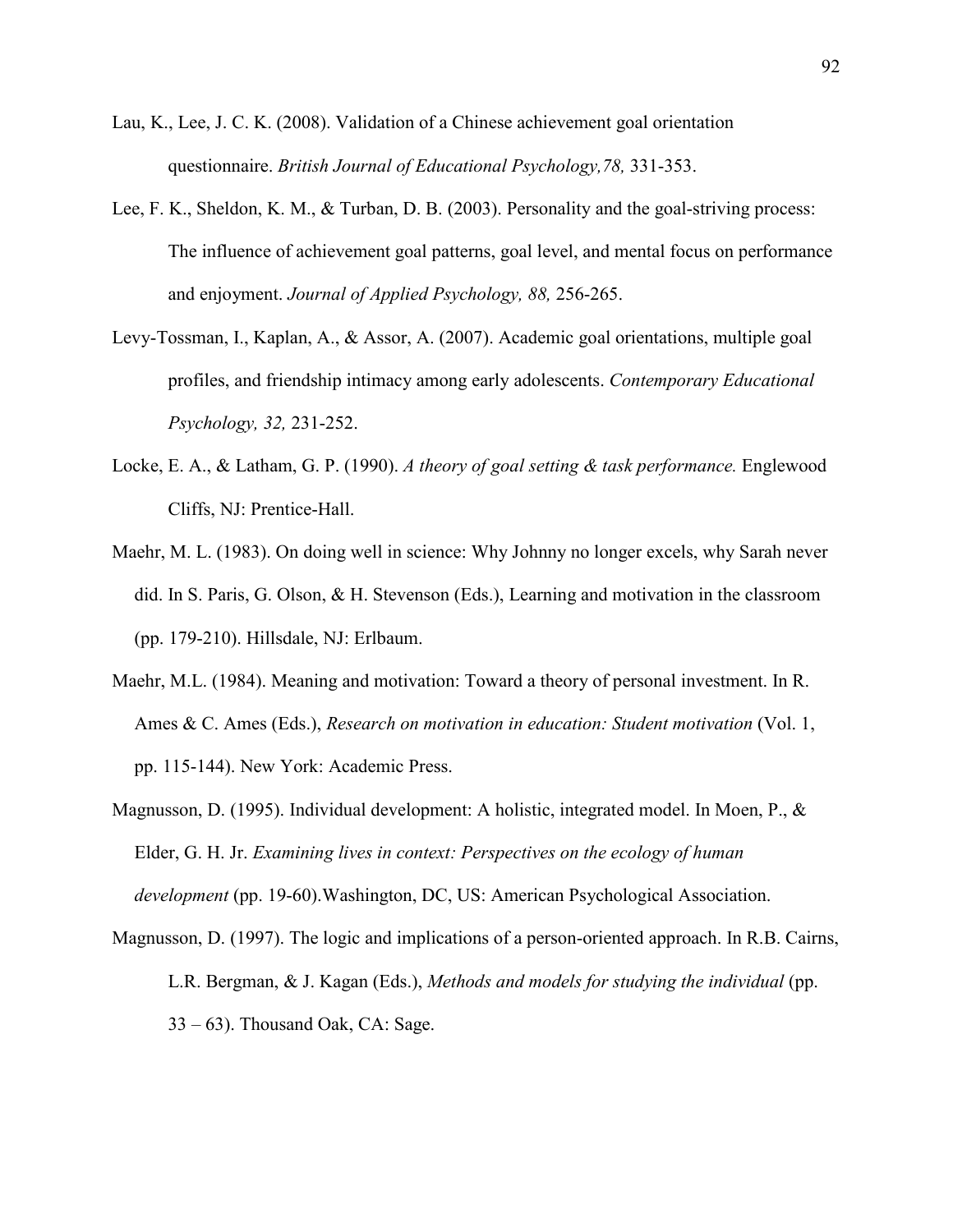- Magnusson, D. (1999). On the individual: A person-oriented approach to developmental research. *European Psychologist,4,* 205- 218.
- Magnusson, D. (2000). The individual as the organizing principle in psychological inquiry: A holistic approach. In L.R. Bergman, R.C. Cairns, L. Nilsson, & L. Nystedt (Eds.), *Developmental science and the holistic approach* (pp. 33-48). Mahwah, NJ: Elbaum.
- Magnusson, D. (2003). The person approach: Concepts, measurements models, and research strategy. *New Directions for Child and Adolescent Development, 101,* 3- 23.
- Magnusson, D., & Törestad, B (1993). A holistic view of personality: A model revisited. *Annual Review of Psychology, 44,* 427-452.
- Manderlink, G., & Harackiewicz, J. M. (1984). Proximal versus distal goal setting and intrinsic motivation. *Journal of Personality and Social Psychology, 47,* 918-928.
- Mangos, P. M., & Steele-Johnson, D. (2001). The role of subjective task complexity in goal orientation, self-efficacy, and performance relations. *Human Performance,14*, 169-186.
- Meece, J., & Holt , K. (1993). A pattern analysis of students' achievement goals. *Journal of Educational Psychology, 85,* 582-590.
- Middleton, M., & Midgley, C. (1997). Avoiding the demonstration of lack of ability: An underexplored aspect of goal theory. *Journal of Educational Psychology, 89,* 710-718.
- Middleton, M. J., & Midgley, C. (2002). Beyond motivation: Middle school students' perceptions of press for understanding in math. *Contemporary Educational Psychology, 27,* 373-391.
- Murayama, K. & Elliot, A. J. (2009). [The joint influence of personal achievement goals and](http://web.ebscohost.com/ehost/viewarticle?data=dGJyMPPp44rp2%2fdV0%2bnjisfk5Ie46bRJtqqxTbOk63nn5Kx95uXxjL6qrUq2pbBIrq%2beUbirrlKxq55Zy5zyit%2fk8Xnh6ueH7N%2fiVbCmsFCzqbNOtaakhN%2fk5VXj5KR84LPui%2ffepIzf3btZzJzfhruorki3o65MtKquRa6ntD7k5fCF3%2bq7fvPi6ozj7vIA&hid=9) [classroom goal structures on achievement-relevant outcomes](http://web.ebscohost.com/ehost/viewarticle?data=dGJyMPPp44rp2%2fdV0%2bnjisfk5Ie46bRJtqqxTbOk63nn5Kx95uXxjL6qrUq2pbBIrq%2beUbirrlKxq55Zy5zyit%2fk8Xnh6ueH7N%2fiVbCmsFCzqbNOtaakhN%2fk5VXj5KR84LPui%2ffepIzf3btZzJzfhruorki3o65MtKquRa6ntD7k5fCF3%2bq7fvPi6ozj7vIA&hid=9). *Journal of Educational Psychology,101,* 432-447.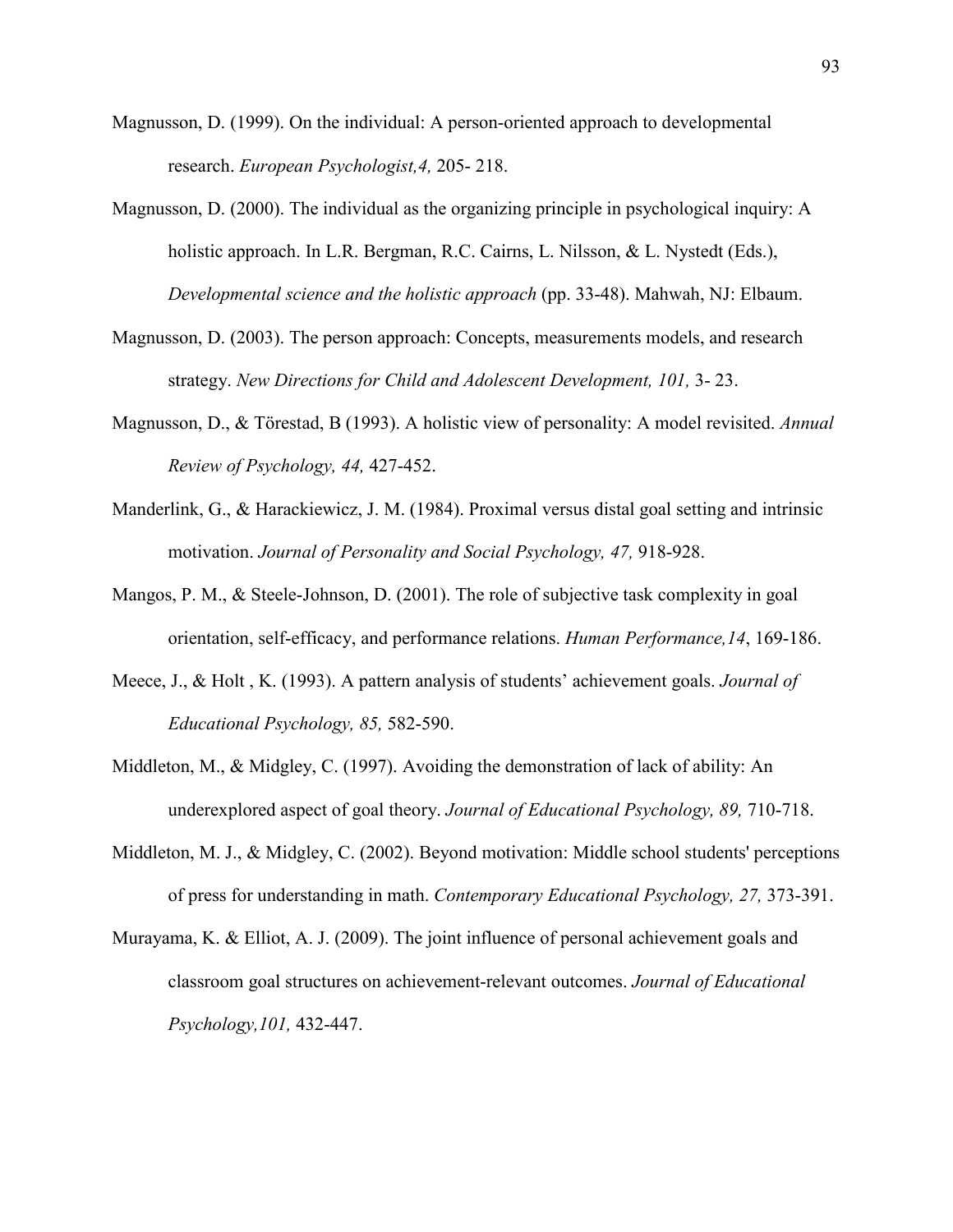- Nicholls, J. G. (1975). Causal attributions and other achievement-related cognitions: Effects of task outcome, attainment value, and sex. *Journal of Personality and Social Psychology, 31,* 379–389.
- Nicholls, J. G. (1984). Achievement motivation: Conceptions of ability, subjective experience, task choice, and performance. *Psychological Review, 91*, 328-346.
- O'Shea, P.G. (2002). *A different way of looking: Application of a pattern approach to understanding transformational and transactional leadership.* Unpublished dissertation. Virginia Polytechnic Institute and State University, Virginia.
- Park, G., Schmidt, A. M., Scheu, C., & Deshon, R. P. (2007). A process model of goal orientation and feedback seeking. *Human Performance, 20,* 119- 145.
- Payne, S. C., Youngscourt, S. S., & Beaubien, J. M. (2007). A meta-analytic examination of the goal orientation nomological net. *Journal of Applied Psychology, 92,* 128-150.
- Pekrun, R., Elliot, A.J., & Maier, M.A. (2006). Achievement goals and discrete achievement emotions: A theoretical model and prospective test. *Journal of Educational Psychology, 98,* 583-597.
- Phillips, J. M., & Gully, S. M. (1997). Role of goal orientation, ability, need for achievement, and locus of control in the self-efficacy and goal--setting process. *Journal of Applied Psychology, 82*, 792-802.
- Pintrich, P. R. (2000). Multiple goals, multiple pathways: The role of goal orientation in learning and achievement. *Journal of Educational Psychology, 92,* 544- 555.
- Pintrich, P. R., Conley, A. M., & Kempler, T. M. (2003). Current issues in achievement goal theory and research. *International Journal of Educational Research, 39,* 319-337.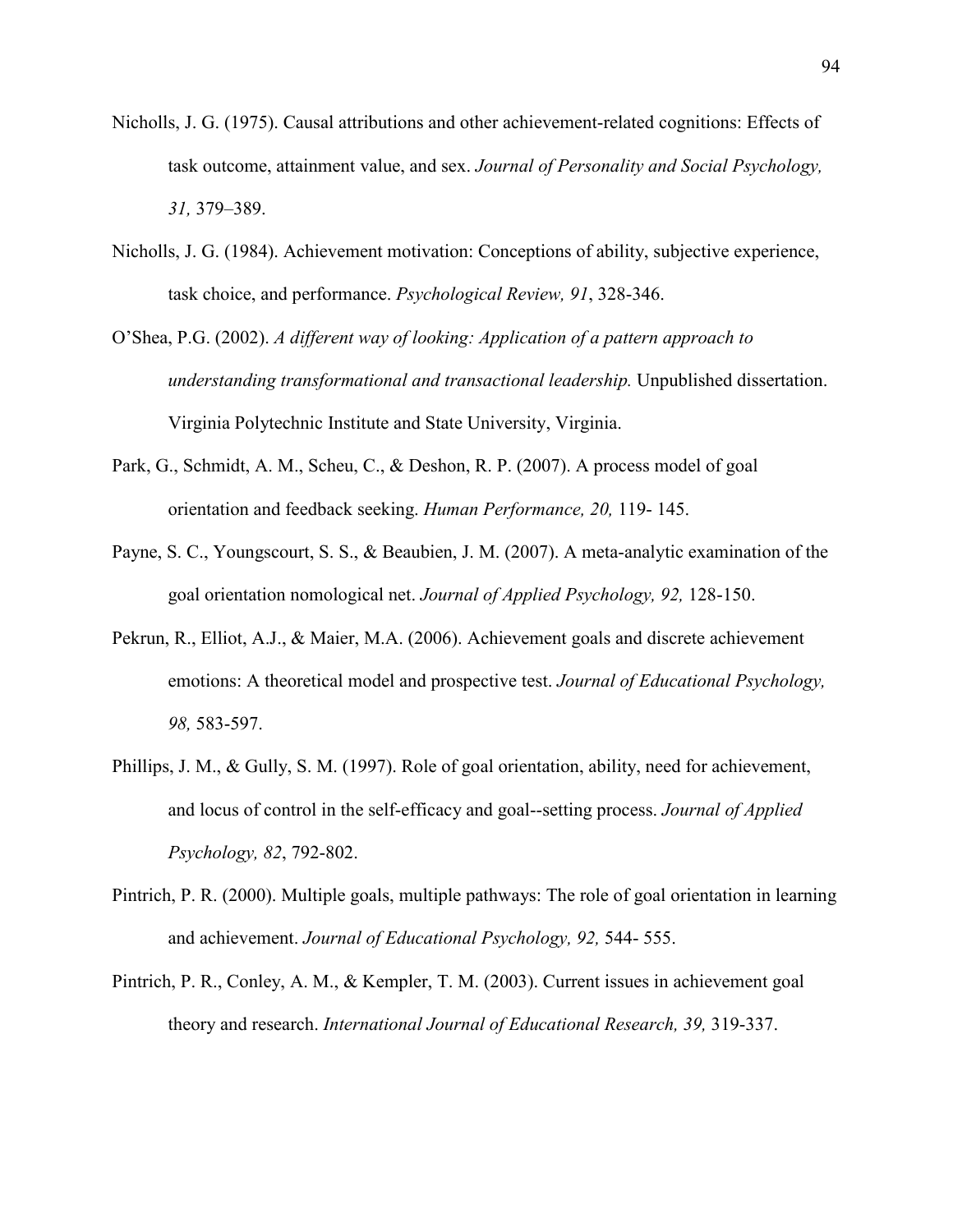- Porath, C.L., & Bateman, T. S. (2006). Self-regulation: From goal orientation to job performance. *Journal of Applied Psychology, 91,* 185-192.
- Potosky, D. & Ramakrishna, H. V. (2002). The moderating role of updating climate perceptions in the relationship between goal orientation, self-efficacy, and job performance. *Human Performance, 15,* 275-297.
- Roedel, T. D., Schraw, G., & Plake, B.S. (1994). Validation of a measure of learning and performance goal orientations. *Educational and Psychological Measurement, 54,* 1013-1021.
- Schraw, G., Horn, C., Throndike-Christ, T., & Bruning, R. (1995). Academic goal orientations and student classroom achievement. *Contemporary Educational Psychology, 20*, 359- 368.
- Schmidt, A. M., & Ford, K. J. (2003). Learning within a learner control training environment: The interactive effects of goal orientation and metacognitive instruction on learning outcomes. Personnel Psychology, 56, 405-429.
- Seijts, G. H., Latham, G. P., Tasa, K., & Latham, B. W. (2004). Goal setting and goal orientation: An integration of two different yet related literatures. *Academy of Management Journal, 47,* 227-239.
- Sideridis, Georgios D. (2005). Goal orientation, academic achievement, and depression: evidence in favor of a revised goal theory framework. *Journal of Educational Psychology, 97,* 366-375.
- Sins, P. H. M., van Joolingen, W. R., Savelsbergh, E.R., & van Hout-Wolters, B. (2008). Motivation and performance within a collaborative computer-based modeling task: Relations between students' achievement goal orientation, self-efficacy, cognitive processing, and achievement. *Contemporary Educational Psychology, 33,* 58-77.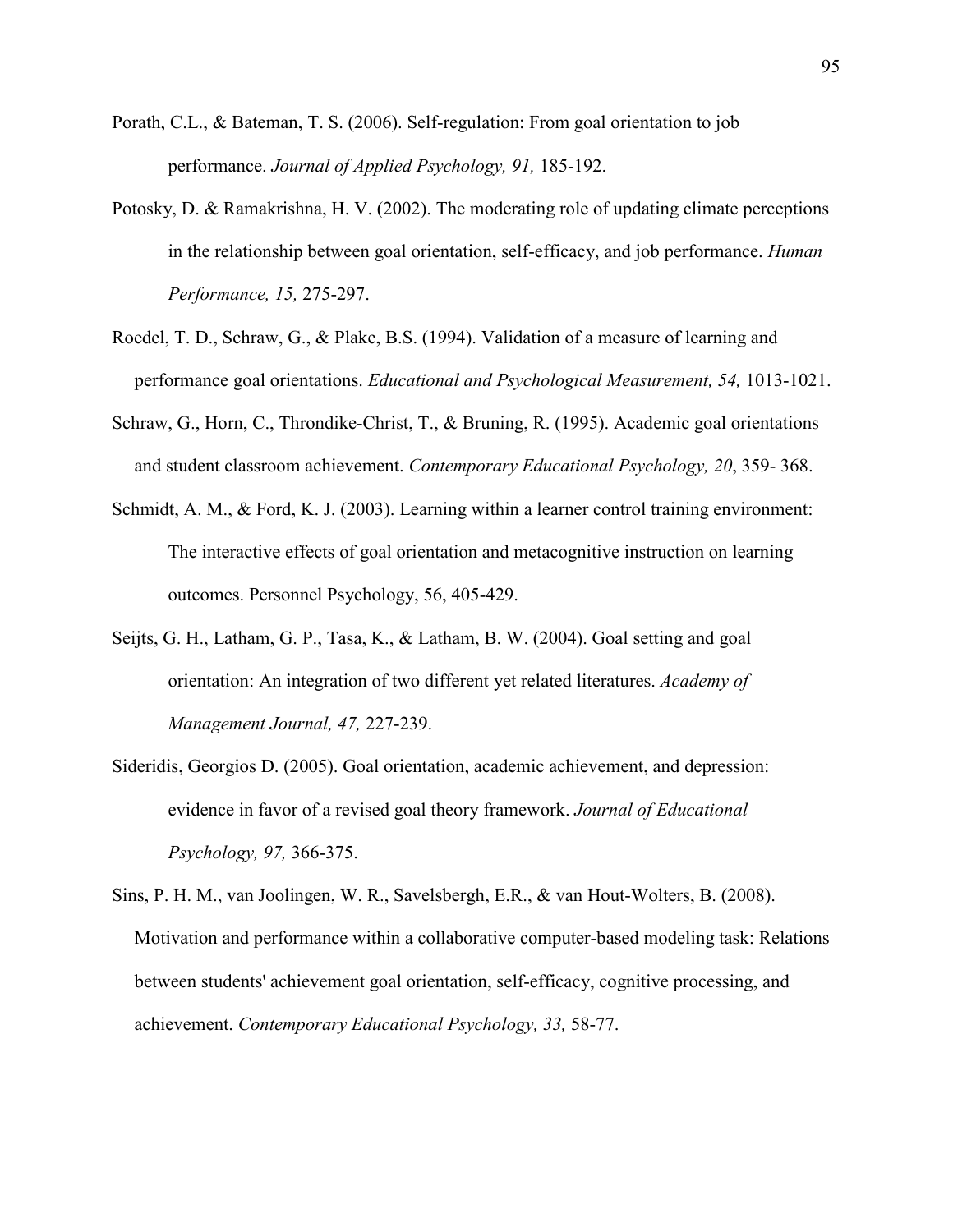- Sit, C. H., & Lindner, K. J. (2007). Achievement goal profiles, perceived ability and participation motivation for sport and physical activity. *International Journal of Sport Psychology, 38,* 283- 303.
- Smith, A.L., Balaguer, I., & Duda, J. L. (2006). Goal orientation profile differences on perceived motivational climate, perceived peer relationships, and motivation-related responses of youth athletes. *Journal of Sport Sciences, 24,* 1315-1327.
- Smith, J. A. & Foti, R. J. (1998). A pattern approach to the study of leader emergence. *Leadership Quarterly, 9,* 147-160.
- Stephens, D. E. (1998). The relationship of goal orientation and perceived ability to enjoy and value in youth sport. *Pediatric Exercise Science, 10,* 236-247.
- Stevens, C. K., & Gist, M. E. (1997). Effects of self-efficacy and goal-orientation training on negotiation skill maintenance: What are the mechanisms? *Personnel Psychology, 50,* 955-978.
- Towler, A. J., & Dipboye, R. L. (2001). Effects of trainer expressiveness, organization, and trainee goal orientation on training outcomes. *Journal of Applied Psychology, 86*, 664- 673.
- VandeWalle, D. (1997). Development and validation of a work domain goal orientation instrument. *Education and Psychological Measurement, 8,* 995- 1015.
- VandeWalle, D., Brown, S. P., Cron, W. L., & Slocum, J. W. (1999). The influence of goal orientation and self- regulation tactics on sales performance: A longitudinal field test. *Journal of Applied Psychology, 84*, 249-259.
- VandeWalle, D., Cron, W. L., & Slocum, J. W., Jr. (2001). The role of goal orientation following performance feedback. *Journal of Applied Psychology, 86,* 629-640.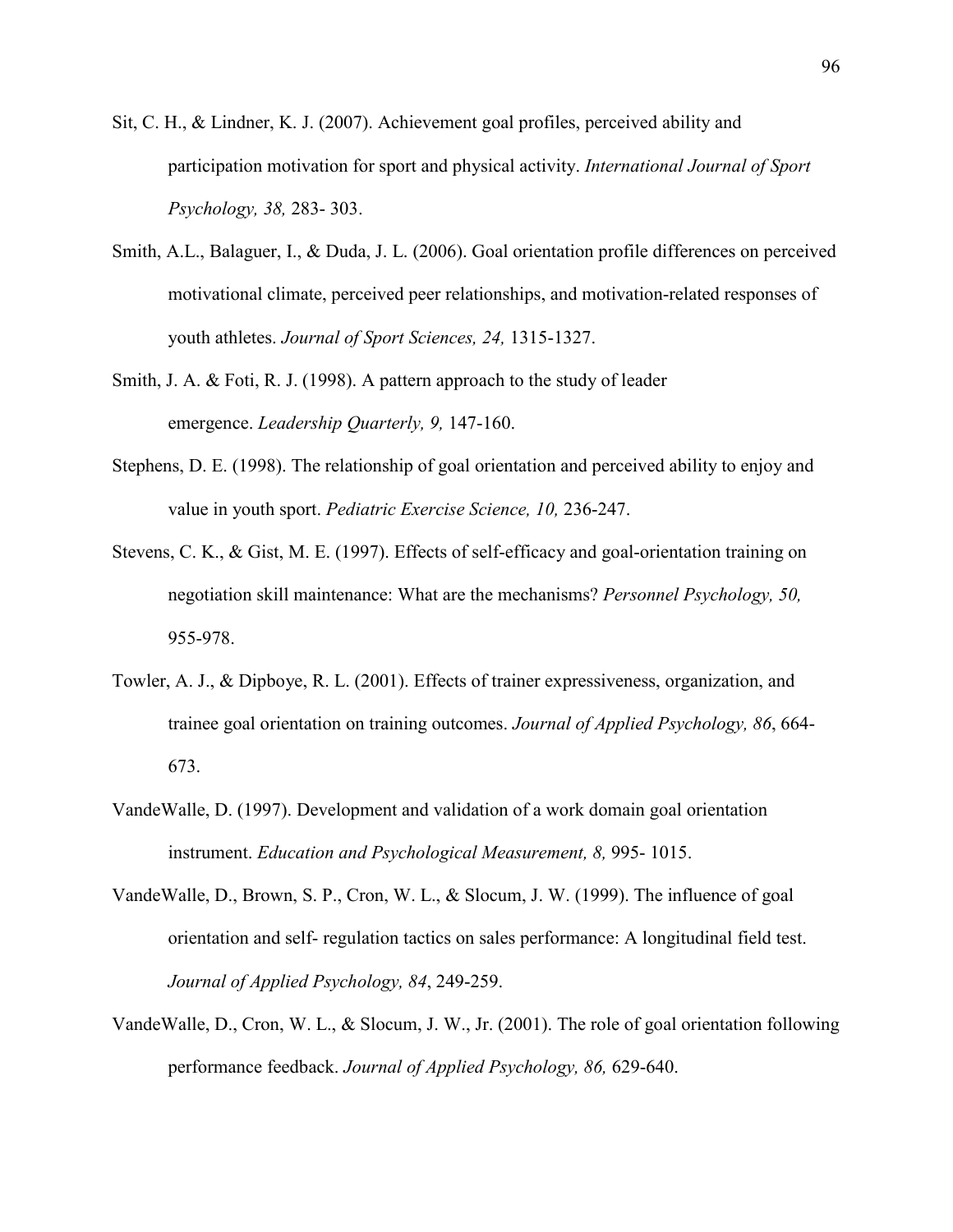- VandeWalle, D., & Cumming, L. L. (1997). A test of the influence of goal orientation on the feedback-seeking process. *Journal of Applied Psychology, 82*, 390-400.
- VandeWalle, D., Ganesan, S., Challagalla, G. N., & Brown, S. P. (2000). An integrated model of feedback-seeking behavior: Disposition, context, and cognition. *Journal of Applied Psychology, 85*, 996-1003.
- Veermans, M., & Tapola, A. (2004). Primary school students' motivational profiles in longitudinal settings. *Scandinavian Journal of Educational Research,* 48, 373- 395.
- von Eye, A., & Bergman, L. (2003). Research strategies in developmental psychopathology: Dimensional identity and the person-oriented approach. *Development and Psychopathology, 15,* 553-580.
- von Eye, A., & Bogat A. G. (2006). Person-oriented and variable-oriented research: Concepts, results and development. *Merrill-Palmer Quarterly, 52,* 390-420.
- von Eye, A., Bogat, G.A. & Rhodes, J. E. (2006). Variable-oriented and person-oriented perspectives of analysis: The example of alcohol consumption in adolescence. *Journal of Adolescence, 29,* 981- 1004.
- Wang, C.K. J., & Biddle, S.J.H. (2001). Young people's motivational profiles in physical activity: A cluster analysis. *Journal of Sport & Exercise Psychology, 23,* 1-22.
- Wang, C.K. J., Chatzisarantis, L.D., Spray, C. M. & Biddle, S. J.H (2002). Achievement goal profiles in school physical education: Differences in self-determination, sport ability beliefs, and physical activity. *British Journal of Educational Psychology, 72,* 433-445.
- Wechsler, D. (1997). *Wechsler Adult Intelligence Scale-Third Edition*. San Antonio, TX: The Psychological Corporation.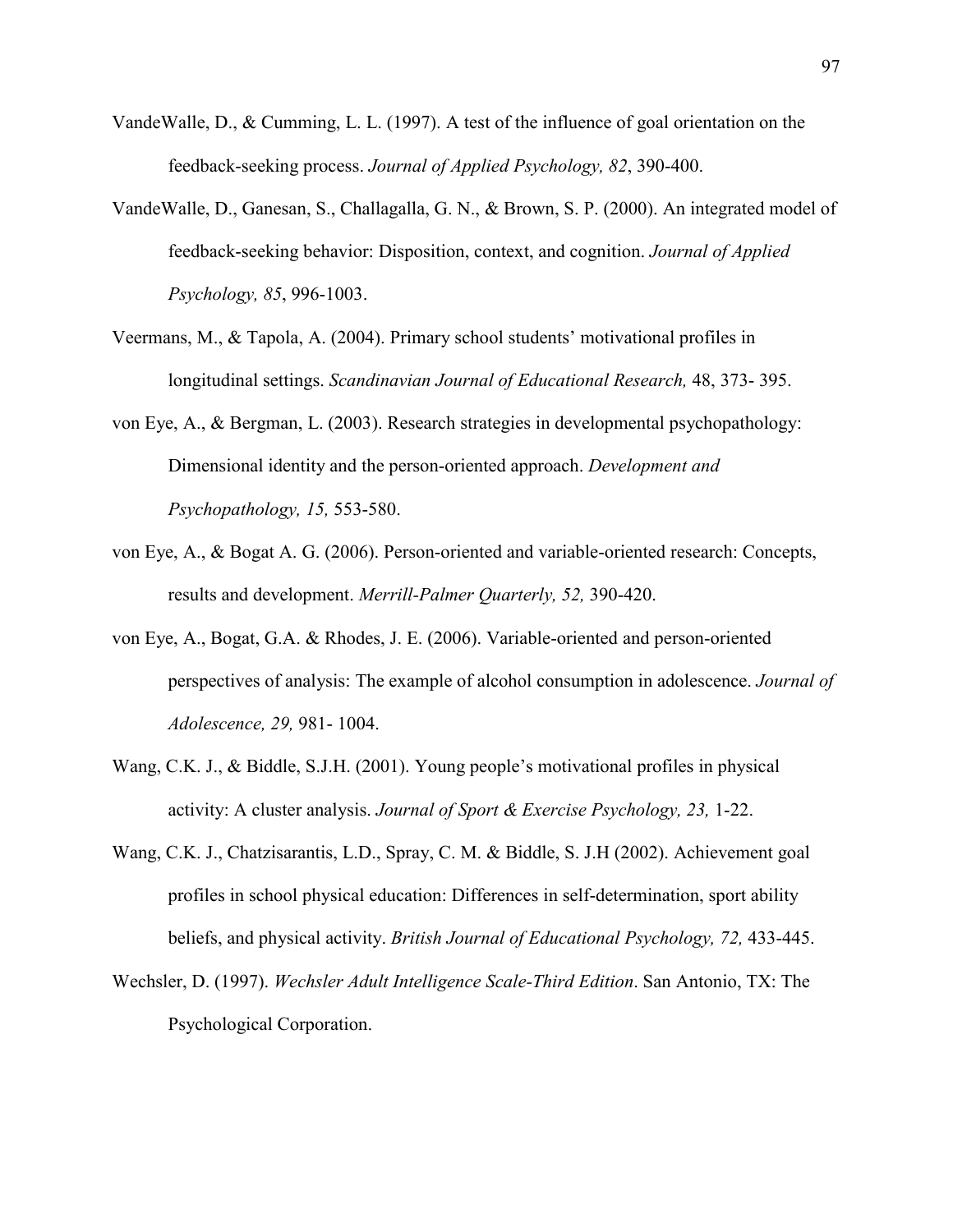- Wolters, C. A., & Rosenthal, H. (2000). The relation between students' motivational beliefs and their use of motivational regulation strategies. *International Journal of Educational Research, 33,* 801-820.
- Yeo, G.B., & Neal, A. (2004). A multilevel analysis of effort, practice, and performance: effects of ability conscientiousness and goal orientation. *Journal of Applied Psychology, 89,* 231- 247.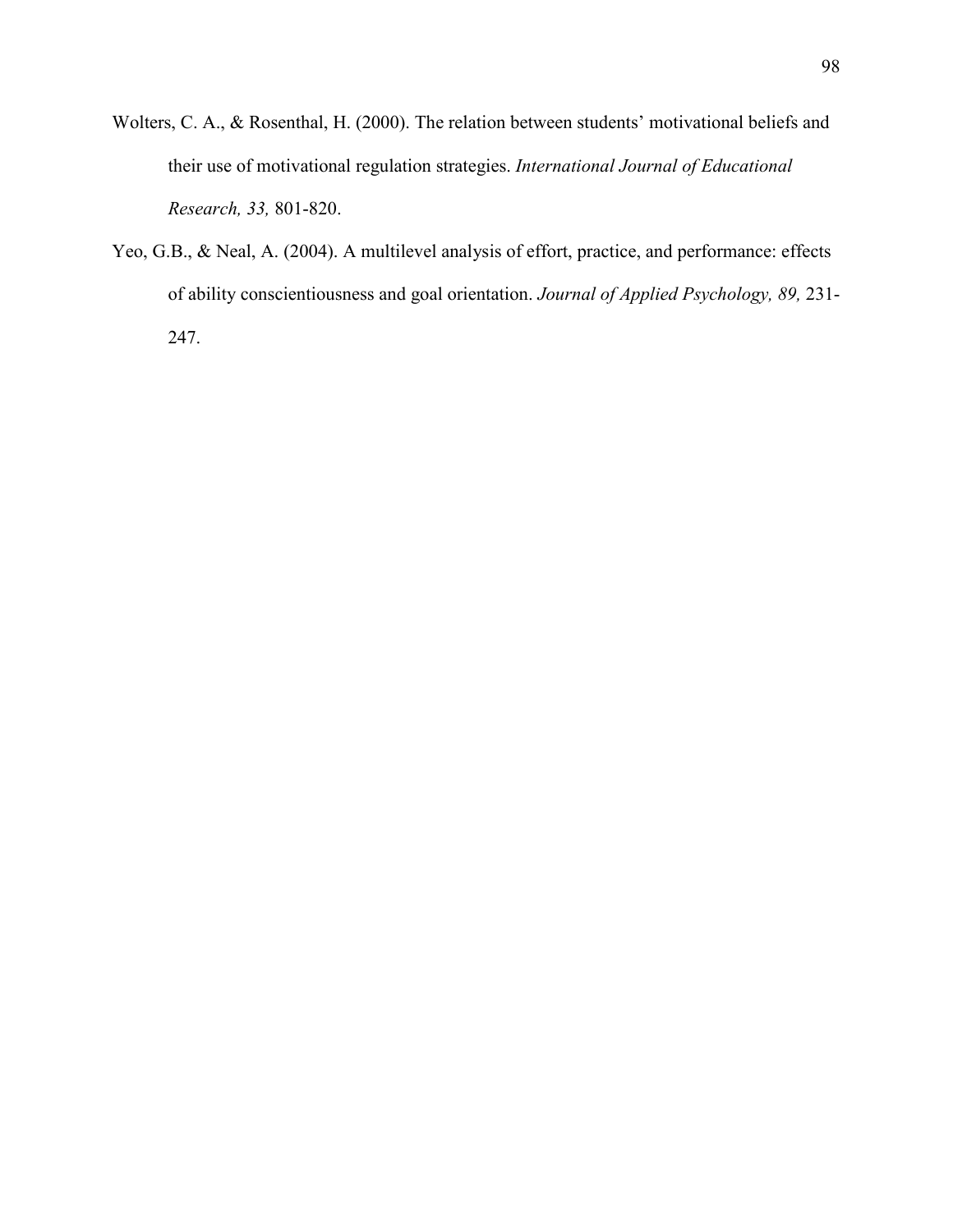### Table 1

# *Means and Standard Deviations of the Goal Orientation Dimensions for Patterns Created using*

|            |            | Median Split with Confidence |            |            |                         |            |  |  |
|------------|------------|------------------------------|------------|------------|-------------------------|------------|--|--|
| Pattern    |            | Intervals                    |            |            | <b>Cluster Analysis</b> |            |  |  |
|            | <b>LGO</b> | PGO                          | <b>AGO</b> | <b>LGO</b> | <b>PGO</b>              | <b>AGO</b> |  |  |
| <b>HHH</b> | 4.08(.35)  | 3.99(0.47)                   | 3.38(.42)  | 3.62(.35)  | 3.59(.64)               | 3.52(.47)  |  |  |
| <b>HHL</b> | 4.15(.37)  | 3.96(.50)                    | 2.22(.32)  | 4.08(.45)  | 4.11(.46)               | 2.19(.45)  |  |  |
| <b>HLL</b> | 4.13(.33)  | 2.32(.53)                    | 2.13(.38)  | 3.92(.33)  | 1.98(.36)               | 2.41(.51)  |  |  |
| <b>LHL</b> | 3.12(.31)  | 3.81(0.43)                   | 2.27(.36)  | 3.08(.31)  | 3.33(.45)               | 2.17(.57)  |  |  |
| <b>LLH</b> | 2.94(.39)  | 2.31(.51)                    | 3.36(.41)  | 2.58(.60)  | 2.27(1.07)              | 4.27(.32)  |  |  |
| <b>LLL</b> | 2.81(.41)  | 2.09(.57)                    | 2.18(.42)  | 2.59(.47)  | 2.00(.57)               | 2.14(0.42) |  |  |

## *Median Splits and for Patterns Created using Cluster Analysis*

*Note.* Values in parentheses represent standard deviations,  $H = High$ ,  $L = Low$ ,  $LGO = learning$ goal orientation. PGO = performance-approach goal orientation. AGO = performance-avoid goal orientation. The standard error of the mean was used to create confidence intervals around the median during cluster formation. Equivalent clusters were not found for the HLH and LHH patterns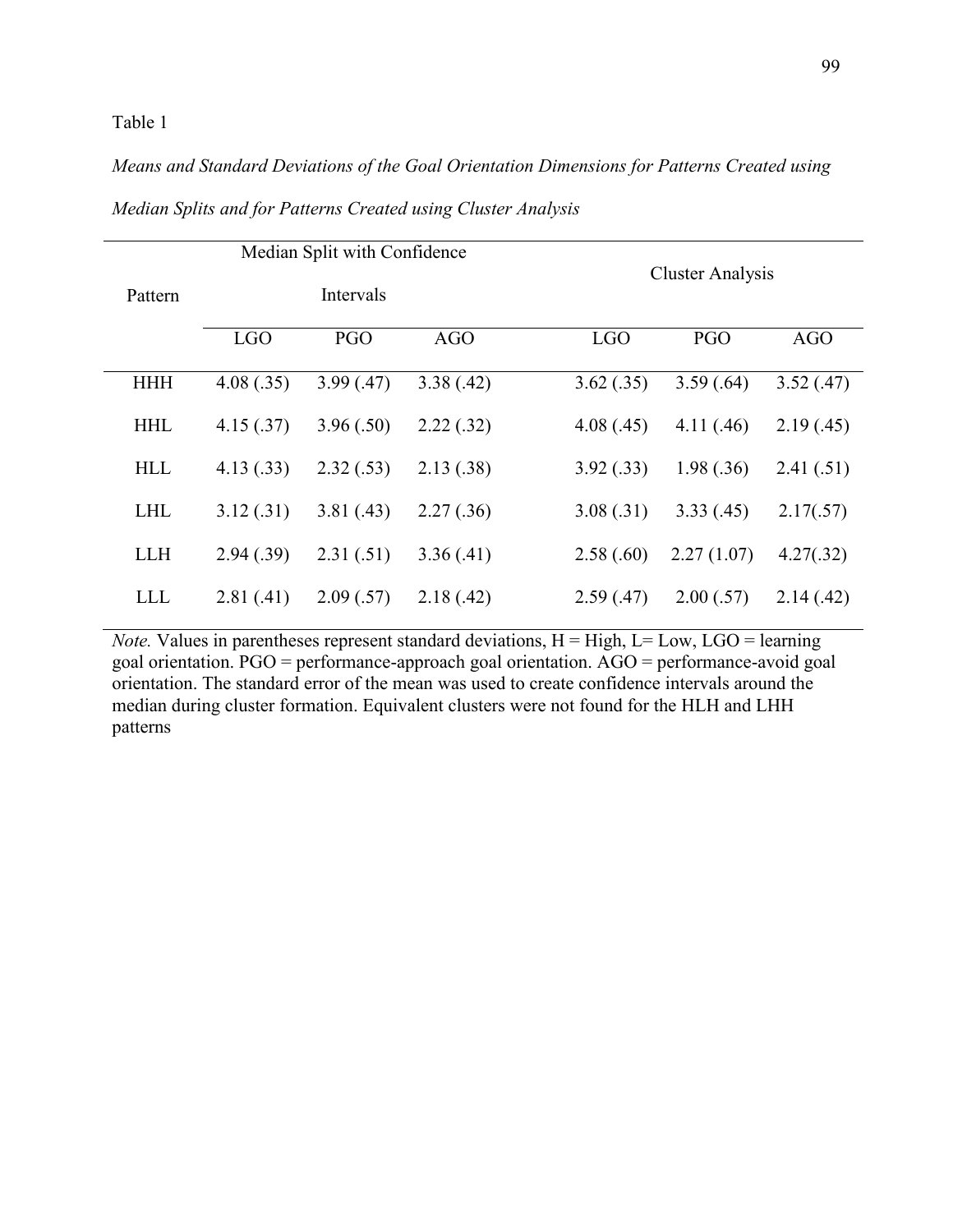Table 2

| Variable          | M    | <i>SD</i> |         | $\mathfrak{D}_{1}^{(1)}$ | 3       | 4       |
|-------------------|------|-----------|---------|--------------------------|---------|---------|
| $1.$ LGO          | 3.54 | .70       |         |                          |         |         |
| 2. PGO            | 3.16 | .98       | 38.**   |                          |         |         |
| 3. AGO            | 2.82 | .73       | $-.07$  | $.29**$                  |         |         |
| 4. Self Efficacy  | 3.67 | .49       | $.51**$ | $.41**$                  | $-34**$ |         |
| 5. Exerted Effort | 3.86 | .64       | $.42**$ | $.31**$                  | .06     | $.32**$ |

*Means, Standard Deviations, and Intercorrelations Among Study Variables*

*Note*. *N* = 371. LGO = learning goal orientation. PGO = performance-approach goal orientation. AGO = performance-avoid goal orientation. \*\* denotes a correlation that is significant at the .01 level.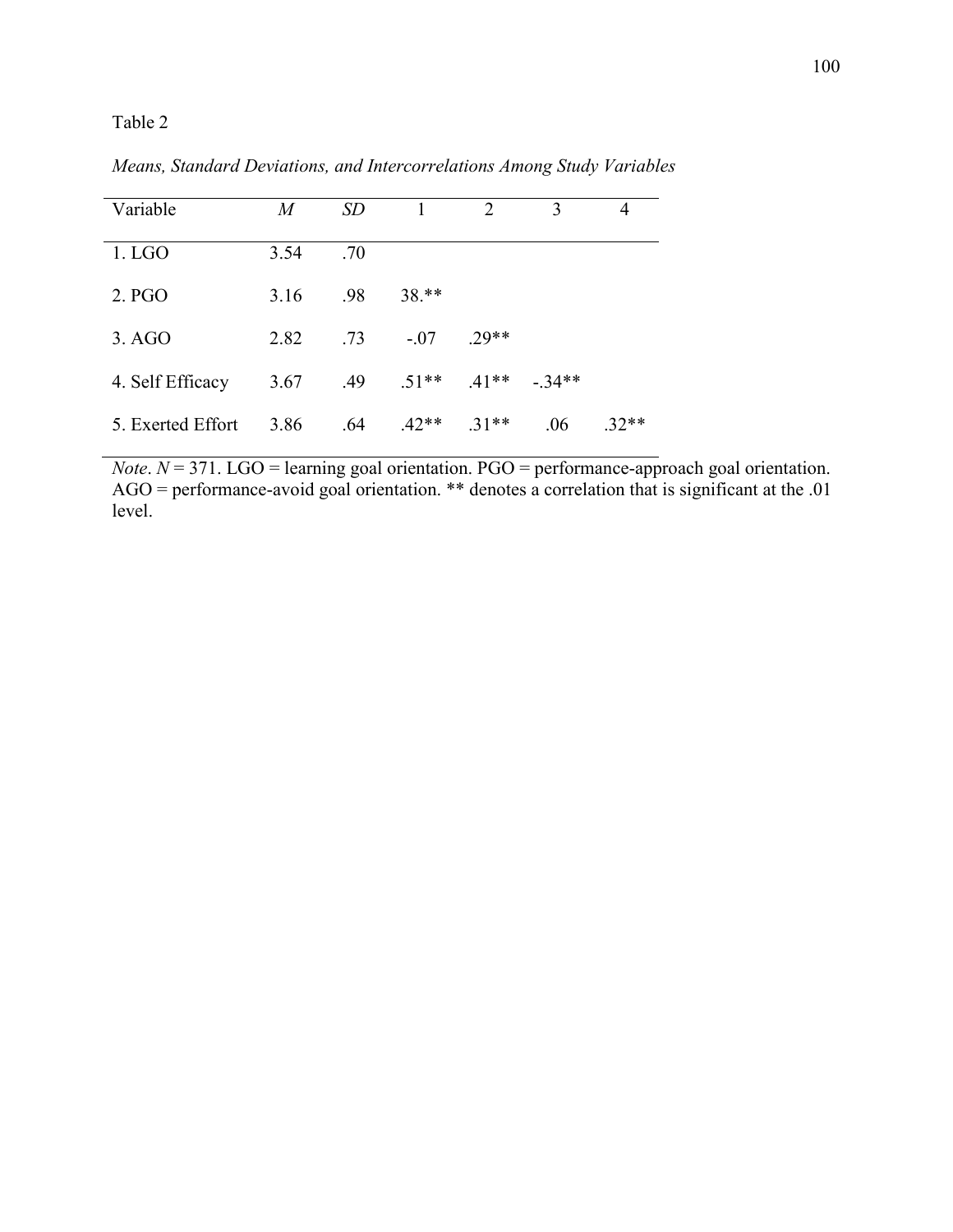## Table 3

| Patterns   | $\boldsymbol{n}$ | Self-efficacy | <b>Exerted Effort</b> |
|------------|------------------|---------------|-----------------------|
| <b>HHH</b> | 76               | 3.81(.44)     | 4.18(0.49)            |
| <b>HHL</b> | 50               | 4.11(0.44)    | 4.16(.60)             |
| <b>HLH</b> | 23               | 3.52(.45)     | 4.00(.59)             |
| <b>HLL</b> | 42               | 3.78(.33)     | 4.00(.55)             |
| <b>LHH</b> | 44               | 3.51(.47)     | 3.80(.67)             |
| <b>LHL</b> | 26               | 3.82(.32)     | 3.58(.64)             |
| <b>LLH</b> | 52               | 3.24(0.42)    | 3.51(.55)             |
| <b>LLL</b> | 58               | 3.53(0.43)    | 3.49(.62)             |

*Means and Standard Deviations by Goal Orientation Pattern for Self-Efficacy and Exerted Effort* 

*Note.* Values in parentheses represent standard deviations.  $H = High$ ,  $L = Low$ . Patterns were created using median splits with confidence intervals around the median: The standard error of the mean was used to create the confidence intervals.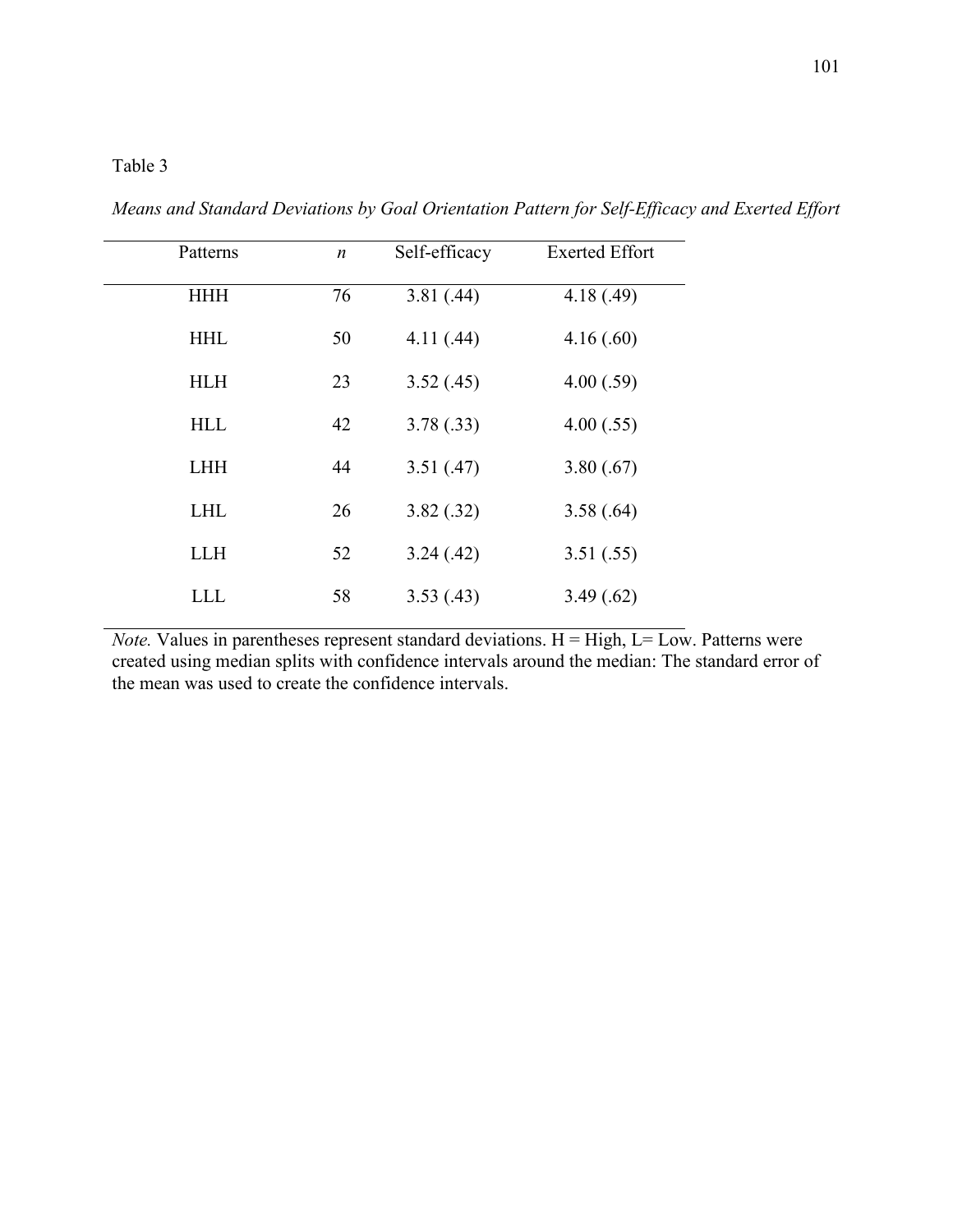| ۳           |
|-------------|
| 1<br>ì      |
| ∼<br>٦<br>г |
|             |

|                |         | Planned Comparisons between the HHL pattern (optimal pattern) and the Three Comparison Patterns. (Hypotheses 1 throu |                         |                |                |                |  |
|----------------|---------|----------------------------------------------------------------------------------------------------------------------|-------------------------|----------------|----------------|----------------|--|
| Hypothesis     | Pattern | Mean (SD)                                                                                                            | $\mathcal{A}$           | t-value        | D              | Þ              |  |
|                |         |                                                                                                                      | Self-Efficacy           |                |                |                |  |
|                | HHL     | 4.11 (.44)                                                                                                           | $\blacksquare$          | $\blacksquare$ | ı              | $\blacksquare$ |  |
|                | HHH     | 3.81 (.44)                                                                                                           | 124                     | 3.76           | $\odot$        | .68            |  |
| $\mathbf 2$    | HП      | 3.82(.32)                                                                                                            | 74                      | 2.97           | $\overline{0}$ | .75            |  |
| $\mathfrak{c}$ | HЦ      | 3.78 (.33)                                                                                                           | $\mathcal{S}^{\bullet}$ | 3.99           | $\overline{0}$ | 85             |  |
|                |         |                                                                                                                      |                         |                |                |                |  |
|                |         |                                                                                                                      | <b>Exerted Effort</b>   |                |                |                |  |
|                | HHL     | 4.16 (.60)                                                                                                           | J.                      | I.             | ı              | ı              |  |
|                | HHH     | 4.18 (.49)                                                                                                           | 124                     | $-23$          | 82             | $-0.4$         |  |
| $\mathbf 2$    | HЦ      | 3.58 (.64)                                                                                                           | 74                      | 3.90           | $\odot$        | 93             |  |
| $\epsilon$     | HLL     | 4.00(.55)                                                                                                            | $\mathcal{S}^{\bullet}$ | 1.34           | .18            | 28             |  |

 $gh3)$ *Planned Comparisons between the HHL pattern (optimal pattern) and the Three Comparison Patterns. (Hypotheses 1 through 3)*   $\overline{1}$  $\frac{1}{2}$  $\zeta$  $\ddot{F}$  $\tilde{z}$  $P'_{\mathcal{U}}$ 

Orientation. Values in parentheses represent standard deviations. HHL represents the proposed optimal pattern with which the other Orientation. Values in parentheses represent standard deviations. HHL represents the proposed optimal pattern with which the other three patterns are compared. Patterns were created using median splits with confidence intervals around the median: The standard three patterns are compared. Patterns were created using median splits with confidence intervals around the median: The standard *Note.* LGO= Learning Goal Orientation, PGO = Performance Approach goal Orientation, AGO = Performance Avoid Goal Note. LGO= Learning Goal Orientation, PGO = Performance Approach goal Orientation, AGO = Performance Avoid Goal error of the mean was used to create the confidence intervals. error of the mean was used to create the confidence intervals.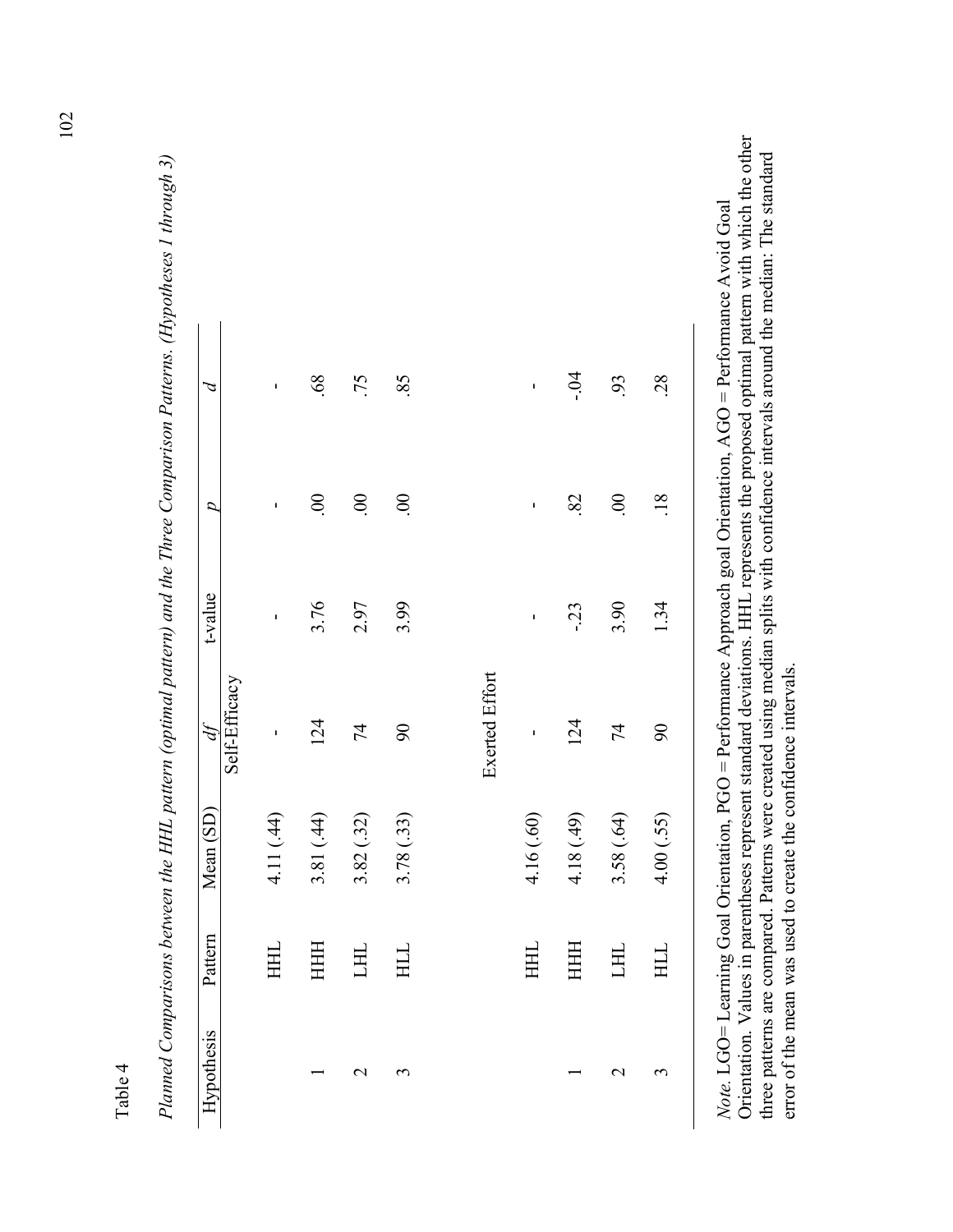| ı,      |  |
|---------|--|
| O       |  |
| ٣<br>Ĵ. |  |
| r<br>۴  |  |

| Planned Comparisons between the LLH Pattern (least optimal pattern) and the Three Comparison Patterns. (Hypotheses 4 throi | $\mathcal{A}$ |               | J.       | $-64$    | $-59$            | $89 -$         |                       | I,         | $-86$          | $-46$          | 03              |
|----------------------------------------------------------------------------------------------------------------------------|---------------|---------------|----------|----------|------------------|----------------|-----------------------|------------|----------------|----------------|-----------------|
|                                                                                                                            | D             |               | ı        | $\circ$  | $\sum_{i=1}^{n}$ | $\overline{0}$ |                       | ı          | $\overline{0}$ | $\overline{0}$ | 87              |
|                                                                                                                            | t-value       |               | J.       | $-2.60$  | $-2.88$          | $-3.66$        |                       | ı          | $-3.50$        | $-2.29$        | $\overline{17}$ |
|                                                                                                                            | df            | Self-Efficacy | J,       | 73       | $\overline{6}$   | 108            | <b>Exerted Effort</b> | I,         | 73             | 94             | 108             |
|                                                                                                                            | Mean (SD)     |               | 3.24(42) | 3.52(45) | 3.51(47)         | 3.53(43)       |                       | 3.51 (.55) | 4.00(.59)      | 3.80(.67)      | 3.49(.62)       |
|                                                                                                                            | Pattern       |               | LLН      | HTH      | <b>THH</b>       | TTT            |                       | LLН        | HTH            | LHH            | ТП              |
|                                                                                                                            | Hypothesis    |               |          | 4        | S                | $\circ$        |                       |            | 4              | S              | $\circ$         |

 $\log p$ 0) *Planned Comparisons between the LLH Pattern (least optimal pattern) and the Three Comparison Patterns. (Hypotheses 4 through 6)*   $\overline{P}$ 

Orientation. Values in Parentheses represent standard deviations. LLH represents the proposed least optimal pattern with which the Orientation. Values in Parentheses represent standard deviations. LLH represents the proposed least optimal pattern with which the other three patterns are compared. Patterns were created using median splits with confidence intervals around the median: The other three patterns are compared. Patterns were created using median splits with confidence intervals around the median: The *Note.* LGO= Learning Goal Orientation, PGO = Performance Approach goal Orientation, AGO = Performance Avoid Goal Note. LGO= Learning Goal Orientation, PGO = Performance Approach goal Orientation, AGO = Performance Avoid Goal standard error of the mean was used to create the confidence intervals. standard error of the mean was used to create the confidence intervals.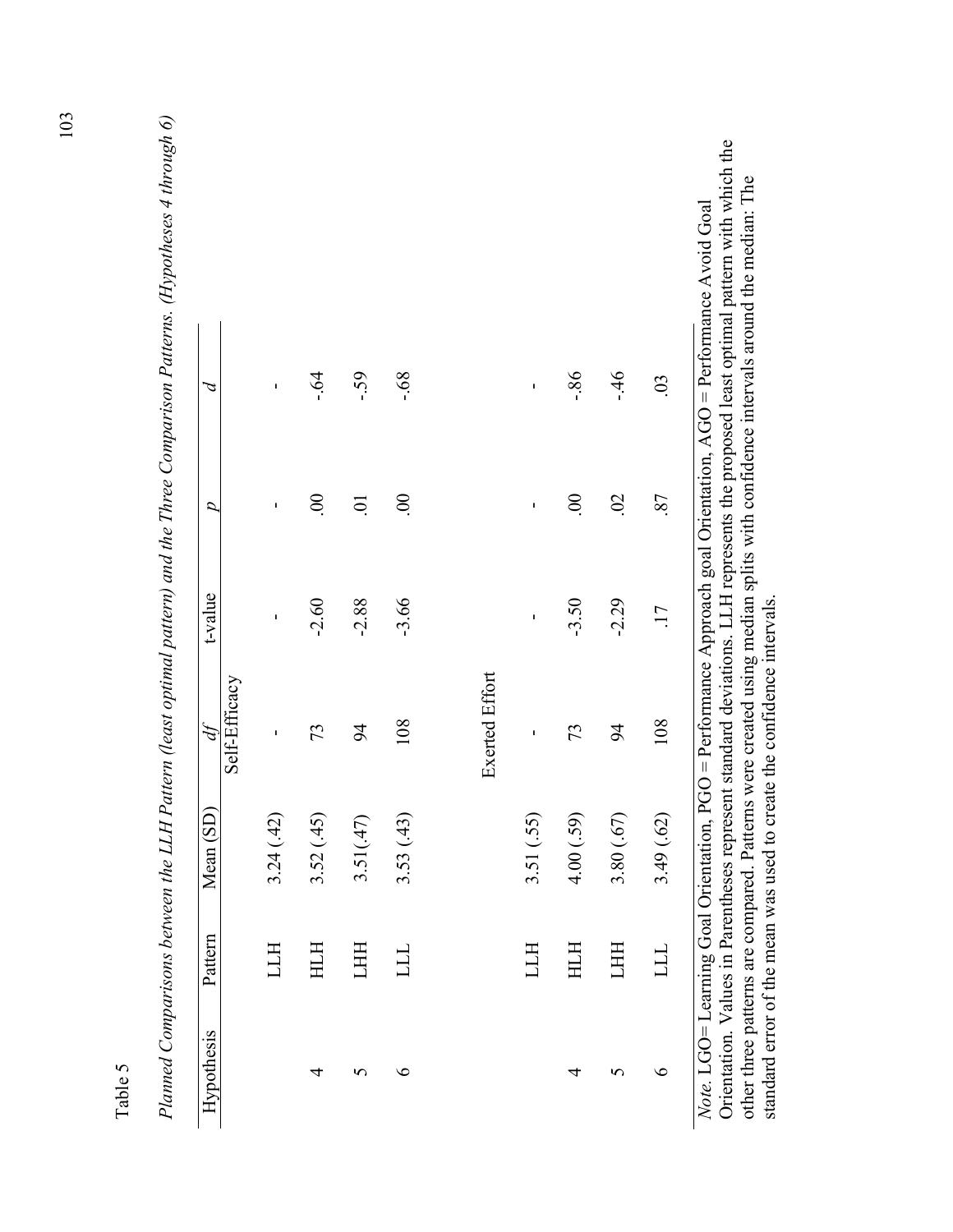### Table 6

|                | Independent            |                  |               |              | Lower 95% | Upper 95% |
|----------------|------------------------|------------------|---------------|--------------|-----------|-----------|
| Step           | Variable               | $\boldsymbol{B}$ | $R^2$         | $\Delta R^2$ | CI        | CI        |
|                |                        |                  | Self Efficacy |              |           |           |
|                | LGO                    | $-.537*$         |               |              | $-1.011$  | $-.063$   |
|                | PGO                    | $-.479$          |               |              | $-1.008$  | .049      |
| $\mathbf{1}$   | <b>AGO</b>             | $-1.328*$        |               |              | $-1.951$  | $-.705$   |
|                | Model                  |                  | .480          | .480         |           |           |
|                | LGO*PGO                | $.203*$          |               |              | .046      | .361      |
|                | LGO*AGO                | .288*            |               |              | .105      | .472      |
| $\overline{2}$ | PGO*AGO                | $.250*$          |               |              | .068      | .433      |
|                | Model                  |                  | .487          | .007         |           |           |
| $\overline{3}$ | LGO*PGO*AGO            | $-.071*$         | .492          | .005         | $-126$    | $-017$    |
|                | <b>Optimal Pattern</b> | $-.271*$         |               |              | $-.487$   | $-.056$   |
| $\overline{4}$ | Other Patterns         | $-162*$          |               |              | $-.313$   | $-0.012$  |
|                | Model                  |                  | .501          | .009         |           |           |

*Regression Estimates for Predicting Self-Efficacy* 

*Note*:  $R^2$  values are unadjusted, Lower 95% CI = lower bound of 95% confidence interval, Upper 95% CI = upper bound of 95% confidence interval, LGO = Learning Goal orientation,  $PGO =$ Performance-approach Goal orientation, AGO = performance-avoid goal orientation, The least optimal pattern was excluded by the regression analyses,  $* p < .05$ .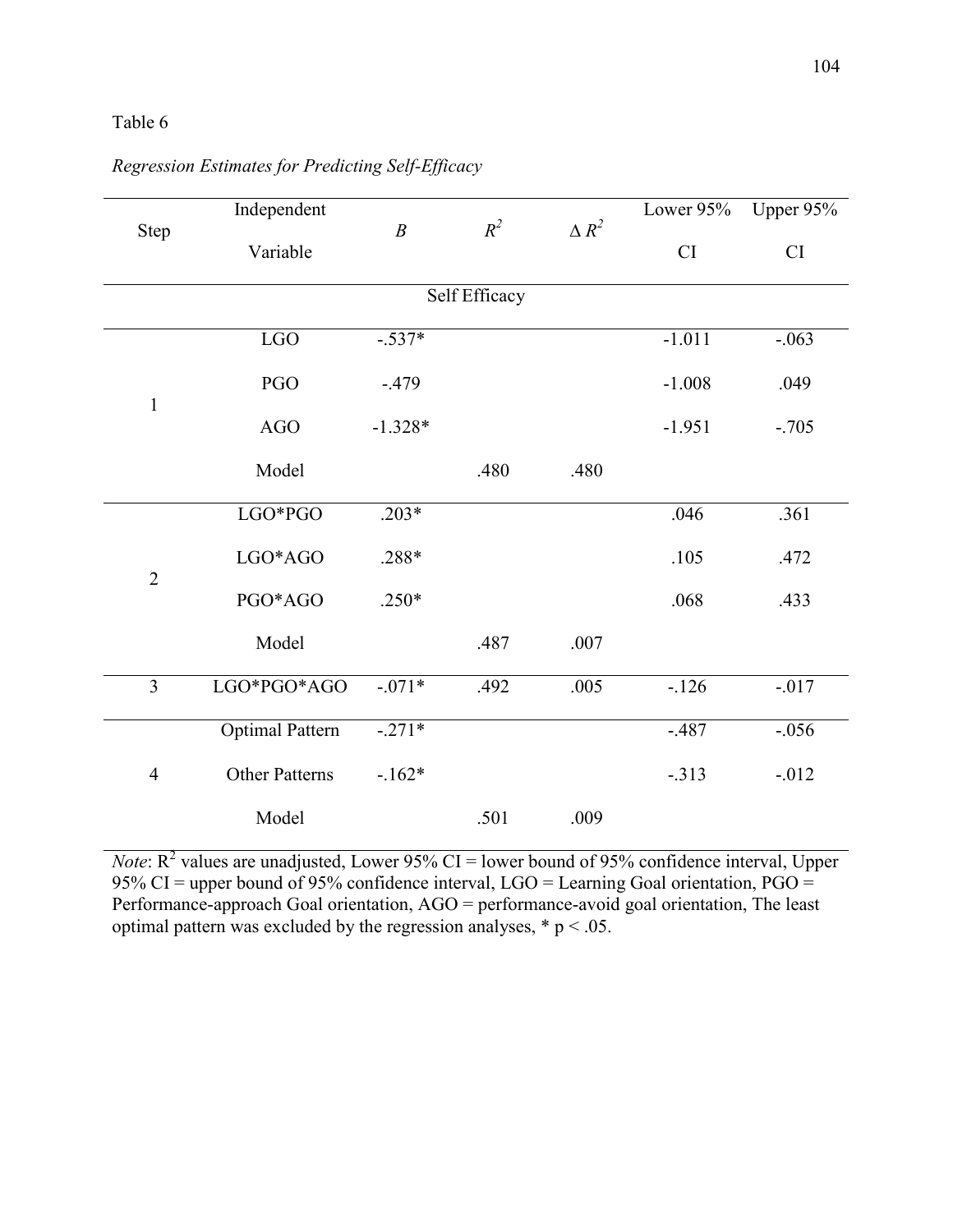### Table 7

|                | Independent            |                  |                       |              | Lower 95% | Upper 95% |
|----------------|------------------------|------------------|-----------------------|--------------|-----------|-----------|
| Step           | Variable               | $\boldsymbol{B}$ | $R^2$                 | $\Delta R^2$ | CI        | CI        |
|                |                        |                  | <b>Exerted Effort</b> |              |           |           |
|                | LGO                    | $.553*$          |                       |              | $-.222$   | 1.327     |
| $\mathbf{1}$   | PGO                    | $-.339*$         |                       |              | $-1.203$  | .525      |
|                | <b>AGO</b>             | .293             |                       |              | $-726$    | 1.311     |
|                | Model                  |                  | .206                  | .206         |           |           |
|                | LGO*PGO                | .058             |                       |              | $-.200$   | .315      |
|                | LGO*AGO                | $-.130$          |                       |              | $-.430$   | .170      |
| $\overline{2}$ | PGO*AGO                | .092             |                       |              | $-.206$   | .391      |
|                | Model                  |                  | .226                  | .019         |           |           |
| $\overline{3}$ | LGO*PGO*AGO            |                  | .226                  | .000         |           |           |
|                | <b>Optimal Pattern</b> | .201             |                       |              | $-.151$   | .554      |
| $\overline{4}$ | <b>Other Patterns</b>  | .146             |                       |              | $-.100$   | .392      |
|                | Model                  |                  | .229                  | .003         |           |           |

# *Regression Estimates for Predicting Exerted Effort*

*Note*:  $R^2$  values are unadjusted, Lower 95% CI = lower bound of 95% confidence interval, Upper 95% CI = upper bound of 95% confidence interval, LGO = Learning Goal orientation,  $PGO =$ Performance-approach Goal orientation, AGO = performance-avoid goal orientation, the least optimal pattern was excluded by the regression analyses,  $* p < .05$ .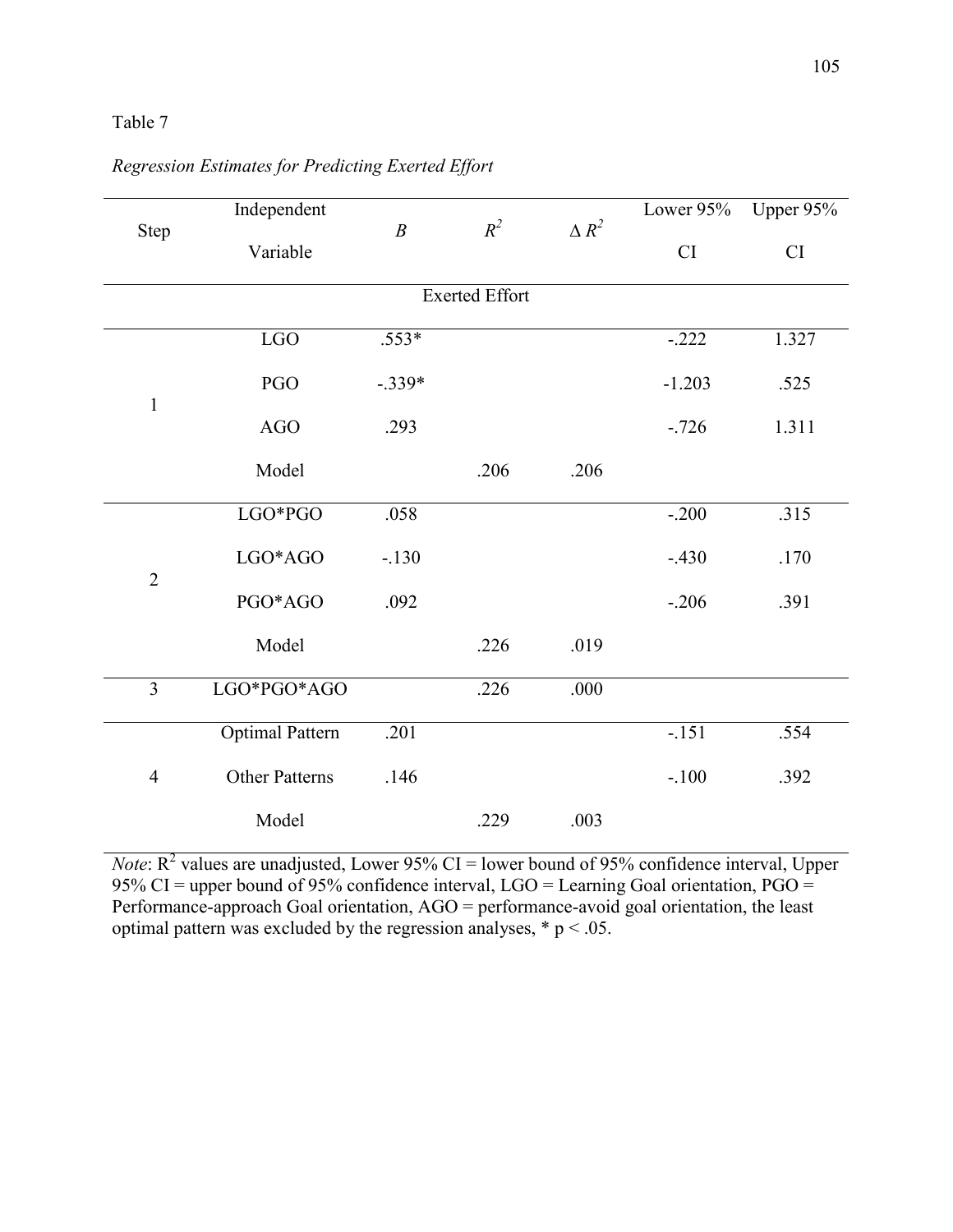|                  |                | Comparison of Effect Sizes Produced by Different Methods of Median Splits |                           |                                                                                                                                         |                       |                  |
|------------------|----------------|---------------------------------------------------------------------------|---------------------------|-----------------------------------------------------------------------------------------------------------------------------------------|-----------------------|------------------|
|                  |                | Self Efficacy                                                             |                           |                                                                                                                                         | <b>Effort Exerted</b> |                  |
| Hypothesis       | Standard Error | Standard Error                                                            | Pure Median               | <b>Standard Error</b>                                                                                                                   | Standard Error        | Pure Median      |
|                  | of the Mean    | of Measurement                                                            | Split                     | of the Mean                                                                                                                             | of Measurement        | Split            |
|                  | .68            | Ā<br>ڢ                                                                    | $\widetilde{\mathcal{O}}$ | $-0.4$                                                                                                                                  | io-                   | $-0.7$           |
| $\mathrel{\sim}$ | .75            | 5<br>ڢ                                                                    | $\overline{2}$            | 93                                                                                                                                      | .75                   | .75              |
| S                | 85             | $\infty$                                                                  | $\overline{99}$           | 28                                                                                                                                      | 27                    | $\overline{c}$   |
|                  | $-64$          | $-0.62$                                                                   | $89 -$                    | $-86$                                                                                                                                   | $-90$                 | $-72$            |
| S                | $-59$          | $-55$                                                                     | $-5.1$                    | $-46$                                                                                                                                   | $-40$                 | $-34$            |
| ७                | $89 -$         | $\frac{1}{2}$<br>ᅮ                                                        | $.68$ .                   | $\overline{0}$                                                                                                                          |                       | 07               |
| ᡕ                | .78            | 99                                                                        | 69.                       | 38.                                                                                                                                     | 26                    | $\overline{.}19$ |
|                  |                | measurement = 272, N for pure median splits = 455                         |                           | <i>Note:</i> Values represent effect sizes as measured by Cohen's $d$ , N for standard error of the mean = 371, N for standard error of |                       |                  |

| $2 + 7 = 2 + 7 = 2 + 7$<br>4<br>Ì                              |
|----------------------------------------------------------------|
|                                                                |
|                                                                |
| いっこう<br>š.<br>- 37                                             |
| i<br>ļ                                                         |
| ļ                                                              |
| うろくどし こうりょく ナウクキューナウ そうろうこう<br>$\sim$ $\sim$<br>š<br>$\vec{1}$ |
| i<br>l<br>ζ                                                    |

Table 8

106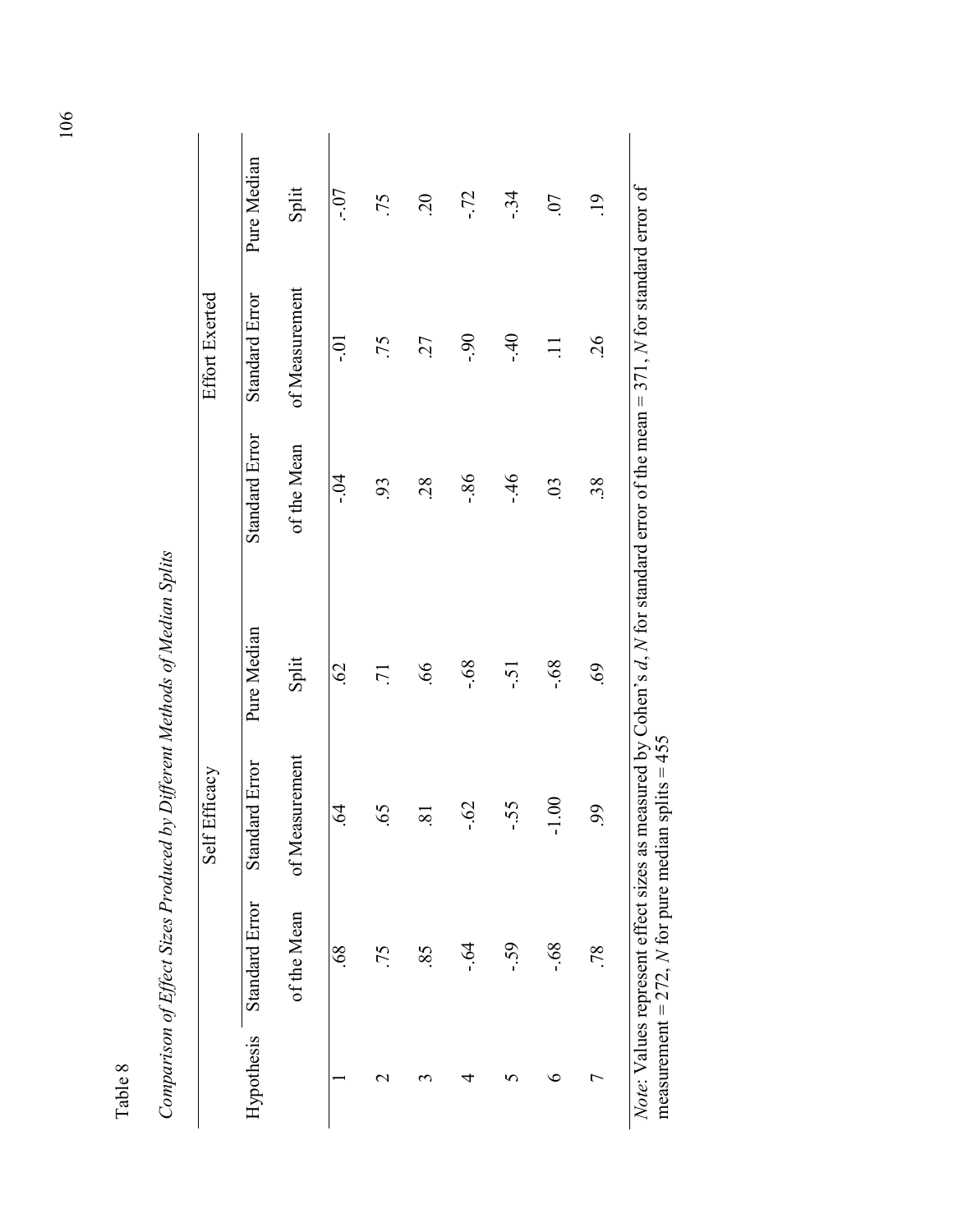Appendix A: The Pattern Approach versus the Variable Approach: An Example

# Table A.1

# *Summarizing the Characteristics of the Variable-Oriented and Pattern Approaches*

| Approach $\rightarrow$        | <b>Variable-Oriented Approach</b>   | <b>Pattern Approach</b>                    |  |
|-------------------------------|-------------------------------------|--------------------------------------------|--|
| Characteristics $\downarrow$  |                                     |                                            |  |
| <b>Unit Of Analysis</b>       | The variable                        | The person or the group                    |  |
|                               | How do variables' behave with       | How do different types of people behave    |  |
| <b>Research Question</b>      | regard to some particular           | with regard to some particular             |  |
|                               | phenomena?                          | phenomena?                                 |  |
|                               | Linear based statistics are usually | Several types of statistics can be used to |  |
|                               | used: For example Correlations,     | create patterns. These include cluster     |  |
| <b>Methodology/Statistics</b> | Regression, Structural Equation     | analysis, configural frequency analysis    |  |
|                               | Modeling                            | and median splits.                         |  |
|                               | Homogeneity is across individuals   | Homogeneity exists within patterns and     |  |
| Homogeneity                   | and is evidenced by a small         | can be evidenced by a large between        |  |
|                               | between groups variability and      | groups variability and small within        |  |
|                               | large within groups variability.    | groups variability                         |  |
|                               | Results generalize to variables not | Results are generalizable to people who    |  |
| <b>Generalizing Results</b>   | people.                             | exhibit similar patterns.                  |  |
|                               | Always takes measurement error      | Measurement error is not accounted for in  |  |
| <b>Other characteristics</b>  | into account.                       | the formation of patterns                  |  |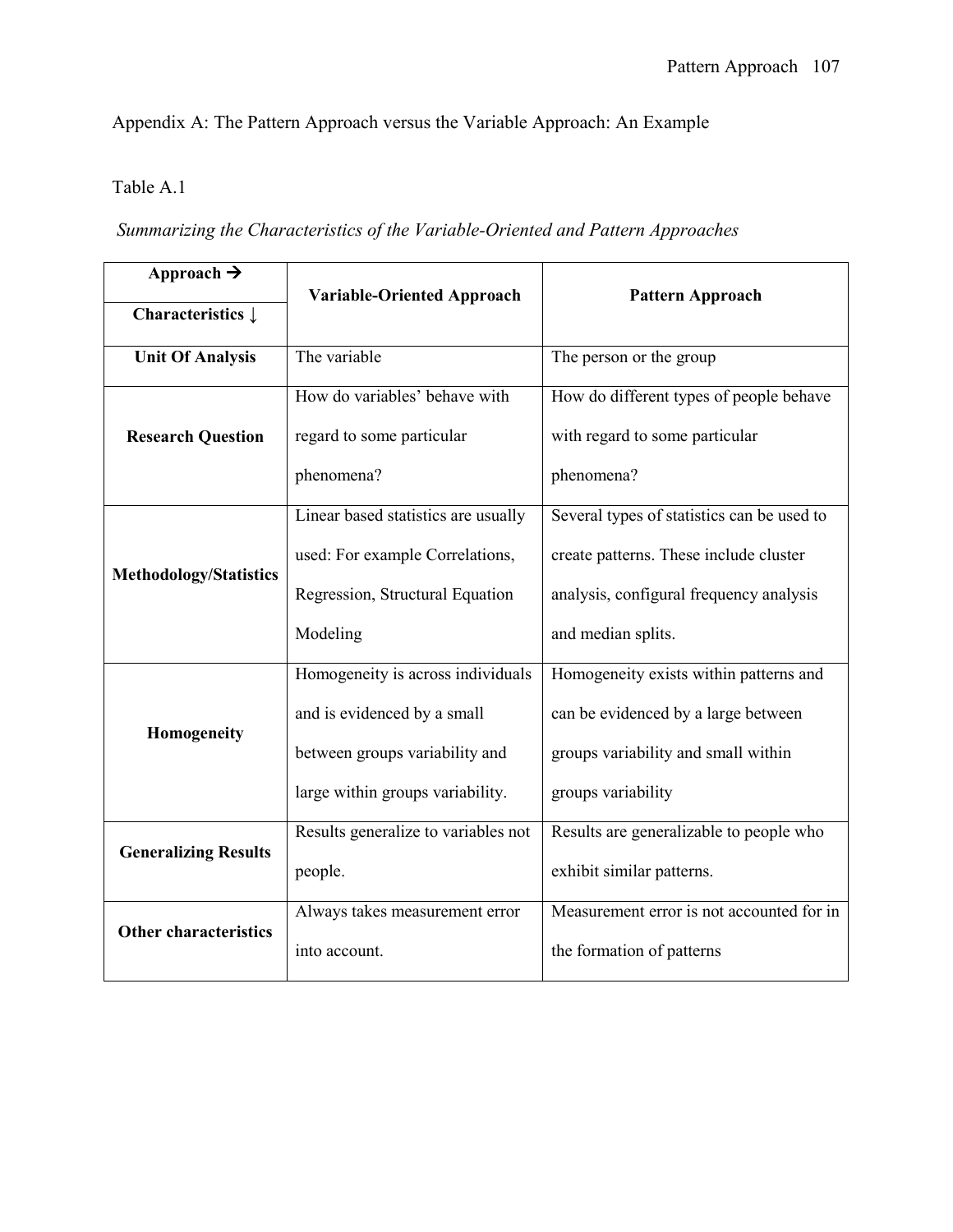#### **Empirical Aspects of Example**

The program developers received applications from students to join the accelerated academic program. Students were placed into patterns using median splits. Students who scored at or above the median were considered high on a particular dimension and those students who scored below the median were considered low. For ease of explanation, a sample of 32 applicants dispersed amongst 4 patterns were used in the results described below. The descriptive statistics related to these patterns are presented in Table A.2 below.

#### Table A.2

*Means and Standard Deviations by Goal Orientation Pattern for Self-Efficacy and Exerted Effort* 

| Patterns   | $\boldsymbol{n}$ | Self-efficacy | <b>Exerted Effort</b> |
|------------|------------------|---------------|-----------------------|
| HHH        | 8                | 2.23(0.10)    | 4.44(.42)             |
| <b>HHL</b> | 8                | 4.78(.10)     | 4.43(.34)             |
| <b>HLH</b> | 8                | 1.25(.09)     | 4.41(.36)             |
| HLL        | 8                | 3.34(0.11)    | 4.43(.38)             |

*Note:* Patterns are presented in order of LGO, PGO, AGO, H denotes a high standing on the dimension, L denotes low standing on the dimension, values in parentheses represent standard deviations.

### **Assessing Homogeneity**

Although the developers of the program have already placed applicants into patterns it is important to ensure that the pattern approach is the most suitable approach for examining each of the outcome variables based on the data available to them. In order to make the decision as to which approach is best suited to describe and explain self-efficacy and exerted effort from the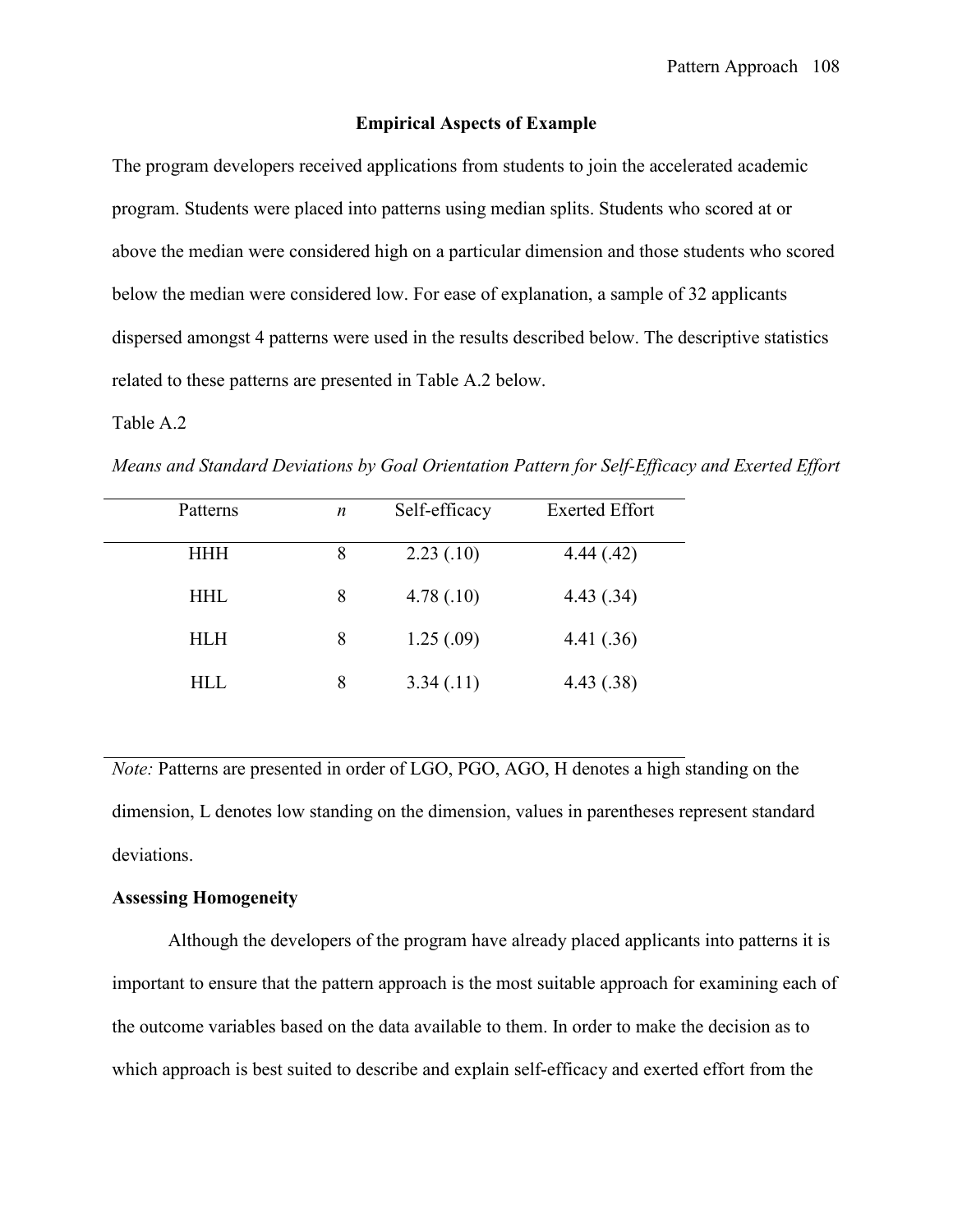data available, Two One Way ANOVAS were run- one for each outcome variable. The patterns served as the independent variables.

 The results of the ANOVA in which self-efficacy served as the dependent variable are presented in Table A.3 below. The results suggested that there were significant differences in self-efficacy among the four patterns,  $F(3, 28) = 1780.39$ ,  $p < .01$ . Post hoc results revealed that all four patterns, HHH (*M* = 2.23, *SD* = .10), HHL (*M* = 4.78, *SD* = .10), HLH (*M* = 1.25, *SD* = .09), and HLL ( $M = 3.34$ ,  $SD = .11$ ), differed significantly from each other. The significant differences among patterns provide one piece of evidence to suggest that the pattern approach may be the appropriate approach to be used to examine self efficacy in this scenario. However, a second piece of evidence comes from examining the variability within and between patterns. As noted, in the theoretical explanation of this example, the pattern approach can be deemed the most appropriate method when the between groups variability is high and the within groups variability is low. A high between group variability suggests that the groups are distinct, and a low within groups variability suggests that the members of each respective group are similar. The results presented in Table A.3 below provide further evidence to support that the pattern approach is the appropriate method for examining self-efficacy. Specifically, the sum of squares indicated that the between groups variability was high while the within groups variability was low, thereby indicating the existence of distinct homogeneous groups.

Table A.3

| Results of ANOVA in which Self-Efficacy Served as the Dependent Variable |  |  |  |
|--------------------------------------------------------------------------|--|--|--|
|                                                                          |  |  |  |

|                       | Sum of<br>Squares | df | Mean Square | $\mathbf{F}$ | Sig. |
|-----------------------|-------------------|----|-------------|--------------|------|
| <b>Between Groups</b> | 55.08             | 3  | 18.36       | 1780.39      | .000 |
| <b>Within Groups</b>  | 0.29              | 28 | .010        |              |      |
| Total                 | 55.37             | 31 |             |              |      |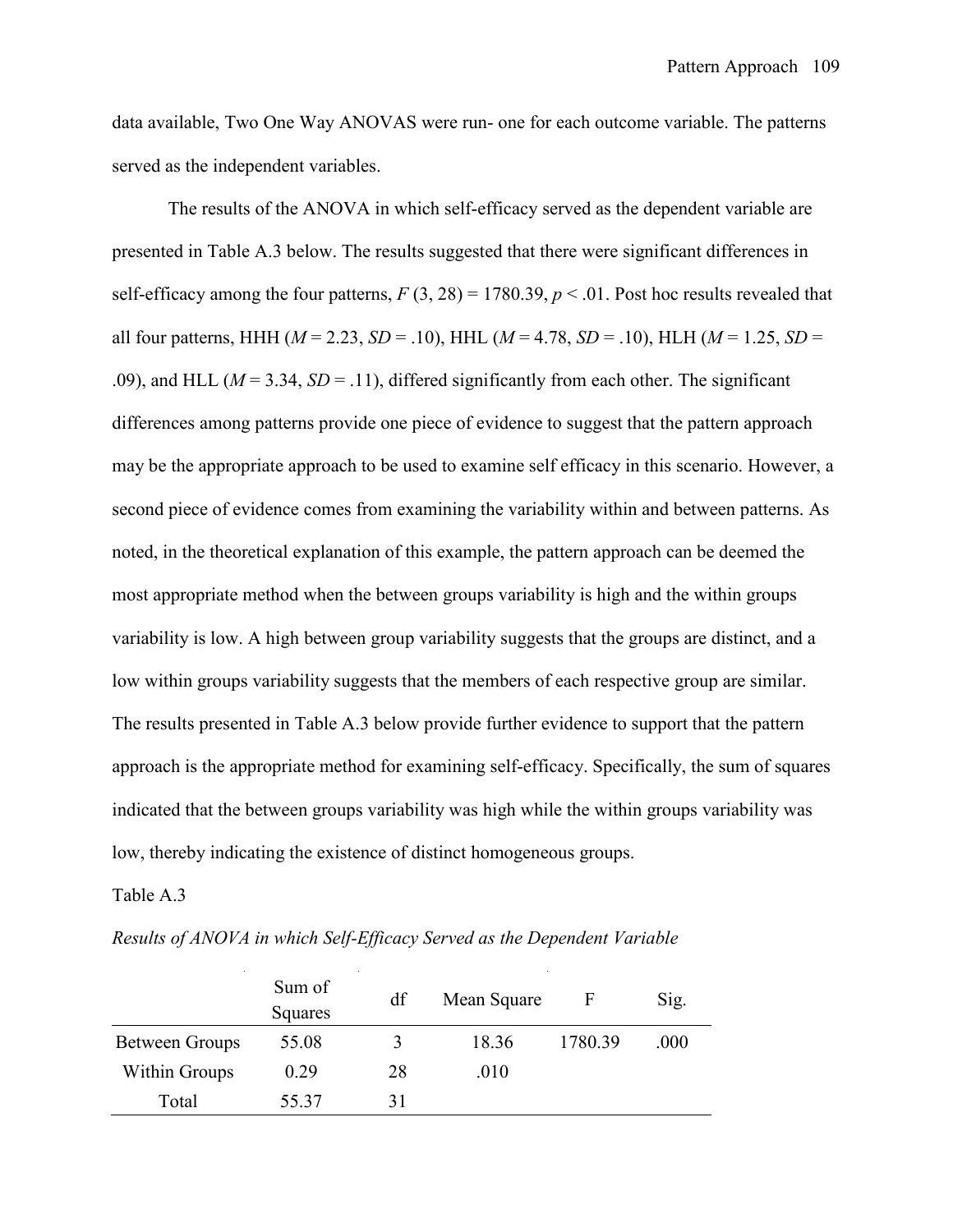When exerted effort served as the dependent variable the ANOVA did not produce significant results  $F(3, 28) = .006$ , *ns* (See Table A.4). This suggests that the differences among the four patterns, HHH ( $M = 4.44$ ,  $SD = .42$ ), HHL ( $M = 4.43$ ,  $SD = .34$ ), HLH ( $M = 4.41$ ,  $SD =$ .36), and HLL ( $M = 4.43$ ,  $SD = 0.38$ ) were not large enough to achieve significance, and also raises initial questions about the suitability for the pattern approach for examining effort. The sum of squares results indicated that the between groups variability was small while the within groups variability was large. This finding suggests that groups were not distinctly different from each other and that each unique group was not made up of similar applicants. This implies that the variable approach is better suited for examining effort as an outcome variable.

#### Table A.4

|                       | Sum of  |    |             |      |      |
|-----------------------|---------|----|-------------|------|------|
|                       | Squares | df | Mean Square | F    | Sig. |
| <b>Between Groups</b> | .002    |    | .001        | .006 | .999 |
| Within Groups         | 3.958   | 28 | .141        |      |      |
| Total                 | 3.960   | 31 |             |      |      |

*Results of ANOVA in which Effort Served as the Dependent Variable* 

 Given the findings of both ANOVAs the program developers can conclude that the pattern approach would be more suitable for use in predicting levels of self-efficacy while the variable-oriented approach would be more useful for predicting exerted effort.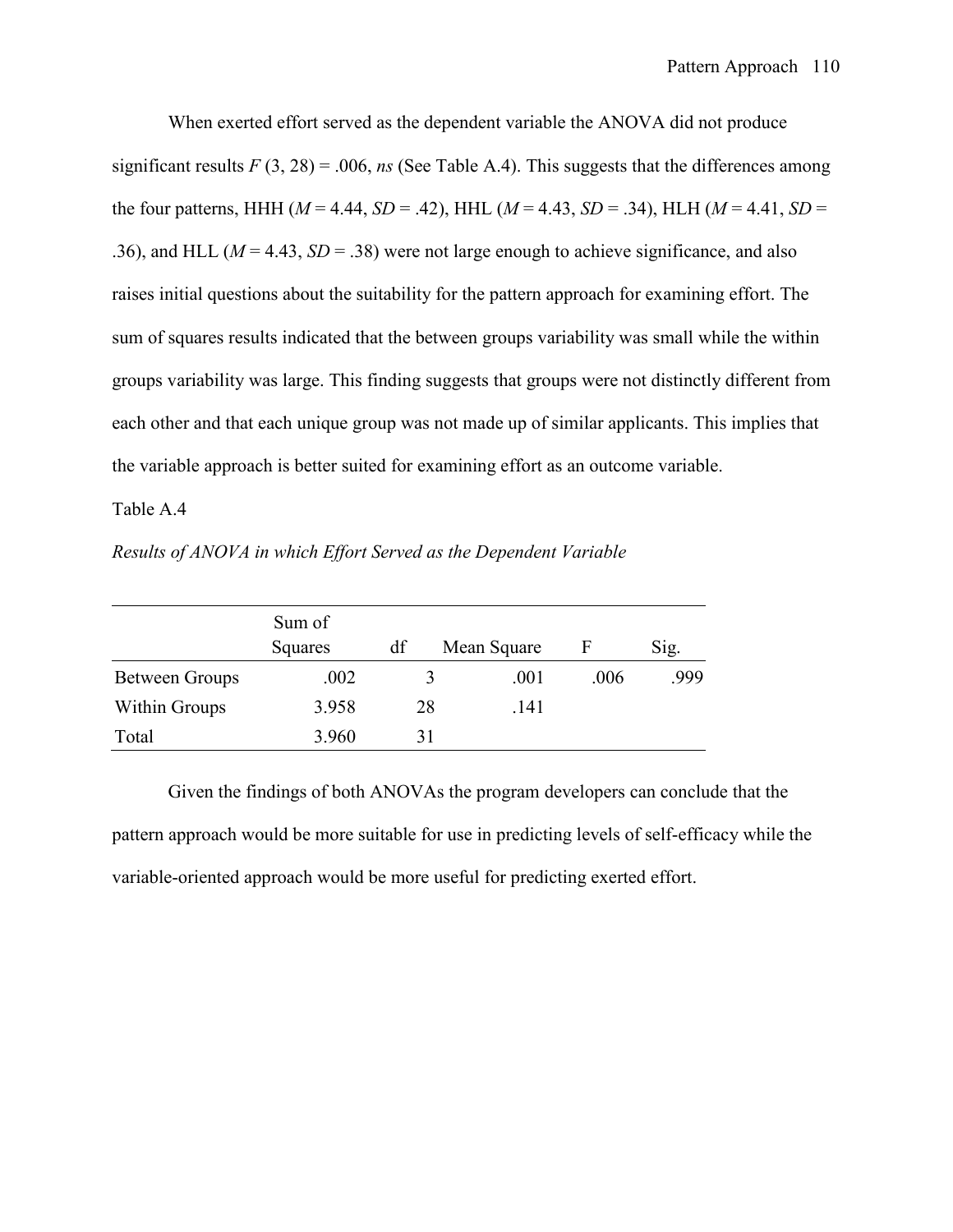## **Appendix B – Goal Orientation Measure**

**Instructions:** Please indicate the extent to which degree you agree or disagree with the following statements.

|                      | 2        | В                    | Ø                               | ❺                 | G     | Z                 |
|----------------------|----------|----------------------|---------------------------------|-------------------|-------|-------------------|
| Strongly<br>Disagree | Disagree | Slightly<br>Disagree | Neither<br>Agree or<br>Disagree | Slightly<br>Agree | Agree | Strongly<br>Agree |

### **Mastery Goal Orientation (LGO)**

1. I want to learn as much as possible about this puzzle task.

2. It is important for me to understand how to perform this puzzle task as thoroughly as possible.

- 3. I would like to completely master this puzzle task.
- 4. I prefer puzzles that arouse my curiosity, even if they are difficult to solve.

5. I prefer working on puzzles that really challenges me so I can learn new things.

## **Performance-Approach Goal Orientation (PGO)**

6. It is important to me to do better than the other students on this puzzle.

- 7. My goal on this puzzle is to get a better time than most of the students.
- 8. I am motivated by the thought of outperforming my peers on this puzzle.
- 9. It is important to me to do well compared to others on this puzzle.
- 10. I want to do well on this puzzle to show my ability to others.

## **Performance-Avoidance Goal Orientation (AGO)**

11. I worry about the possibility of taking too long to solve this puzzle.

- 12. My fear of performing poorly in this puzzle task is often what motivates me.
- 13. I just want to avoid doing poorly in this puzzle.
- 14. I'm afraid that if I ask the experimenter a "dumb" question, they might not think I'm very

smart.

15. I wish this puzzle was not timed.

*Note:* The following items could not be adapted for use in the present study I hope to have gained a deeper knowledge of psychology when I am done with this class. I am striving to demonstrate my ability relative to others in this class. I often think to myself, "What if I do badly in this class?"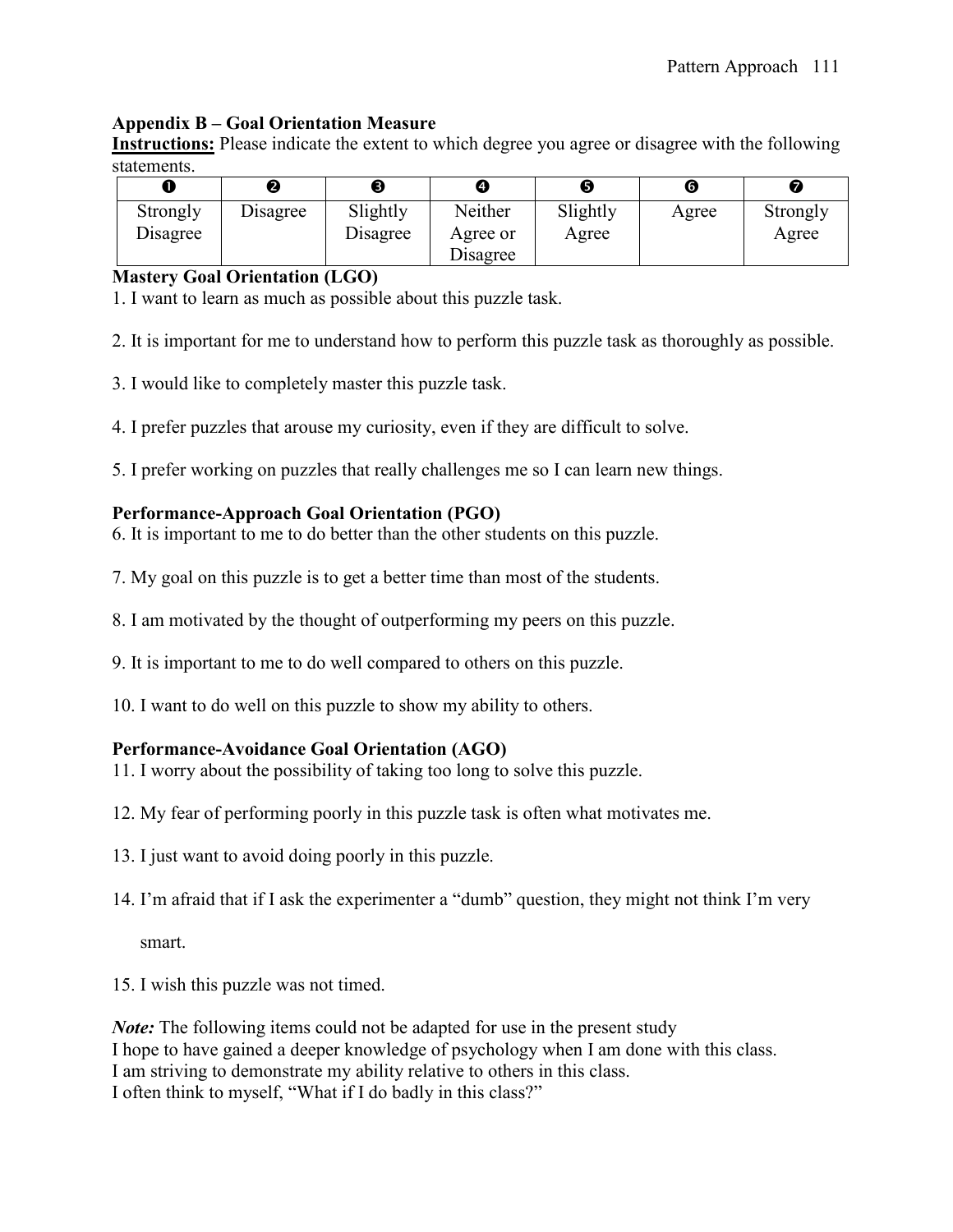## **Appendix C – Task-Specific Self-Efficacy Measure**

**Instructions:** Please think about your performance on the upcoming puzzle and indicate the extent to which you agree with the following statements.

|          |          |           | 4.    | Ы        |
|----------|----------|-----------|-------|----------|
| Strongly | Disagree | Neither   | Agree | Strongly |
| Disagree |          | Agree nor |       | Agree    |
|          |          | Disagree  |       |          |

1. I feel confident in my ability to perform well on the upcoming puzzle.

2. I think that I can eventually solve this puzzle in a satisfactory time.

3. I am not confident that I will do as well on this puzzle as I would like. $*(R)$ 

4. I don't feel that I am capable of performing as well on this puzzle as other students.\*(R)

5. I am a fast learner for these types of games, in comparison to other people.

6. I am not sure I can ever do well on these puzzles, no matter how much I practice. $*(R)$ 

7. I would have to practice for a long time to be able to do well on these puzzles. \* (R)

8. I think that my performance will be adequate on this puzzle.

9. I am sure that I can learn the techniques required for the next puzzle in a short period of time.

10. On average, other individuals are probably not as capable of doing as well on these puzzles as I am.

 $*(R)$  = Items that are reverse coded